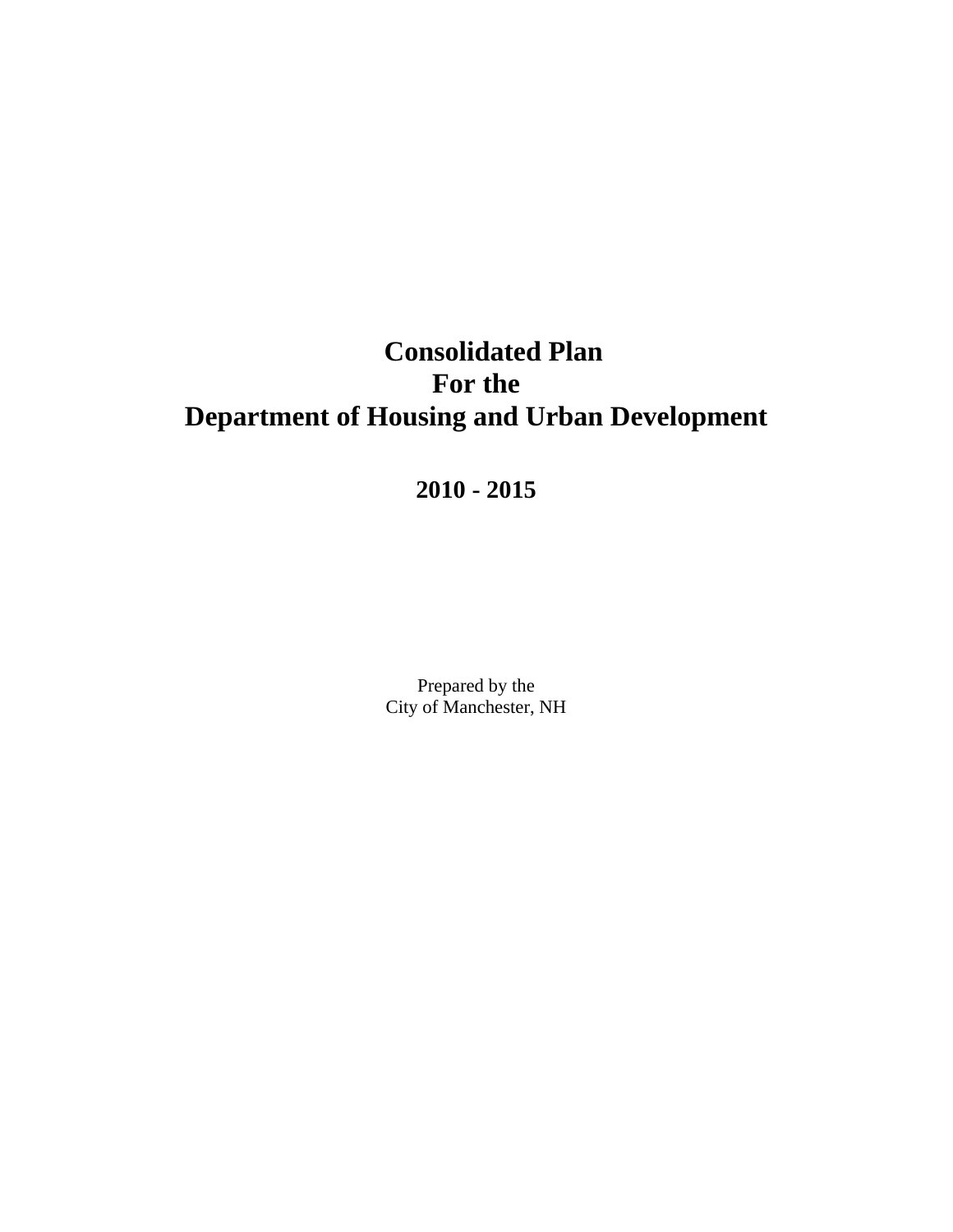#### **Table of Contents**

#### **Executive Summary**

#### **Part 1 - Consultation**

## Lead Agency

State and Local Agency Involvement in the Plan Manchester Health Department Greater Manchester Community Needs Assessment 2009 Lead-based Paint Consultation Social Service Agency Involvement in the Plan

#### **Part 2 - Citizen Participation**

Summary of Citizen Participation Process Summary of Citizen Comments or Views on the Plan Public Hearing Participants City of Manchester - Citizen Participation Plan (Includes description of process to make amendments to the Consolidated Plan)

#### **Part 3 – Housing and Homeless Needs Assessment**

Housing Needs Assessment Homeless Needs Assessment Barriers to Permanent Housing for Temporary Assistance For Needy Families (TANF) Recipients Homeless Facilities and Services Special Needs – Not Homeless Lead-Based Paint Hazards

#### **Part 4 – Housing and Market Analysis**

General Characteristics Assisted and Accessible Housing Available to Persons with Disabilities and Persons with HIV/AIDs Identification of Low Income and Minority Concentrations

#### **Public and Assisted Housing**

Description of Public Housing Strategies for Improving Management and Operation of Public Housing Units Section 504 Needs Assessment

#### **Homeless Facilities and Services**

Emergency Shelter Transitional Housing Programs Permanent Supportive Housing Other community services for the homeless Additional Housing Services for Low-Income People

#### **Special Needs Facilities and Services**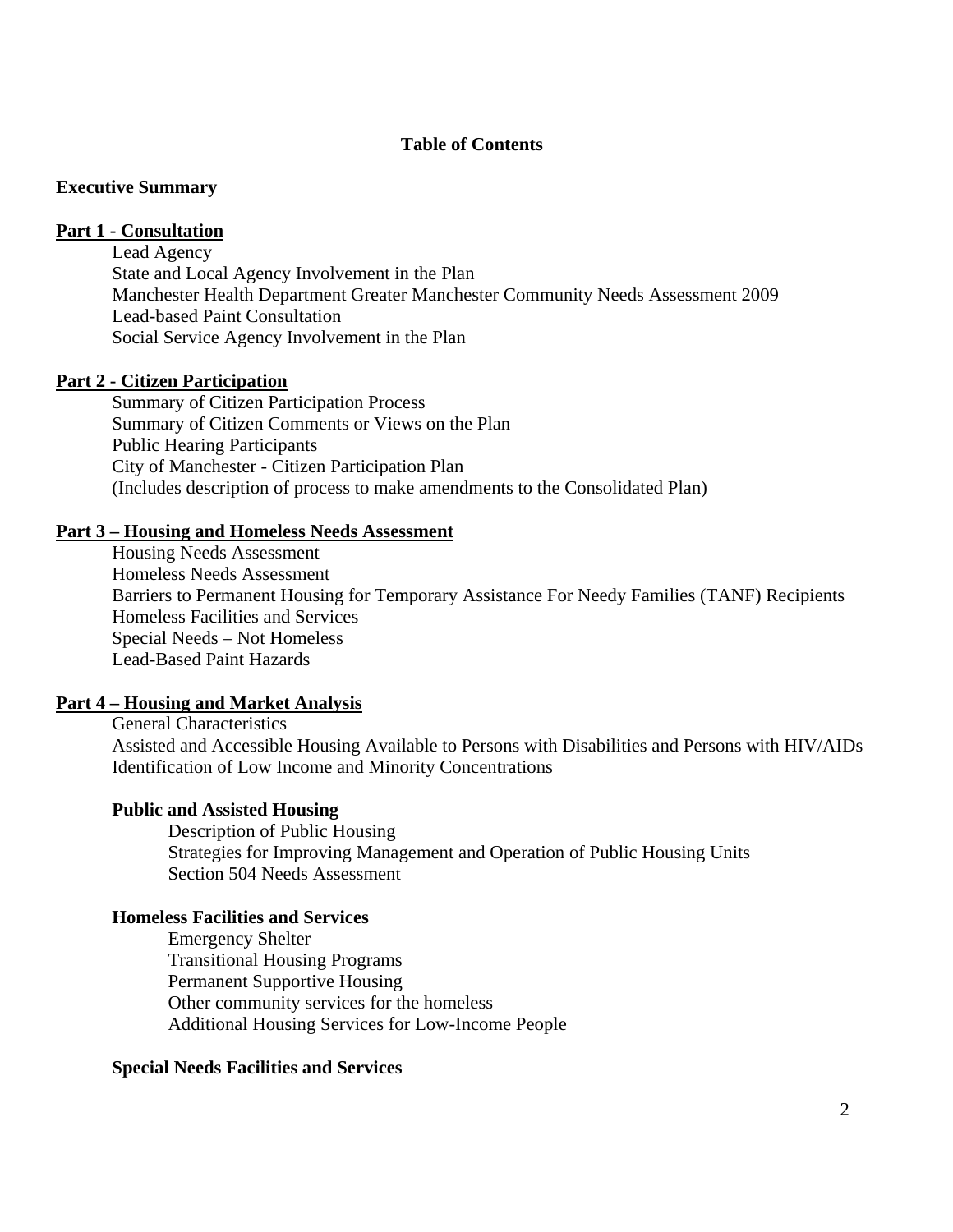#### **Barriers to Affordable Housing**

#### **Part 5 - Strategic Plan**

City of Manchester Community Development Goals and Objectives

#### **Key Strategies**

 Healthy Neighborhoods Economic Development Housing Opportunities Health and Human Services Emergency Shelter, Transitional Housing & Strategies for the Homeless Recreational Opportunities Infrastructure Improvements Planning and Public Administration Education & Skills Development

**Affordable Housing Needs Narrative Homelessness Other Special Needs Non-Housing Community Development Plan Barriers to Affordable Housing Lead-Based Paint Hazards Anti-Poverty Strategy Institutional Structure Coordination Public Housing** 

**Part 6 – 2010 Action Plan**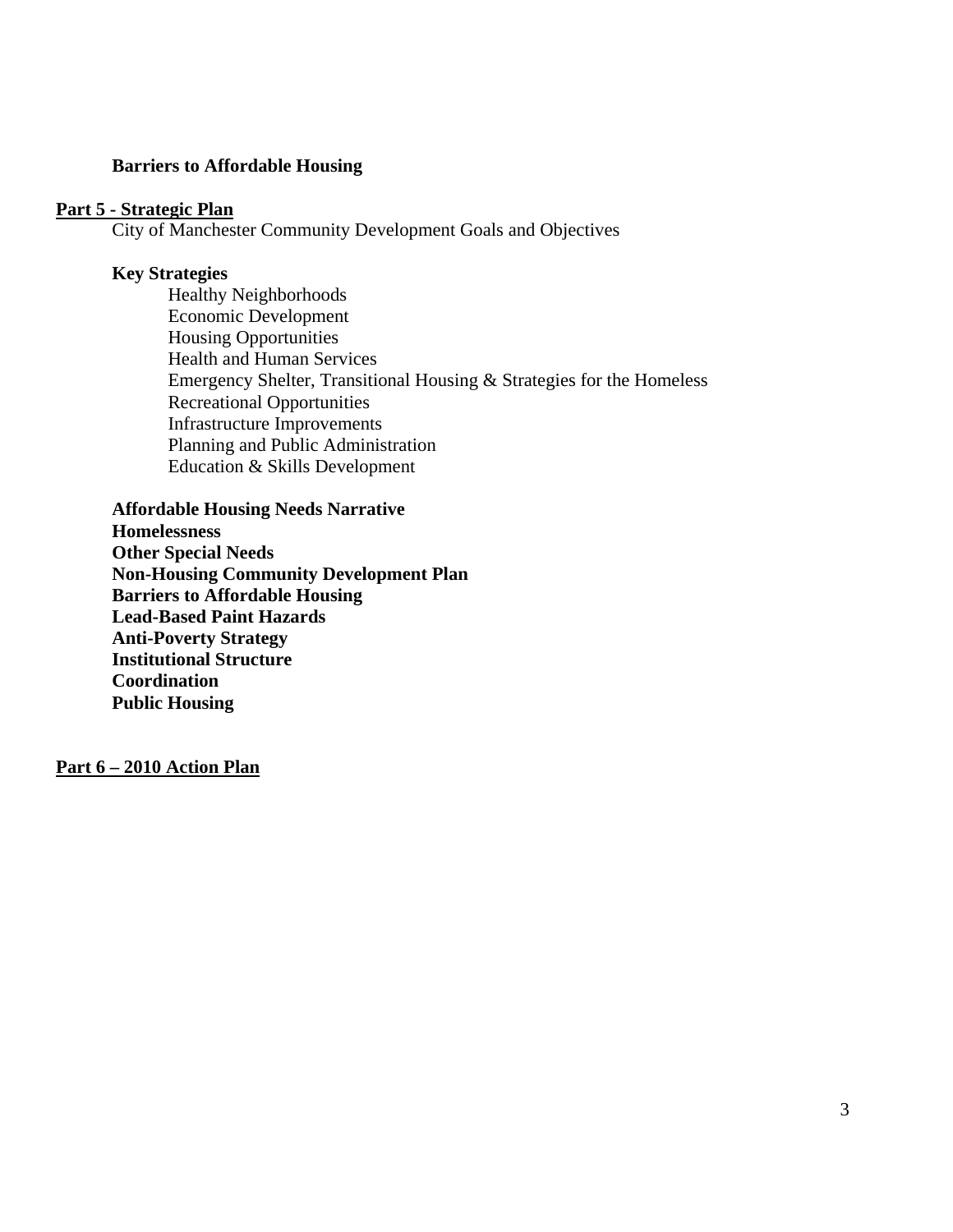# **Executive Summary**

The Consolidated Plan is intended to provide a review of Manchester's community development programs and activities. It offers a series of strategies and an action plan that is designed to show how various HUD funds will be used to address the needs of low and moderate income individuals and families. The Consolidated Plan provides evidence of the needs that exist for multi-faceted programs offered to the City's low-income population. Finally, it demonstrates how a comprehensive, well thought out plan offers the City and its citizens' direction on how to use its entitlement funds in the most cost-effective manner.

Manchester undertook the process of developing its Consolidated Plan in accordance with the applicable requirements as set forth by HUD. The process involved the continuation of existing partnerships, direct consultation with area public and non-profit agencies in accordance with the City's Citizen Participation Plan.

This chapter discusses the lead agency and the consultation process it undertook in the development of its plan.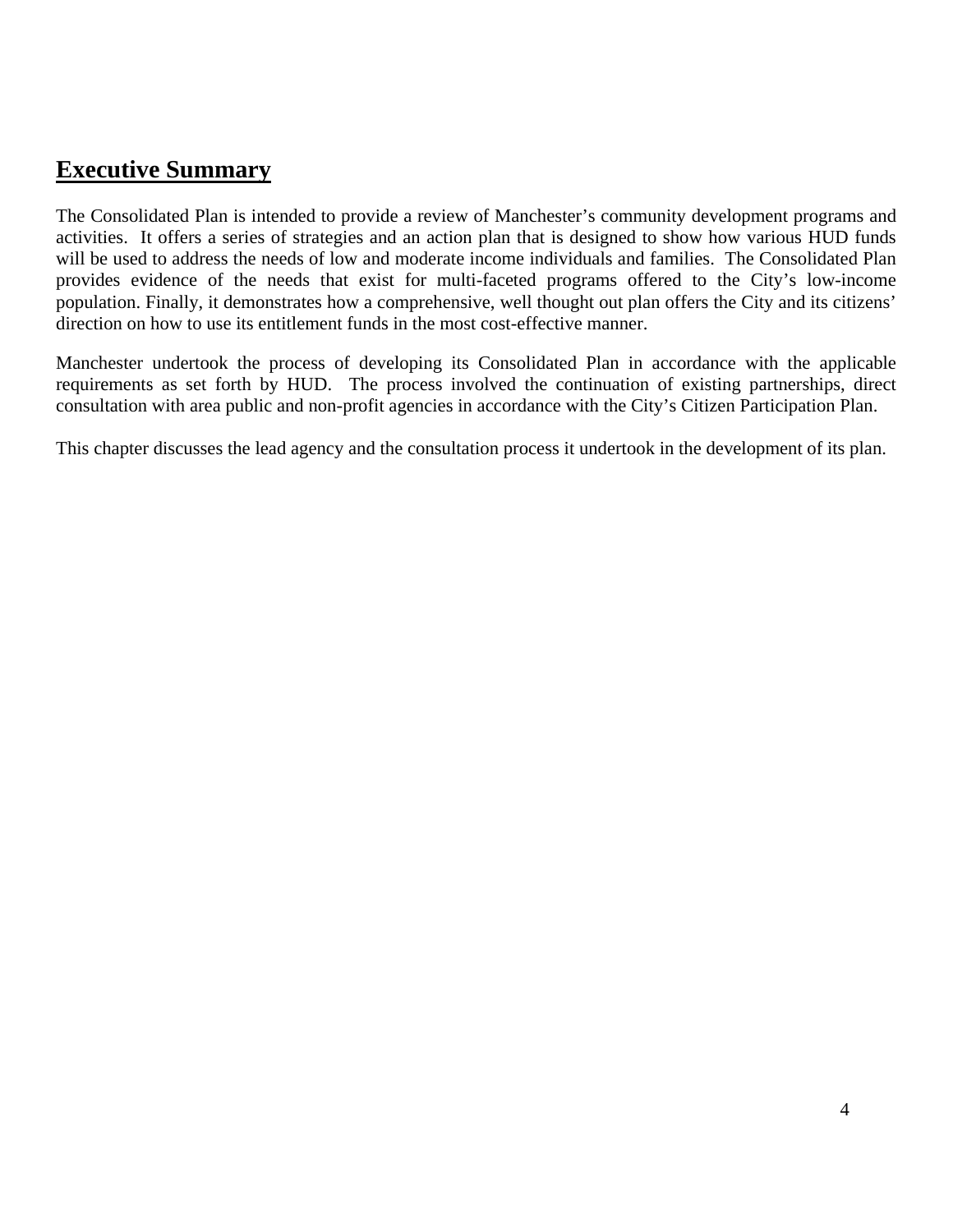# **Consultation**

## **Lead Agency**

The Manchester Planning and Community Development Department serves as the lead agency responsible for coordinating the development of the Consolidated Plan. This Department also developed the City's previous two Consolidated Plans and has a demonstrated ability to bring together local and state agencies for the purpose of identifying resources and bridging gaps in local service programs.

The Planning and Community Development Department monitors the progress of City agencies receiving funding from the Community Development Block Grant, HOME, ESG, Neighbor Stabilization, Homeless Prevention Rapid Re-Housing Housing, American Recovery Act and Lead Hazard Control Grant Programs. The Planning and Community Development Department's staff provides technical assistance to social service agencies and the City's housing providers.

In addition to activities associated with social service activities, Department Staff supports and provides assistance to local organizations seeking to obtain federal, state and local funding for housing opportunities that will enhance the permanent affordable housing inventory in Manchester. It also monitors federal funds distributed to emergency and transitional housing providers and other supportive housing agencies to assure that the allocated funds continue to support the needs of Manchester's homeless population. The Planning and Community Development Department seeks to assist in the identification of solutions to the problems of Manchester's increasingly diverse population by working in direct partnership with community organizations servicing and advocating for that population.

## **State, City and Local Agency Involvement in the Plan**

The Manchester Planning and Community Development planned and conducted a series of meetings that were attended by City Department Heads, local housing agencies and representatives from human service agencies, along with local residents of the City. The Consolidated Plan process was introduced at these meetings and participation in the development of the plan was requested. It was stressed from the beginning that agency and individual involvement was critical to the success of the plan. Agency directors, City Department Heads and representatives of local housing agencies enthusiastically volunteered their assistance. The process of developing the Consolidated Plan began with this commitment.

#### **Manchester Health Department Greater Manchester Community Needs Assessment 2009**

The lead agency consulted with the Health Department in reviewing and discussing significant findings and priorities included in the Manchester Health Department's 2009 report, "Believe in a Healthy Community." This Plan's key strategy focus on "Healthy Neighborhoods" correlates with the Health Department's priority needs relating to the built environment, access to healthy homes/environment and support for health services for the elderly and children, in particular. The findings and recommendations of the Health Departments 2009 Needs Assessment are included as elements of this Plan's key strategies.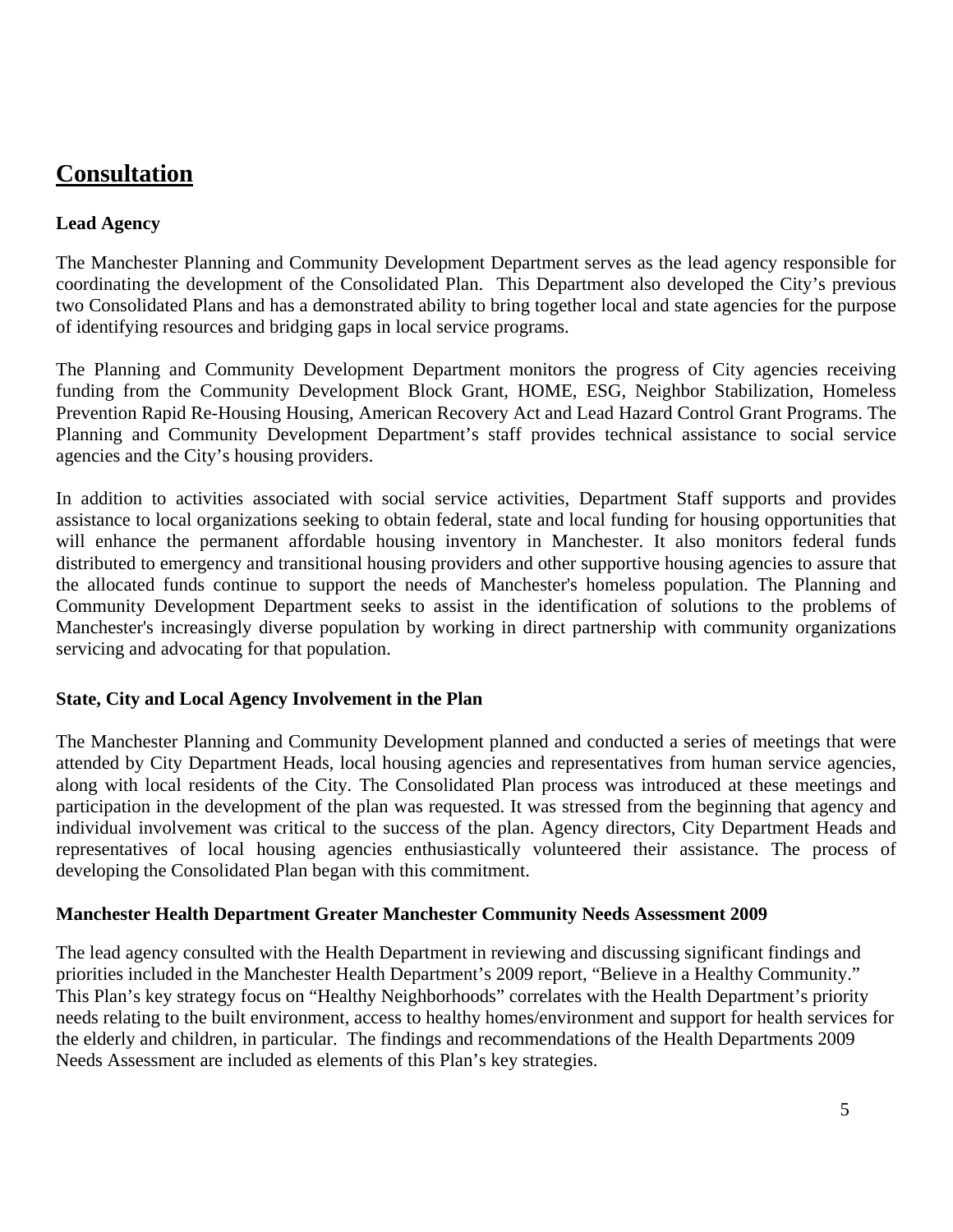#### **Lead-based Paint Consultation**

The Health Department, The Planning and Community Development Department and The State of New Hampshire Lead Poisoning Prevention Program and the Greater Manchester Partners Against Lead Poisoning provided valuable statistical data and information on lead poisoning and lead hazard control activities. **Social Service Agency Involvement in the Plan** 

Manchester Planning and Community Development Department staff met individually with community based social service organizations in order to obtain information on current activities and to determine needs in the community and assess gaps in service. Additional meetings were held with the Manchester Continuum of Care and Greater Manchester Association of Social Agencies (GMASA).

Social Services agencies were consulted via survey, which were available online and in hard copy, and one-toone meetings. Agency surveys requested input on community needs and priorities for period 2010-2015 as well as the key strategies for this time period. Twenty-eight surveys were returned, from the following agencies:

American Red Cross Greater Manchester Chapter Amoskeag Business Incubator Big Brothers/Big Sisters CASA of New Hampshire Child and Family Services Child Health Services City Year New Hampshire Families in Transition Granite State Federation of families Home Health & Hospice Care Manchester Boys and Girls Club Manchester Community Health Center Manchester Community Resource Center Manchester Housing and Redevelopment Authority Mental Health Center of Greater Manchester NeighborWorks Greater Manchester NH Catholic Charities New Hampshire Community Loan Fund New Hampshire Legal Assistance NH Minority Health Coalition New Hampshire Small Business Development Center New Horizons Salvation Army St. Joseph Community Services Southern New Hampshire Planning Commission The Way Home YMCA YWCA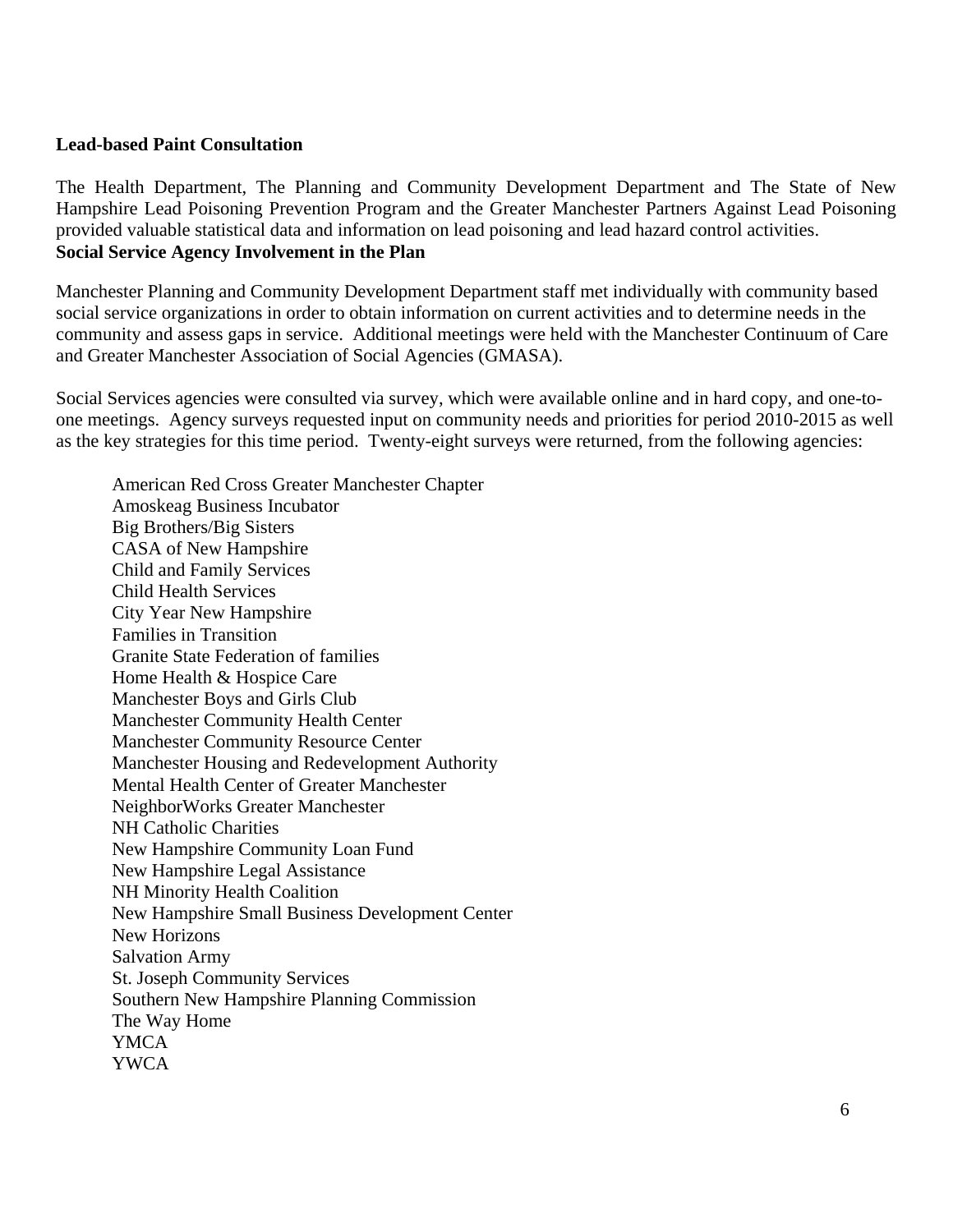The results of the agency survey resulted in a couple broad, repeated themes, which were taken into account when developing the 2010-2015 Consolidated Plan. The first, a quality of life theme called "Healthy Neighborhoods" in the following Plan, connects multiple issues: neighborhood revitalization and stabilization, safety, lead-paint abatement, sanitary housing conditions, concentrated code enforcement, nutrition, community gardens, economic growth, recreation, energy efficiency. The second underlying theme that prevailed multiple times in the agency survey comments was related to "Economic Growth and Development." This theme is tied closely to healthy neighborhoods and the stated need for increased workforce skills/training, business opportunities, homeownership, etc. that would stimulate economic growth in the City.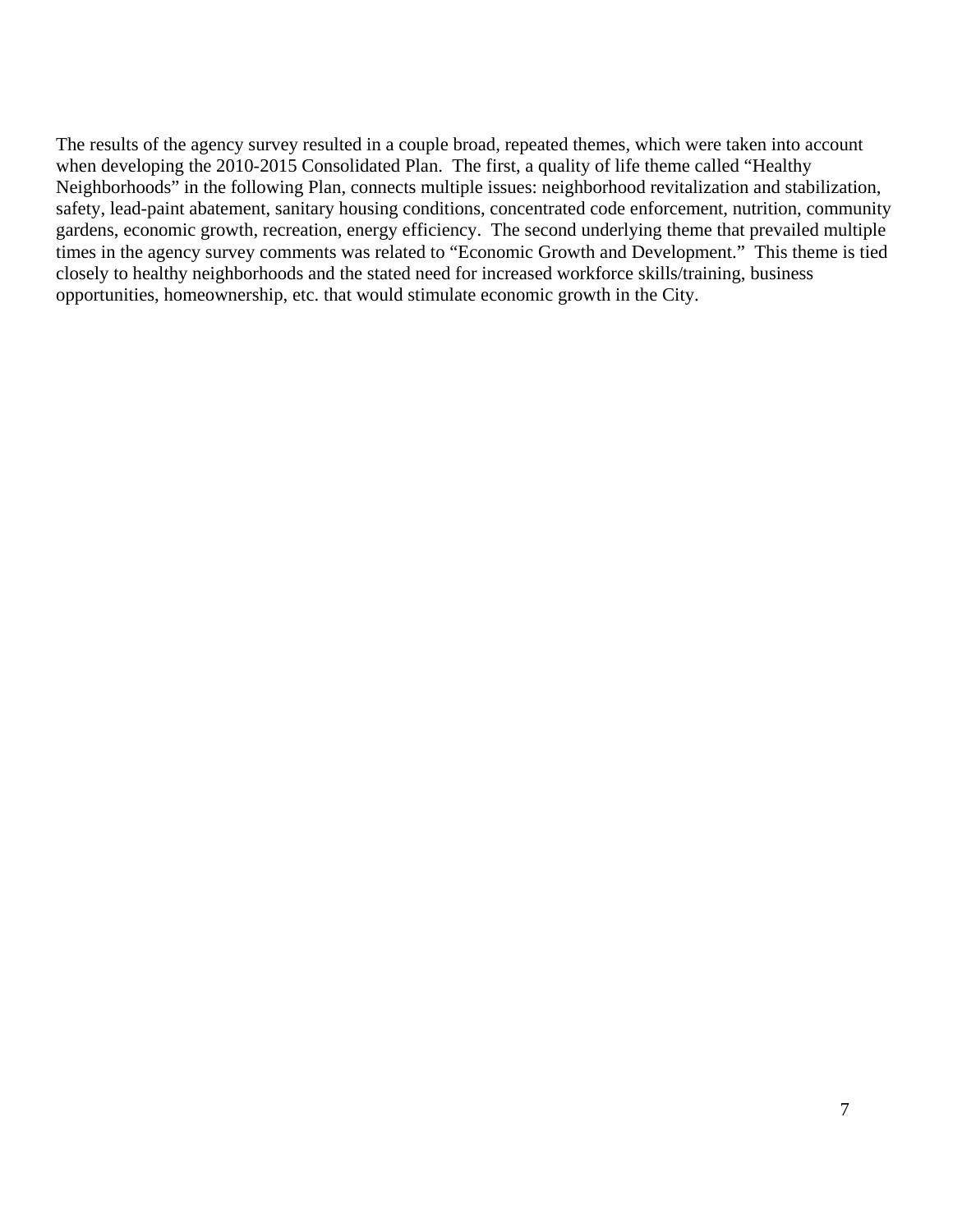Agencies ranked the prior Consolidated Plan's strategies; the results, in priority order, follow below:

| <b>Priority Rankings of 2005-2010</b>       | Revised 2010-2015 Key Strategy, based on       |
|---------------------------------------------|------------------------------------------------|
| <b>Consolidated Plan Key Strategies</b>     | <b>Public Participation and Consultation</b>   |
| Education                                   | <b>Education and Skills Training</b>           |
| Multi-cultural, health, human and elderly   |                                                |
| services                                    | <b>Health and Human Services</b>               |
| City-wide economic development              | Economic Development                           |
| Emergency shelter, transitional housing and | <b>Emergency Shelter, Transitional Housing</b> |
| strategies for the homeless                 | and Strategies for the Homeless                |
| <b>Public Safety</b>                        | Included in Healthy Neighborhoods strategy     |
| Neighborhood Revitalization                 | <b>Healthy Neighborhoods</b>                   |
| Transportation                              | Included in Healthy Neighborhoods strategy     |
| Homeownership and affordable housing        |                                                |
| development                                 | <b>Housing Opportunities</b>                   |
| <b>Infrastructure Improvements</b>          | <b>Infrastructure Improvements</b>             |
| <b>Tools for Governance</b>                 | Planning and Public Administration             |
| Recreation                                  | <b>Recreational Opportunities</b>              |
|                                             | Deemed not a key strategy in and of itself;    |
|                                             | economic growth and development priorities     |
|                                             | related to airport are included in Economic    |
| <b>Airport Improvements</b>                 | Development strategy.                          |

The following survey comments were made in response to questions about what strategies should have more emphasis and/or perceived as a key:

Education for refugee population is crucial – English-as-a-Second Language (ESL), vocational, skills training, etc.; increased need for translation services; improve quality of educational system

Workforce Development, Training, Education and Employment Services - increase workforce skills and education levels to counter growing poverty trend and to lead to higher paying wages; attract blue collar business employers to the City

Transportation – not sufficiently/completely addressed in last 5 years; still have need for improvement in terms of access and availability; transportation needs will continue to grow

--Elderly transportation needs – get to medical appointments, grocery store, errands

- --Youth programs/ASP transport
- --Workforce transportation (e.g, to Mall, Airport or other areas with large employment pool)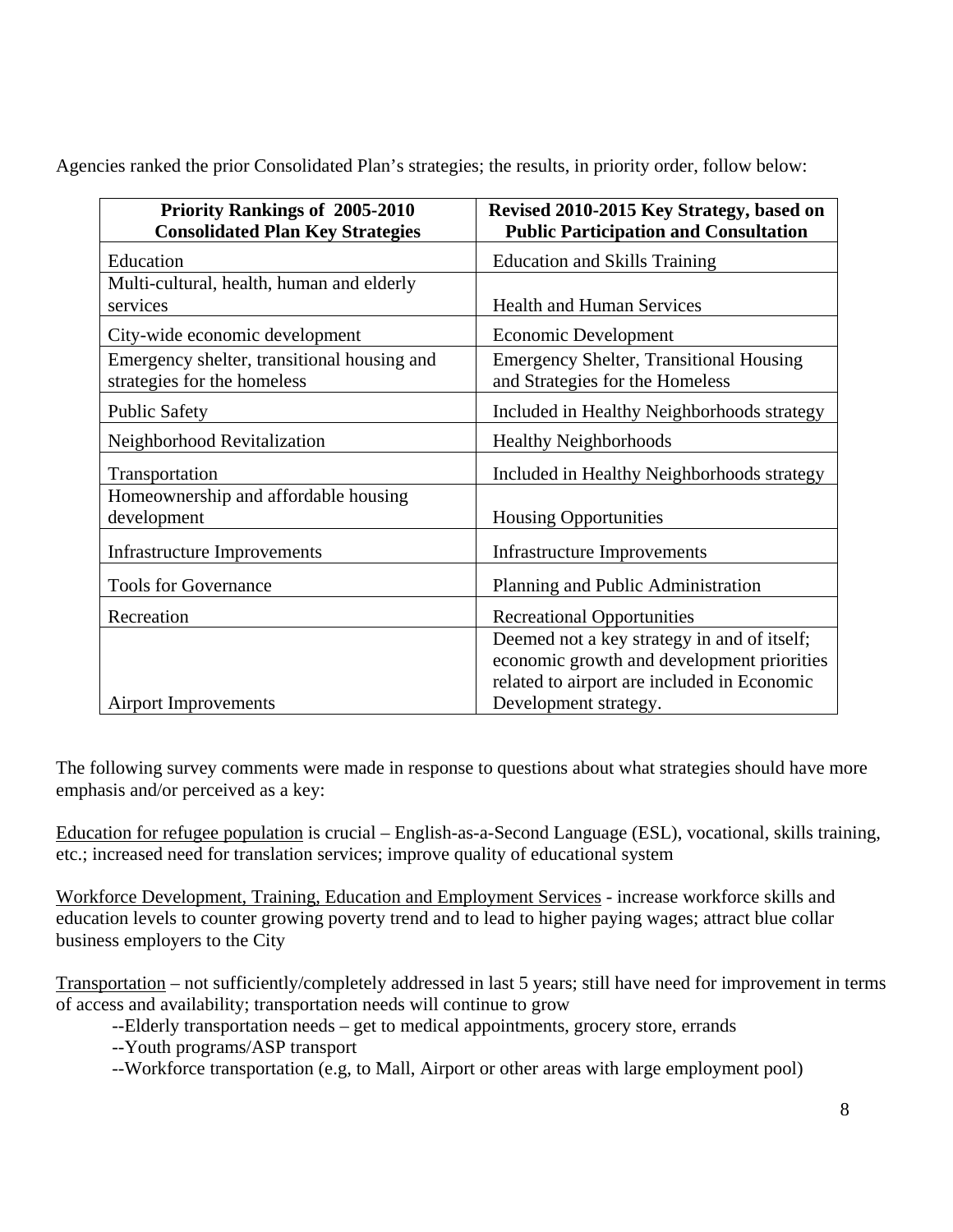Housing – need to focus on making housing affordable for "working poor" and at-risk households; supportive and healthy housing; foreclosure prevention; rental assistance; homebuyer lending programs; pest infestation; lead paint abatement; improve quality of existing housing stock

Homelessness – continue strategies to address homelessness issues and at-risk population; youth and elderly homelessness population projected to increase

Youth Services/Issues – housing; healthcare; health and nutrition; recreation/after school programs; safety in schools and cyberspace; gang and drug activity on the rise; education; job opportunities

Health and Mental Health - senior demographic growing; increasing number of health issues present in "younger elderly"; veterans with disabilities; mental health issues increasing in elderly, youth and working class; nutrition issues across youth, prenatal, elderly, families; substance abuse

*Special Needs Services* The lead agency consulted with various special needs agencies to gather data and input on special needs services and facilities in Manchester, including Mental Health Center of Greater Manchester, YWCA, Manchester Housing and Redevelopment Authority, Easter Seals, Child and Family Services, Greater Manchester AIDS Project and others. Additionally, the lead agency relied on the Continuum of Care resource guide ("A Place to Call Home: A Resource Booklet for the Manchester Continuum of Care," 2010) for updated information regarding special needs facilities and service agencies.

Planning and Community Development Department staff has been active participants in the Greater Manchester Association of Social Agencies, the Manchester Continuum of Care, Healthy Manchester, Greater Manchester Partners Against Lead and the Minority Health Coalition. Staff will continue to monitor the progress of ongoing programs and services provided to Manchester's disadvantaged populations. The Continuum of Care will be discussed in Part 3.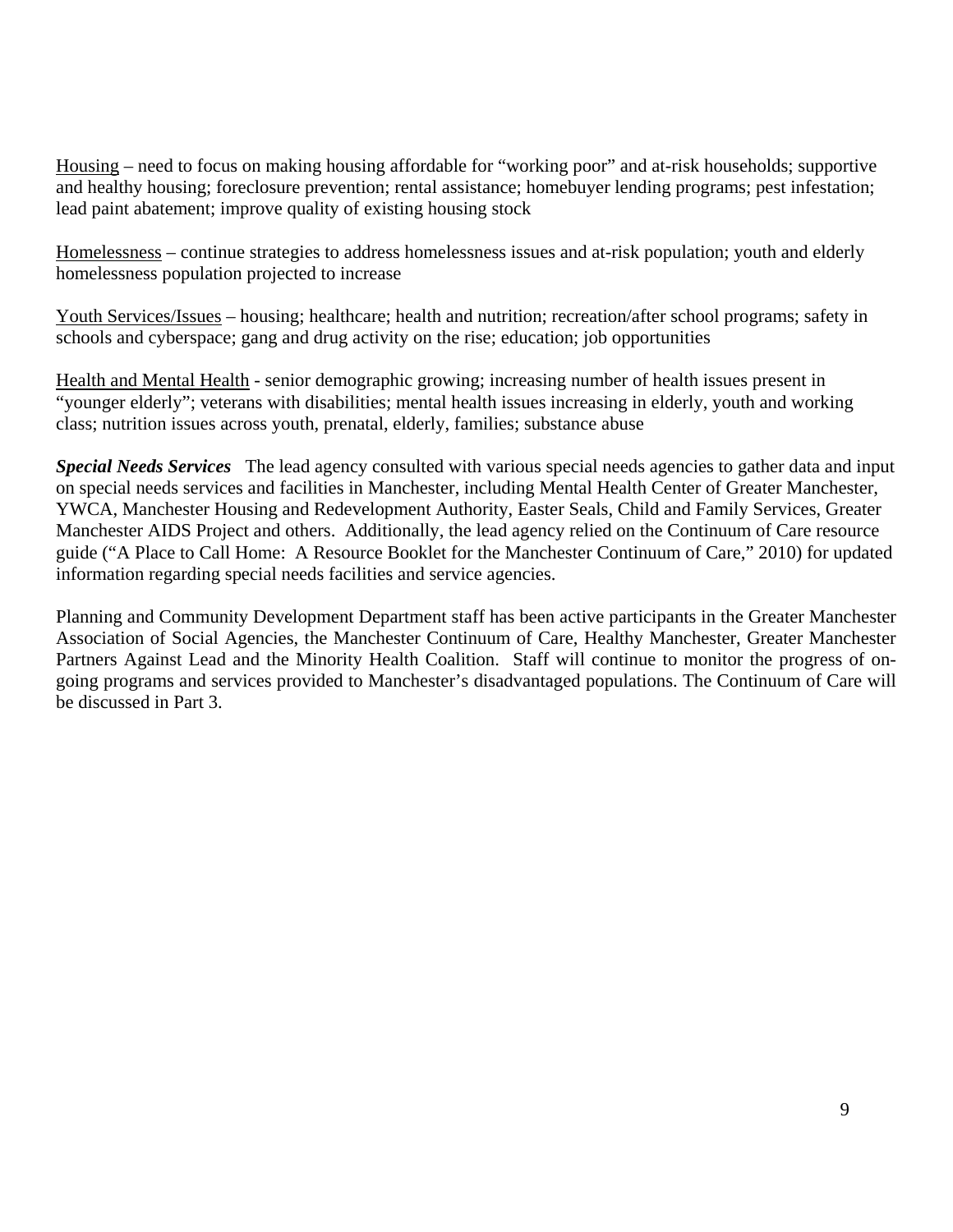# **Citizen Participation**

Since the inception of the City's Community Improvement Program in 1974-75, citizen participation has been an important tool in the project and selection process. Citizen participation was therefore a major element of Manchester's efforts to develop its Consolidated Plan. Public hearings continue to be the most effective vehicle for obtaining public comment. In accordance with the City of Manchester's Citizen Participation Plan (included at the end of this chapter), the public participation process will continue to play an important role after adoption of the Consolidated Plan.

## **Summary of Citizen Participation Process**

The development of the Consolidated Plan for the City of Manchester involved an extensive process of public participation. Every effort was made to involve and elicit comments from all relevant housing interest groups, housing providers, social service providers, city agencies and members of the general public. In addition to the public hearings, the City Planning and Community Development Department conducted interviews and group meetings with housing and social service providers. Each organization was asked to participate in the process by updating statistics and providing information on new programs. Finally, every organization was asked to provide a description of the gaps in service for Manchester low-income individuals and families.

For purposes of adequate coverage and access, the public hearings on the Consolidated Plan were conducted at five different locations in the City. The locations included: Southern NH Planning Commission, Manchester Aldermanic Chambers, Somerville Fire Station, Bishop J. O'Neil Youth Center and the William B. Cashin Senior Center. All of the public hearing sites are located in low income areas of the City that benefit from Community Development Block Grant, Section 108, HOME, ESG and Lead Hazard Control Grant Funds. In order to solicit comments from public housing residents, two of the public hearings were held at locations (Southern NH Planning Commission, Bishop J. O'Neil Youth Center) that were in close proximity to the City's major public housing complexes, Elmwood Gardens and Kelly Falls.

Citizens of Manchester were informed of the hearings and encouraged to participate. Notifications of the public hearings were published in the Manchester Union Leader, as well as on the City's website. A Legal Public Notice was placed in the newspaper fourteen (14) calendar days in advance of the first public hearing workshop. In addition, the notice was publically posted in several buildings around the City. The buildings included the main library, Elmwood Gardens Public Housing Complex, Kelly Falls Public Housing Complex, the William B. Cashin Senior Center, and City Hall. Notification was also provided via e-mail to past and present participants of the City's Community Improvement Program. To further encourage citizen participation, the City worked with neighborhood groups, social service agencies and other City departments to distribute flyers announcing the dates, times and locations of the hearings. Notification of the Public Hearings and information of the Consolidated Plan was also provided to the Mayor and the Alderman.

## **Summary of Citizen Comments or Views on the Plan**

Public hearings were conducted at five different locations; the times and dates are noted below: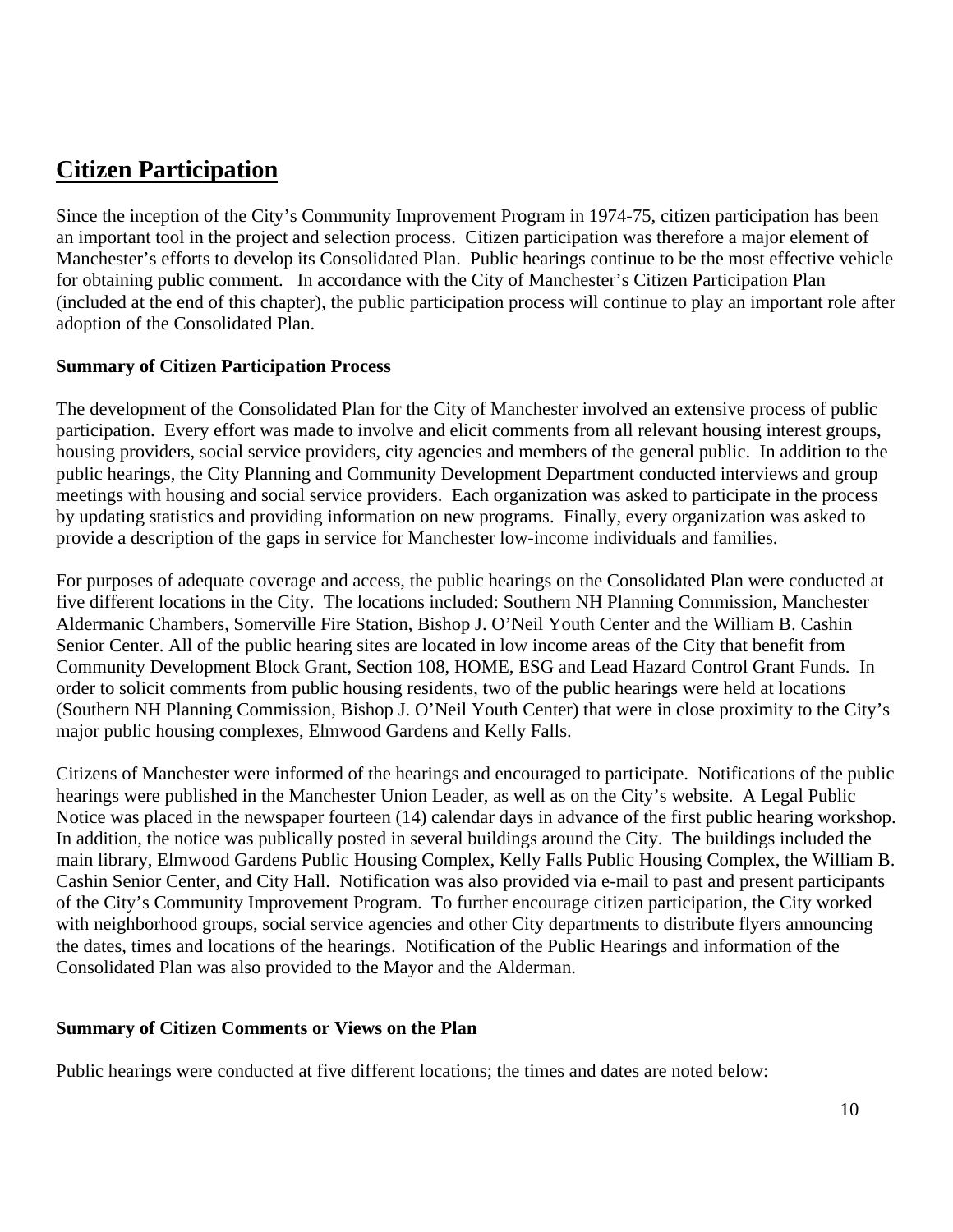- Southern NH Planning Commission, 438 Dubuque St., February 17, 2010 at 7:00 PM
- Manchester Aldermanic Chambers, City Hall Plaza, February 18, 2010 at 10:00 AM
- Somerville Fire Station, 679 Somerville St., February 22, 2010 at 7:00 PM
- Bishop J. O'Neil Youth Center, 30 South Elm St., February 23, 2010 at 7:00 PM
- William B. Cashin Senior Center, 151 Douglas St., February 24, 2010 at 7:00 PM

Public housing residents along with social service agencies and local businesses were invited to participate and share their views on the development of the City's Consolidated Plan. Additional meetings were held with the Manchester Continuum of Care and Greater Manchester Association of Social Agencies (GMASA). Manchester Planning Department staff met individually with community based organizations in order to obtain information on current activities and to determine needs in the community and assess gaps in service.

The public hearings offered community agencies, public housing tenants, local businesses and other city residents an opportunity to discuss their concerns and help the City plan a strategy for the use of future Community Development Block Grant funds and other HUD funding opportunities.

Handouts outlining the Consolidated Plan process were provided to people attending the public hearings. Each public hearing was voice recorded. Members of the Manchester Planning Department staff were in attendance to answer questions and provide information on the Consolidated Plan. At each public hearing, the Moderator provided a brief outline of the Consolidated Plan process and informed those attending that a draft of the Plan would be available for public review and comment prior to submission. At each hearing, attendees were informed that written public comments would be accepted and entered into the record in the event that individuals preferred to submit written comments.

The following summarizes the content of the presentations and the comments provided by people attending the five public hearings.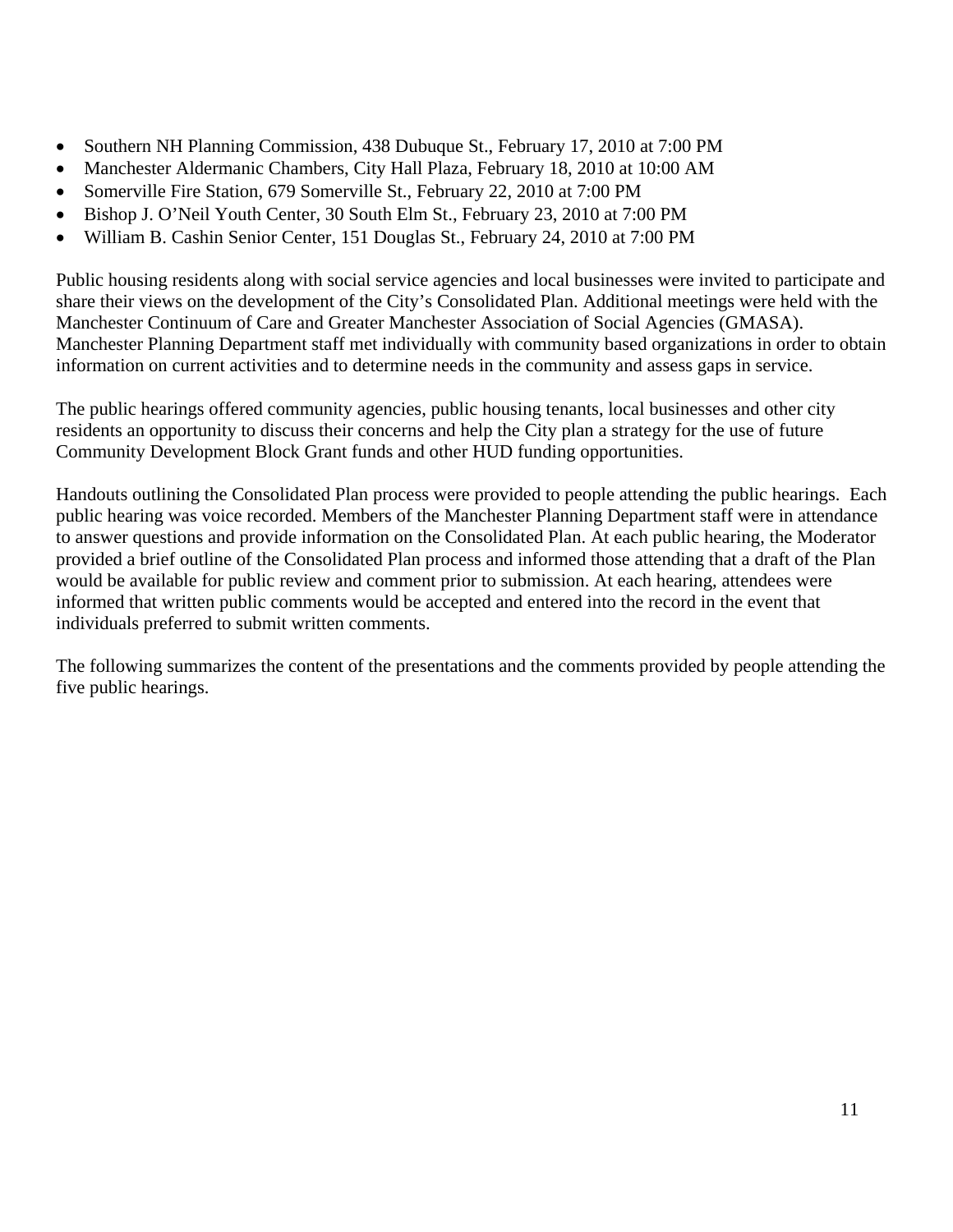## **Public Hearing No. 1 Southern NH Planning Commission**

The first public meeting was held at the Southern NH Planning Commission located at 438 Dubuque Street, on February 17, 2010. There were fourteen in attendance including representatives from various agencies and the citizenry. Samuel Maranto, CIP Manager, introduced Planning Department staff and presented a brief overview of the Consolidated Plan and the Annual Action Plan process. He also noted how critical public input was to this process and what could be done, for instance, contacting politicians regarding funding issues. Mr. Maranto stated that public comments are used to help the City direct the expenditure of entitlement funding during the next five years. A synopsis of the comments made at the meeting follows:

### **1) Neighborhood Revitalization**

Debbie Foroutan from Rimmon Heights watch group spoke in support of a youth recreation center on the West Side. She advocated for a facility that could be used by youth as a drop-in center and a place for mentoring.

Robin Sousa from Rimmon Heights watch group commended the City Community Policing efforts. Ms. Sousa also advocated for clean up of the Rock Rimmon Park and the addition of lighting to make the park more inviting. Ms. Sousa also expressed interest in tree planting on side streets.

Norm Manseau a West Side resident expressed his concern to have a grocery store on the West Side due to the large elderly population and the lack of options within walking distance. The residents are forced to pay higher prices for goods that are available in convenience stores located close by.

Diane Lavigne from Rimmon Heights watch group advocated for a grocery store to be put on the West Side because of the two elderly high rises. These residents have no access to a close-by food store.

## **2) City Wide Economic Development**

No comments were made regarding this strategy.

## **3) Homeownership & Affordable Housing Development**

Louise Drew made comments under Emergency Shelter Transitional Housing & Strategies for the Homeless that also pertain to Homeownership & Affordable Housing Development.

## **4) Improve Access to City Wide Transportation**

Diane Lavigne was concerned with their not being enough information provided to parents as to the location and logistics associated with after school youth programs that offer transportation.

## **5) Multi-Cultural Health, Human, and Elderly Services**

Diane Lavigne from Rimmon Heights watch group was concerned about there being no youth recreation activities on the West Side.

Norm Manseau a West Side resident spoke in support of expanding the community based healthcare service provided through, VNA Home Health and Hospice Care.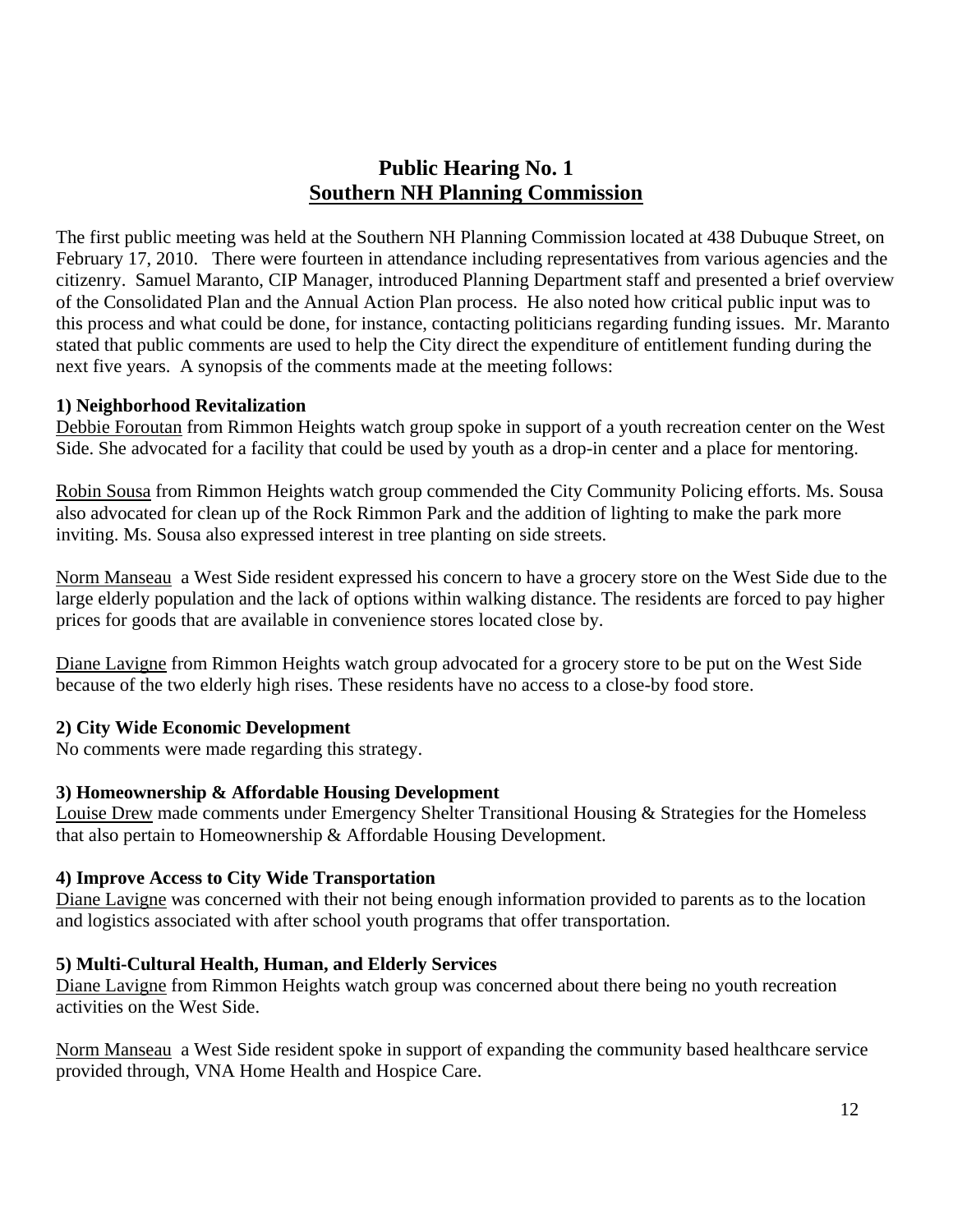## **6) Emergency Shelter Transitional Housing & Strategies for the Homeless**

David Rothwell spoke in support of the services provided by The Way Home. Mr. Rothwell described the services that The Way Home provided when he became homeless. He explained how the homeless have little resources and no place to go when they are in that position. Mr. Rothwell requested continued City support for transitional housing facilities and programs..

Louise Drew spoke in favor of The Way Home's Security Deposit Program as she was a beneficiary of the program. She explained how all of her resources went to housing and left her nothing for anything else.

Izet Hamidovic spoke about The Way Home only being funded for 9 units of Supportive Housing for the Homeless and is advocating for more funding in hopes of reducing his agency's 3 month waiting list. Mr. Hamidovic explained how these units are very much in demand and emphasized the importance of these units being the only ones offered that do not require Security Deposits.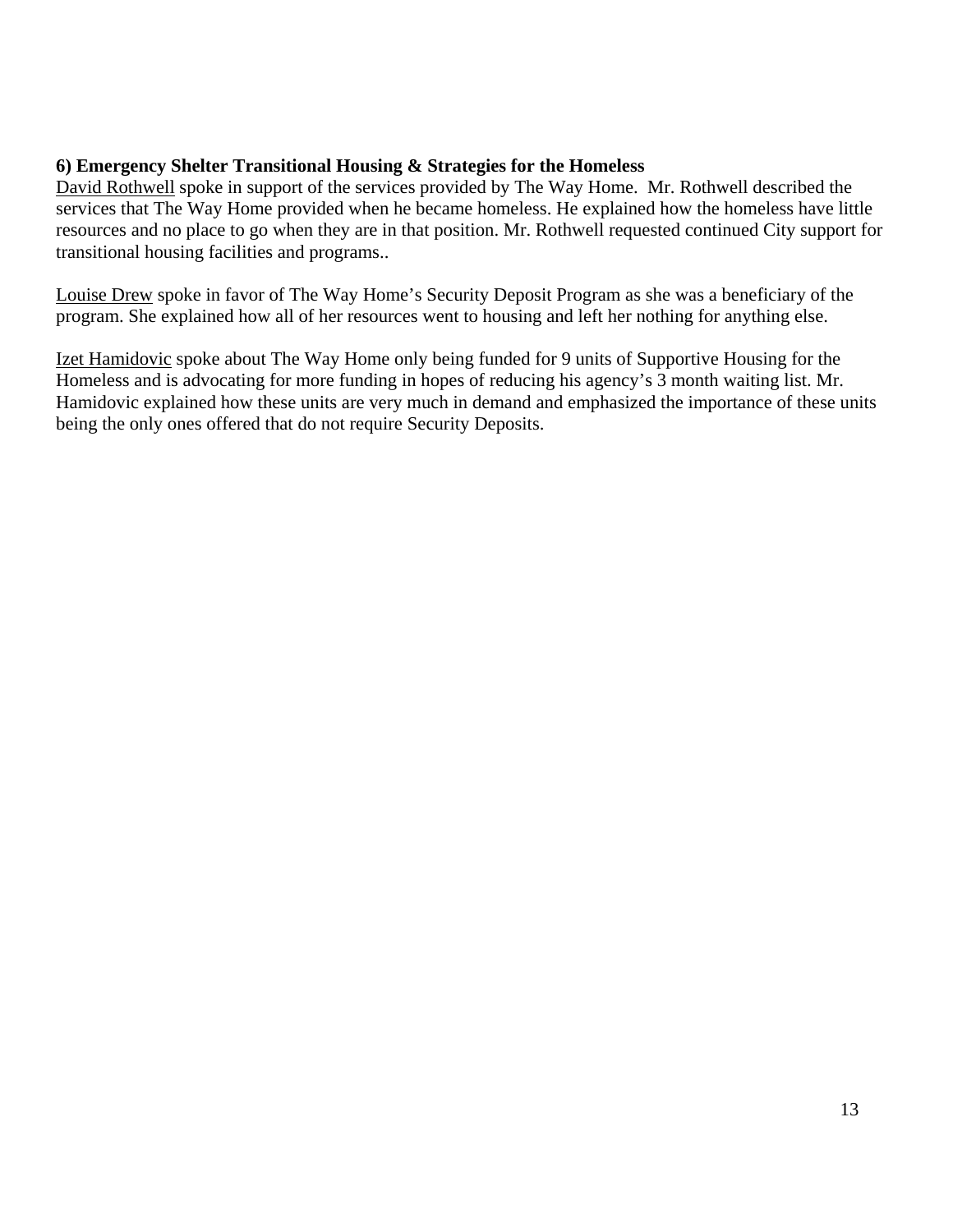### **7) Recreation**

Diane Lavigne from Rimmon Heights watch group spoke in support of the revitalization of the West Side Ice Arena. In addition, She commented on the construction of new walking paths in the area adjacent to the ice arena and how it was a great addition to the community. Ms. Lavigne also stated that the Rimmon Heights watch group would provide volunteers for a Neighborhood clean-up effort if the City could provide materials.

Diane Lavigne from Rimmon Heights watch group also requested to have the boat launch area improved.

Derek Paradise from Rimmon Heights watch group supported the revitalization of the Rock Rimmon Park. Mr. Paradise felt that if the park was cleaned up, more residents would take pride in the area.

Diane Lavigne from Rimmon Heights watch group made comments under Multi-Cultural Health, Human, and Elderly Services that also pertain to Recreation.

#### **8) Infrastructure Improvements**

Diane Lavigne from Rimmon Heights watch group expressed her disapproval of the inconsistent street light poles that line Kelley Street.

Diane Lavigne from Rimmon Heights watch group expressed her concern for the condition of the sidewalks on the West Side. Ms. Lavigne felt that the sidewalks are in sub-standard condition and pose a threat to the safety of West Side residents.

#### **9) Airport Improvements**

No comments were made regarding this strategy

#### **10) Tools for Governing**

No comments were made regarding this strategy

#### **11) Public Safety**

Izet Hamidovic from The Way Home discussed the issues of drugs, vandalism, and tire slashing being committed around the City by teens.

Louise Drew voiced her concerns about the number of bars located throughout the City. She felt that there were too many and that the City should try to reduce number of bars through the permitting process.

#### **12) Education**

No comments were made regarding this strategy

#### **Needs Assessment Exercise**

The comments provided by the public on the needs of the community given were recorded on a flip chart under the appropriate strategies. Each participant received three votes to rank the needs of the community expressed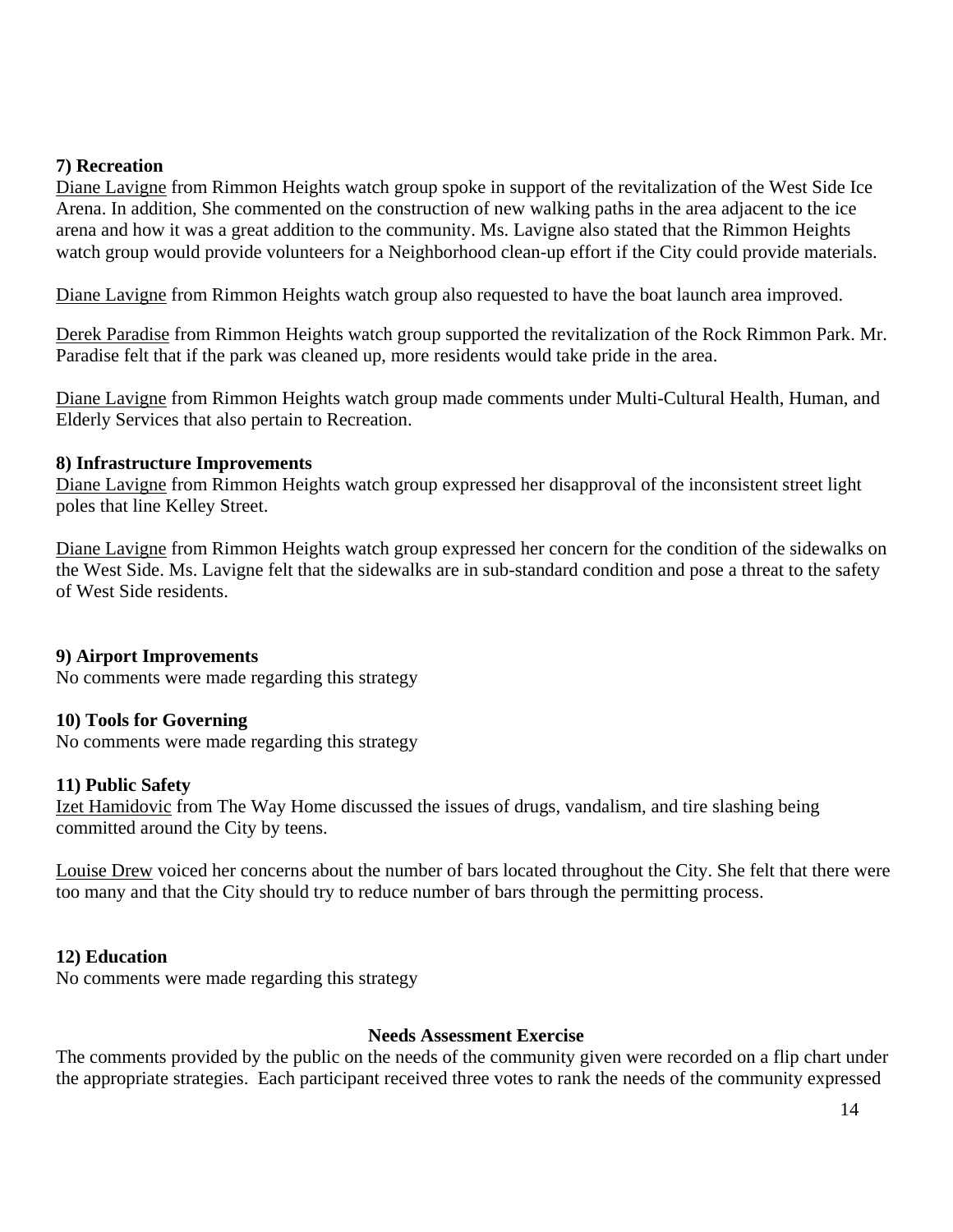by the public. Participants voted for either the strategy or specific comments under the strategy. For the purpose of tabulation, the votes were recorded under the applicable strategy and ranked according to the number of votes that were received.

## **1) Neighborhood Revitalization - 2 votes**

- West Side youth facilities needed to facilitate a close, convenient, drop-in center for kids
- Tree planting also requested for certain areas of the West Side
- Adaptive re-use of abandoned and vacant buildings
- Revitalization of Rock Rimmon Park (installation of lighting, clean-up etc.)
- Open large grocery store on the West Side to provide affordable food for families and the elderly
- Institute beautification projects on the West Side that involve the youth of the area

## **2) City Wide Economic Development**

No comments were made regarding this strategy

## **3) Homeownership & Affordable Housing Development – 3 votes**

- Provide additional rental subsidies to bridge the gap between homelessness and permanent housing
- Provide rental subsidies for those unable to afford rental rates in unsubsidized units
- Increase capacity for permanent supportive housing programs
- Section 8 waiting list has a backlog, increase the number of Section 8 vouchers.

## **4) Improve Access to City Wide Transportation – 3 votes**

- West Side children require transportation to take advantage of after school programs-No youth programs on the West Side
- Elderly residents require transportation to the grocery store on the East Side

## **5) Multi-Cultural Health, Human, and Elderly Services – 6 votes**

- Invest capital into new programs
- Offer mentoring, teaching, etc. for children from the West Side in a community center located on the West Side
- Expand community based health care such as hospice care

## **6) Emergency Shelter Transitional Housing & Strategies for the Homeless – 12 votes**

- Great need for services and counseling
- Non-Profits require additional funding to address the needs
- To expand and continue support for Permanent Supportive Housing Program, additional funding is required.

## **7) Recreation – 6 votes**

- West Side Ice Arena in need of renovation
- Boat launch in need of renovation
- Need to address issues at Rock Rimmon Park. Removal of debris and installation of lighting

## **8) Infrastructure Improvements – 3 votes**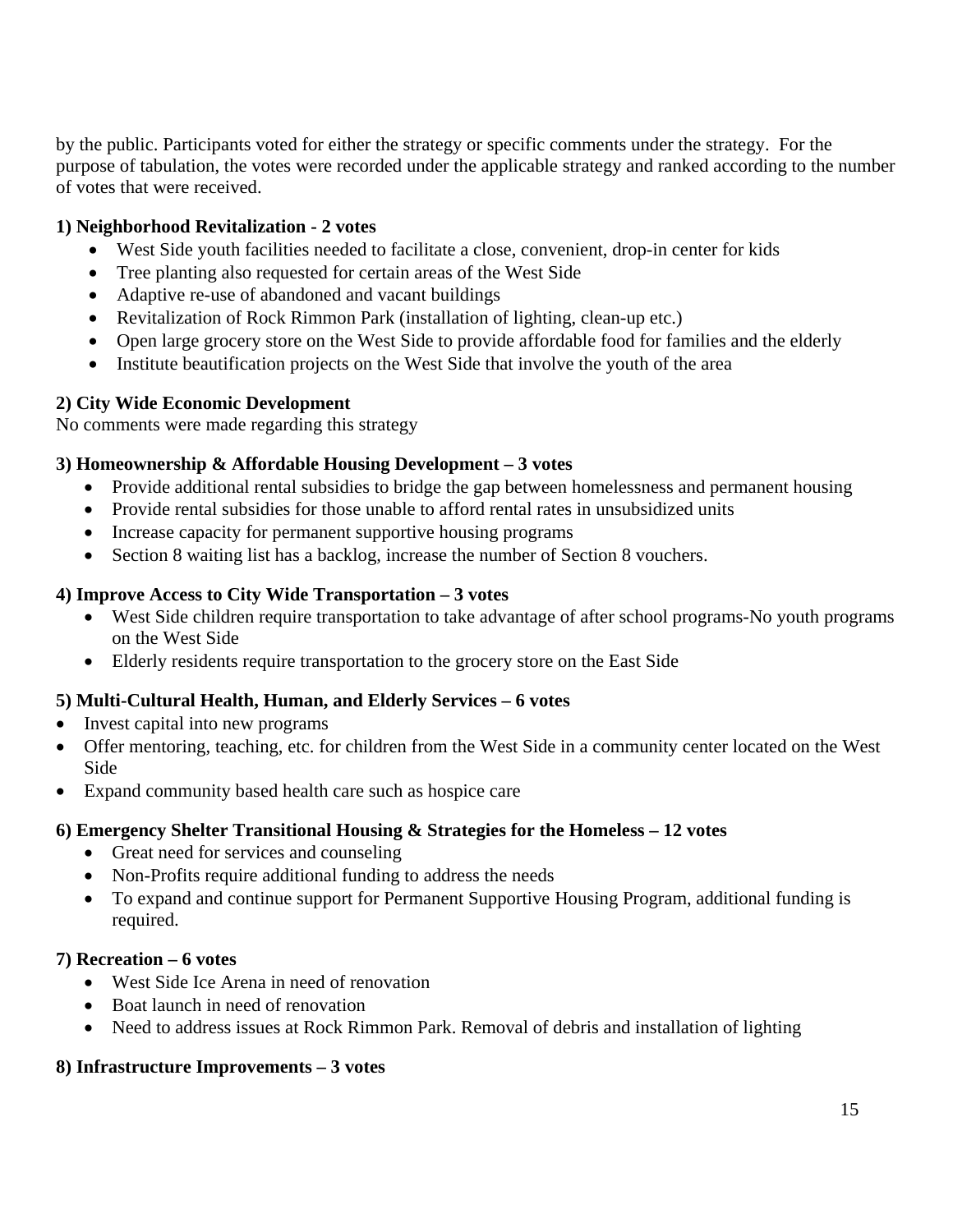- Dislike the mixture of new and old lighting poles on Kelley Street
- Several neighborhood sidewalks were identified as sub-standard

## **9) Airport Improvements**

No comments were made regarding this strategy

## **10) Tools for Governing**

No comments were made regarding this strategy

## **11) Public Safety – 2 votes**

- Community Policing
- Rock Rimmon Park Safety (vandalism, drugs, drinking)
- Need additional Police in the Bridge St. to Orange St. areas
- Limit permits to only one bar/club per block

## **12) Education**

No comments were made regarding this strategy

## **Conclusion**

 14 citizens participated in the meeting and 37 votes were captured. The votes represent the top choices of approximately 12 people. The strategies are listed below according to participant perceived level of importance:

- 1- Shelter Transitional Housing & Strategies for the Homeless **(12)**
- 2 Multi-Cultural Health, Human, and Elderly Services **(6)**
- 3- Recreation **(6)**
- 4 Homeownership & Affordable Housing Development **(3)**
- 5 Improve Access to City Wide Transportation **(3)**
- 6 Infrastructure Improvements **(3)**
- 7 Neighborhood Revitalization **(2)**
- 8 Public Safety **(2)**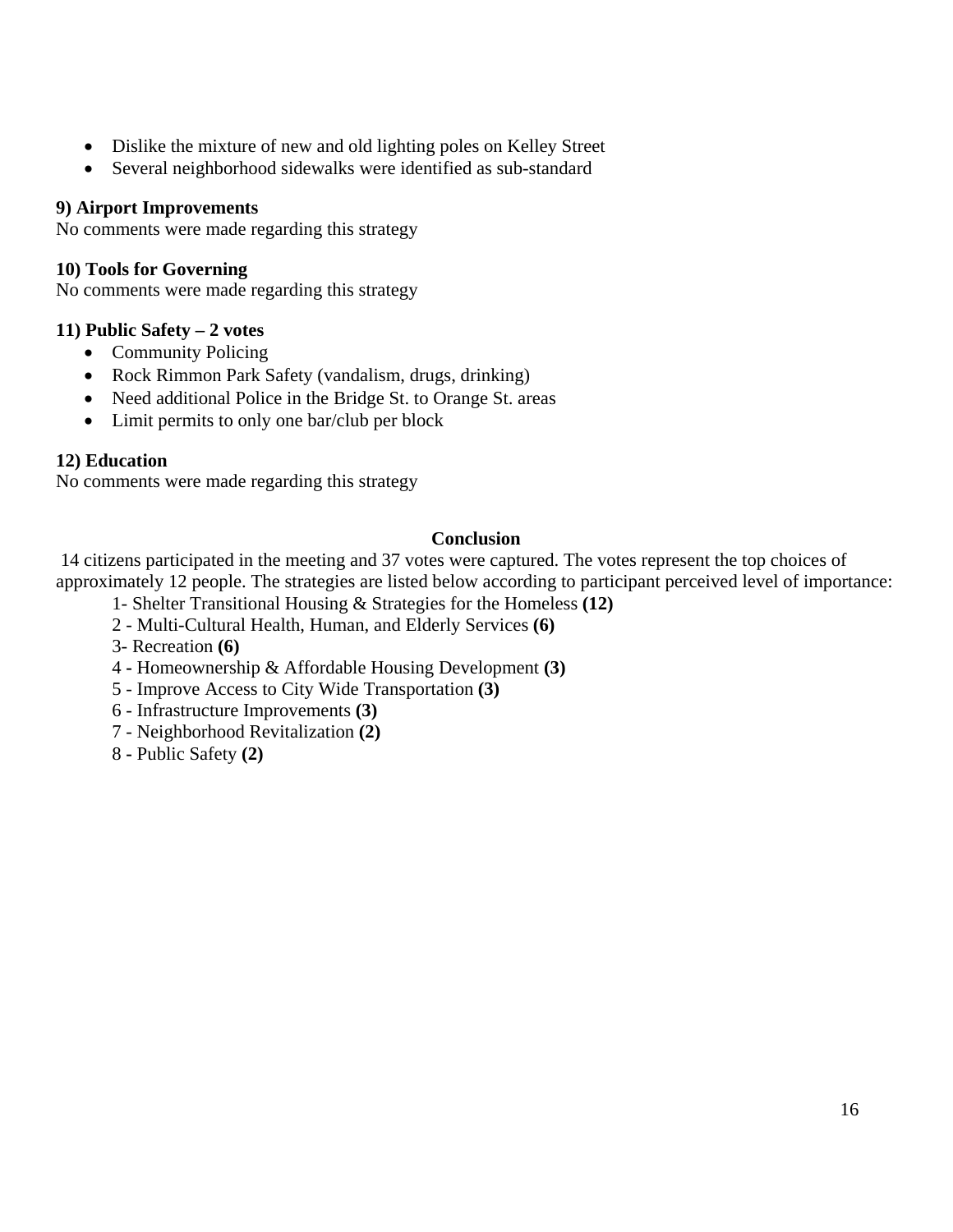## **Public Hearing No. 2 Aldermanic Chambers**

The second public meeting was held at the Aldermanic Chambers, on February 19, 2010. There were thirteen in attendance including representatives from various agencies and the citizenry. Samuel Maranto, CIP Manager introduced Planning Department staff and presented a brief overview of the Consolidated Plan and the Annual Action Plan process. He also noted how critical public input was to this process and what could be done, for instance, contacting politicians regarding funding issues. Mr. Maranto stated that public comments are used to help the City direct the expenditure of entitlement funding during the next five years. A synopsis of the comments made at the meeting follows:

#### **1) Neighborhood Revitalization**

Mary Sliney of The Way Home expressed concern for residents around the City not being aware of possible Lead Paint hazards that could be contaminating the soil they plant their gardens in.

Mary Sliney of The Way Home promoted community gardening as a way to stretch family budgets.

Mary Sliney of The Way Home emphasized the need to continue programs that promote healthy housing issues such as lead paint, pest infestation, etc. These issues need to continue to be addressed and included as part of the upcoming strategies.

## **2) City Wide Economic Development**

Maureen Beauregard of Families in Transition commended the Manchester Community College for the employment training programs they offer

## **3) Homeownership & Affordable Housing Development**

Maureen Beauregard of Families in Transition discussed the importance of implementing employment training programs for residents in supportive housing. Offering services for child care, transportation, etc. allowing parents to work. Employment training is prohibited by TANF, so FIT is not allowed to administer this type of a program, but sees an incredible need for it. TANF is a program that provides money to parents for short-term childcare. The program does place restrictions on parents that do not allow them to work.

Maureen Beauregard of Families in Transition also suggested the City explore a sinking rental assistance fund that helps residents to become housed quickly until they have the resources to transition into permanent housing.

Mary Sliney of The Way Home discussed the need for mortgage foreclosure counseling to assist landlords. Property foreclosure has a multiplier effect because it displaces the landlord and all of his tenants. This is creating homelessness and pushing additional families into the City's social service agencies.

Mary Sliney of The Way Home made comments under Neighborhood Revitalization about healthy home issues that also pertain to Homeownership & Affordable Housing Development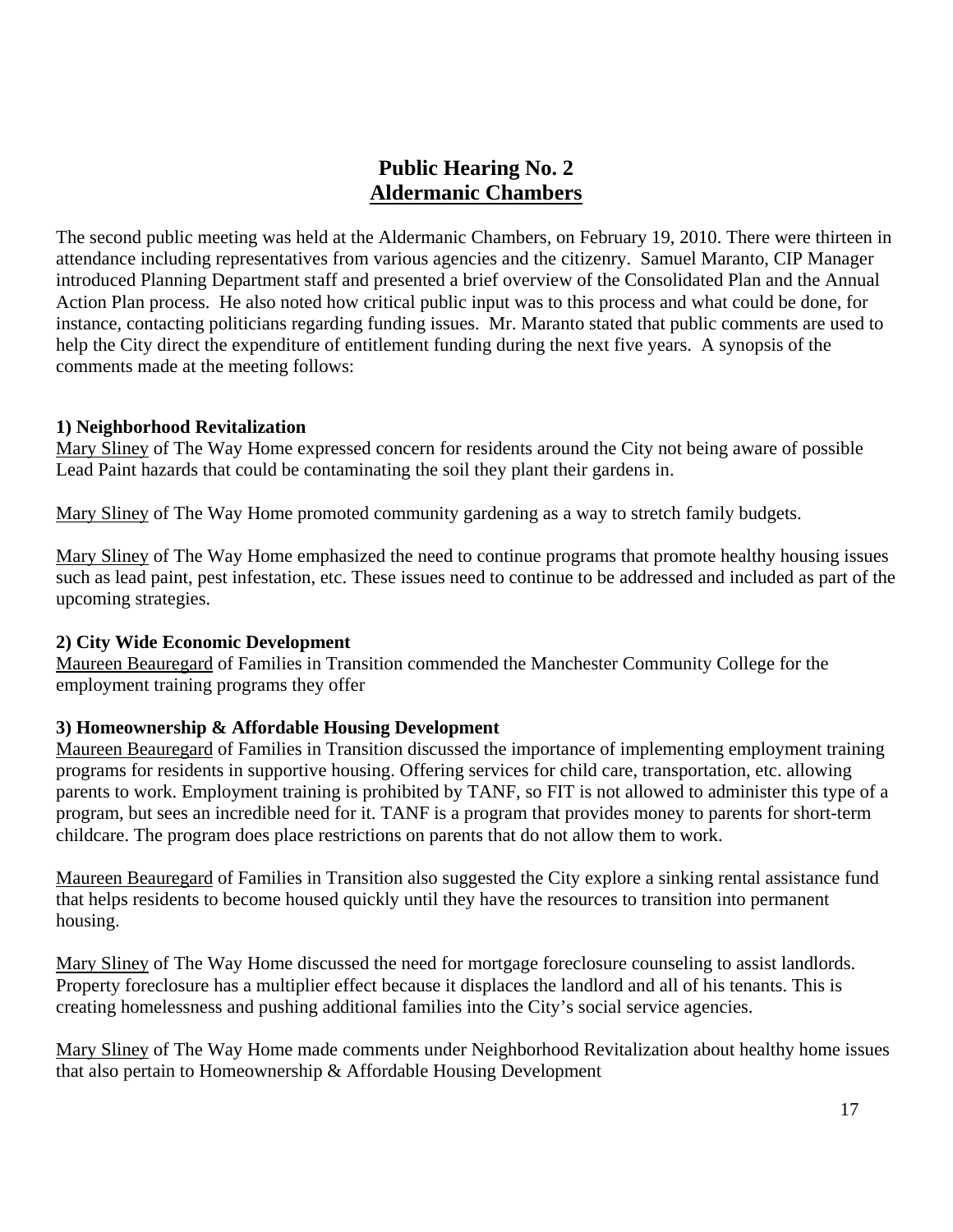Dottie Gove of Child and Family Services made comments under Multi-Cultural Health, Human, and Elderly Services about collaborative housing (families in need of housing and seniors in need of supportive services) that also pertain to Homeownership & Affordable Housing Development

## **4) Improve Access to City Wide Transportation**

Cathy Duffy of Girls Inc. urged the City to devise a collaborative transportation system for all the agencies to share. Bus transportation to and from their programs is imperative, but it is too costly and expensive for many organizations.

### **5) Multi-Cultural Health, Human, and Elderly Services**

Cathy Duffy of Girls Inc. spoke in support of youth programs. Her concern is about the constant budget cuts that restrict the services offered through these programs.

Cathy Duffy of Girls Inc. explained how the basic needs of families are not being met. The challenge is trying to offer youth services and being unable to because participants are starving, cold, etc. They are now being required to fill basic needs in order for their programs to be effective.

Cathy Duffy of Girls Inc. educated the audience about their "Girls Learn at Lunch" program. This program provides students with a safe, comfortable environment at school during lunch. This specialized environment alleviates the stress associated with bullying, fights, and ridicule that take place in the cafeteria.

Maureen Beauregard of Families in Transition spoke about the comprehensive services approach that needs to be developed and implemented as a network. The collaborative efforts would be to assist individuals trying to transition from supportive housing.

Dottie Gove of Child and Family Services spoke in support of the homemaker program that assists seniors with daily tasks that they are unable to perform. Ms. Gove advocated for a program to link struggling elderly seniors in homes with supportive families in need of housing. They would provide a support link for each other and increase their independence.

Victoria MacLaughlin of Salvation Army is working to expand facilities to accommodate youth and seniors. The Salvation Army is working with the senior population to promote community involvement, offer minor repair services, and provide small medical equipment. There are continuing efforts to work with both segments to combat unemployment which is a major reason for the increased participation in their programs.

Mary Sliney of The Way Home commented about the diversity of the population that exists in Manchester.

Maureen Beauregard of Families In Transition made comments under City Wide Economic Development about employment training that also pertains to Multi-Cultural Health, Human, and Elderly Services

#### **6) Emergency Shelter Transitional Housing & Strategies for the Homeless**

Rick Castillo of The Way Home emphasized the importance of security deposit, transitional housing, and permanent housing programs. He explained the necessity of additional resources for the staff to administer these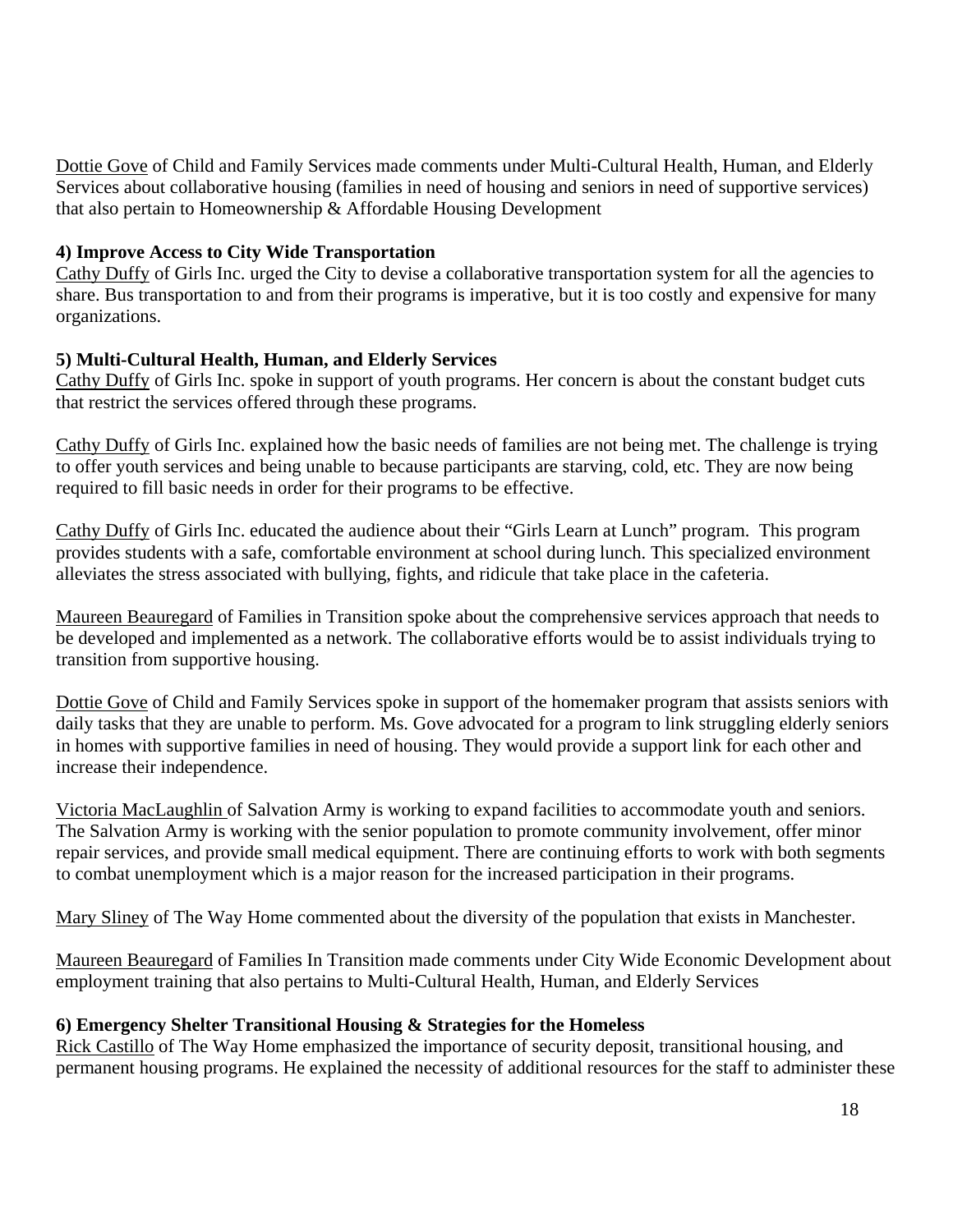programs. Mr. Castillo also advocated for additional support resources for the permanent supportive housing program. This program offers a planning process and support steps for individuals that will never be fully independent to transition to permanent housing. Participants in these programs are able to stabilize their lives and are no longer reliant upon city social services.

Karen Rood of The Way Home spoke about the importance of permanent housing services provided by The Way Home. Their permanent housing provides safe, affordable living environments and provides clients with basic skills essential to their survival. The services that The Way Home provides, keeps people out of shelters and off the streets.

Sheila Maher related her experiences as a client of The Way Home. Ms. Maher stated that she was an upper middle class resident that lost her job due to the economic down turn and as a result she was in danger of becoming homeless. The Way Home's HPRP program assisted her with rent expenses and late utility payments while she was unemployed. Ms. Maher stated that she was able to find a new job and the short term assistance provided by the HPRP administered by The Way Home prevented her from becoming homeless.

Brittany Bohan a client of The Way Home spoke about the importance of providing families with lead safe housing and the skills that are necessary to secure employment.

Maureen Beauregard of Families in Transition spoke in support of the comprehensive approach FIT takes to address the needs of the homeless or near homeless. Ms. Beauregard stated that her organization administers substance abuse programs, therapeutic child care and manages both supportive transitional and permanent supportive housing. Ms. Beauregard discussed the need for a rental assistance fund to be set-up on a sliding scale that requires renters to pay portions of the rent that is affordable for their situation. FIT has utilized this method and it has been extremely beneficial.

Erin Kelly of Child and Family Services agreed with the issues of homelessness and explained how they are seeing these same issues destroying the lives of youth 16-22. The current economic status of the country is causing the 16-18 year old youths to be pushed out of the house. Their parents need to focus on feeding and caring for the younger, less resourceful members of the family and forcing the older youth to live on their own. In conjunction with The Runaway and Homeless Youth Program, Child and Family Services staff are working with youth to develop long range plans for employment, life skills, and a suitable living environment. The demand for services has increased due to the poor economy. Youth are losing their jobs and not able to obtain new ones and are in danger of eviction. This is causing more youth to seek assistance, many as first time participants. The creation of services is needed to specifically address the youth segment of the homeless population.

Mary Sliney of The Way Home commented on the need to provide supportive services and transitional housing to former members of the prison system transitioning into the community. She felt if services were offered to integrate them back into their community, they would aspire to be a better citizen.

## **7) Recreation**

No comments were made regarding this strategy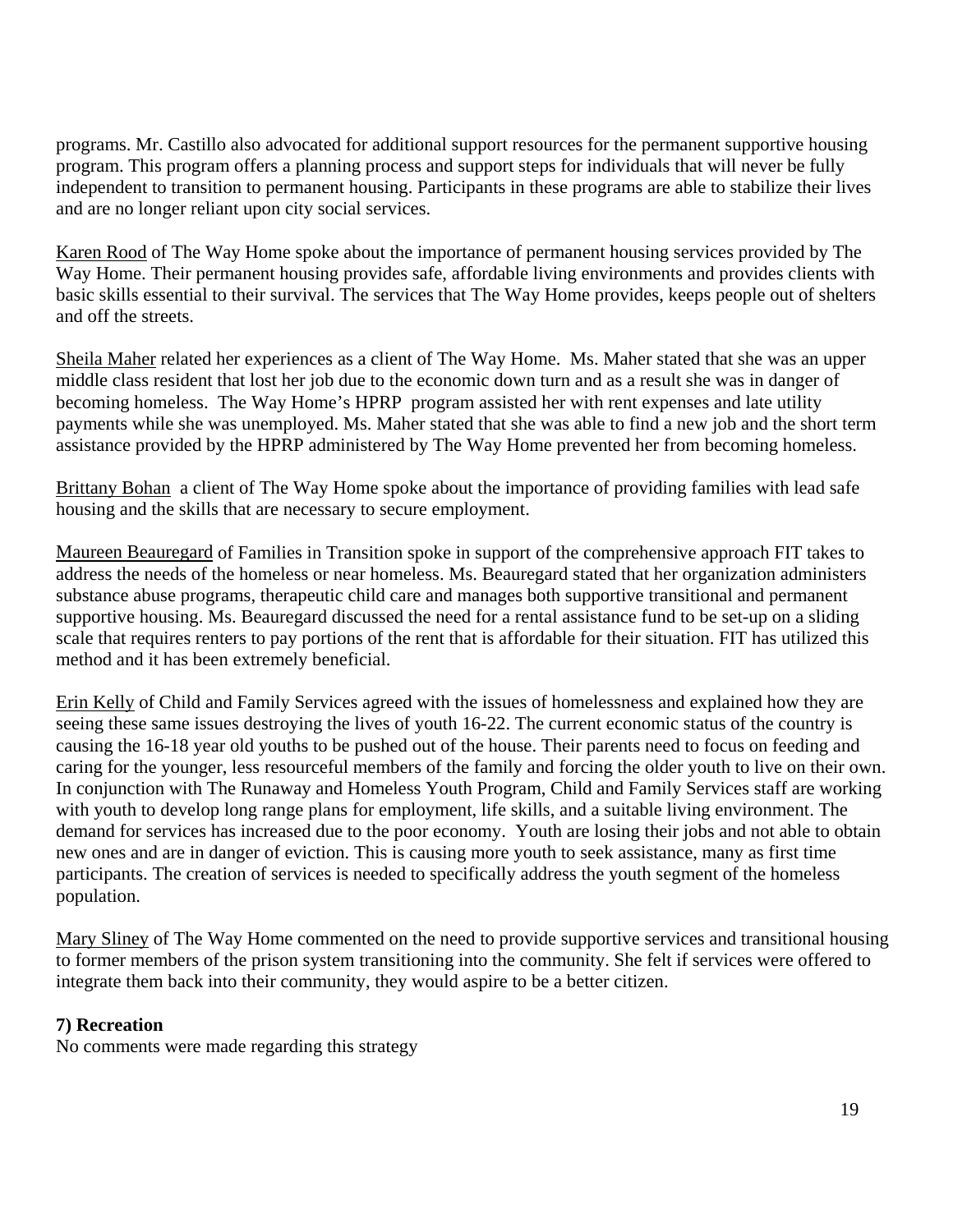## **8) Infrastructure Improvements**

No comments were made regarding this strategy

## **9) Airport Improvements**

No comments were made regarding this strategy

### **10) Tools for Governing**

No comments were made regarding this strategy

### **11) Public Safety**

Cathy Duffy of Girls Inc. discussed the increase of bullying in public schools and expressed concern for student's safety

### **12) Education**

Cathy Duffy of Girls Inc. commented on the large number of children in public schools that can not speak, write, or understand English and how this impacts their academic success rates

Erin Kelly of Child and Family Services discussed the unfortunate drop out rate that is associated with homeless youth. They do not have the support or structure they need to succeed. Ms. Kelly advocated for special education programs that could be tailored to helping homeless youth graduate high school and acquire skills.

### **Needs Assessment Exercise**

The comments provided by the public on the needs of the community given were recorded on a flip chart under the appropriate strategies. Each participant received three votes to rank the needs of the community expressed by the public. Participants voted for either the strategy or specific comments under the strategy. For the purpose of tabulation, the votes were recorded under the applicable strategy and ranked according to the number of votes that were received.

## **1) Neighborhood Revitalization**

- Community Gardens
- Continuing commitment to healthy home programs that assist with Lead rehab, pest infestation, etc.

## **2) City Wide Economic Development**

• Employment training programs

## **3) Homeownership & Affordable Housing Development – 10 votes**

- Rental assistance tied to job skills training
- Create needs based housing
- Foreclosure counseling for multi-family property owners

#### **4) Improve Access to City Wide Transportation**

• Collaborative bus transportation system for after school programs

## **5) Multi-Cultural Health, Human, and Elderly Services – 3 votes**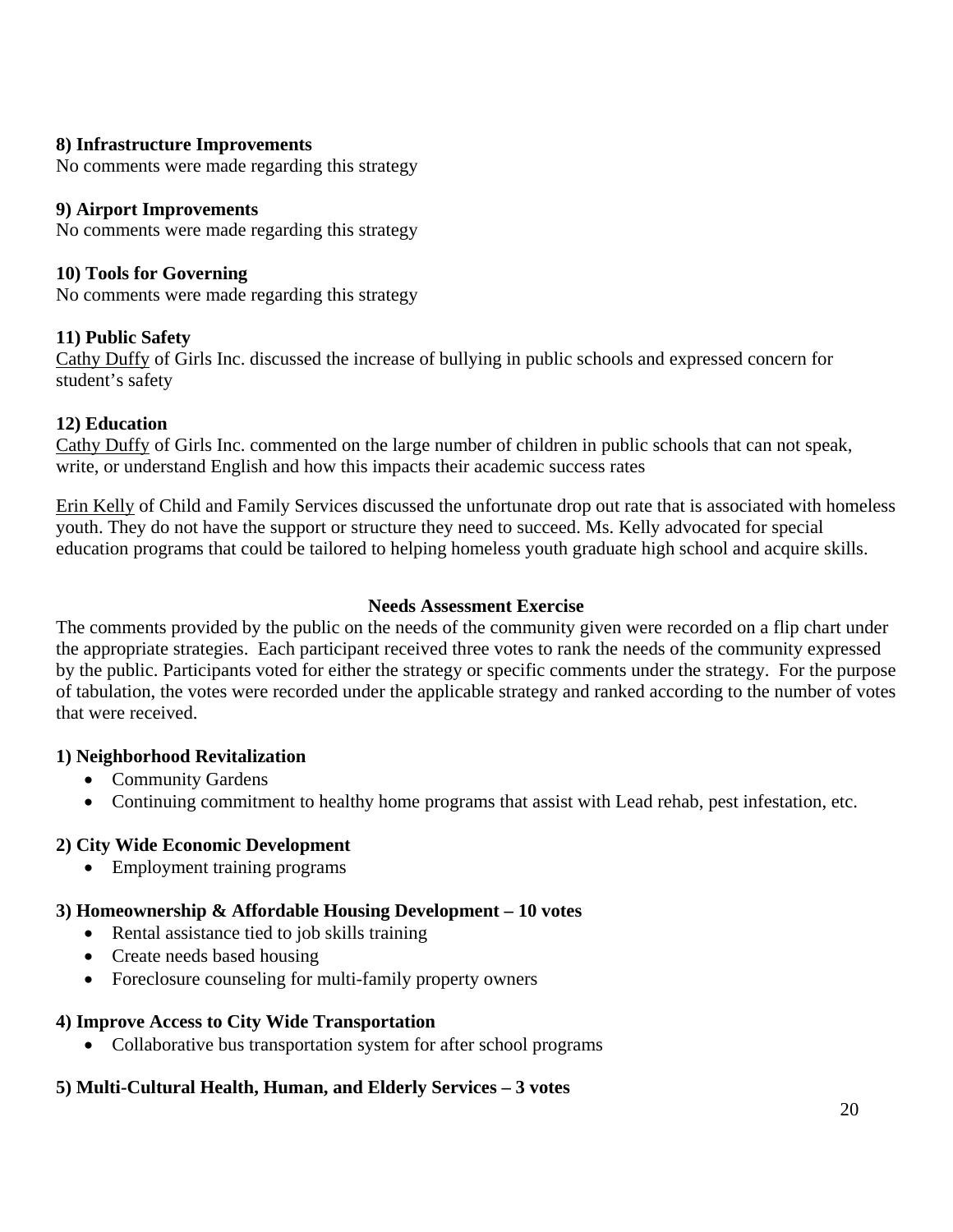- Programs that address bullying
- Support basic needs of the children and families
- Match families with senior homeowners so they can provide necessary support to each other
- Growing needs in the community is forcing agencies to expand facilities and programs

## **6) Emergency Shelter Transitional Housing & Strategies for the Homeless – 13 votes**

- Substance abuse program
- Therapeutic child services
- Holistic approach to homelessness
- Rental assistance fund
- Employment training programs
- An emerging segment of the homeless population is youth 16-21
- More staff capacity and resources needed to address backlog of clients
- Emphasis on the creation of permanent supportive housing
- Assimilation assistance for former inmates
- Provision of transitional housing that includes the supportive services necessary to move individuals into permanent housing

## **7) Recreation**

No comments were made regarding this strategy

### **8) Infrastructure Improvements**

No comments were made regarding this strategy

## **9) Airport Improvements**

No comments were made regarding this strategy

## **10) Tools for Governing**

No comments were made regarding this strategy

## **11) Public Safety**

• Bullying in schools

## **12) Education – 3 votes**

- Literacy and language barriers
- Programs to prevent homeless youth from dropping out of school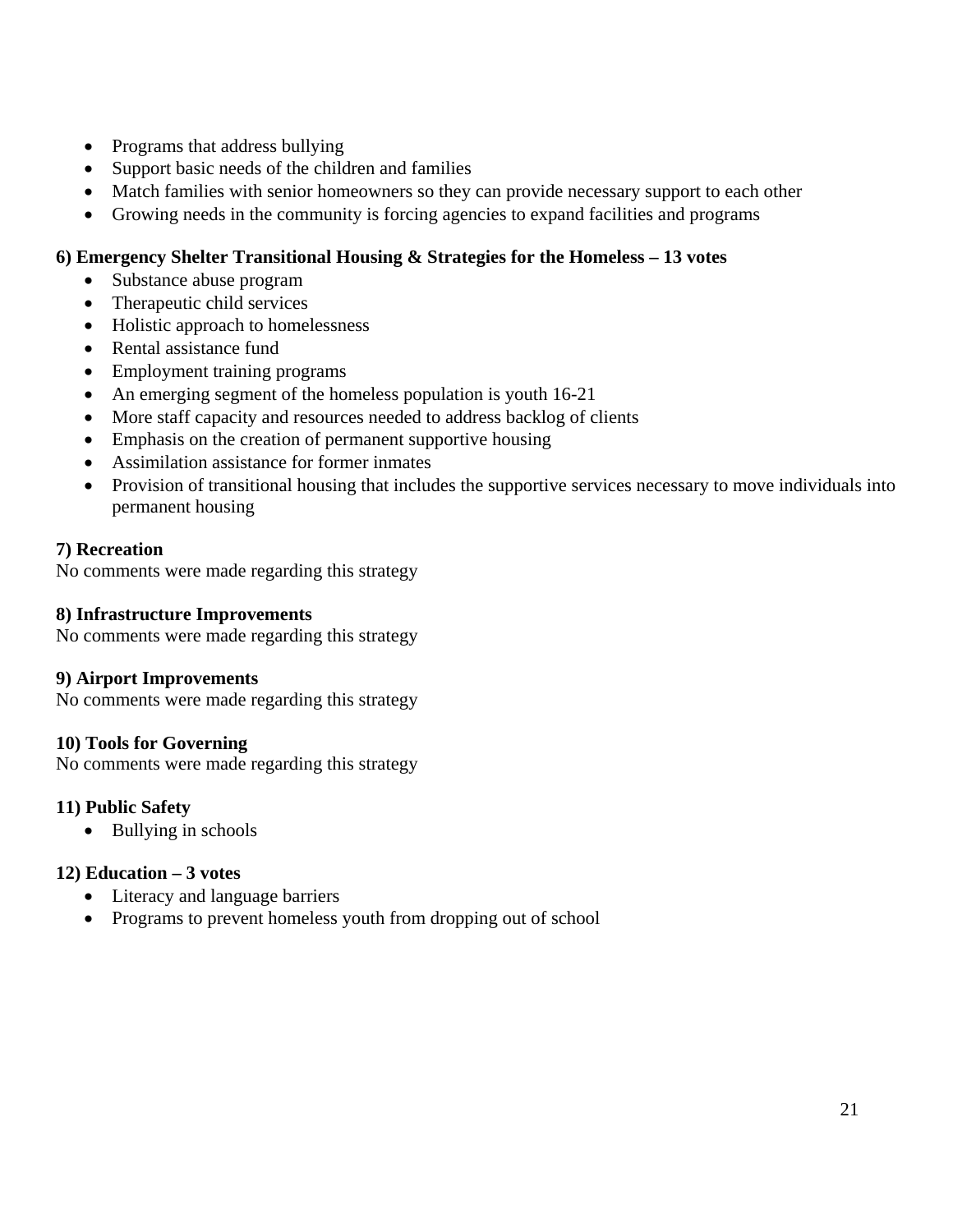### **Conclusion**

13 citizens participated in the meeting and 29 votes were captured. The votes represent the top choices of approximately 10 people. The strategies are listed below according to participant perceived level of importance:

1- Emergency Shelter Transitional Housing & Strategies for the Homeless **– (13)**

2- Homeownership & Affordable Housing Development **– (10)**

3 - Multi-Cultural Health, Human, and Elderly Services **– (3)**

4 - Education **– (3)**

.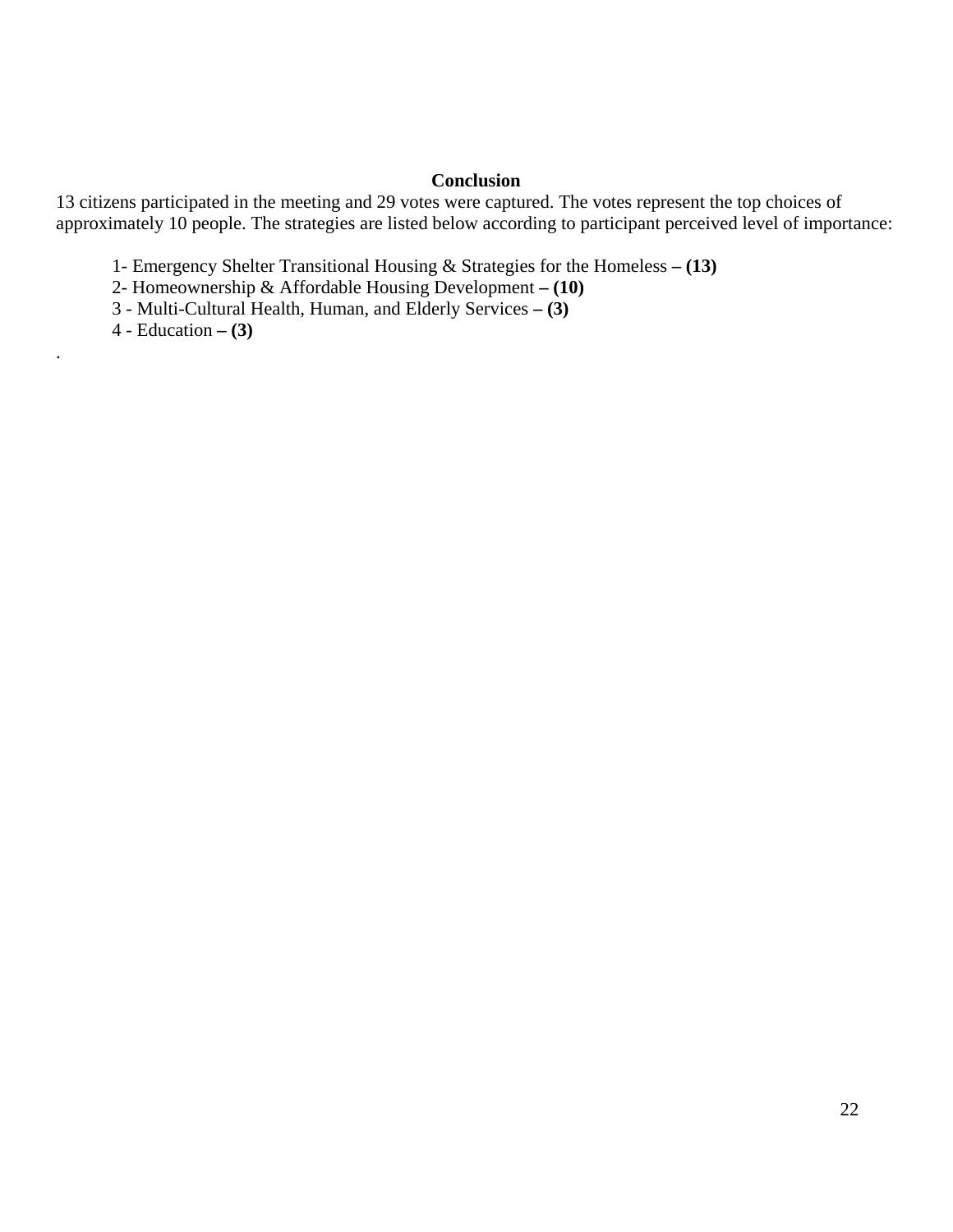# **Public Hearing No. 3 Manchester City Hall Aldermanic Chambers**

The third public meeting was held at the Somerville Fire Station, on February 22, 2010. There were sixteen in attendance including representatives from various agencies and the citizenry. Samuel Maranto, CIP Manager introduced Planning Department staff and presented a brief overview of the Consolidated Plan and the Annual Action Plan process. He also noted how critical public input was to this process and what could be done, for instance, contacting politicians regarding funding issues. Mr. Maranto stated that public comments are used to help the City direct the expenditure of entitlement funding during the next five years. A synopsis of the comments made at the meeting follows.

### **1) Neighborhood Revitalization**

Barbara Miles from Somerville Neighborhood Watch Group spoke in support of neighborhood revitalization. Ms. Miles stated that the Wilson Street area is in desperate need of assistance for the promotion of local businesses. She is advocating for businesses that are neighborhood friendly, not the bars and rundown convenience stores that only sell alcohol and tobacco products.

Alderman Shea of Ward 7 discussed the need for infrastructure upgrades to support the development of businesses that have grown. Alderman Shea stated that lighting needs to be installed in the Wilson Street area and that the buildings located adjacent to LeBlanc's Hardware could be used as dental or medical office space. This would allow for easy accessibility for neighborhood residents.

Tim Feliciano resident of Manchester also commented about the poor lighting in the neighborhood.

Izet Hamidovic of The Way Home commented on the use of Community Gardens for healthy, affordable eating.

Alan Heidenreich resident of Manchester complained about the amount of trash in the Wilson Street area. Mr. Heidenreich also stated that Howe Park is great for the neighborhood, but is underutilized. He wanted to remind the City of this great space and encouraged recreational activities for that space.

## **2) City Wide Economic Development**

Barbara Miles from Somerville Neighborhood Watch Group advocated for the development of multi-cultural or ethnic groups in the Wilson St. area neighborhood. Ms. Miles is concerned that the economic stability of the neighborhood will plummet once CA Hoitt Furniture closes. She feels now is the time to attract new viable, reputable businesses to the Wilson St. area.

Tracy Degges resident of Manchester spoke about the need for additional economic development in Manchester. She urged the City to find new ways to bring business to the community.

Andrea O'Brien of the NH Small Business Development Center described the services that her agency provides. Ms. O'Brian stated that her agency promotes economic activities within the City. Resources that the agency utilizes includes: PSNH energy assistance, gap funding from MEDO, and several other local organizations that support businesses.. The upcoming five years need to focus on good business practices, good management practices, and counseling.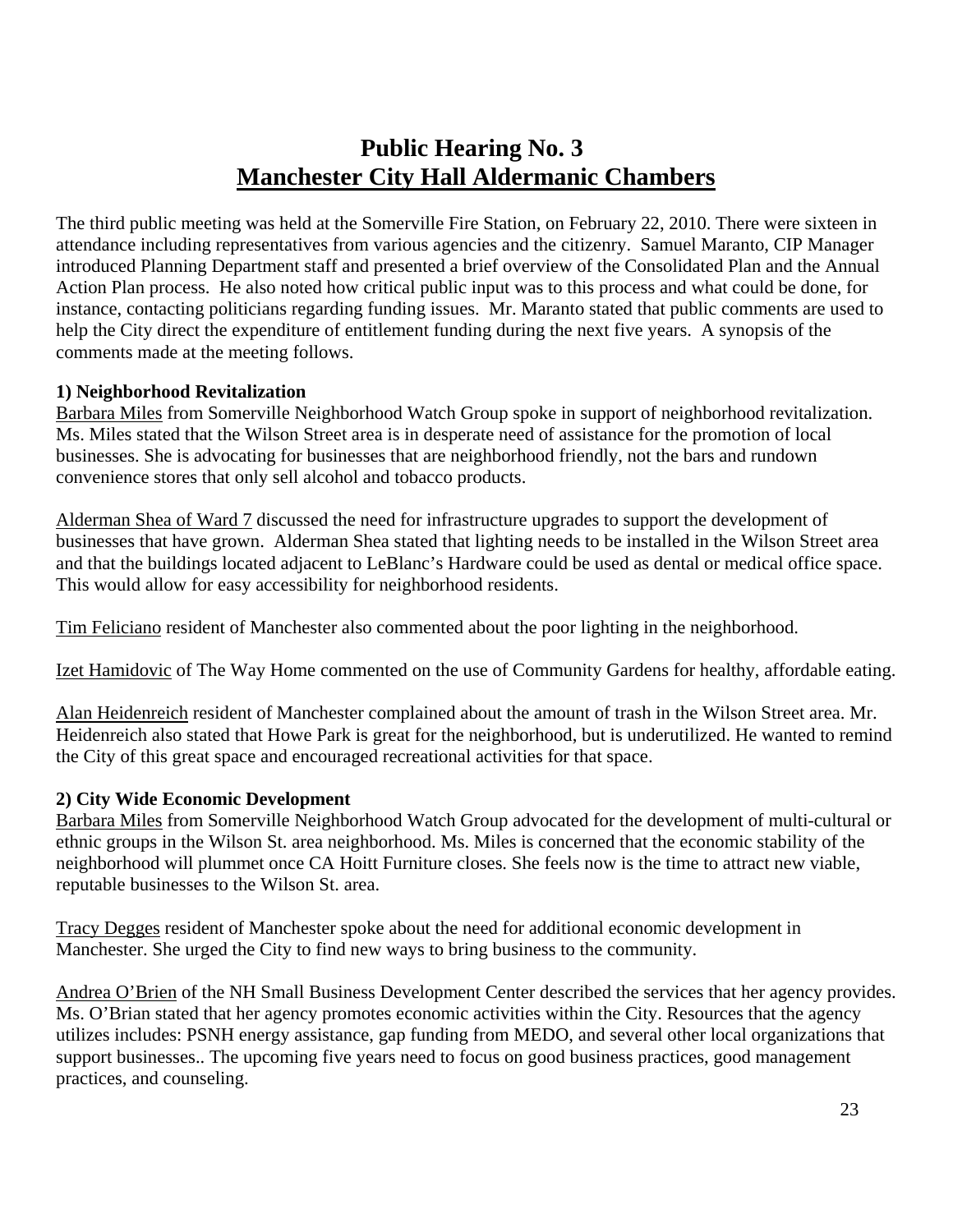Tim Feliciano resident of Manchester noted complaints from businesses and customers about poor business practices.

## **3) Homeownership & Affordable Housing Development**

Tracy Degges resident of Manchester believes that the development of new Affordable Housing in the City has contributed to high vacancy rates in the center city.

Alderman Shea of Ward 7 attributed the poor condition of properties in the Somerville St. & Wilson St. to absentee landlords.

## **4) Improve Access to City Wide Transportation**

Tim Feliciano resident of Manchester identified transportation as a big issue for youth trying to take part in after-school programs.

## **5) Multi-Cultural Health, Human, and Elderly Services**

Tracy Degges resident of Manchester is concerned with the availability, affordability, and efficiency of the after-school programs that are offered throughout the City. In addition, Ms. Degges advocated for additional job training activities.

Izet Hamidovic of The Way Home discussed lead paint issues and the substandard condition of apartments in the City. Unfortunately, families are being forced to live in these places.

Eugene Martin resident of Manchester spoke about the need for additional facilities like New Horizons. They offer a place for people to warm up, seek shelter, eat a hot meal, etc. The City needs more than just 1 shelter that takes in men.

Natalie Martin of The Way Home voiced her concerns about the sub-standard level of housing that people are living in because of their financial situations.

Debbie Miller from Somerville Neighborhood Watch Group advocated for the development of additional day care programs. The State is cutting funding to existing daycares which is causing a lot of families to have to rearrange resources or members of the family to watch younger children.

## **6) Emergency Shelter Transitional Housing & Strategies for the Homeless**

Tracy Degges resident of Manchester believes the City has a huge homeless population despite the large number of affordable housing units that have been recently developed in the Community.

Natalie Martin of The Way Home spoke about the large homeless population that exists in the City. The Way Home's current waiting list is 2 months long just to meet with a housing counselor to discuss assistance programs.

Alderman Shea of Ward 7 commented that the City is supporting the development of homeless facilities in the community. Mr. Shea explained that City funding had been set aside to assist Harbor Homes with the development of housing for homeless Veterans. Harbor Homes plans on building a new facility on the site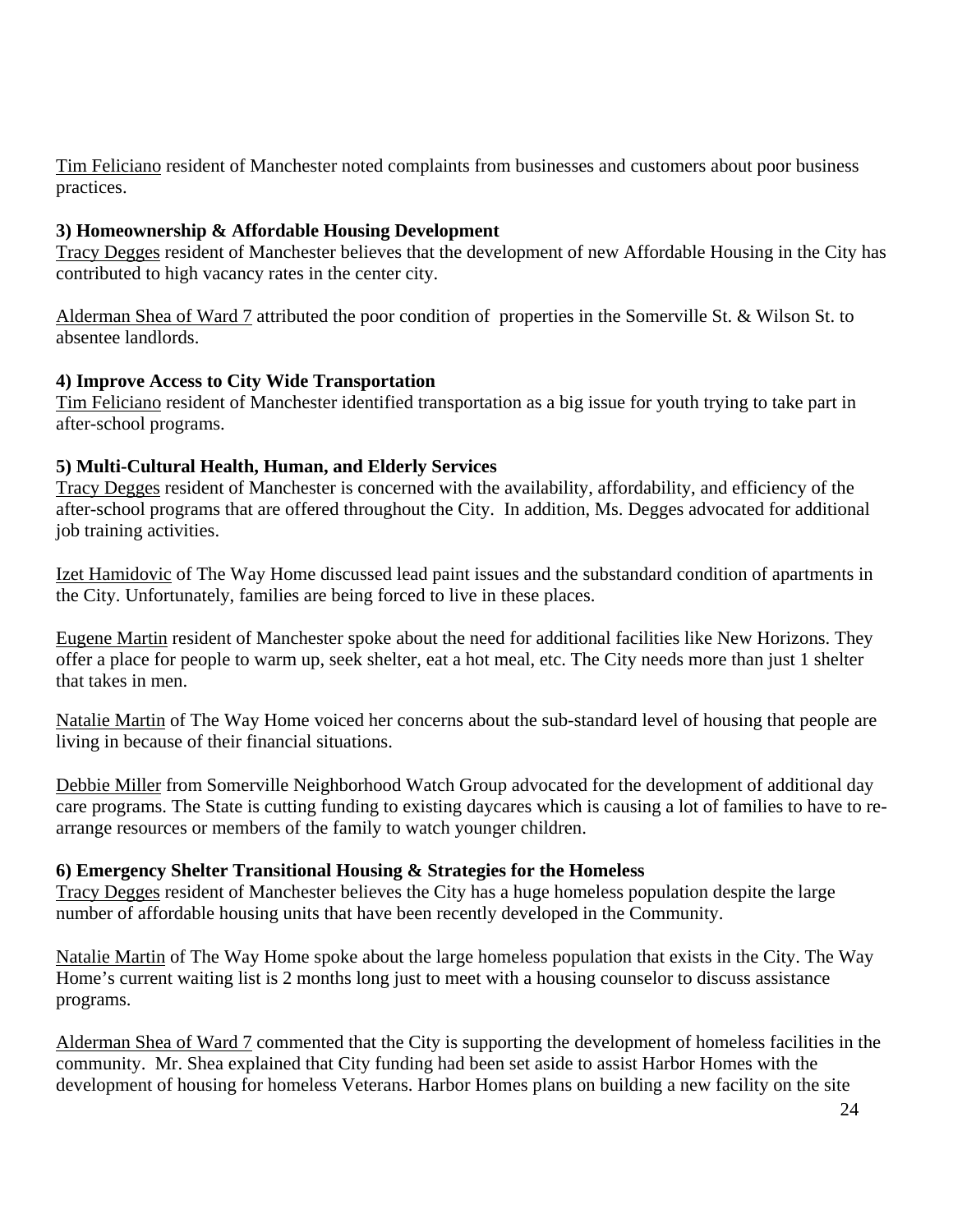located at the corner of Maple St. and Union St. Construction costs will range between \$6 and \$7 million. The new shelter will provide transitional housing and the necessary services required to place these individuals in permanent housing.

Debbie Miller from Somerville Neighborhood Watch Group spoke about the homeless population that may not be as easy to see. The students that she teaches at Central High School think they are not homeless because they live with their family members. Due to financial constraints, there are 10-15 people in a two bedroom apartment sharing space.

## **7) Recreation**

Barbara Miles from Somerville Neighborhood Watch Group advocated for a Police Activity League (PAL) facility to be built in the neighborhood for children and youth. Ms. Miles stated that the houses in the Wilson St. neighborhood have no yards and that forces children to play in the streets.

Debbie Miller from Somerville Neighborhood Watch Group agreed that a recreational facility was needed because there is no green space or room for children to play outdoors.

Tim Feliciano resident of Manchester spoke about the need for a PAL center to get kids involved in recreational activities. He believes involvement will help to keep them out of trouble.

## **8) Infrastructure Improvements**

No comments were made regarding this strategy

## **9) Airport Improvements**

No comments were made regarding this strategy

## **10) Tools for Governing**

No comments were made regarding this strategy

## **11) Public Safety**

Mr. Feliciano resident of Manchester voiced his concerns about the excessive speed of cars traveling down Somerville and Wilson Streets..

Tracy Degges resident of Manchester is concerned about the difficulty that citizens have crossing the street around the City.

Barbara Miles from Somerville Neighborhood Watch Group commented on the increase in police patrols in the Wilson St. and Somerville St. areas. Ms. Miles felt that this increase in coverage has been instrumental in keeping crime rates down in the area.

## **12) Education**

No comments were made regarding this strategy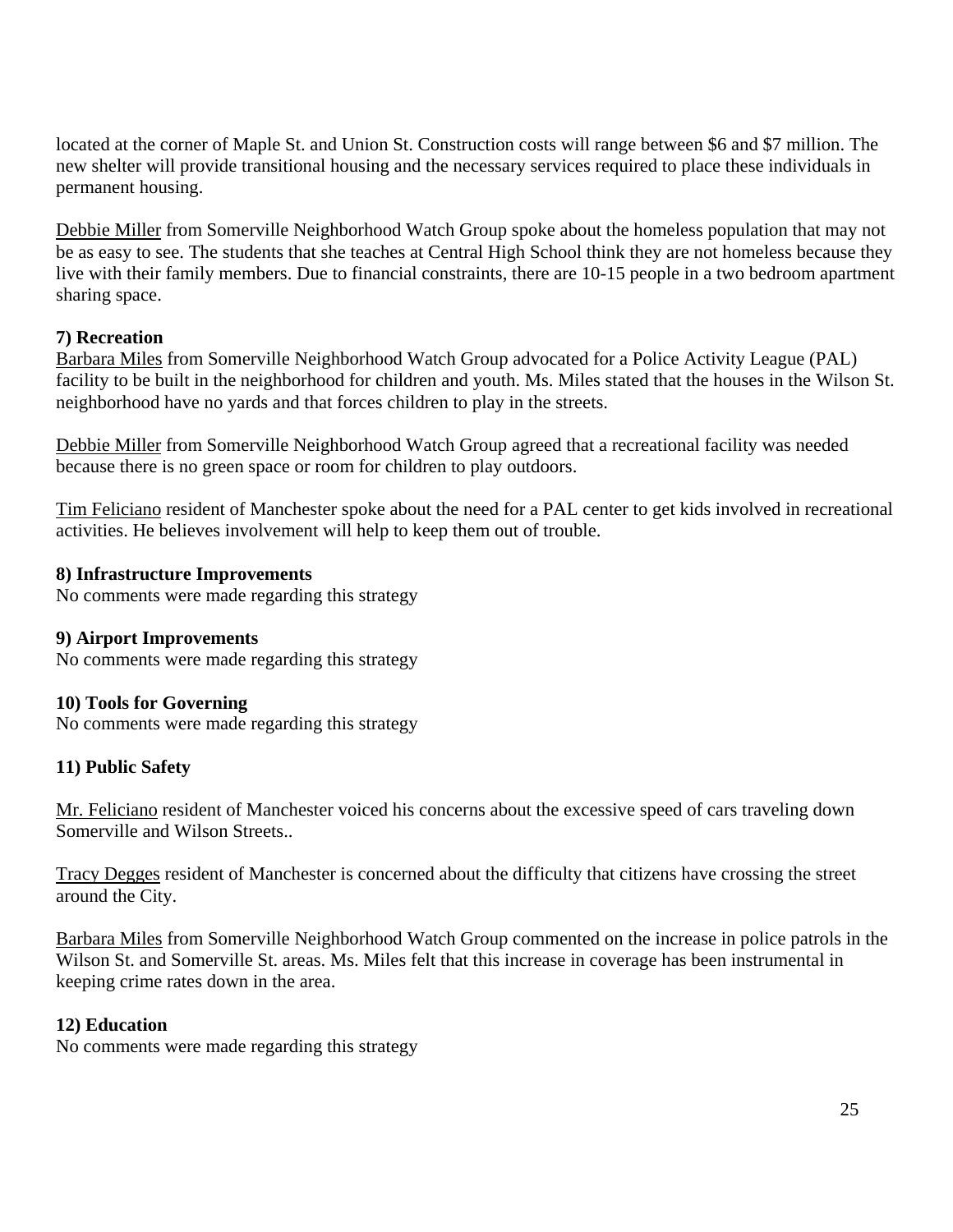### **Needs Assessment Exercise**

The comments provided by the public on the needs of the community given were recorded on a flip chart under the appropriate strategies. Each participant received three votes to rank the needs of the community expressed by the public. Participants voted for either the strategy or specific comments under the strategy. For the purpose of tabulation, the votes were recorded under the applicable strategy and ranked according to the number of votes that were received.

#### **1) Neighborhood Revitalization – 8 votes**

- Trash is all over the neighborhood
- Wilson St. needs a health services center
- Community gardens to support healthy, affordable eating
- Howe Park is a great asset to the neighborhood and needs to be utilized
- Poor lighting is not conducive to a desirable neighborhood appeal
- Compliance and monitoring needed to enforce zoning laws
- Discuss infrastructure needs with the Southern NH Planning Commission
- Establish neighborhood pride among residents

#### **2) City Wide Economic Development – 4 votes**

- Develop incentives to draw business entrepreneurs
- Increase economic development
- Local businesses need to learn basic business and technical skills

#### **3) Homeownership & Affordable Housing Development – 1 vote**

- Enough affordable housing has been developed and now we have high vacancy rates
- Absentee landlords are not maintaining their properties.

#### **4) Improve Access to City Wide Transportation**

No comments were made regarding this strategy

#### **5) Multi-Cultural Health, Human, and Elderly Services – 4 votes**

Capacity, cost, and efficiency issues for after-school programs Counseling Services are needed for cultural assimilation Additional day cares are needed Job training activities are needed

#### **6) Emergency Shelter Transitional Housing & Strategies for the Homeless – 6 votes**

large homeless population despite the high vacancy rates in affordable housing Waiting list for homeless services through The Way Home is 2 months long Overcrowding conditions is a form of homelessness Need more homeless shelters Need additional all men shelters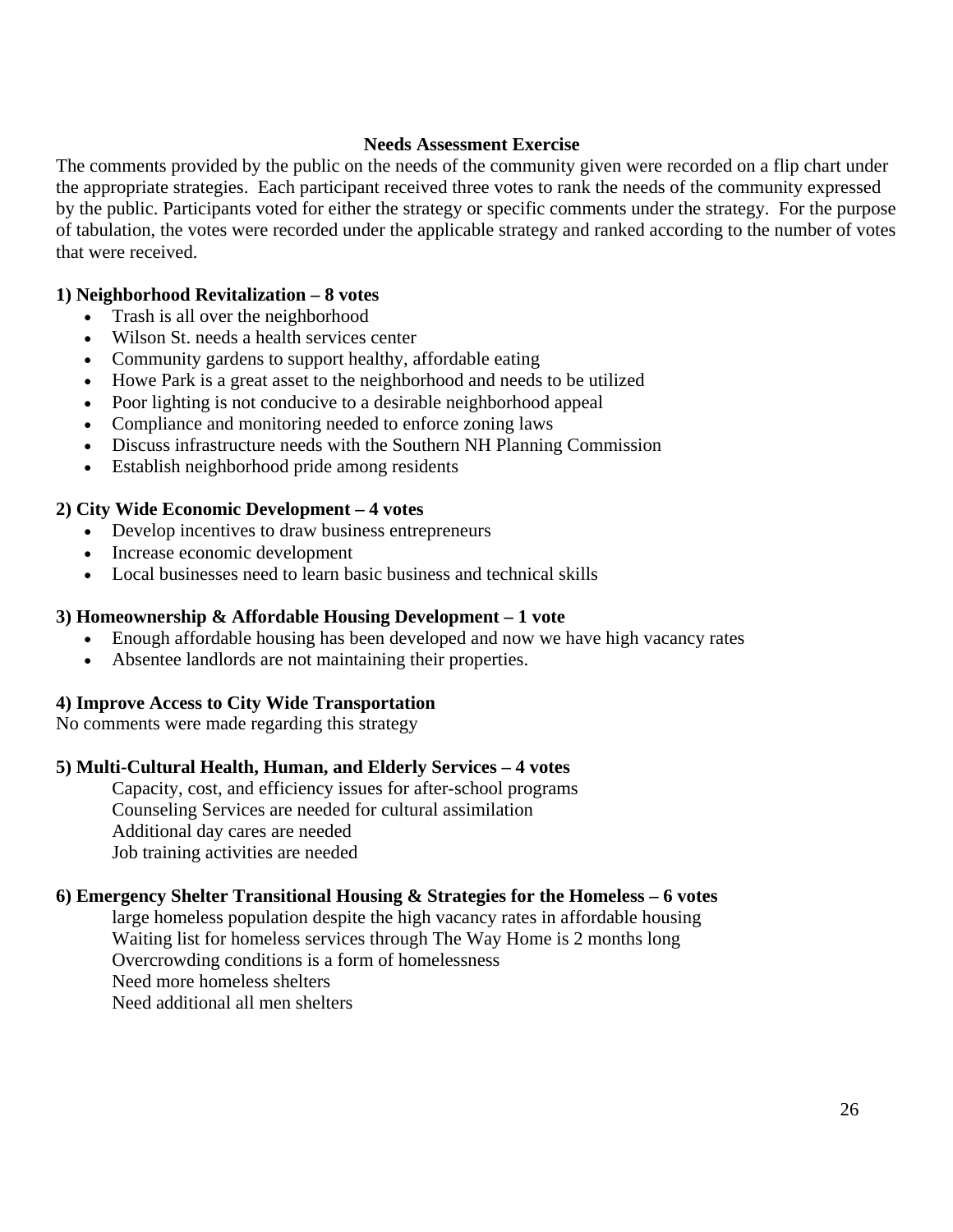#### **7) Recreation – 3 votes**

PAL Facility needed in the Wilson St. neighborhood More recreational space is needed for children Recreational programs need to be offered to keep kids out of trouble

#### **8) Infrastructure Improvements**

No comments were made regarding this strategy

### **9) Airport Improvements**

No comments were made regarding this strategy

### **10) Tools for Governing**

No comments were made regarding this strategy

### **11) Public Safety – 4 votes**

- Complaints about cars speeding down Somerville St.
	- 1. Concerns about street crossing
	- 2. Making narrow streets one-way
	- 3. Increase in police patrols has been instrumental in controlling crime rates

#### **12) Education**

No comments were made regarding this strategy

#### **Conclusion**

16 citizens participated in the meeting and 33 votes were captured. The votes represent the top choices of approximately 13 people. The strategies are listed below according to participant perceived level of importance:

- 1 Neighborhood Revitalization **(8)**
- 2 Emergency Shelter, Transitional Housing and Strategies for Homeless **(6)**
- 3 Multi-Cultural Health, Human, and Elderly Services **(4)**
- 4 Public Safety **(4)**
- 5 Economic Development **(4)**
- 6 Recreation **(3)**
- 7 Education **(3)**
- 8 Homeownership and Affordable (Workforce) Housing **(1)**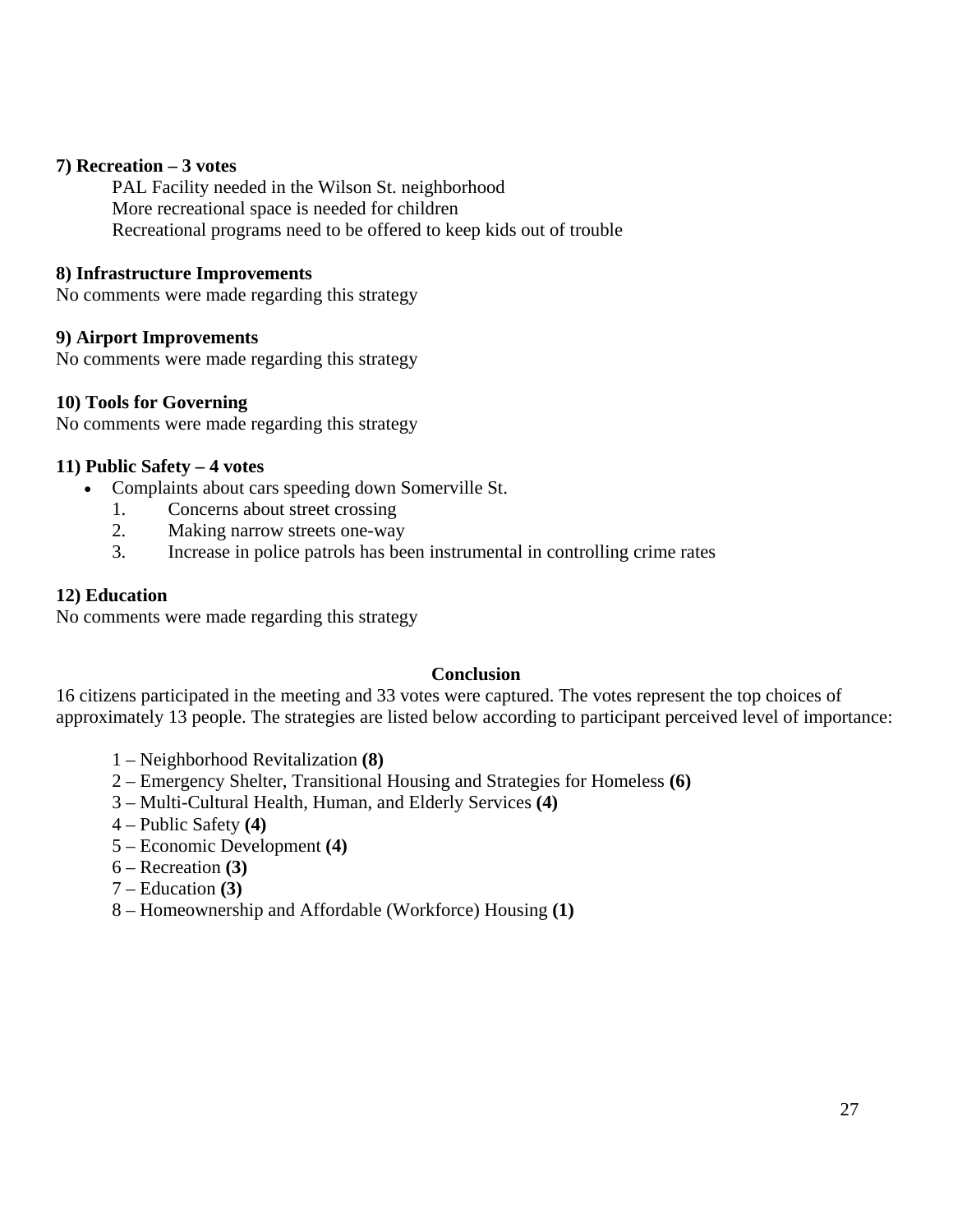## **Public Hearing No. 4 O'Neil Center**

The fourth public meeting was held at the Bishop O'Neil Center, on February 23, 2010. There were sixteen in attendance including representatives from various agencies and the citizenry. Samuel Maranto, CIP Manager introduced Planning Department staff and presented a brief overview of the Consolidated Plan and the Annual Action Plan process. He also noted how critical public input was to this process and what could be done, for instance, contacting politicians regarding funding issues. Mr. Maranto stated that public comments are used to help the City direct the expenditure of entitlement funding during the next five years. A synopsis of the comments made at the meeting follows:

#### **1) Neighborhood Revitalization**

### **2) City Wide Economic Development**

David Hamel of Microcredit NH discussed the need to support microenterprises. Mr. Hamel stated that the demand for programs that service low and moderate income groups has increased from 54% to 60% over the last year. The organization operates a peer lending program that provides entrepreneurs with the tools that they need to survive in this economy.

Mary Collins from Small Business Development Center discussed her assessment of the current economic situation and the needs of small businesses. Small businesses are investments back into the community that provide revenue through taxes, jobs, and real estate purchases. Ms. Collins requested that consideration be given to Small Businesses because they directly impact all the strategy areas of the community. A graph was submitted that shows for every \$1,000 in HUD money given to small businesses, it translates to 3.6 jobs created. The funding received from the City allows them to have a staff person available exclusively for Manchester clients. Ms. Collins also stated that all residents be provided with the necessary training required to earn a "livable wage".

Honore Murenzi discussed a variety of issues that refugee citizens face when they are relocated to America. Mr. Murenzi stated that refugees do not have enough income to pay for housing, healthcare or food because their wages are not "livable wages. Refugees are not being provided for.

Renie Denton of Manchester Community Resource Center stated that NH Employment Security offers an 8 week on the job training program for new immigrants that have just come into the country. It offers them the experience of a job in America with all the tools and resources that are needed for that job. The only requirement for this program is that participants complete English as a Second Language (ESL) course work.

#### **3) Homeownership & Affordable Housing Development**

Taylor Federman of Elm Grove Apartments spoke in support of The Way Home's Rental Assistance Program. He believes this program has prevented people from becoming homeless and advocates for additional funding.

Cathy Silver of New American Africans believes that Economic Development is needed to create jobs that pay living wages. Homelessness can be fought through Economic Development. For the unskilled worker, housing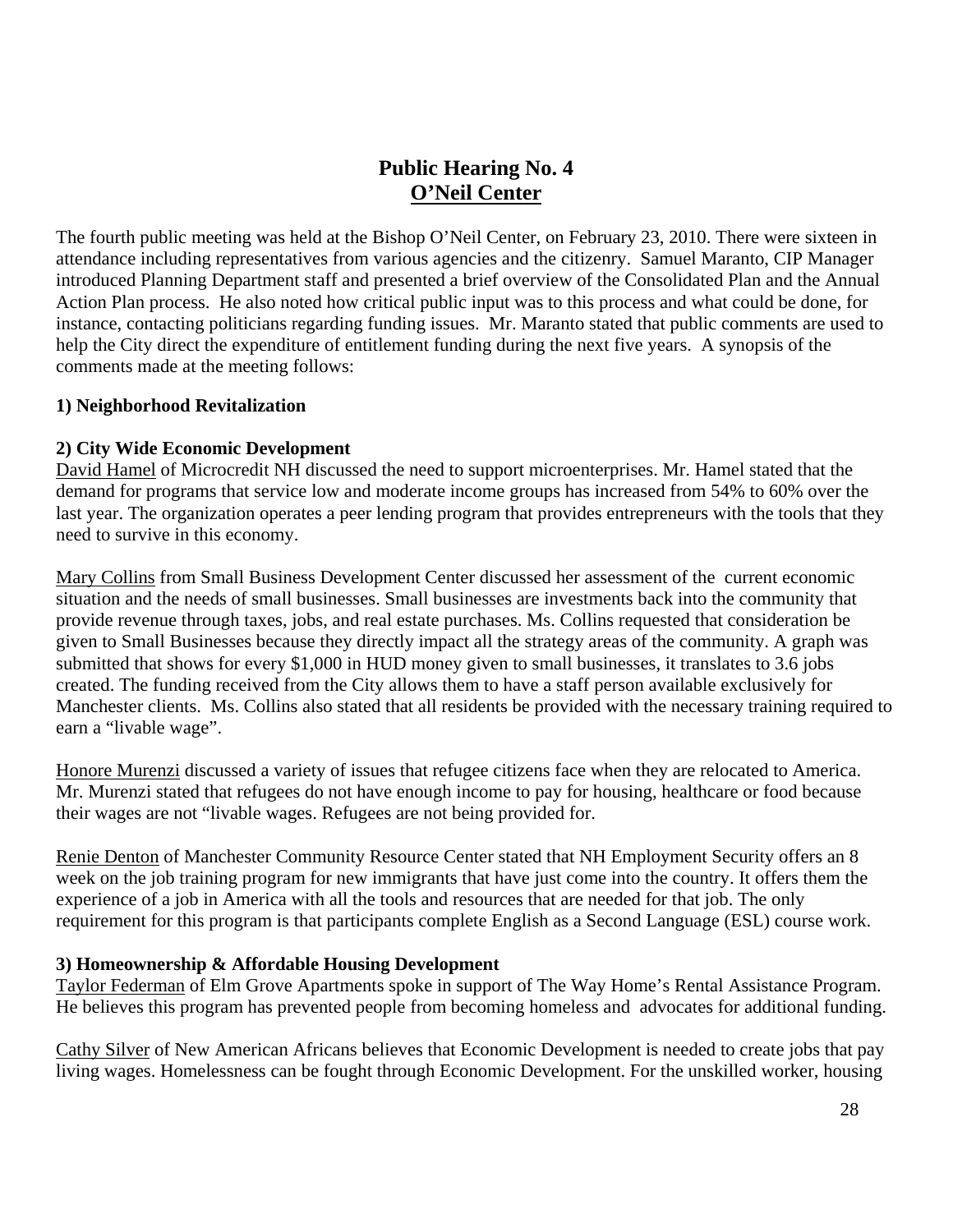is not affordable due to the low wages that are being paid. Ms. Silver also stressed the importance of training that focuses on English as a Second Language. In addition, Ms. Silver emphasized the need for additional Section 8 housing vouchers to assist families that are working and are unable to secure employment that pays a living wage.

## **4) Improve Access to City Wide Transportation**

No comments were made regarding this strategy

## **5) Multi-Cultural Health, Human, and Elderly Services**

Denise Rivard from Home Health and Hospice discussed the need to support home hospice services. Due to the economic recession, the need for home hospice care has increased and additional funding is needed to meet this demand.

Sally Small of the VNA Child Care Resource Center described the funding cuts that child care facilities are experiencing. Reduced funding levels have decreased the number of child care subsidies that the agency can provide. Subsidies are provided to low-income families that cannot afford to pay the full tuition required for care. In the absence of these subsidies, low income families will be unable to afford daycare. With out day care, these families will be unable to continue working and providing for their families.

Lillye Ramos Spooner of the Greater Manchester Aids Project (GMAP) spoke in support of hospice healthcare as they utilize the services for GMAP's terminally ill patients. Ms. Ramos also stated that Home Health and Hospice also provides support to family members after patients have passed away.

Lillye Ramos Spooner of the Greater Manchester Aids Project (GMAP) discussed the fact that Manchester is an aging community. Services should be more representative of the elderly. Strategies should reflect the needs of the aging population.

Kristy Erwin Morency of Big Brothers and Big Sisters emphasized the need to provide youth in the community with mentoring programs. Data has shown that participants grow up to be more responsible adults as a result of mentoring programs. The costs for the program are about \$1,000 to support a match and it is imperative to reach children early because if they are not reached, the costs for one year at YDC are \$146,000.

Sally Small of the VNA Child Care Resource Center offered to partner with the City to assist in data compiling and program analysis.

Refugee Citizen spoke about the inadequacy of English as a second language program. She indicated that the number of classes allotted to the program was not conducive to learning.

Renie Denton of the Manchester Community Resource Center explained that the English as a second language program has been negatively impacted as a result of State funding.

Cathy Silver of New American Africans discussed the problems associated with teaching refugees the English language. She explained how it is far more advanced then conversational skills which can be taught by volunteers.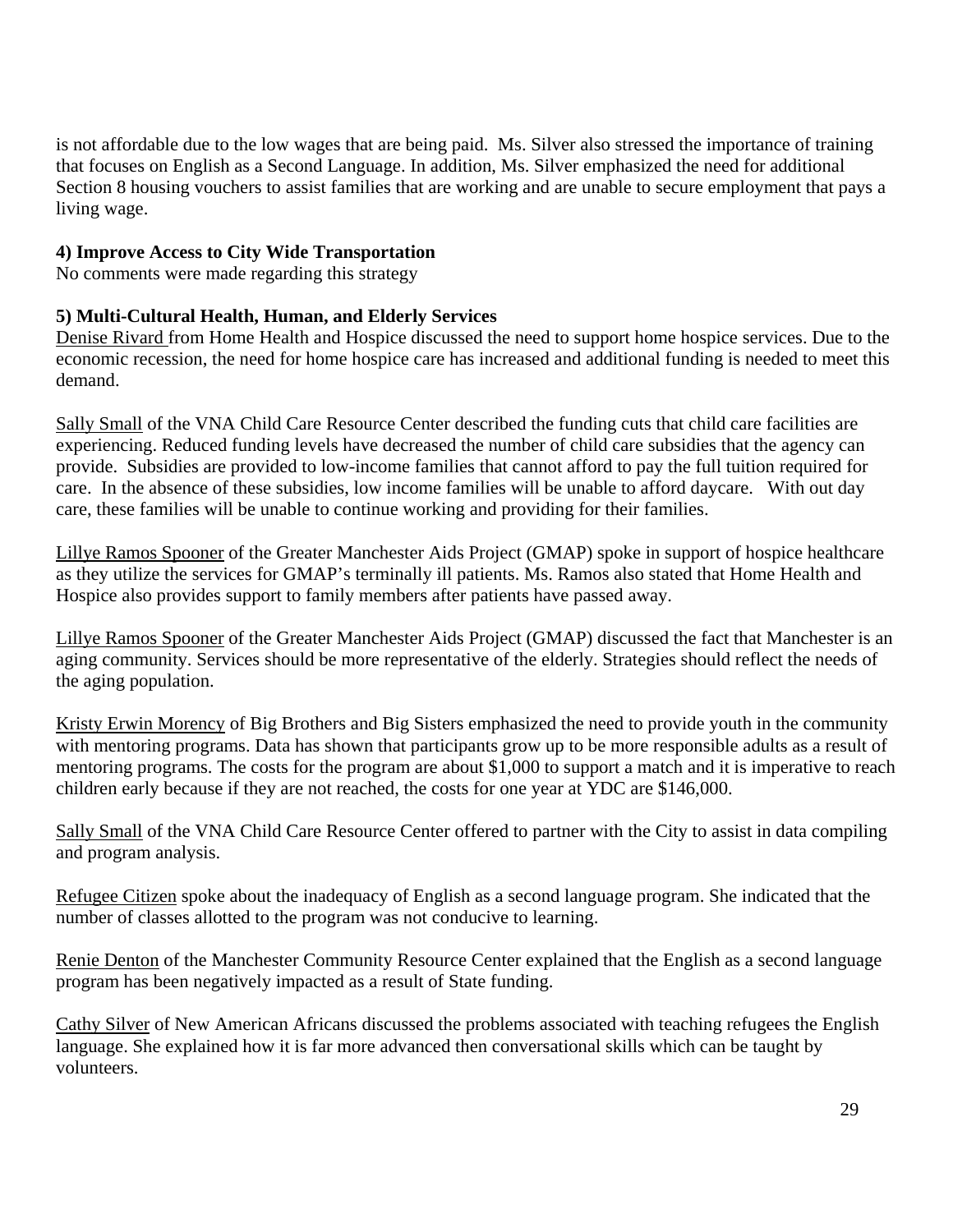Kristy Erwin Morency of Big Brothers and Big Sisters inquired if children were involved in the process of teaching their parents English. Ms. Morency felt that the children's understanding of both languages would allow them to teach their parents English.

Honore Murenzi of New African Americans explained that the children teaching the parents would undermine family stability. Mr. Murenzi stated that this practice would be culturally unacceptable.

Izet Hamidovic related his story of coming to Manchester as a refugee. Mr. Hamidovic stated that ESL courses are available and they need to be embraced by the refugee population as a necessity. The learning curve for the more educated is easier and quicker. ESL courses are offered by Sisters of Mercy.

Renie Denton of the Manchester Community Resource Center discussed the obstacles that social service agencies are facing. Ms Denton stated that their funding is being reduced, but they are required to stretch every dollar further than anyone else. Social service agencies effectively run programs to maximize limited resources. Social service agencies reduce the burden of City departments by addressing the needs of the community.

## **6) Emergency Shelter Transitional Housing & Strategies for the Homeless**

Shane Fisher VISTA volunteer/services coordinator from The Heritage United Way discussed the construction of the new Homeless Service Center and the benefits that it will have to the homeless community.

K McCarthy of Liberty House spoke in support of services provided by The Way Home to Veterans transitioning into permanent housing. The assistance provided by The Way Home has cut the turn around time for Veterans transitioning into permanent housing from 12 to 14 months down to 8 months. The handoff of clients between agencies allows for additional members to be served while current clients' needs are being met from a different agency. Ms. McCarthy advocated for additional funding to be given to The Way Home because of the direct support they offer Liberty House.

## **7) Recreation**

No comments were made regarding this strategy

## **8) Infrastructure Improvements**

Stephanie Lewry of Intown Manchester advocated for infrastructure improvements to be made to South Elm St. Ms. Lewry felt that the devotion of resources to that area would lead to job creation, small business growth, transportation, etc.

## **9) Airport Improvements**

No comments were made regarding this strategy

## **10) Tools for Governing**

No comments were made regarding this strategy

## **11) Public Safety**

Honore Murenzi of New African Americans spoke in support of additional funding for community policing.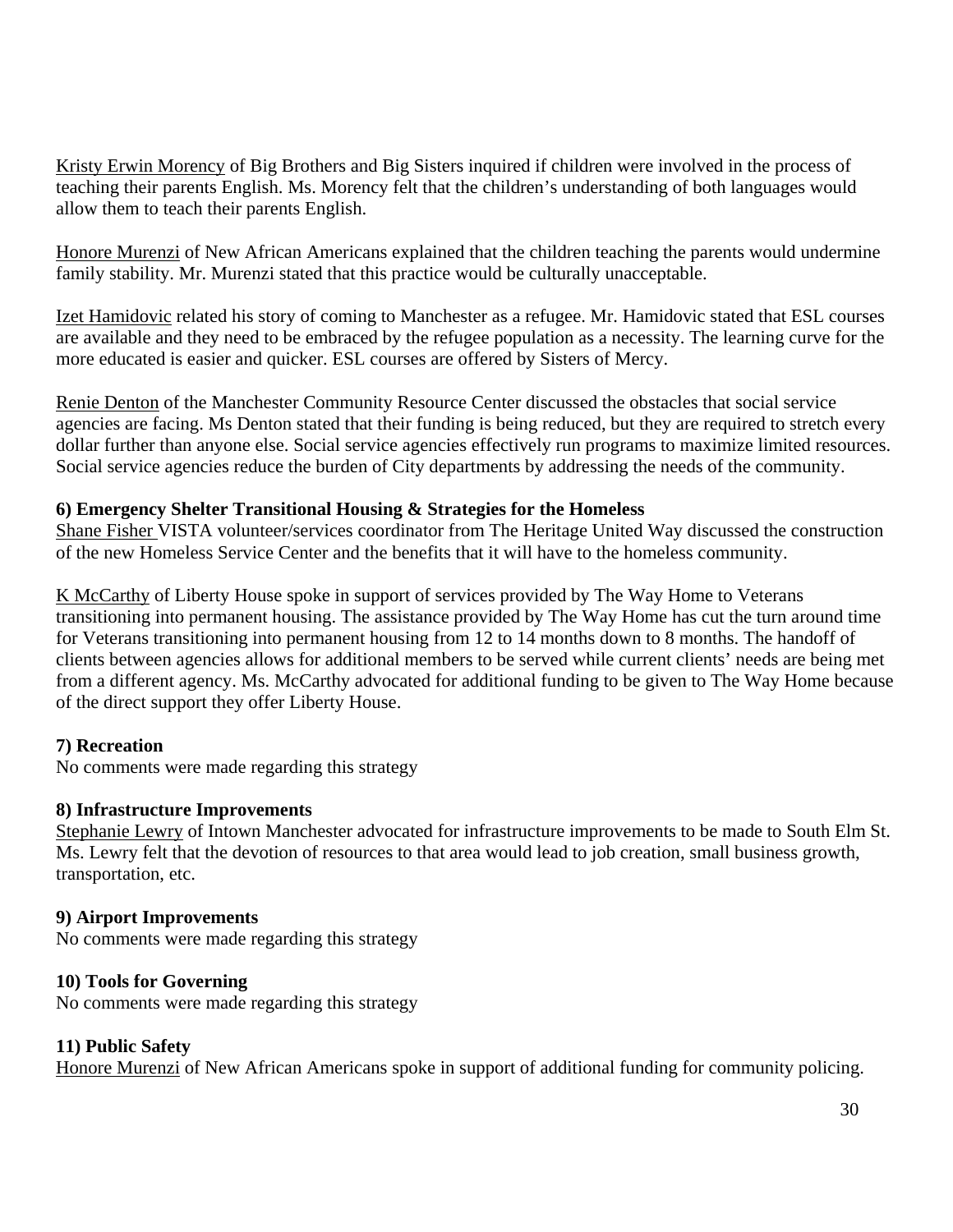## **12) Education**

Lillye Ramos Spooner of for the Greater Manchester Aids Project (GMAP) advocated for home schooling, community involvement and literacy programs.

#### **Needs Assessment Exercise**

The comments provided by the public on the needs of the community given were recorded on a flip chart under the appropriate strategies. Each participant received three votes to rank the needs of the community expressed by the public. Participants voted for either the strategy or specific comments under the strategy. For the purpose of tabulation, the votes were recorded under the applicable strategy and ranked according to the number of votes that were received.

### **1) Neighborhood Revitalization**

No comments were made regarding this strategy

### **2) City Wide Economic Development – 13 votes**

- Support small businesses by assisting them with the access to capital and resources
- The number of small businesses are increasing due to the tight job market.
- Small businesses need to be considered as an investment in the community
- Small business affects all of the 12 key strategies included the  $2005 2010$  Consolidated Plan
- Provide jobs that pay "Livable" wages for unskilled workers
- Skills training for unskilled workers
- On-the-job training programs are offered for unskilled workers

#### **3) Homeownership & Affordable Housing Development**

- City should continue supporting rental assistance and income support programs
- More rent support through Section 8 vouchers

## **4) Improve Access to City Wide Transportation**

No comments were made regarding this strategy

#### **5) Multi-Cultural Health, Human, and Elderly Services – 5 votes**

- Continued funding for home health care
- Support existing child care facilities and provide additional funding to offset funding cuts
- Home hospice staff are heavily relied on by other agencies
- Continued support for child mentoring and programs
- Become a more supportive refugee community
	- o Livable wages for unskilled workers
	- o Additional English as a Second Language classes
	- o Accessible healthcare
	- o Support services to help them assimilate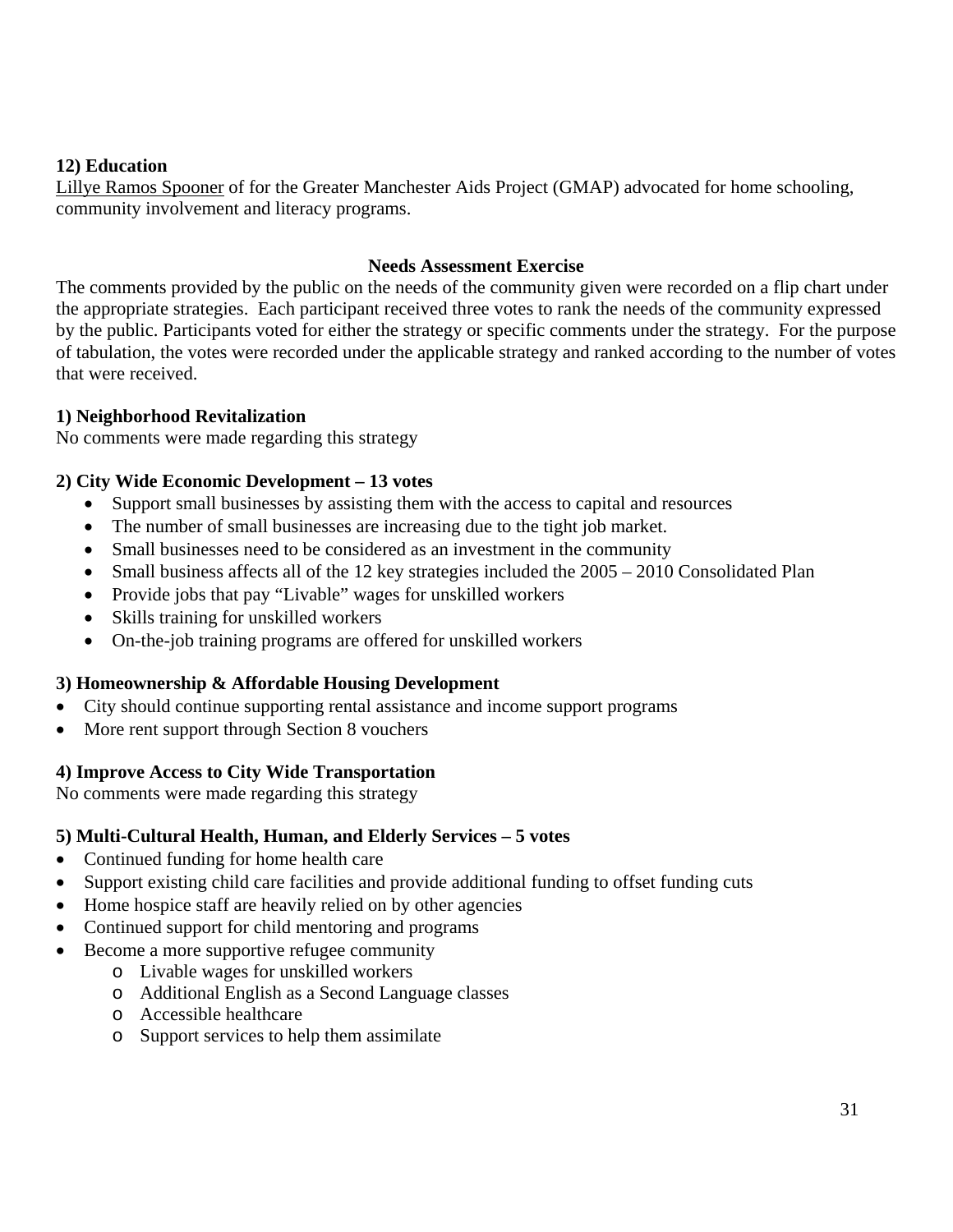## **6) Emergency Shelter Transitional Housing & Strategies for the Homeless – 9 votes**

- 1. Support self-sufficiency programs for homeless
- 2. Outreach is needed to promote the Homeless Services Center
- 3. Continued support for agencies that work with homeless veterans

#### **7) Recreation**

No comments were made regarding this strategy

#### **8) Infrastructure Improvements – 2 votes**

• South Elm St. needs infrastructure improvements that will support economic development

#### **9) Airport Improvements**

No comments were made regarding this strategy

#### **10) Tools for Governing**

No comments were made regarding this strategy

#### **11) Public Safety**

• Continued and expanded support for community police officers that are crucial to the community

#### **12) Education – 9 votes**

- Mentoring & ESL
- More comprehensive ESL programs are needed for new residents that are uneducated who do not speak English
- Professional instruction is needed to teach English to new residents that are uneducated
- Education is the key to successful learning in school and life

#### **Conclusion**

26 citizens participated in the meeting and 48 votes were captured. The votes represent the top choices of approximately 18 people. The strategies are listed below according to participant perceived level of importance:

- 1 City Wide Economic Development **(13)**
- 2 Homeownership & Affordable Housing Development **(10)**
- 3 Emergency Shelter Transitional Housing & Strategies for the Homeless **(9)**
- 4 Education **(9)**
- 5 Multi-Cultural Health, Human, and Elderly Services **(5)**
- 6 Infrastructure Improvements **(2)**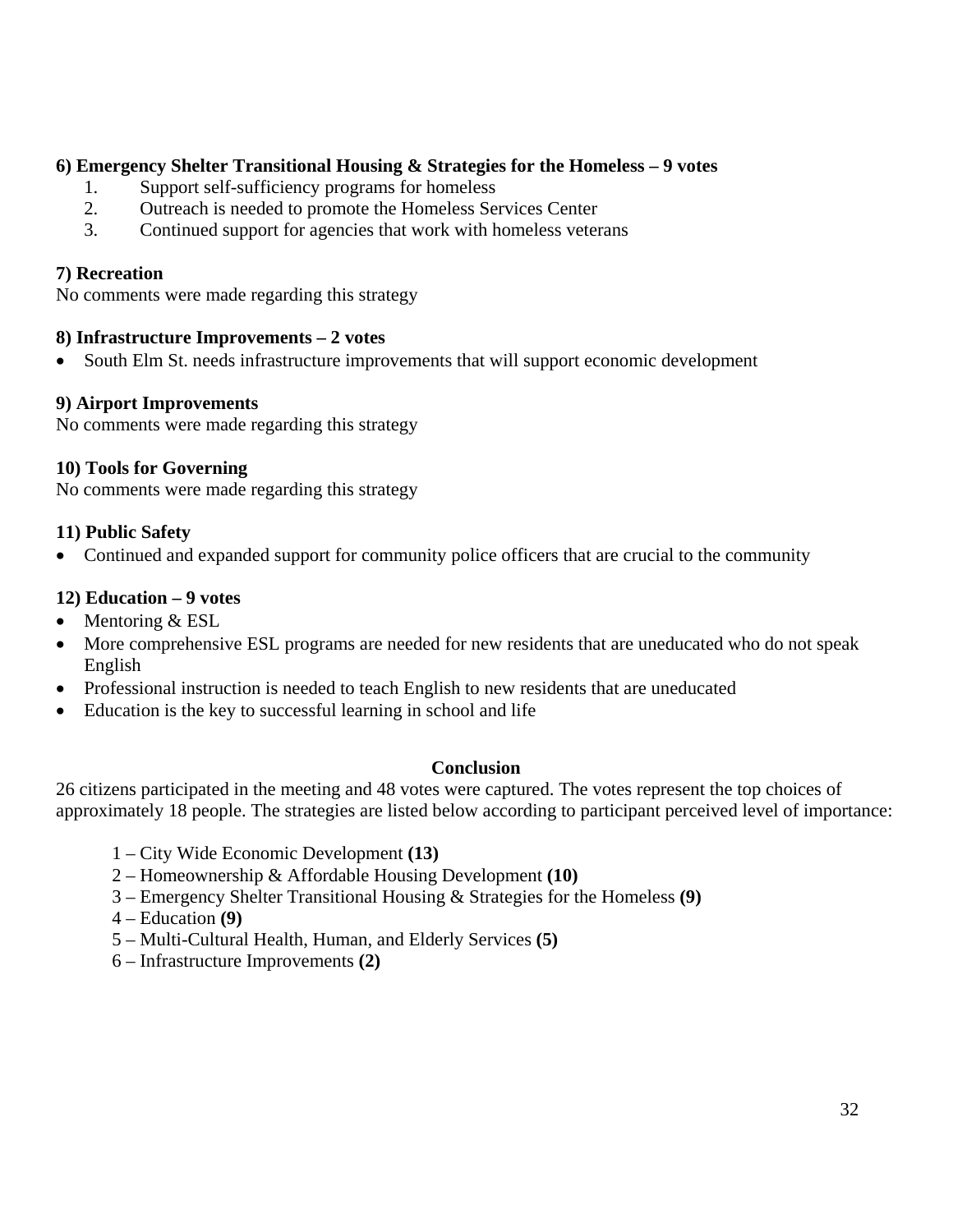## **Public Hearing No. 5 Cashin Senior Center**

The fifth public meeting was held at the William B. Cashin Senior Center on February 24, 2010. There were fifteen in attendance including representatives from various agencies and the citizenry. Samuel Maranto, CIP Manager introduced Planning Department staff and presented a brief overview of the Consolidated Plan and the Annual Action Plan process. He also noted how critical public input was to this process and what could be done, for instance, contacting politicians regarding funding issues. Mr. Maranto stated that public comments are used to help the City direct the expenditure of entitlement funding during the next five years. A synopsis of the comments made at the meeting follows:

### **1) Neighborhood Revitalization**

Diane Wirth a concerned resident from Granite Street. Spoke in support of Neighborhood Revitalization in the Granite Square neighborhood. Ms. Wirth voiced concerns about dilapidated buildings, limited access to the neighborhood (fire fighting equipment etc.), poor sidewalks, poor street conditions and poor lighting. Ms. Wirth also spoke in support of Neighborworks Greater Manchester's efforts in the neighborhood.

Lee Leblanc a resident of the Granite Street neighborhood echoed the comments of Ms. Wirth. Mr. Leblanc stated that he would like to see comprehensive neighborhood revitalization in the Granite Square Neighborhood. In addition to the efforts of Neighborworks Greater Manchester, the streets, sidewalks and lighting in the neighborhood should be improved. Mr. Leblanc would like the Granite Square neighborhood to resemble the revitalization that took place in the Cedar Street Neighborhood.

Will Stewart from Neighborworks Greater Manchester (NGM) spoke in support of the revitalization of the Granite Street neighborhood. Mr. Stewart discussed the need for CIP funding to improve the infrastructure of the neighborhood. Mr. Stewart talked about a neighborhood input session held by NGM in the summer of 2009. NGM used the input of the neighborhood to develop a comprehensive revitalization strategy.

Kenneth Cassanaugh a resident of the Rimmon area voiced his concerns about poor lighting.

## **2) City Wide Economic Development**

#### **3) Homeownership & Affordable Housing Development**

#### **4) Improve Access to City Wide Transportation**

Tony Pickard a representative of the Manchester Community Health Center spoke about the transportation issue. Mr. Pickard inquired if transportation to and from agencies in the community could be provided by the Manchester Transportation Authority.

#### **5) Multi-Cultural Health, Human, and Elderly Services**

Kathleen Schmidt a Manchester resident spoke in support of providing services to the refugee population. Ms. Schmidt stated that there are refugees in the community living in dilapidated housing with out heat or hot water. Refugees are being placed in the community with little or no resources.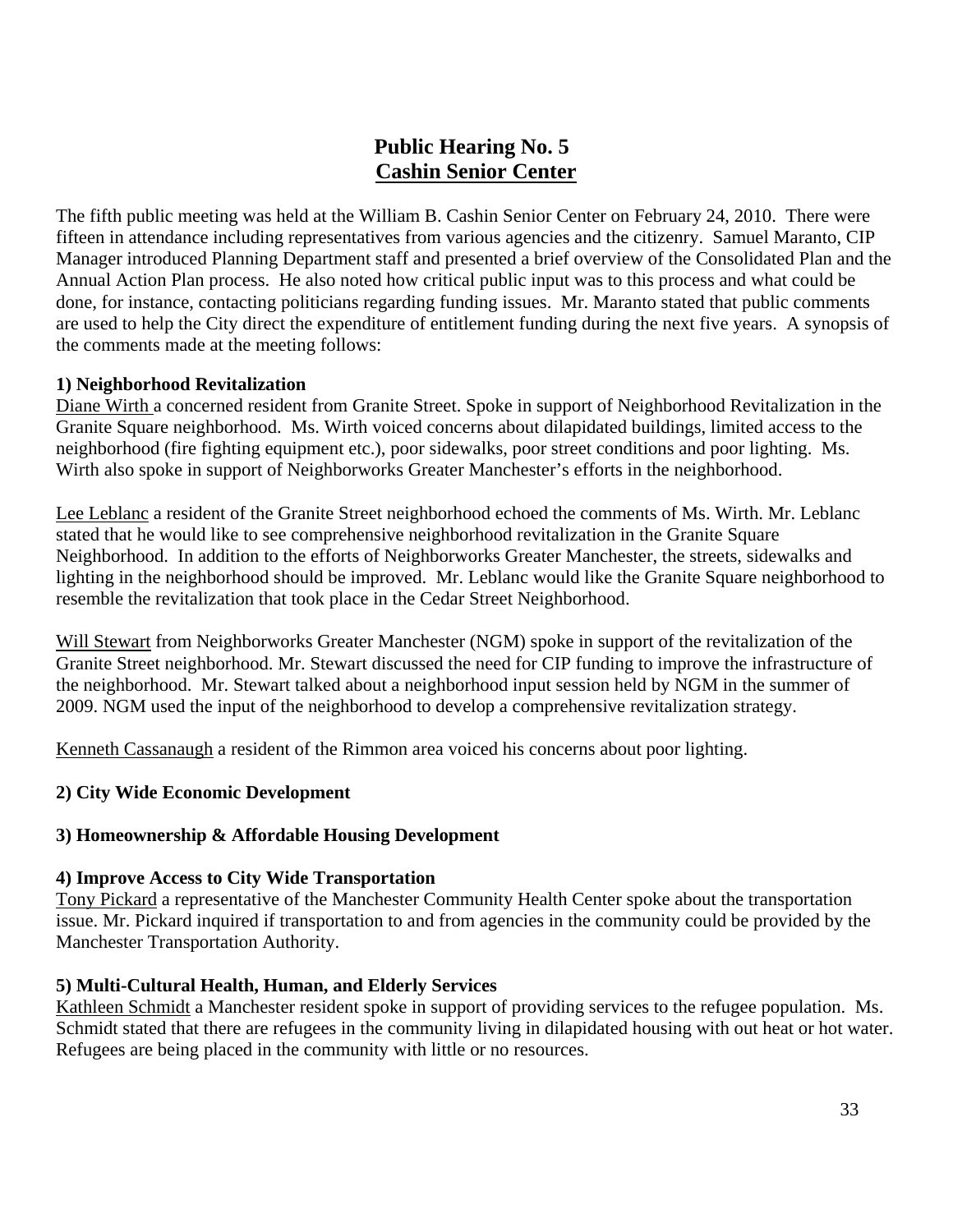Tony Pickard from the Manchester Community Health Center inquired if the Health Department's Community Needs Assessment is being utilized. Ms. Pickard stated that the Needs Assessment included a lot of good information and that it should be used as a planning tool.

## **6) Emergency Shelter Transitional Housing & Strategies for the Homeless**

Rick Castillo a representative of the Way Home informed the public of the increased demand for rental assistance subsidy programs to prevent homelessness. Mr. Castillo also emphasized the importance of agency integration among different programs to assist similar clients. An example of this is The Way Home's collaboration with Child and Family Services to assist younger heads of households. He felt the integration of services is a powerful tool to assist clients and urged it to be used in other agencies and situations. Mr. Castillo also spoke in support of the integration job training and rental assistance programs.

Jackie Collins-Riddick a participant of The Way Home's rental assistance program described the assistance that she received from the agency. Ms. Collins-Riddick stated that the program counsels participants in financial fitness and money management issues. Ms. Collins indicated that The Way Home gave her the jump start she needed. She stated that if others had that same guidance they would be able to make better choices and this would help to reduce homeless numbers.

Kenneth Cassanaugh a client of The Way Home spoke in support of the homeless prevention counseling program. Mr. Cassanaugh explained the approach to financial fitness and how the counseling teaches clients about goal setting and achieving.

Susan Howland the City's Homeless Services Coordinator discussed the collaboration of the Manchester Continuum of Care agencies to address the issues of homelessness in the community. She explained the decline in funding has forced more collaborative relationships and partnerships not just for resources, but human personnel as well. The additional funding sources that the City has received (Homeless Prevention and Rapid Re-Housing and Neighborhood Stabilization Program) have been instrumental in the fight to end homelessness and achieve the main objectives outlined in the 10 year plan.

Glen Ouellette a resident questioned the motives of the City for demolition of 165-167 Manchester Street. He questioned how tearing down the building would align with the 10 year plan to end homelessness.

## **7) Recreation**

Lee Leblanc a resident of the Granite Street neighborhood emphasized the need for youth activities on the West side.

## **8) Infrastructure Improvements**

## **9) Airport Improvements**

No comments were made regarding this strategy

## **10) Tools for Governing**

**11) Public Safety**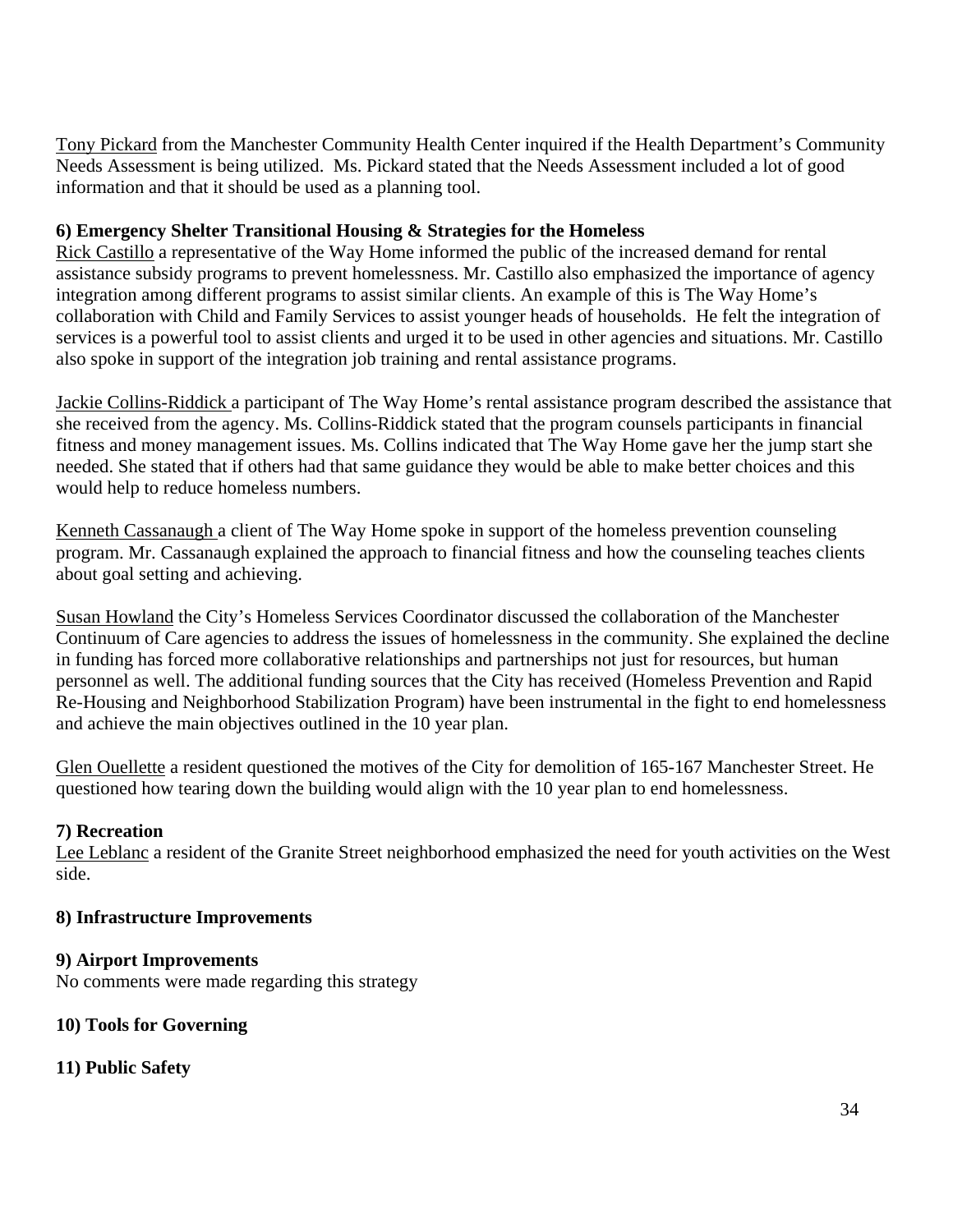## **12) Education**

Kathleen Schmidt a Manchester resident recommended coordinating with local schools and public television to create financial fitness videos and televised training sessions targeted to the youth in the community.

#### **Needs Assessment Exercise**

The comments provided by the public on the needs of the community given were recorded on a flip chart under the appropriate strategies. Each participant received three votes to rank the needs of the community expressed by the public. Participants voted for either the strategy or specific comments under the strategy. For the purpose of tabulation, the votes were recorded under the applicable strategy and ranked according to the number of votes that were received.

## **1) Neighborhood Revitalization – 4 votes**

### **2) City Wide Economic Development – 3 votes**

• Core training programs should be broadcast on MCTV – collaboration with community colleges or UNH

### **3) Homeownership & Affordable Housing Development – 4 votes**

• Many rental units that house refugee families are dilapidated, many with out heat.

### **4) Improve Access to City Wide Transportation – 1 vote**

• Continued busing and transportation challenges; underutilization of services

## **5) Multi-Cultural Health, Human, and Elderly Services – 6 votes**

- West Granite St. Youth services and activities are needed, especially in summer
- Need integrated approach with homeless services

## **6) Emergency Shelter Transitional Housing & Strategies for the Homeless –11 votes**

- There is an increased demand for rental assistance programs
- Further support to help services integrate, i.e., housing assistance with job training; budget and finance training
- Further support for self-sufficiency programs

#### **7) Recreation – 1 vote**

o W. Granite St. neighborhood needs more activities/programs for kids

## **8) Infrastructure Improvements – 5 votes**

- Sidewalks on Granite St. are in very poor condition, not paved, many not accessible, some sidewalks not replaced after CSO flooding – West Side/Granite St.
- Street lighting on W. Granite St. is bad
- Sidewalks not handicapped accessible on W. Granite St.
- Lighting in Rimmon Heights area and secondary streets is poor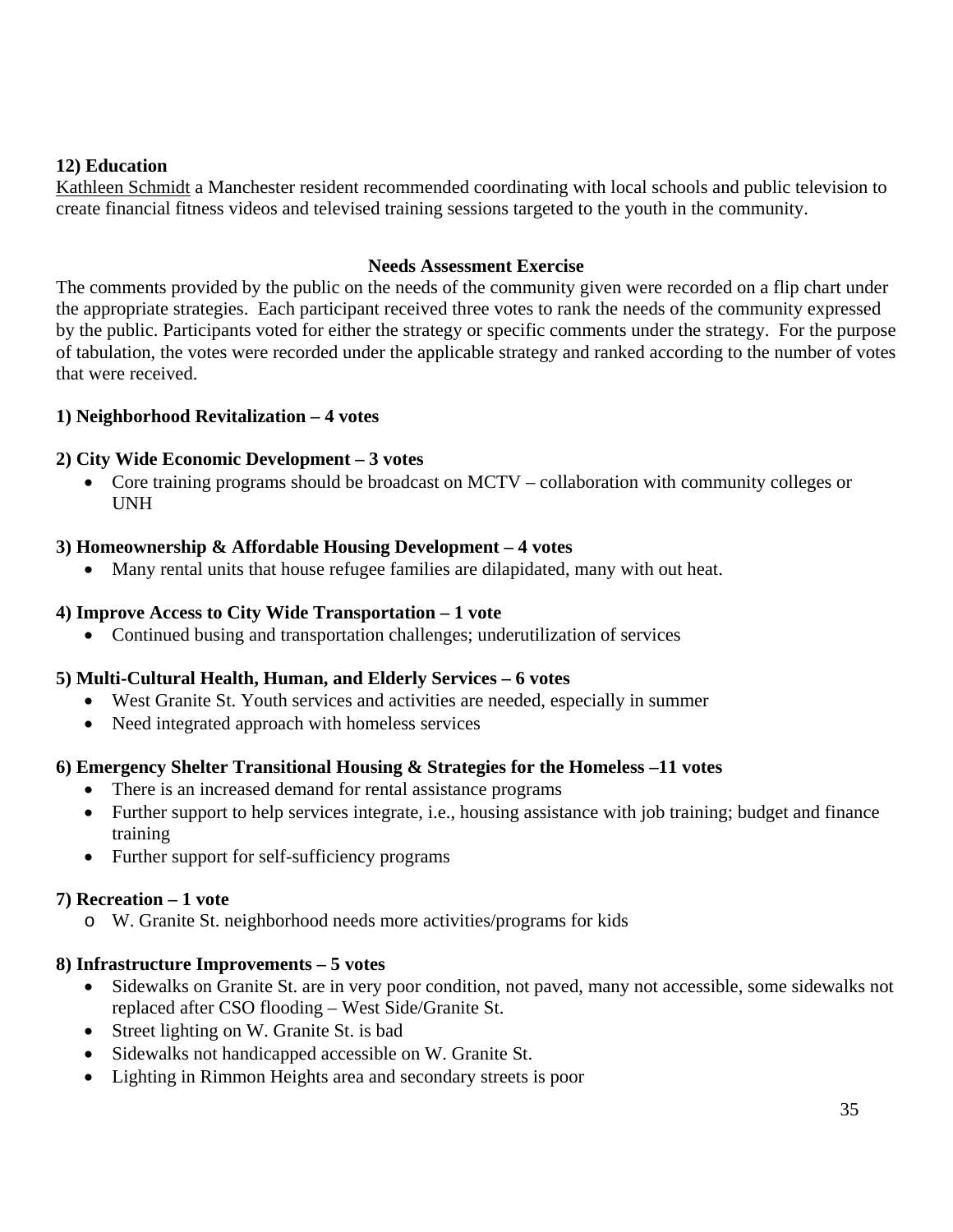### **9) Airport Improvements**

No comments were made regarding this strategy

#### **10) Tools for Governing – 1 vote**

• Need to address refugee strategy

### **11) Public Safety – 2 votes**

- West Side housing issues—roof lines close together, fire safety
- West Side street lighting, esp. W. Granite St.
- Rimmon Heights street lighting

### **12) Education – 2 votes**

- Need money management education/training for at-risk population
- Need access to "core competencies" use public access TV to broadcast education/training segments.

#### **Conclusion**

15 citizens participated in the meeting and 40 votes were captured. The votes represent the top choices of approximately 14 people. The strategies are listed below according to participant perceived level of importance:

- 1 Emergency Shelter Transitional Housing & Strategies for the Homeless **(11)**
- 2 Multi-Cultural Health, Human, and Elderly Services **(6)**
- 3 Infrastructure Improvements **(5)**
- 4 Neighborhood Revitalization **(4)**
- 5 Homeownership & Affordable Housing Development **(4)**
- 6 –City Wide Economic Development **(3)**
- 7**–** Public Safety **(2)**
- 8–Education **(2)**
- 9–Transportation **(1)**
- 10–Recreation **(1)**
- 11–Tools for Governing **(1)**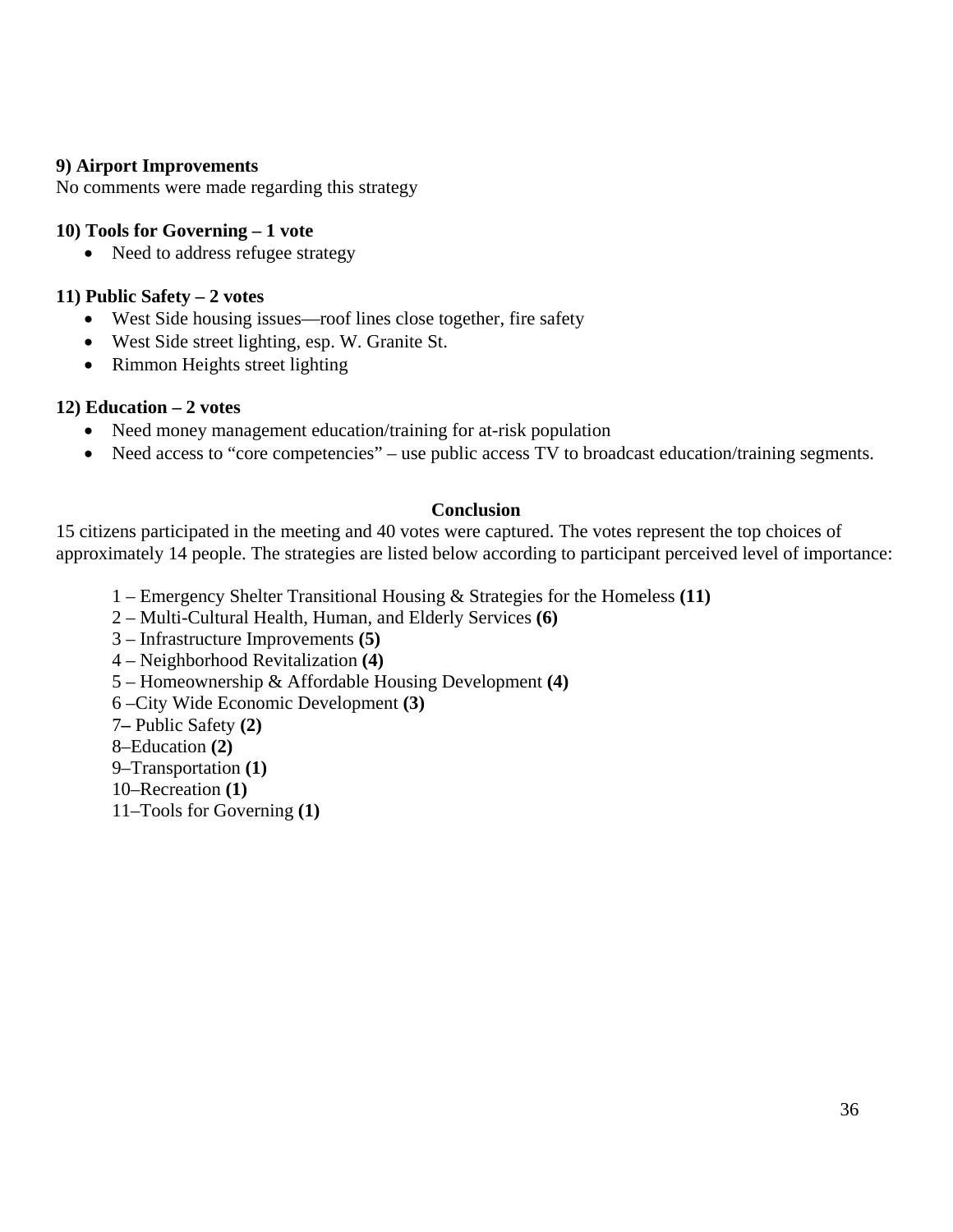# **Public Hearing Participants**

| <b>Agencies</b>                                      |                                                                          | <b>Individuals</b>                           |
|------------------------------------------------------|--------------------------------------------------------------------------|----------------------------------------------|
| <b>Big Brothers Big Sisters</b>                      | Kristy Erwin Morency                                                     | Diane Baurque                                |
| Child and Family Services                            | Erin Kelly, Dottie Gove                                                  | <b>Brittany Bohan</b>                        |
| Continuum of Care                                    | <b>Susan Howland</b>                                                     | Carol Bond                                   |
| <b>Court Appointed Special Advocates</b><br>of NH    | Marcia Sink, Kathy Vachon                                                | Kenneth Cassanaugh<br>Jackie Collins-Riddick |
| Families in Transition                               | Maureen Beauregard                                                       | Jeff Davis                                   |
| Farnum Center                                        | Sheila Maher                                                             | Louise Drew                                  |
| Girls Inc.                                           | <b>Cathy Duffy</b>                                                       | <b>Carol Ducasse</b>                         |
| Grace Baptist Church                                 | Matt Hasty                                                               | Norman Ducasse                               |
| Greater Manchester AIDS Project                      | Lillye Ramos Spooner                                                     | Taylor Fetterman                             |
| Health Department                                    | <b>Tracy Degges</b>                                                      | Deb Forutan                                  |
| Heritage United Way                                  | <b>Shane Fisher</b>                                                      | Paula Hallee                                 |
| Home Health and Hospice                              | Denise Rivard                                                            | Jeneroza Hareriman                           |
| <b>Intown Manchester</b>                             | Stephanie Lewry                                                          | Alan Heidenreich                             |
| <b>Liberty House</b>                                 | Karen McCarthy, Lisa Boucher                                             | Dorothy Johin                                |
| Manchester Community Health                          |                                                                          | Emmanual Kabula                              |
| Center                                               | <b>Tony Pickard</b>                                                      | Diane Lavigne                                |
| <b>Manchester Community Resource</b><br>Center       | Renie Denton                                                             | Lee Leblanc                                  |
| Manchester Housing Redevelopment                     |                                                                          | Tacoripha Leocadia                           |
| Authority                                            | Menika Bryant                                                            | Norm Manseau                                 |
| MicroCredit NH/NH Community<br>Loan Fund             | David Hamel                                                              | Theresa Manseau                              |
| NeighborWorks Greater Manchester                     | Will Stewart                                                             | <b>Eugene Martin</b>                         |
| New American Africans                                | Cathy Silber,                                                            | <b>Barbara Miles</b>                         |
|                                                      | Honore Murenzi                                                           | Debbie Miller                                |
| New Horizons<br><b>NH Small Business Development</b> | Nan Comai                                                                | Agnes Ndimugwanko                            |
| Center                                               | Mary Collins, Andrea O'Brien                                             | Glen Ouellette                               |
| Planning Board                                       | <b>Jack Barry</b>                                                        | Derek Paradise                               |
| Police Department                                    | Officer Tim Feliciano                                                    | David Rothwell                               |
| <b>Salvation Army</b>                                | Victoria MacLaughlin                                                     | Jon Rugoyiminisi                             |
| The Way Home                                         | Izet Hamidovic, Rick Castillo, Mary                                      | Kathleen Schmidt                             |
|                                                      | Sliney, Regina Letarno, Daniel<br>Perdue, II, Karen Rood, Louise Lissard | Bill Shea, Ward7 Alderman                    |
|                                                      | Drew, David Rothwell, Natalie Martin                                     | Robin Sousa                                  |
| VNA Childcare and Family Resource<br>Center          | <b>Wendy Huertas</b>                                                     | Sue Tetu                                     |
| <b>VNA Parent Baby Adventure</b>                     | Sally Small                                                              | Gary Therrien                                |
| Weed and Seed                                        | Vivian Jones                                                             | William Thomas                               |
|                                                      |                                                                          | Darcie Wirth                                 |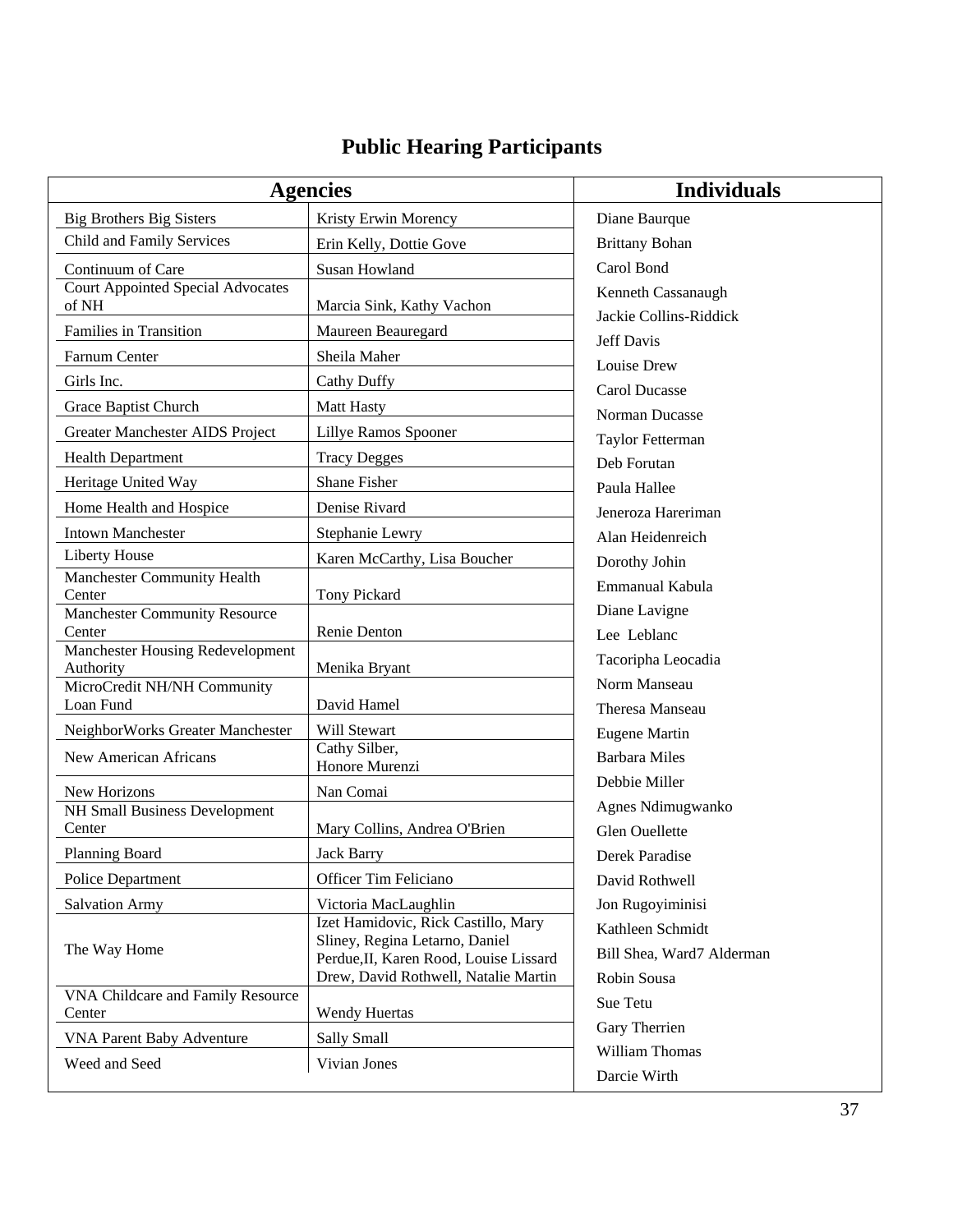# **CITY OF MANCHESTER CITIZEN PARTICIPATION PLAN**

This citizen participation plan has been prepared as a component of the City of Manchester's Consolidated Plan, as required by the U.S. Department of Housing and Urban Development. The City currently receives federal funding under the Community Development Block Grant (CDBG), Emergency Shelter Grant (ESG), and the HOME program. The format of this plan follows that of 24 CFR Part 91.105.

# **1) APPLICABILITY AND ADOPTION OF THE CITIZEN PARTICIPATION PLAN**

## *1. Applicability*

As part of its Consolidated Plan, the City is required to adopt a citizen participation plan that sets forth the policies and procedures for citizen participation in the development of the five-year Consolidated Plan and each Annual Action Plan and budget to be developed during that period. HUD regulations for the Consolidated Plan indicate that when a jurisdiction has an existing citizen participation plan that meets earlier regulations, established under the Housing and Community Development Act of 1974, it may update such plan to meet the specifications for the Consolidated Plan.

### *2. Encouragement of Citizen Participation*

- (i) The City will encourage citizen participation in the development of the Consolidated Plan, Annual Action Plans and Comprehensive Annual Performance Evaluation Reports. Specific means of encouraging citizen input to the City during the development of the five-year plan include the following:
- Two Public Hearings will be held. The first, scheduled at the beginning of the process, is intended to solicit general input regarding needs and strategies to meet such needs. A second hearing, to be held after a draft Consolidated Plan has been released is intended to provide members of the public with opportunities to respond to the draft plan.
- The Director of Planning and Community Development will receive written input on the Consolidated Plan throughout the development process.
	- 3) The Community Improvement Program staff will summarize input that the City receives during community meetings.
	- 4) The Community Improvement Program staff will summarize input that the City receives during the community meetings.
	- 5) The Community Improvement Program staff will summarize citizen complaints and comments received by the City.

The Community Improvement Program staff will review input received through each of the above listed sources in the development of the five-year Consolidated Plan.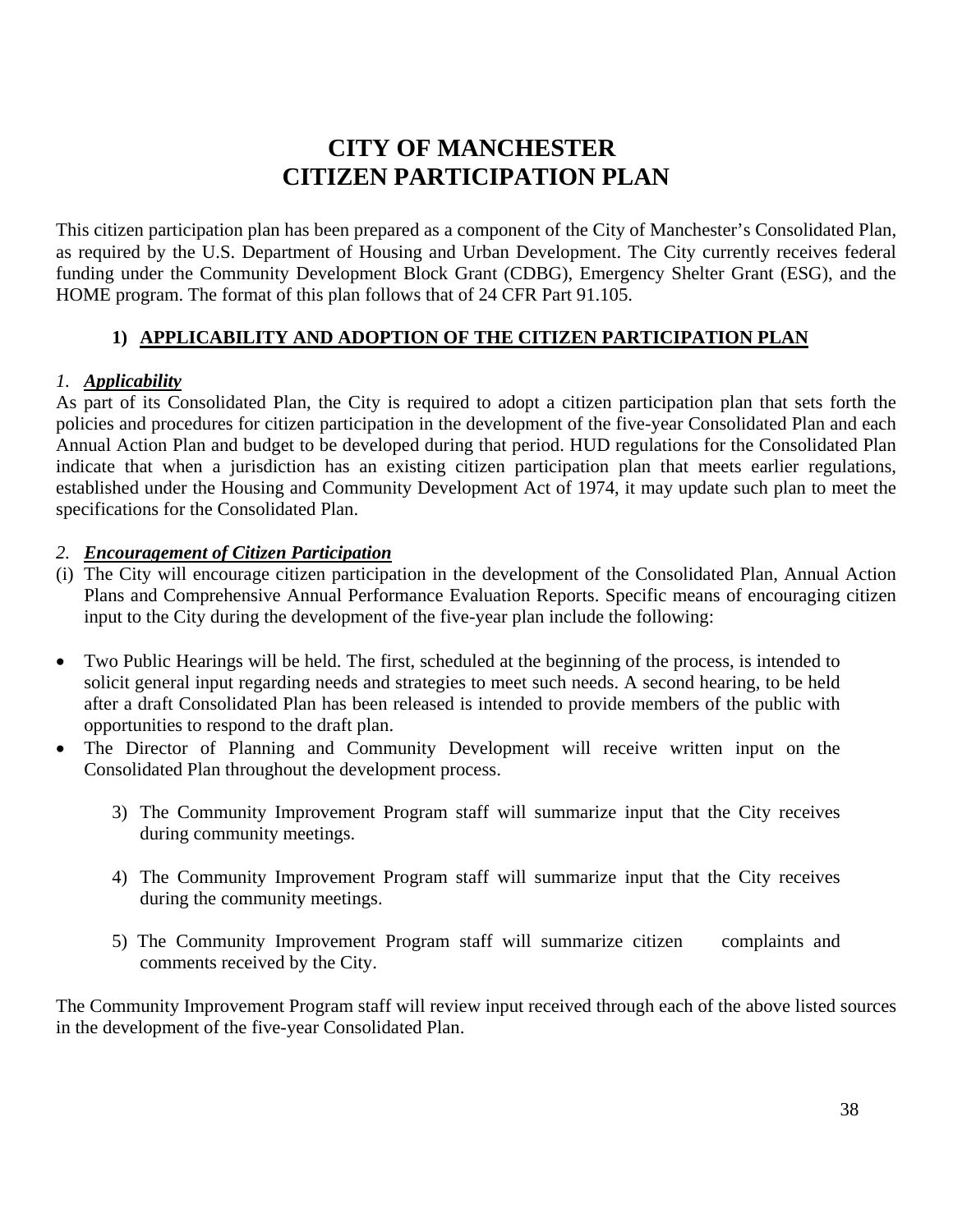The City will include mechanisms for citizen participation in the development of each Annual Action Plan, as follows:

- A. Two public hearings will be held each year to solicit input for the proposed Action Plan and budget and to allow comment on program performance.
- 2) The Director of Planning and Community Development will accept written testimony regarding the Annual Action Plan.
- 3) The Community Improvement Program staff will continue to track citizen complaints/concerns/comments received by the City.

The Department of Planning and Community Development maintains a citizen participation mailing list containing community service, housing and economic development agencies, community leaders, and persons who expressed interest in the City's community development programs or the consolidated planning process. There were over 100 agencies and persons on the list at the time this citizen participation program was written. Citizens who contribute comments at public hearings or submit written testimony may be added to the citizen participation mailing list, as will any other persons who express interest in participation. Persons/organizations included in the mailing list will be notified of specific opportunities for further participation in the consolidated planning process.

The City will actively promote opportunities for citizen participation. It will publicize public hearings and opportunities to submit written testimony as follows: (1) letters sent to community leaders and all persons/organizations who have requested to be on the mailing list; (2) a notice in the Union Leader; (3) a press release sent to local media; and (4) a notice posted on the City's Internet web site at [www.manchesternh.gov.](http://www.ci.manchester.nh.us/)

(ii) The City will encourage participation by low and moderate income persons by including agencies that represent such persons in its mailings and requesting that such agencies help publicize opportunities for participation. All of the opportunities described in section (i) above, are accessible to low and moderate income persons.

(iii) The City will work with Manchester Housing and Redevelopment Authority (MHRA) to encourage participation amongst residents of public housing complexes.

### *3. Citizen Comment on the Citizen Participation Plan and Amendments*

The City released a draft version of the original Citizen Participation plan for public review and a seven-day public comment period. A notice of the plan's release was published in the Union Leader and sent to persons on the City's Citizen Participation mailing list, and a press release was sent to local media. Comments received were reviewed and considered for inclusion in this final version of this Citizen Participation Plan. Should any amendments be made to the Citizen Participation Plan, the City will again follow the same procedures.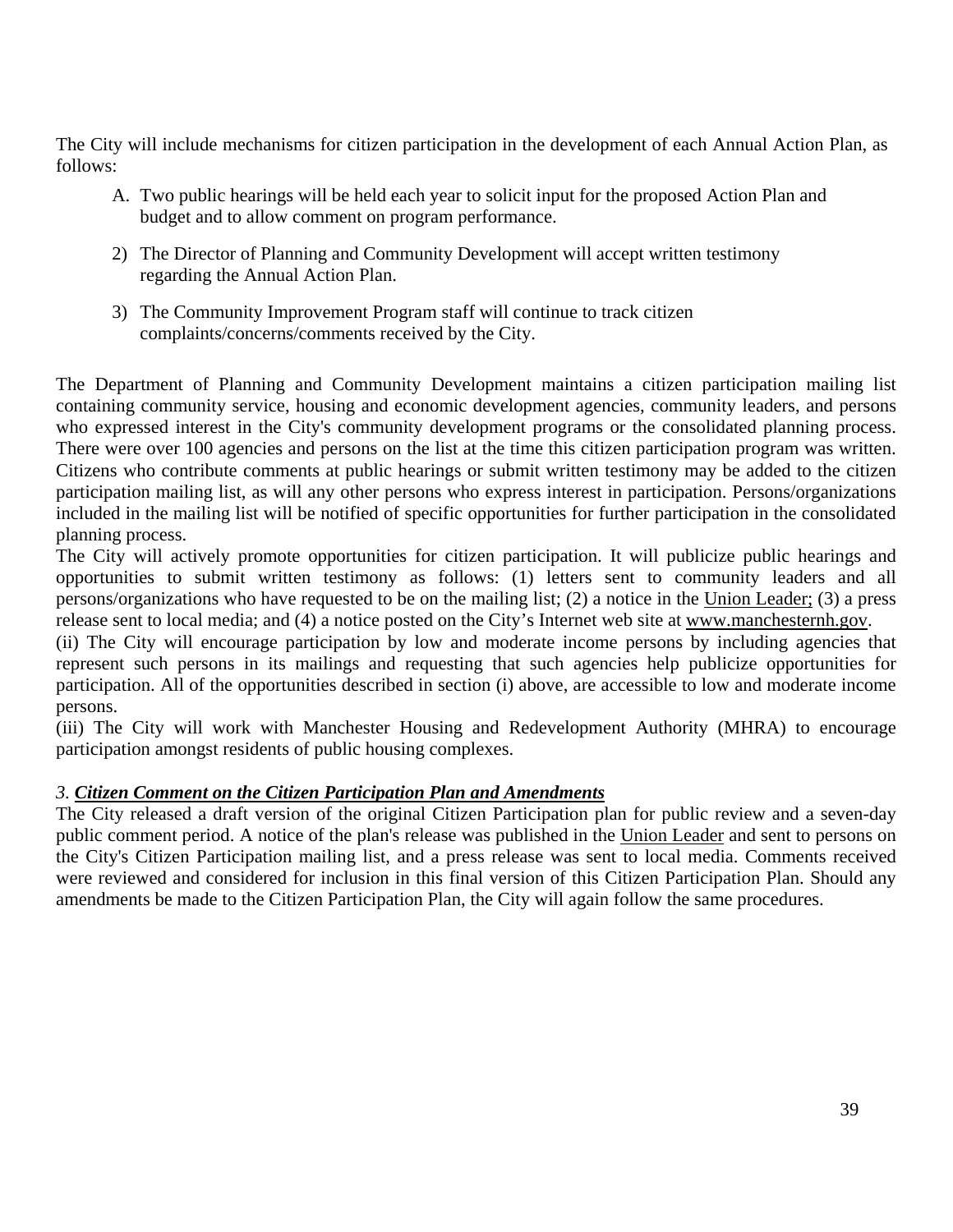# *B. DEVELOPMENT OF THE CONSOLIDATED PLAN*

## *I. Availability of Information*

The City of Manchester will make available to citizens, public agencies and other interested parties information that includes the amount of assistance the City expects to receive and the types of activities that may be undertaken through the programs to be addressed by the Consolidated Plan.

The City does not anticipate displacement of persons through any of its federal programs. If displacement is considered, however, the City will utilize the mechanisms for citizen participation described in this plan in determining how to minimize such displacement.

## *II. Release of Proposed Consolidated Plan*

The City's proposed Consolidated Plan and any amendments to the plan will be released for a 30-day public comment period. The City will make copies of the draft document available at the main branch of the Library, the West Side Library and the Department of Planning and Community Development at City Hall. Members of the public will have an opportunity to comment on the contents of the document during the 30-day period. Where possible, the City will provide the document electronically to citizens and groups that request it. The City will publicize the release of the proposed Consolidated Plan through a press release to local media, a notice summarizing the plan in the Union Leader, and letters sent to persons on the citizen participation mailing list.

## *III. Public Hearings*

The City will hold a minimum of two public hearings during the year that the Consolidated Plan is formulated. The first hearing will be held prior to the plan's preparation, while the second will be held after a draft plan has been released. Encouragement of participation is discussed above in section (a)(2)(i).

### *IV. Public Comment Period*

The City will release the proposed Consolidated Plan for a period of thirty days to receive public comment. Procedures for publicizing the release of the document and providing public access are described in section (b)(2), above.

### *V. Citizen Participation Plan*

The City will consider all oral and written testimony received for the development of its Consolidated Plan. A summary of all such comments along with the City's response will be included as an attachment to the final Consolidated Plan.

### **C. AMENDMENTS**

### *I. Criteria for Amendment to Consolidated Plan*

The City may determine, during the period covered by the Consolidated Plan, that an amendment to the plan is required. Criteria for initiating such a change include a significant shift in the City's community development needs. Particularly, if the City determines a need for a substantial shift of CDBG, HOME or ESG funds from one eligible activity to another, such an amendment will be initiated.

### *II. Public Notification and Comment Period*

If the City proposes an amendment to its consolidated plan, the proposal will be publicized by the following means: a notice in the Union Leader, a letter sent to persons on the city's citizen participation mailing list, and a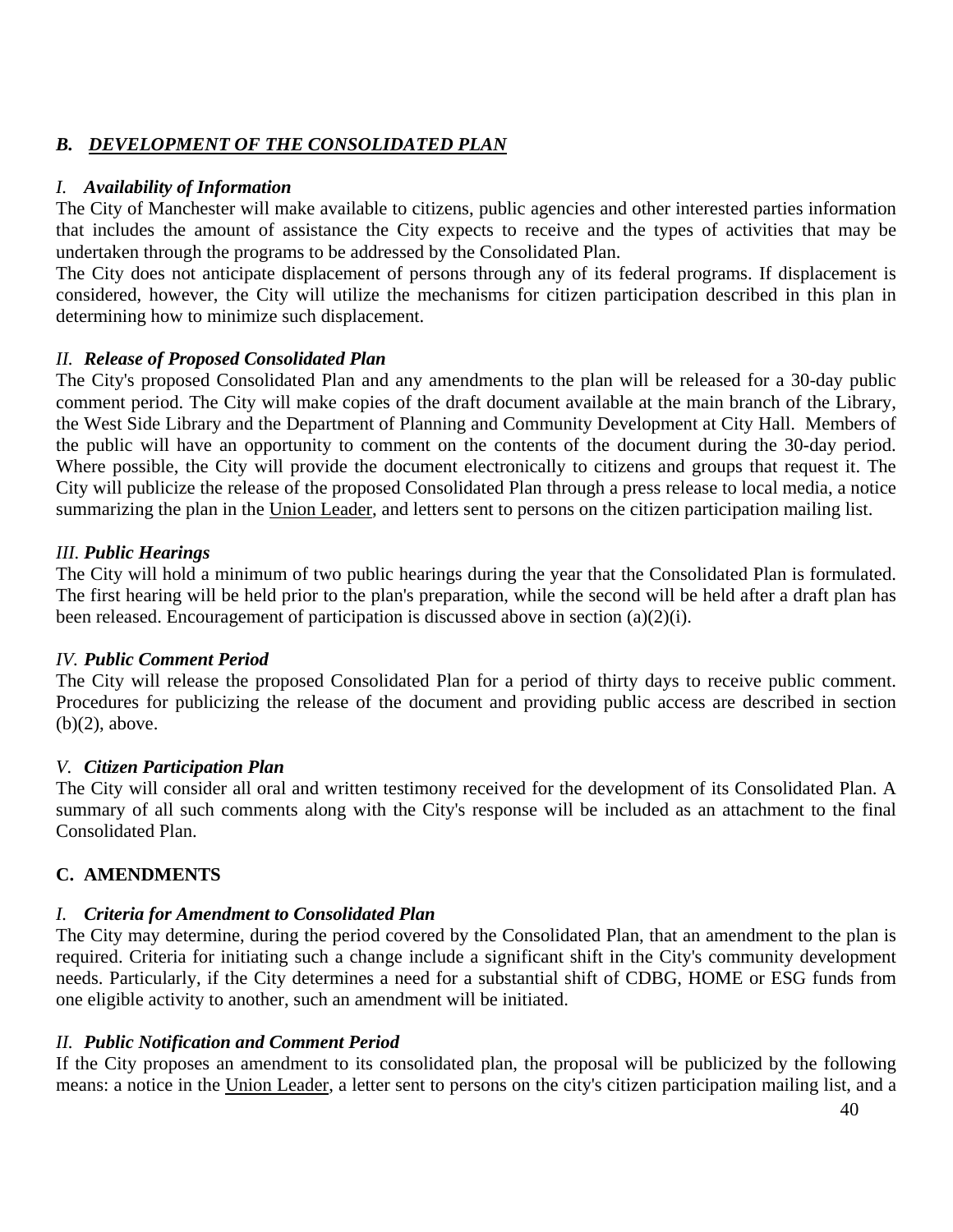press release to local media. The City will provide a **30**-day public comment period regarding any amendment to the Consolidated Plan.

#### *III. Response to Comments*

In the event that the City amends its Consolidated Plan, it will review and consider all testimony received regarding an amendment. A summary of these comments and the City's response will be attached to the amendment of the Consolidated Plan.

## *D. PERFORMANCE REPORTS*

### *I. Public Notification and Comment Period*

The City will announce the release of performance reports (Comprehensive Annual Performance Evaluation Report) through a notice in the Union Leader. Copies will be available at the main branch of the Library, the West Side Library and the Department of Planning and Community Development at City Hall. The City will provide a 15-day period for the public to submit comments on such reports prior to submitting them to the HUD.

#### *II. Response to Comments*

The City will consider all comments it receives for use in preparing the performance reports. A summary of these comments and the City's response will be attached to the performance reports.

#### **E. PUBLIC HEARINGS**

#### *I. Purpose*

The City will conduct **two** public hearings each year, to obtain citizens' views and to respond to proposals and questions. The hearings will be held at two different stages of the program year and are intended to obtain the views of citizens on housing and community development needs. One of the two hearings will be scheduled before a draft version of the Annual Action Plan submission is prepared.

#### *II. Notification*

The City will publicize public hearings via the following means: 1) letters sent to community leaders and all persons who have requested to be on the mailing list; 2) a notice in the Union Leader; 3) a press release sent to local media; and 4) a notice posted on the City's Internet web site at [www.manchesternh.gov.](http://www.manchesternh.gov/)

#### *III. Scheduling*

Public hearings will be held in universally accessible facilities located through out the city. Public hearing sites include but are not limited to the following locations; the Manchester Community Resource Center, The West Side Library and the Aldermanic Chambers at City Hall. The City will schedule such meetings after working hours to maximize accessibility to low income persons.

### *VI. Needs of non-English Speaking Residents*

The city will notify local agencies that serve non-English speaking residents of public hearings. If a need arises to increase accessibility to non-English speaking residents, the City will work with these agencies to determine the method of increasing such accessibility.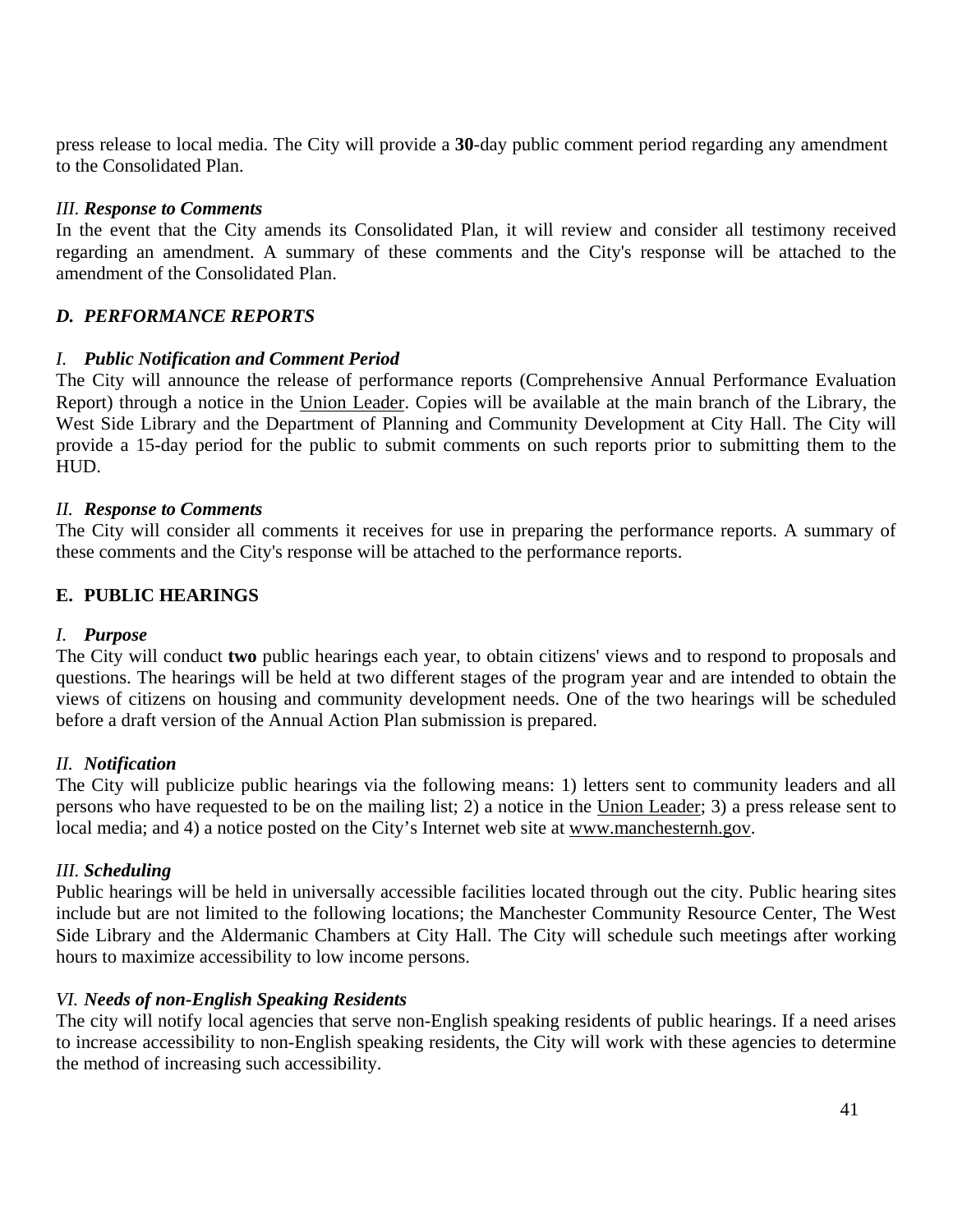# **F***. AVAILABILITY TO THE PUBLIC*

The City will make copies of the Consolidated Plan, any amendments to the Consolidated Plan, and reporting documents available at the main branch of the Library, the West Side Library and the Department of Planning and Community Development at City Hall.

## **G. ACCESS TO RECORDS**

Citizens may view information and records relating to the consolidated plan, without cost, by appointment. Persons may either view the documents at the Department of Planning and Community Development or pay the standard City photocopy rate to have copies made.

## **H. TECHNICAL ASSISTANCE**

The City will provide technical assistance to groups that wish to develop and submit proposals for funding assistance under the programs covered by the Consolidated Plan. This technical assistance will include information sessions to instruct potential subrecipients how to apply for funding, and individual assistance upon request.

# **I. COMPLAINTS**

The City will provide a written response to written complaints regarding the consolidated plan, amendments, and performance reports within fifteen business days of receipt of such complaints.

# **J. USE OF CITIZEN PARTICIPATION PLAN**

The City will follow this citizen participation plan during the consolidated planning process and during the administration of the programs covered by this plan.

### **K. JURISDICTION RESPONSIBILITY**

The requirements for citizen participation shall not restrict the responsibility or authority of the jurisdiction for the development and execution of its consolidated plan. The sole and final responsibility and authority to make determinations regarding the use of the City's CDBG, HOME, ESG funding and other community development programs rests exclusively with the Board of Mayor and Aldermen.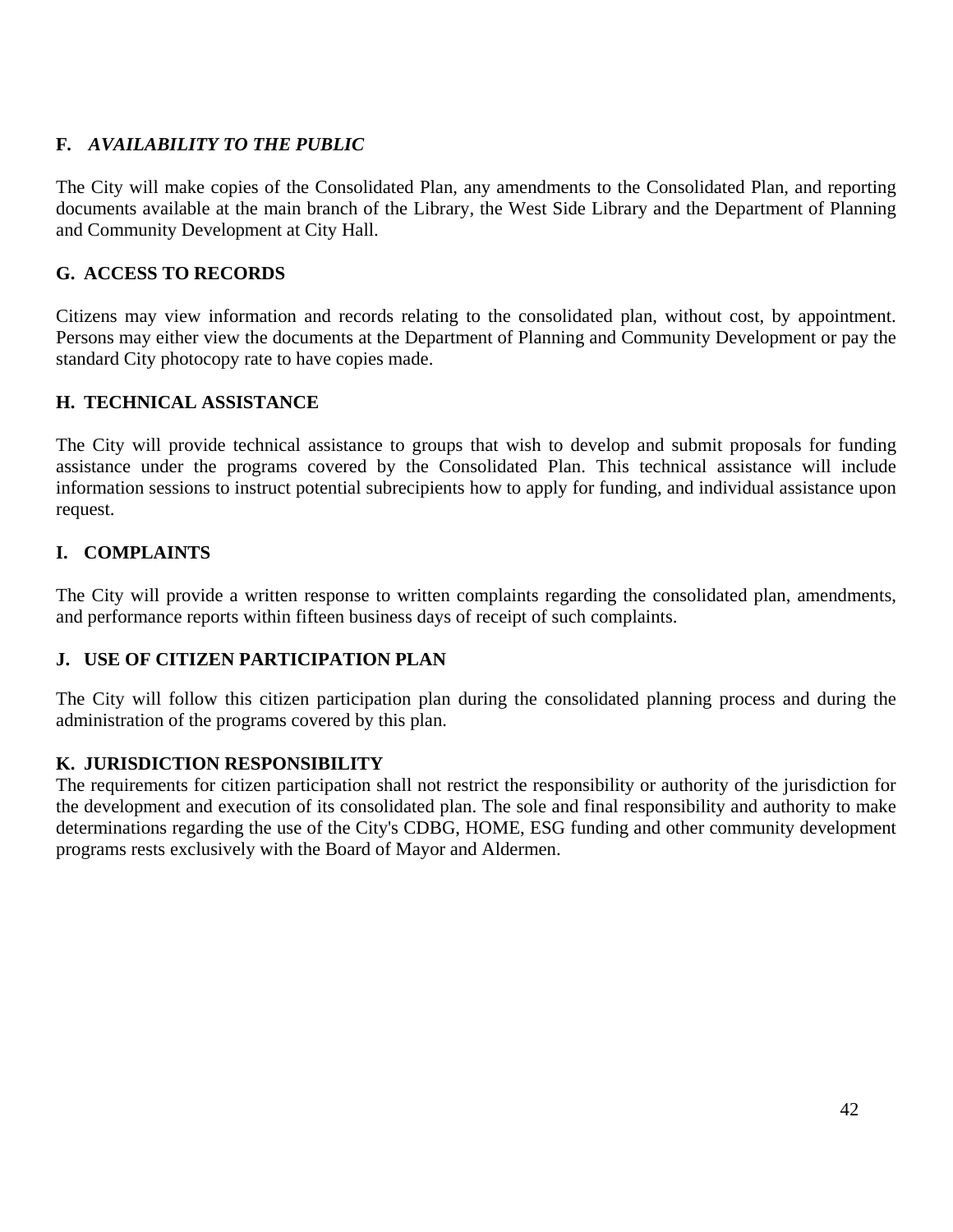# **Housing and Homeless Needs Assessment**

## *Housing Needs Assessment*

# **Rental Housing**

*Due to the poor economy, the construction of new workforce housing units (390 HUD funded units constructed between 2005 and 2010) and high vacancy rates, rents have stabilized in the City. According to the rental survey that was conducted by the New Hampshire Housing Finance Authority (NHHFA) in 2009, the average rent for a two-bedroom apartment in Manchester was \$988/month. Affordable housing continues to be a challenge for those families in Manchester that are earning less than 80% of the median income. The Estimates of Affordability included in the 2009 NHHFA Rental Survey concluded that only 36.9% of the two bedroom units surveyed in Hillsborough County would be affordable to a 3-person household earning 50% of the median income. The household income required to afford the average monthly rent for a two-bedroom apartment in Manchester would be \$39,520/year. Households with incomes at 50% of the median are earning \$34,800/year. An affordable rent for a family of three earning 50% of the median income would be \$870/month. It becomes even more problematic for very low-income families (households earning 30% of the median income). An affordable rent for a family of three earning 30% of the median income (\$20,750) would be \$519/month. Remember the average rent for a two-bedroom apartment in Manchester is \$988/month.* 

*To meet the needs of the low-income and the very low-income the City will continues to produce workforce housing and provide rental assistance over the next five year Consolidated Plan period. The following represents the estimated number of households/individuals to be assisted with HUD funding from 2010 – 2015.* 

Development of Workforce Housing – It is anticipated that approximately \$800,000 of Entitlement funds (HOME) will be used *over the next five year Consolidated Plan period* to develop a minimum of 100 units of rental housing. Both low and moderate income households will benefit as a result.

Tenant Based Rental Assistance – It is anticipated that approximately \$300,000 of Entitlement funds (HOME) will be used *over the next five year Consolidated Plan period* to provide assistance to a minimum of 350 very low and low-income households.

# **Home Ownership**

*To balance the number of owner occupied units with the number of rental units in the community, the City will continue to promote and support home ownership programs for low-income families. For the past several years the City has provided funding to Neighborworks Greater Manchester (NGM) to support the operation of Down Payment Assistance and Home Ownership Counseling programs. NGM has received approximately \$200,000 of HOME funds annually to operate these two programs. Over the last three year period, home ownership counseling seminars have annually benefited approximately 285 income eligible households resulting in the purchase of 48 homes. In addition, NGM provided down payment assistance totaling \$20,000 to income eligible first time home buyers. Approximately ten families have benefitted annually as a result of this program. It is important to note that participants in this program are not always able to find homes to purchase. This could be the result of the market, more restrictive underwriting criteria dictated by lending institutions or a combination of both. In some cases, the only homes that can be purchased require substantial rehabilitation and banks are not filling to provide financing for these properties.*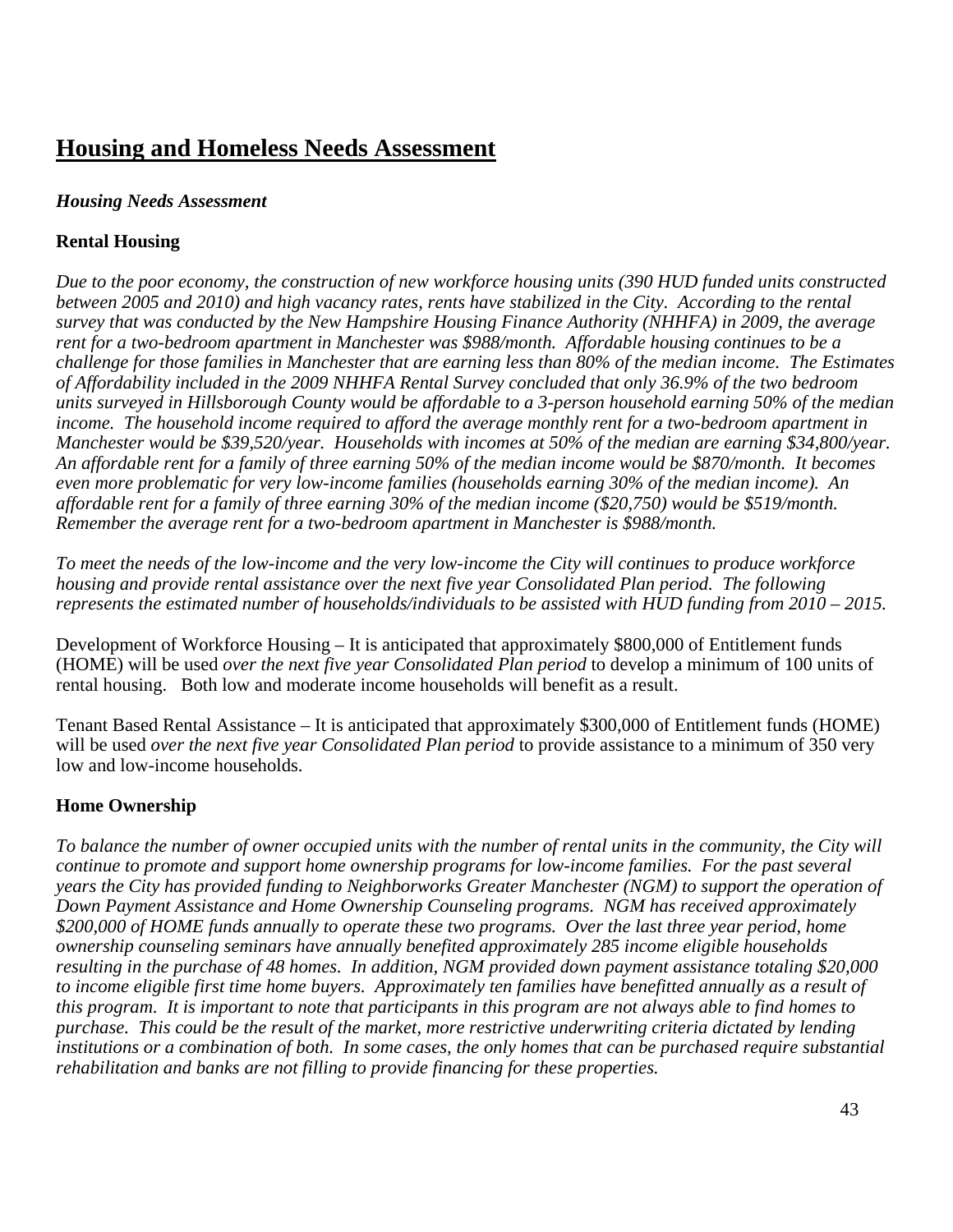*To meet the needs of the low-income and moderate-income the City will continues to provide down payment assistance and develop home ownership opportunities over the next five year Consolidated Plan period. The following represents the estimated number of households/individuals to be assisted with HUD funding from 2010 – 2015.* 

Home ownership Counseling - It is anticipated that approximately \$250,000 of Entitlement funds (HOME) will be used *over the next five year Consolidated Plan period* to provide home ownership counseling to a minimum of 1,425 households. Both low and moderate income households will benefit as a result of this program.

Down Payment Assistance Program – It is anticipated that approximately \$600,000 of Entitlement funds (HOME) will be used *over the next five year Consolidated Plan period* to provide down payment assistance to 40 low income families. Neighborworks Greater Manchester has determined that a minimum of 20 low income families could utilize the Down Payment Assistance Program annually. As such, the annual gap that exists is \$100,000.

## **Elderly Supportive Housing**

*Due to the housing needs associated with the aging population, the Manchester Housing and Redevelopment Authority (MHRA) has been using City HOME funding to develop supportive elderly housing since 2004 (The Gale Home, The Brown School and 800 South Porter Street). The supportive services provided with the housing enables frail elderly residents to maintain independence as they "age in place". Upon completion of 800 South Porter Street (June 2010), MHRA will have successfully completed 100 units of supportive housing for Manchester's elderly. According to information cited in the market study that was completed for the 800 South Porter Street project, it is estimated that the number of persons aged 62 years or more will increase 7.7% during the period between 2008 and 2013. 2000 Census data confirmed that 74.4% of the population aged 65+ years had a disability (Sensory Disability, Physical Disability, Mental Disability, Self-care Disability, Go Outside Home Disability).* 

Development of Elderly Supportive Housing – It is anticipated that approximately \$800,000 of Entitlement funds (HOME) will be used *over the next five year Consolidated Plan period* to develop a minimum of 175 units of rental housing. Both very low and low-income households will benefit as a result. The waiting list that MHRA maintains confirms that there are currently 146 elderly households in need of this type of housing. However, it is important to note that in the absence of congregate supportive facilities, households that require this type of housing are placed in facilities such as nursing homes immediately. As such, the waiting list that MHRA maintains is not necessarily a good representation of the actual need that exists in the community.

### **Rehabilitation of the Existing Housing Stock**

*US Census, 2000 data indicates that 34,041 (77%) of the City's 44,247 housing units were constructed before 1978. 15,012 (34% of the City's Housing Stock) of those units were constructed before 1940. To promote the preservation of Manchester's aging housing stock and the revitalization of existing neighborhoods, the City will continue to emphasize the operation of Housing Rehabilitation, Lead Hazard Control and Energy Efficiency programs. During the past seven years, the City has committed \$540,000 of HOME funds, \$203,000 of CDBG funds, \$250,000 of CDBG-R funds, 2,675,000 of Lead Hazard Control funds and \$627,000 of Affordable Housing Trust funds to support the City's Housing Rehabilitation/lead Hazard Remediation. The City has also committed \$90,000 per year to operate an energy efficiency program.*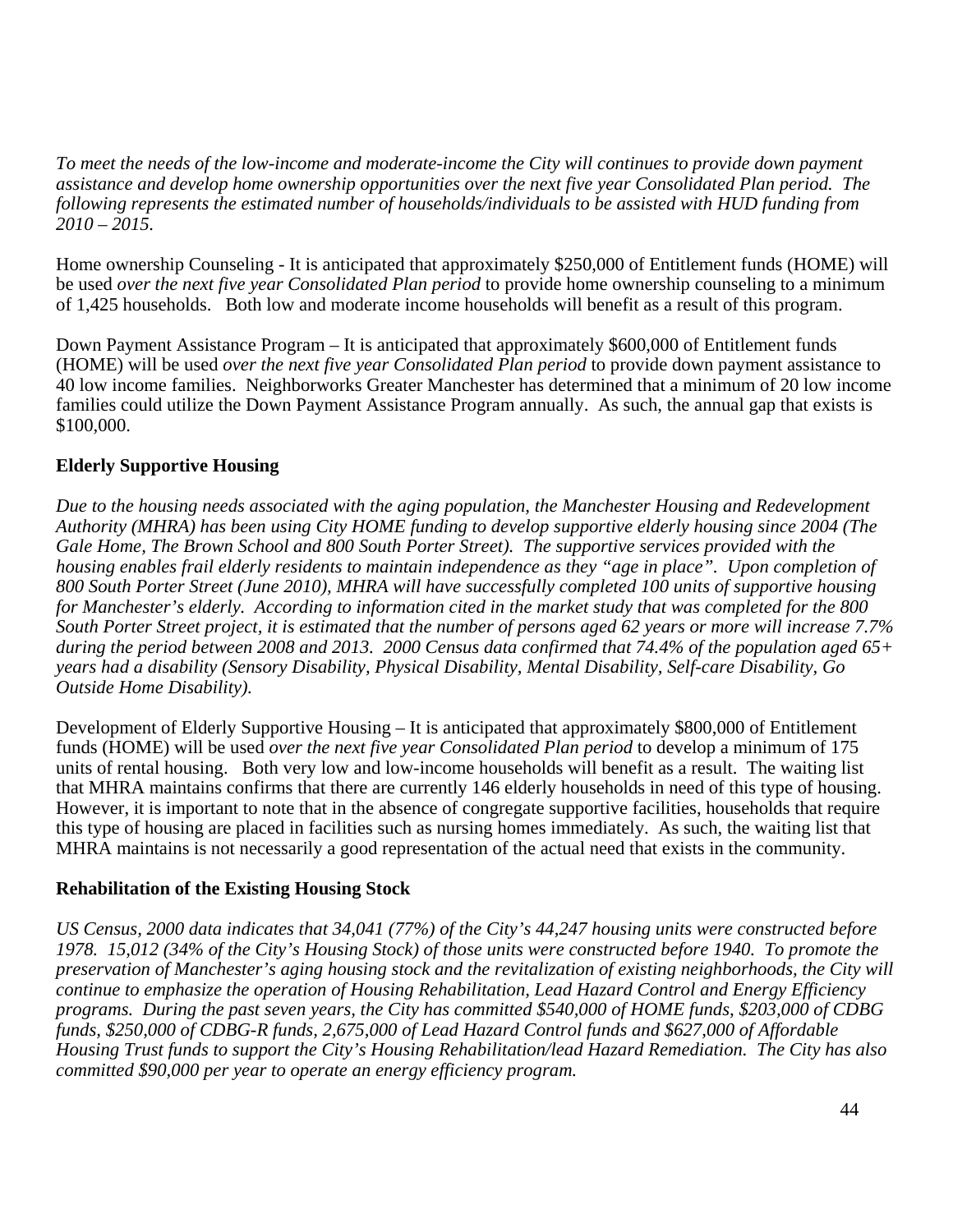*To meet the needs of the low-income and moderate-income and maintain healthy vacancy rates in the center city, Manchester will continue to provide incentives to encourage property owners to improve their housing units. The following represents the estimated number of households/individuals to be assisted with HUD funding from 2010 – 2015.* 

Housing Rehabilitation/Lead Hazard Control Program - It is anticipated that approximately \$2,000,000 of Entitlement funds (HOME) will be used *over the next five year Consolidated Plan period* to provide deferred loans to property owners resulting in the rehabilitation of 200 housing units. The proposed activities will benefit both low and moderate income households. Based on the applications (65 units) that are currently in the City's pipe line and the incoming applications (between 5 and 10 units per month) it is anticipated that \$1,000,000 of funding will be required in 2010 to meet the needs of the applicants. Unfortunately, the City cannot expend fifty percent of it's five year allocation in 2010. To address this funding shortfall, the City will be submitting a Lead Hazard Control Grant application to the H.U.D. Office of Healthy Homes.

Energy Efficiency Program - It is anticipated that approximately \$375,000 *of Entitlement funds (CDBG) will be used over the next five year Consolidated Plan period to complete energy efficiency improvements in 125 housing units. The proposed activities* will benefit both low and moderate income households. Insert gap info.

## **Cost Burdens**

According to the U.S. Census Bureau, 2008 American Community Survey 1 – Year Estimates, forty-five percent of owners with mortgages, twenty-one percent of owners without mortgages and fifty-three percent of renters in Manchester spent thirty percent or more of household income on housing.

# *Homeless Needs*

### **Ten Year Plan to End Homelessness**

The City of Manchester adopted its 10-Year-Plan to End Homelessness in 2008. The top goals and progress to date are included below:

*The Vision: Manchester as a city where all children, adults, and families have access to decent, safe and affordable housing and the resources and supports needed to sustain it.* 

Main Eight Goals of Plan & Current Status:

- 1- Rapidly re-house
- 2- Prevent people from becoming homeless American Recovery and Reinvestment Act (ARRA) funding totaling \$766,545 is being utilized to operate Homelessness Prevention and Rapid Re-housing Programs (HPRRP) in the community. These programs are currently being run by The Way Home, Families in Transition and Child & Family Services. There is a need for additional funding of this type to assist others who do not fit the HPRRP criteria.
- 3- Provide adequate employment/educational services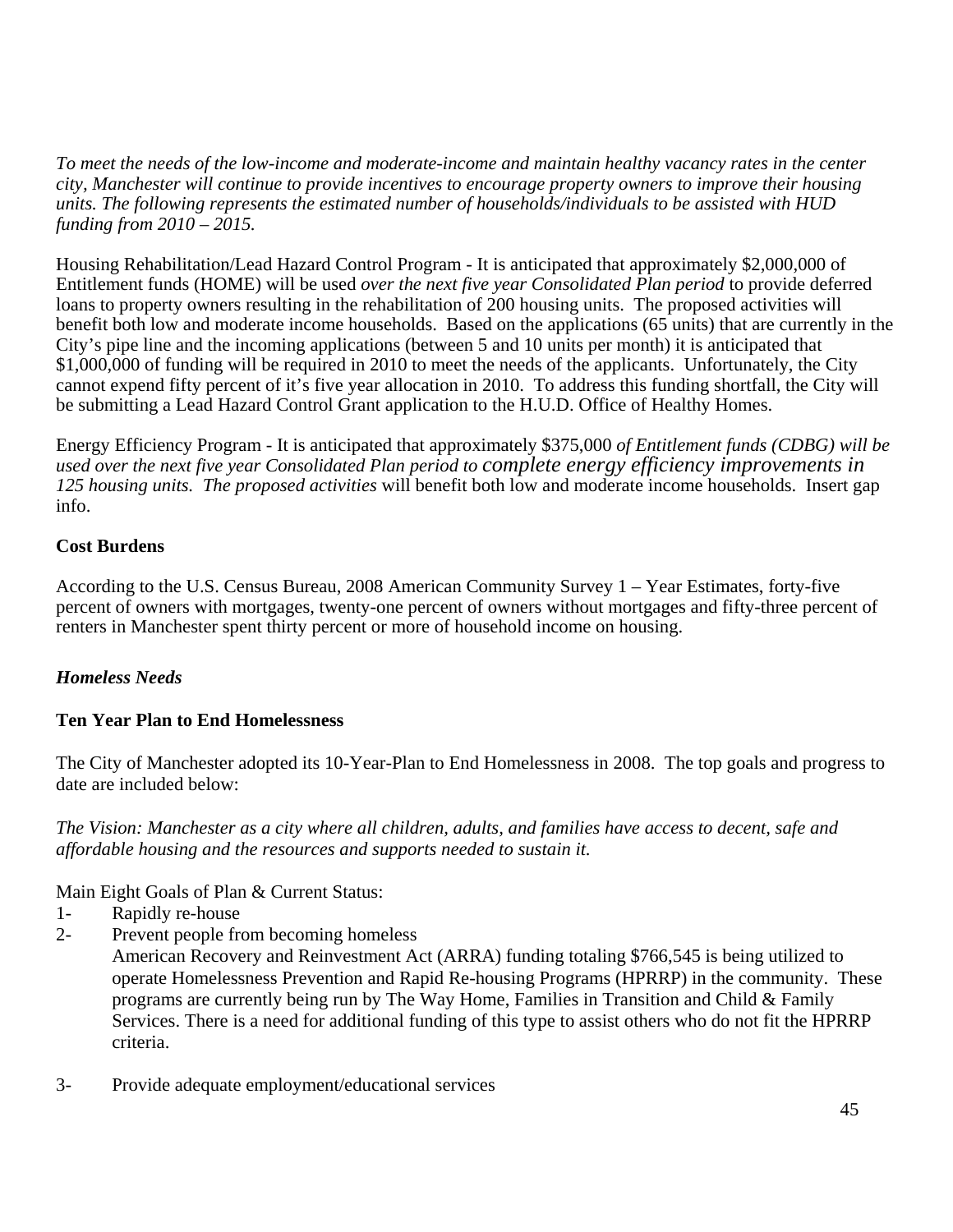This goal has been difficult to achieve due to the poor economy. To overcome this obstacle, the Manchester Continuum of Care (MCoC) is establishing partnerships with ARRA funded educational/training programs.

#### 4- No one sleeps or lives on streets

The MCoC has a tremendous outreach team that provides services to individuals living on the streets and encourages this population to take advantage of the city's shelter system. The MCoC Homeless Services Center, once open, will create additional opportunities to engage this population of homeless individuals in programs and services.

#### 5- Focus on needs of Veterans

In addition to the services that are currently being provided to veterans at Liberty House, Harbor Homes has proposed the development of a twenty unit transitional housing facility in Manchester.

The MCoC Homeless Services Center will offer services to Veterans as a part of its programming.

- 6- Increase access to supportive services • Homeless Services Center and United Ways' 2-1-1 NH
- 7- Build public awareness

Project Homeless Connect, the 10-Year-Plan to End Homelessness, The Homeless Services Center and MCoC have had tremendous coverage through:

WZID, WGIR, WMUR, NHPR, Union Leader, Manchester Express, Manchester Express Magazine, Heritage United Way Board support/presentations, Greater Manchester Chamber of Commerce Board presentation, Greater Manchester Chamber of Commerce Breakfast Forum, WMUR Point In Time Count special report.

### 8- Establish a Steering Committee to serve as community champions for the 10-Year-Plan, hire a Coordinator to implement day to day activities of the plan. A coordinator was hired 10/08, a steering committee, chaired by the President & CEO of the Heritage United Way, has been assembled which includes: the Mayor, Chief of Police, Public Health Director, CEO of NH Catholic Charities, President of the Greater Manchester Chamber of Commerce, MCoC leaders and other key representatives.

The Keys to Success outlined below are necessary to achieve the goals that have been identified as a part of Manchester's 10 – Year Plan to End Homelessness.

#### 10- Year-Plan

Keys to Success:

- 1. Political leadership
- 2. Community champions
- 3. Point person to coordinate and manage the effort
- 4. Public-private partnerships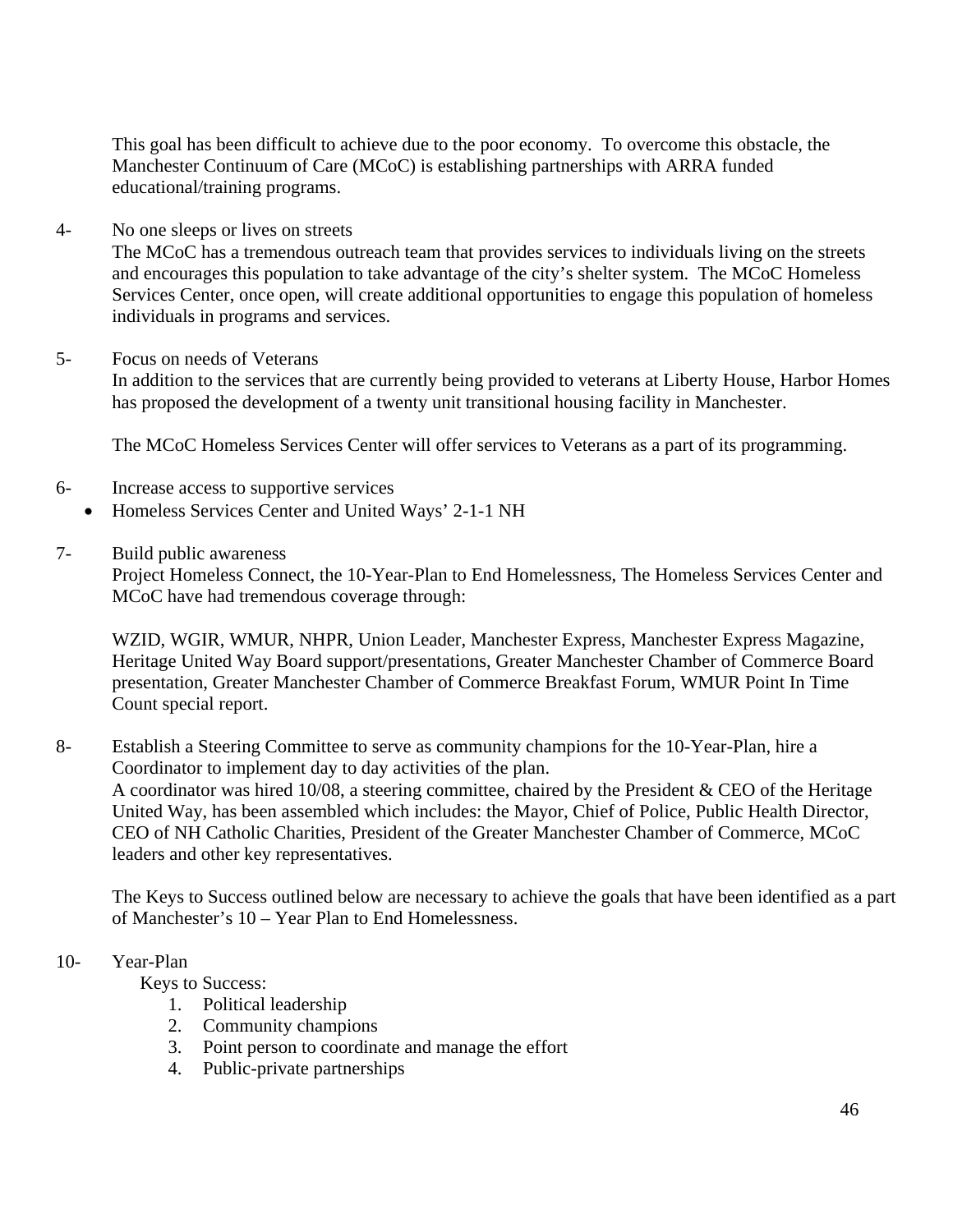- 5. Broad endorsement and commitment
- 6. Consumer-centric solutions
- 7. Valid and complete data collection
- 8. Innovative & creative thinking
- 9. Disciplined planning & implementation accountability
- 10. Timely monitoring & review of progress

#### *Continuum of Care Concept*

#### **Manchester Continuum of Care (MCoC)**

It is evident upon reviewing the City's 10 – Year Plan to End Homelessness that the Manchester Continuum of Care is essential to the implementation of the Plan's Keys to Success. Manchester's Continuum of Care is comprised of group of community based organizations that provide housing and supportive services for the City's homeless and near homeless populations. The MCoC is collaborating fully on every important component of dealing with the issue of homelessness as evidenced in this report. The Homeless Services Coordinator dedicates much time to assisting the MCoC in its collaborative efforts and long-term effectiveness. The MCoC also has an Americorps VISTA working to create long-term processes, structure and strategies for the MCoC. The organizations listed below are all members of the MCoC:

- Dartmouth-Hitchcock Medical Center
- N.H. Department of Health and Human Services Division of Family Services
- Families in Transition
- Farnum Center
- Harbor Homes
- HealthCare for the Homeless
- Helping Hands Outreach Center
- Heritage United Way
- Liberty House
- Manchester Police Department
- Manchester Planning and Community Development Department
- Manchester Emergency Housing
- Manchester Housing and Redevelopment Authority
- Manchester Library
- Manchester Welfare Department
- Mental Health Center of Greater Manchester
- Moore Center Services
- N.H. Catholic Charities
- N.H. Food Bank
- New Horizons for N.H.
- N.H. Bureau of Housing and Homelessness
- N.H. Coalition to End Homelessness
- N.H. Legal Assistance
- N.H. Works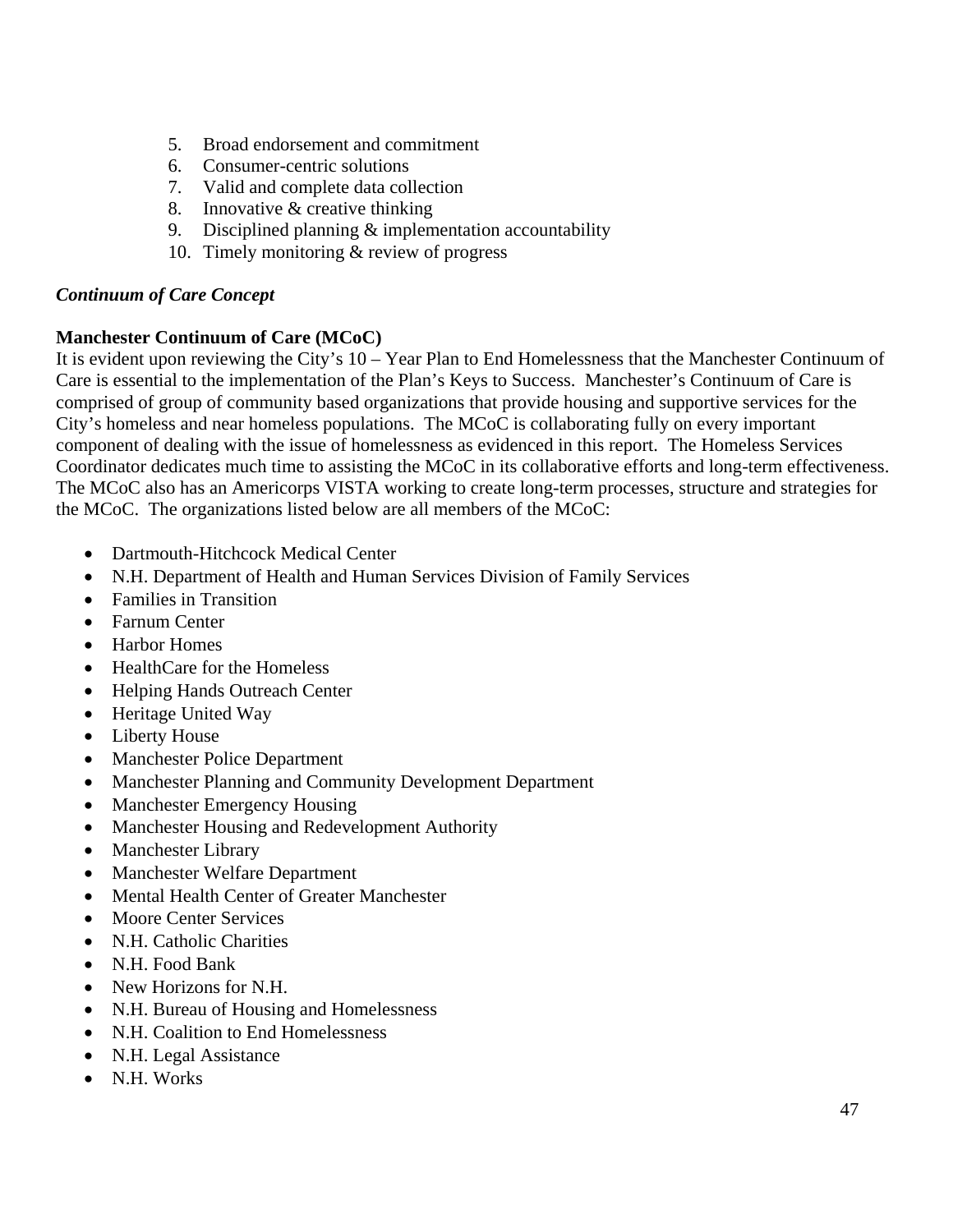- Pastoral Counseling
- Road To Recovery
- Salvation Army
- Seacoast Schools
- Serenity Place
- Southern New Hampshire Services
- The Way Home
- Tirrell House
- V.A. Medical Center
- Weed and Seed Program
- YWCA

# **Barriers to Permanent Housing for Temporary Assistance For Needy Families (TANF) Recipients:**

There is concern within the MCoC that the City will continue to see an increase in the number of families faced with being sanctioned through the TANF program. Homeless providers have expressed concern that many families may also be approaching the end of the five-year time limits. Many of the families in this population group have poor rental histories and are homeless or at risk of homelessness. Even after a family has made changes (including demonstrating support systems being in place, positive references), many families in this population group continually experience difficulty obtaining permanent housing

## **Low Incomes Compared to Cost of Housing**

Rental rates have decreased slightly but not enough to make apartments affordable for TANF recipients and other low income people. The job market continues to lack living wage jobs for individuals with limited abilities and skills.

### **Inadequate Supply of Rent Subsidy Vouchers / Housing Units**

The cuts to the Housing Voucher programs and resulting 7-8 year waiting lists, the five year maximum TANF and the lack of living wage jobs will have a large impact on the Manchester Continuum of Care in that individuals and families will remain in transitional and permanent supportive housing longer. This creates a problem for people needing these services as there will be no available units.

Homeless families have been significantly impacted by the reductions in the rent subsidy programs. Most homeless persons had some form of income, nearly half were employed. Incomes from these sources were generally not adequate to carry the ongoing rent of housing without a rent subsidy.

### **State Cuts**

The State has discontinued its NH Rental Guarantee Program, an innovative use of federal TANF funds to help homeless families compete for housing by providing landlords a guarantee, worth three-times the fair market rent for the unit, against loss during the first 18 months of tenancy

The HPRP program can help some of the people who may have qualified for this program but not those with severely limited income because they will not be self-sufficient after 18 months of assistance.

The State of NH has also stopped adding any children to the childcare assistance program. The State of NH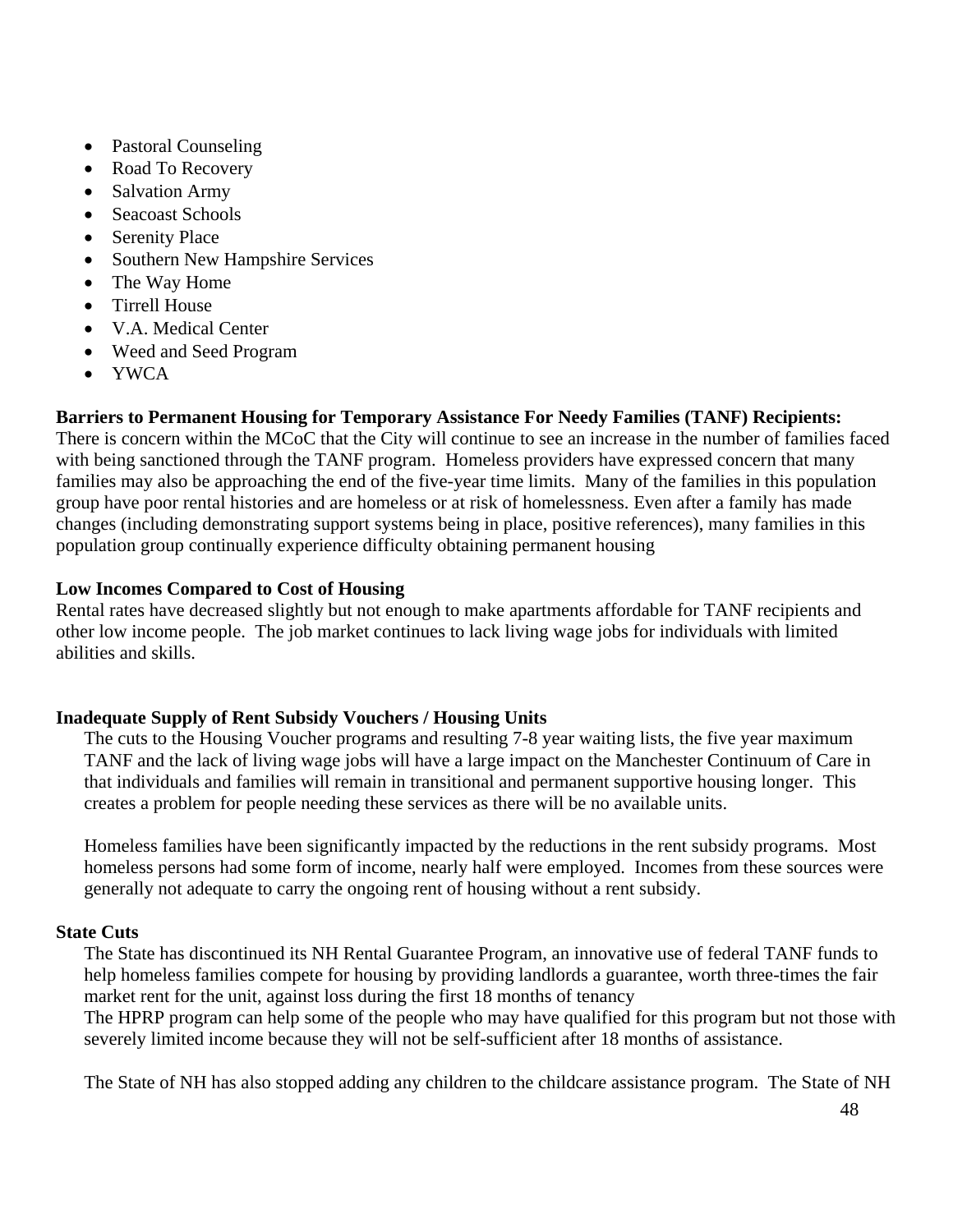currently has a Childcare Scholarship Wait List. This means that no child who is not currently receiving assistance through the State childcare assistance program will be added until another comes off the assistance list. In short, there is virtually no childcare assistance available for families that are new to unemployment/underemployment/TANF. Even if they were able to find employment, there would be no assistance for childcare which is tremendously expensive and ultimately can make working unaffordable.

## **Lack of Household Resource Management Skills**

Low Income households have to become expert managers of resources, non-cash and cash that are required to meet their family's basic needs. A complex array of community resources can be called upon to reduce costs, such as:

- Food pantries, food stamps, soup kitchen, Kids Café, Meals on Wheels, School lunch, WIC, Commodity Foods, and community gardens.
- Medicaid, community health centers, child health programs, city health clinics, pharmacy programs
- Donated clothing, furniture.
- Fuel Assistance, electric program, utility shut-off prevention grants.

The combined management of household income and use of community resources helps low-income families stay one paycheck out of homelessness. There is little room for error. The application process and eligibility criteria can be cumbersome.

Household resource management skills are taught at through all programs in the MCoC and at the MCoC Homeless Services Center.

### **Strategies:**

- Work with area landlords with high vacancy rates to create partnerships to make some number of units available with the backing of a non-profit
- Continue partnerships between housing advocates and programs for families on TANF.
- Establish relationships with the local state welfare program to build a safety net and prevention support system for women being sanctioned or approaching the term limits.
- Work with ARRA funded job readiness resources to provide skill development/educational opportunities for marginally employed/unemployed
- Advocate for affordable and reduced rate childcare
- Continue to offer household budgeting assistance throughout the MCoC

# *Homeless Facilities and Services*

### **MCoC Homeless Services Center**

This Center is the first fully collaborative project of the MCoC. The Center will be a place where Manchester's homeless adults can find a safe refuge from the elements, have lunch and, most importantly, access a variety of services in one centralized location. Inspired by the success of Project Homeless Connect, the Center will have over 25 Continuum agencies providing services at the Center on a rotating basis. Guests will have access to showers, computers, healthcare and targeted programming. The MCoC expects to help 75 people each day.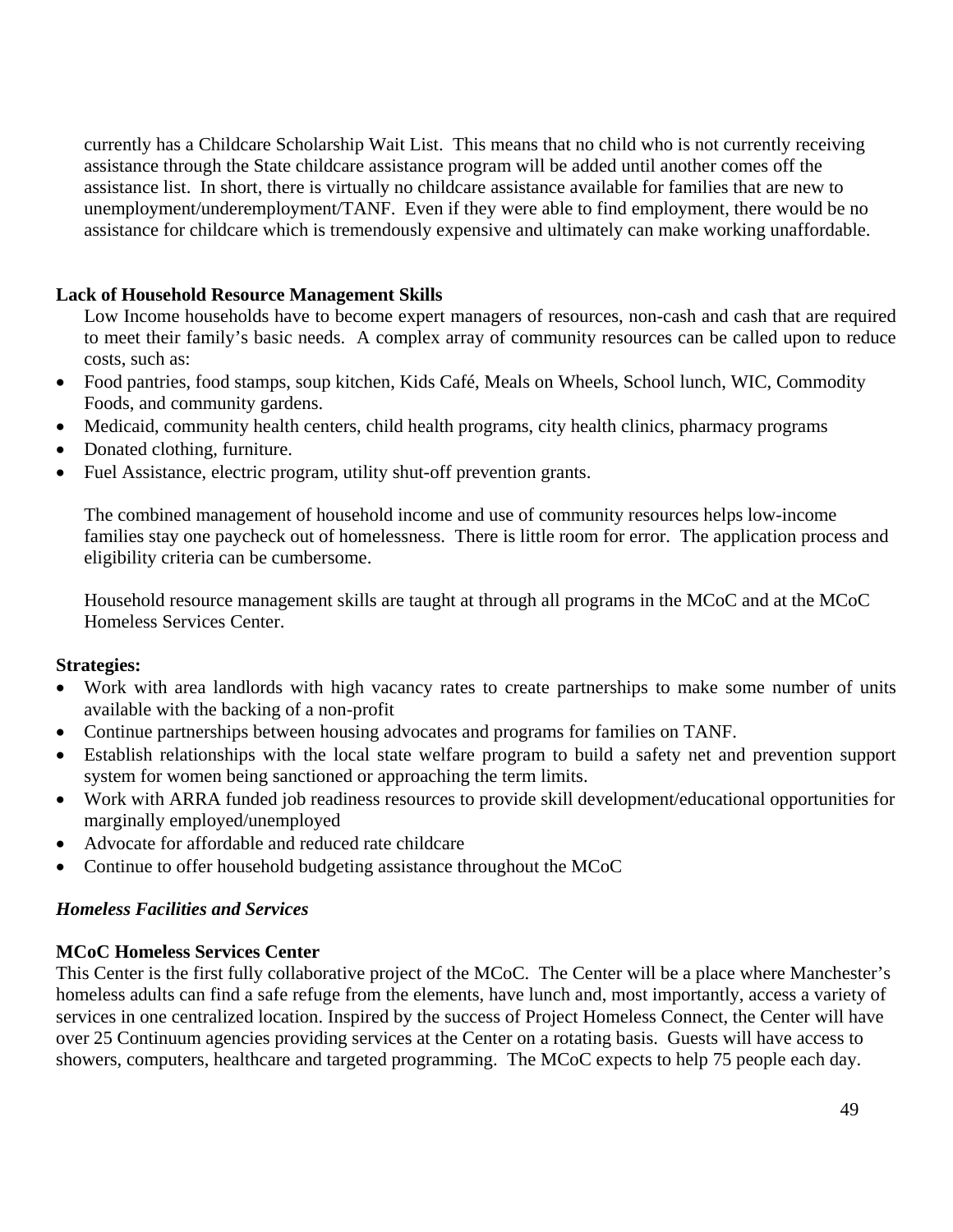## **Emergency Shelter:**

Manchester has emergency shelter options for youth, families, victims of domestic violence and adults. All are connected to the MCoC and outreach services in an effort to move people out of emergency shelter to transitional or other healthy living situations. This sector is heavily supported by member agencies of the MCoC. Once the MCoC Homeless Services Center opens, programming will be offered to the occupants of the City's shelter system.

## **Transitional Housing:**

A number of quality Transitional Housing Programs currently operate in the City. Housing is supplemented by a supportive service component that has proven to be the key ingredient in allowing families and individuals to avoid homelessness in the future. Waiting lists for services provided by Manchester's Transitional Housing Programs continue to be very long. The MCoC supports transitional housing that offers supportive services to the sub-population including: victims of domestic violence, people who abuse alcohol and other drugs, people suffering from mental illness, chronically homeless, individuals exiting prison, single men, single women and families. The MCoC has identified the need for 57 additional transitional housing beds for individuals based on the HUD unmet needs formula.

### *Strategy:*

- Increase the number of transitional housing units for all population groups.
- Increase the number of people moving from transitional to permanent housing.
- Increase cooperation between agencies dealing with transitional housing issues to make the process more efficient and information easier to obtain by the public.
- Utilize HPRRP funding for eligible individuals and families to help them gain self-sufficiency and open up needed beds/units

### **Permanent Supportive Housing**

The MCoC has high-quality Permanent Supportive Housing (PSH) programs. The combination of services and housing is essential to making it possible for residents to become self-sufficient and ultimately gain independent housing. In-house programs and services are most important to help this population. Access to other MCoC services is also an important component of care provided to help people attain/maintain independence. The MCoC is putting special emphasis on including chronically homeless people in PSH, especially in new projects. The MCoC has identified the need for 24 additional PSH units for families and 102 for individuals based on the HUD unmet needs formula.

- Work to ensure that residents stay in PSH a minimum of six months.
- Increase the number of units of PSH for all population groups.
- Increase cooperation between agencies dealing with PSH issues to make the process more efficient and information easier to obtain by the public.
- Utilize HPRRP funding for eligible individuals and families to help them gain self-sufficiency and open up needed beds/units

### **Homeless Veterans**

Currently, many different service providers in the City, including the VA Medical Center, New Horizons, Helping Hands, Robinson House and Liberty House assist veterans. An identified need for the Continuum is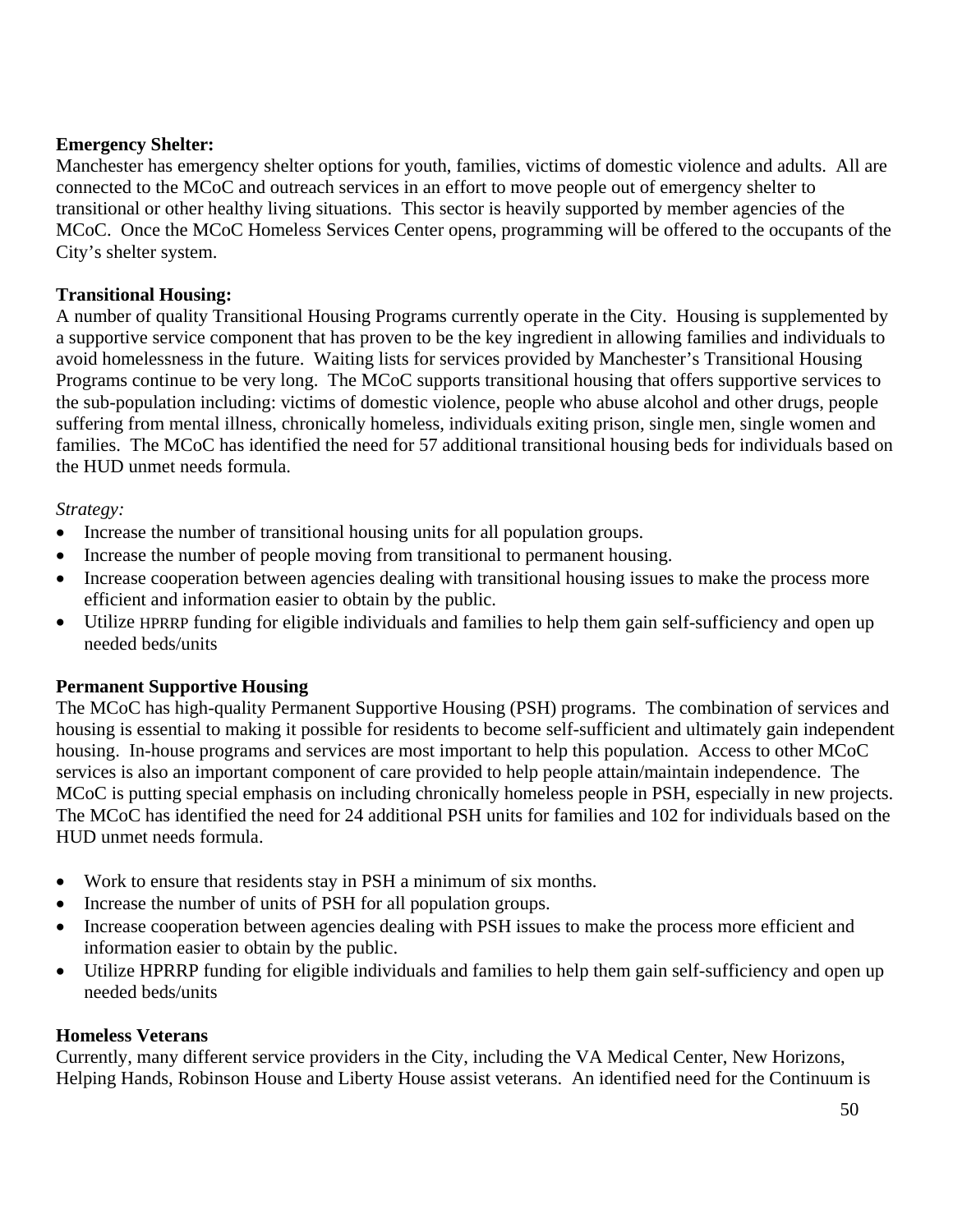the availability of programs that are providing the best possible service to veterans. Additional transitional and permanent supportive housing for Veterans is needed especially as more troops are deployed and return home. Harbor Homes is developing 20 new transitional housing units to serve this population. Additional targeted services are needed for this growing population.

*Strategy:* 

- Support and provide homeless outreach services to Veterans.
- Advocate for increased services for Veterans within existing shelters and homeless programs.
- Work with Veteran organizations to collaborate on special programs to meet the needs of homeless veterans.
- Assist and support new Harbor Homes shelter being built for Veterans
- Call upon Veterans in the community to volunteer service to help their fellow Veterans.
- Create special programs to include Veterans' services at the MCoC Homeless Services Center

## **Homeless Youth - Access to Education:**

School-age homeless youth in Manchester stay in the City's shelters and transitional housing programs. The School District works closely with the Continuum of Care, the YMCA, YWCA, Families in Transition, The Way Home, Manchester Emergency Shelter and Child and Family Services. Child and Family Services serves works with homeless youth in its Transitional living program. This program also has a day component to allow youth to receive supportive services, employment training, food, a safe place to be, showers and a place to do their laundry.

The Manchester School District has a Homeless Liaison to oversee the designations of the McKinney-Vento Act, as well as points of contact in every school in the District. The District funds the transportation of any youth whose family's situation has placed them in a shelter or transitional housing facility that is away from their school of origin. Students who do not have access to transportation are transported to their original schools as mandated. This is very costly to the district.

The District also operates a number of alterative educational models for Youth at Risk. One of the District's policy's that allows a youth to stay in school (up to age 21) until they receive their High School Degree. Another need that has been identified for Manchester youth under the age of 18 is the need to provide safe housing with structure for youth who are having family difficulties. Temporary housing that provides respite during a crisis time in the family, gives both the child and the family a much needed break and a connection to supportive services.

### **Homeless Youth – Housing Needs:**

The prevalence of adolescent runaway, homeless or throwaway youth is an increasing problem in Manchester. Child and Family Services and New Horizons report a growing number of young adults [under 18 years of age] trying to access emergency shelter and transitional housing Current economic challenges (2009) also bring about crisis for many youth who are or have been working at low wage jobs and living with others. This population of youth find themselves competing to maintain or seek an entry-level job with more experienced job seekers as well as an older population that are no longer economical secure in their retirement.

### *Strategy:*

In 2009 Mayor Guinta created the youth subcommittee to the Steering Committee to End Homelessness. The following recommendations were made as a result: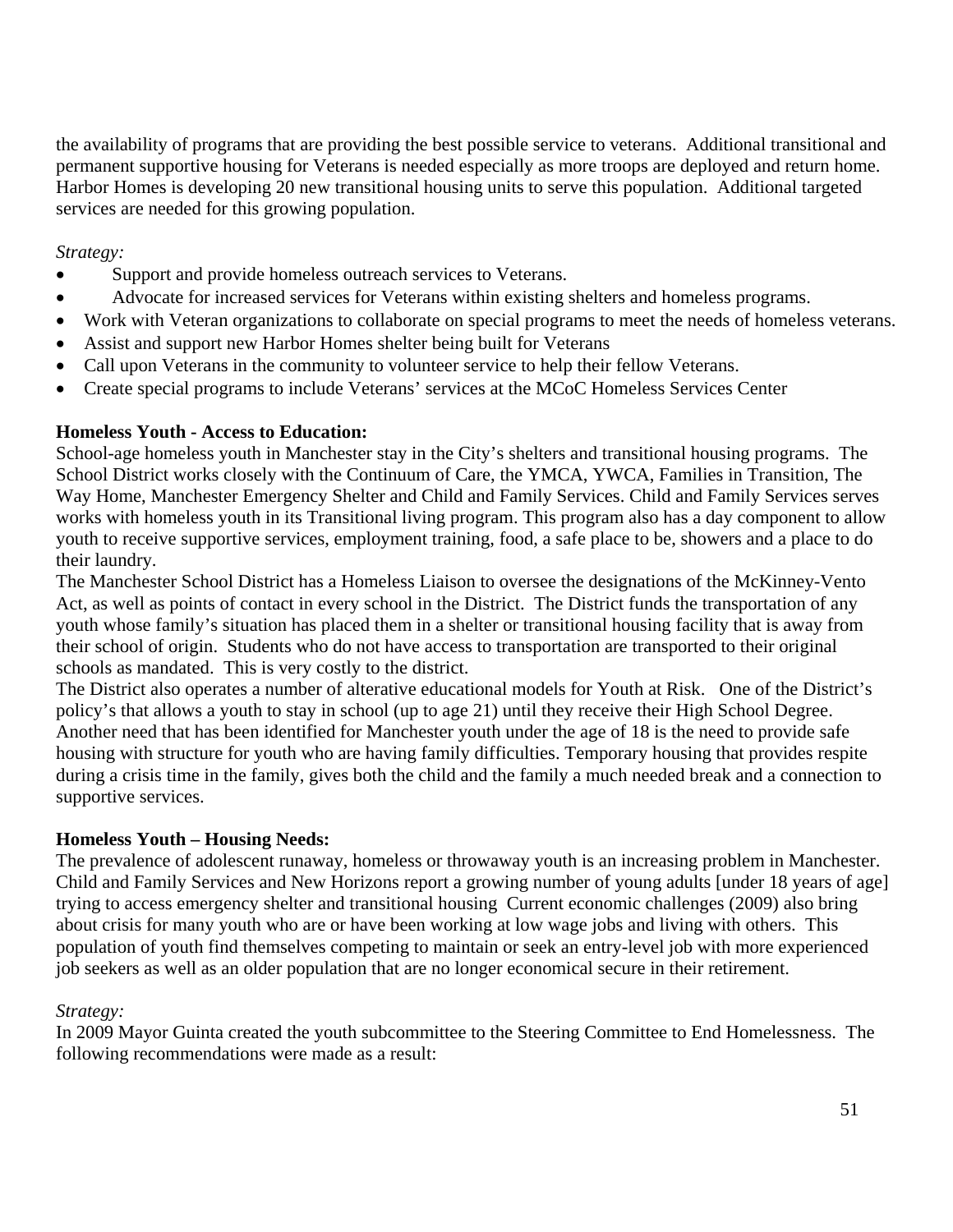# *Prevention:*

- 1. Increase understanding about homeless youth to all agencies. (Report to MCOC and the Greater Manchester Association of Service Agencies (GMASA) on this report)
- 2. Add this population among Discharge Planning Committee of MCOC (Recommend to MCOC)
- 3. Partner with Foster Care System and Juvenile Justice Services. (Manchester Office of Youth Services (OYS) facilitate a meeting with ongoing sub-committee)
- 4. Make an agreement with local group home facility that is funded for a bed set aside for youth in crisis. (Webster House-Child and Family Services and Manchester OYS)

# *Housing:*

- 5. Network information with Human Services Agencies (Report to MCOC and GMASA )
- 6. Explore changes in current housing models. (Join or initiative advocacy on local and state level)
- 7. Set aside funding for this population through already established programs. (Child and Family Services funding increased for this population)

# *Services:*

- 8. Increase availability/funding for Supportive Services and Case Management (Child and Family Services funding increased) Address barriers to housing stability. (Advocacy on local, state and Federal levels)
- 9. Adopt a zero tolerance policy to discharging youth from Public Systems into homelessness from Foster care, child protection, and juvenile corrections
	- (MCOC Discharge Committee working on agreements of various agencies/programs)
- 10. Increase conflict resolutions with other services for youth at risk of homelessness. (OYS funded to bring together and to do possible training with other partners)
- 11. Increase the number of financial resources available for youth for housing. (Child and Family Services increased funding as well as advocacy building)
- 12. Expand the ability to rapidly re-house youth who become homeless. (Call partners together to put together a plan and to seek funding)
- 13. Secondary education and job training opportunities need to be expanded for youth. (Bring together School District and other Partners doing this)
- 14. Enhance the financial literacy of youth. (Southern New Hampshire Services, School District, Business Community and other Partners to plan, advocate and seek funding for this initiative)
- 15. Explore and enhance youth access to financial assistance. (Child and Family Services, City of Manchester Welfare, OYS and other Partners to plan, advocate and seek funding for this part)

# *Potential Housing Assistance:*

16. Research developmentally appropriate housing models that incorporate positive youth development, harm reduction and a low barrier approach to housing that supports runaway and homeless youth.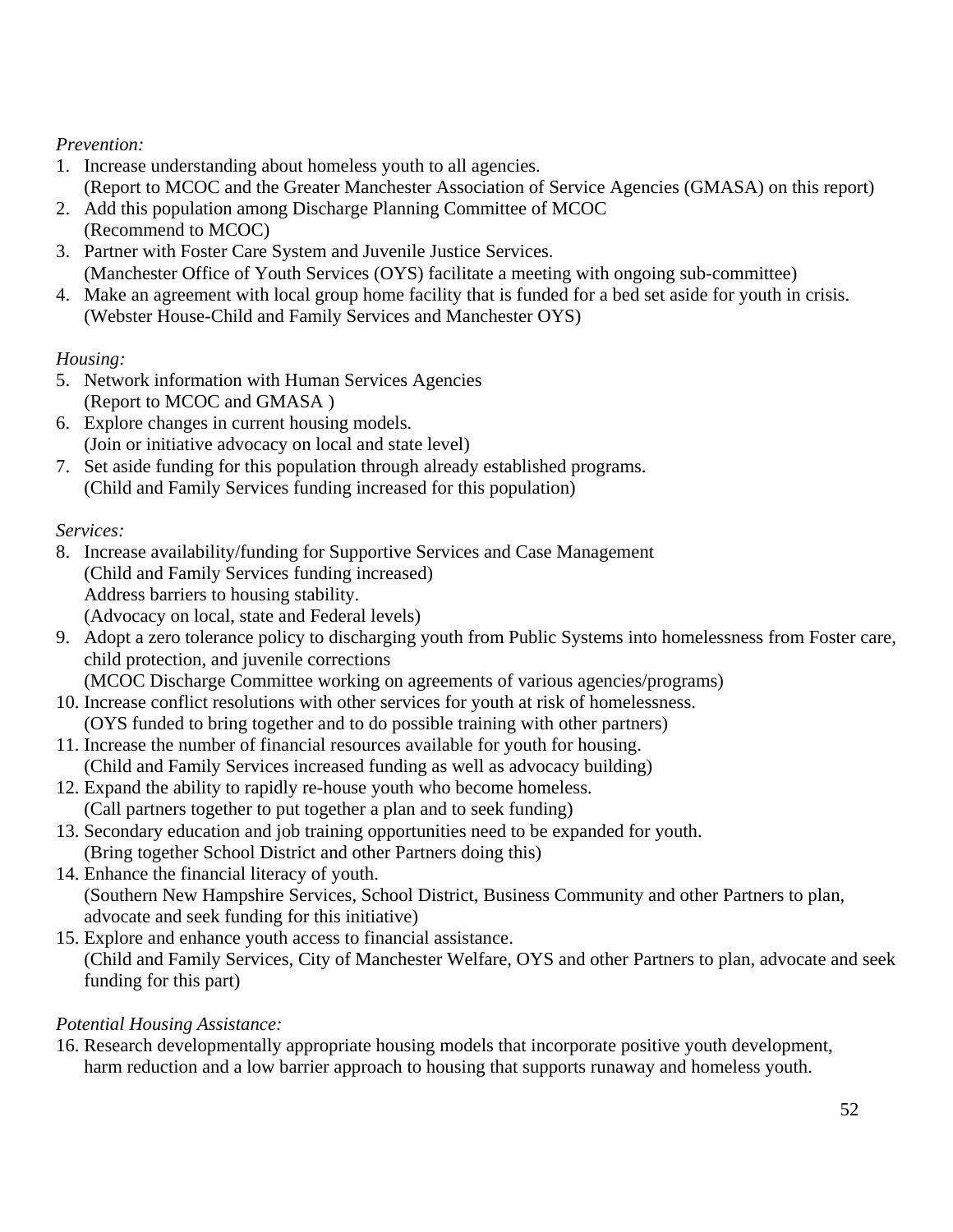- 17. Expand transitional housing options for homeless youth (individual and parenting) to include youth aged 16 to 22. Research transitional housing models for youth nationally, focusing on a model that supports education, work development and volunteer work.
- 18. Participate in and support the statewide initiative to open an emergency shelter for unaccompanied youth aged 13 to 18.
- 19. Explore the options for a developmentally appropriate emergency shelter for youth aged 10 to 22. Research models nationally, focusing on a low barrier, positive youth development approach.
- 20. Support emergency beds at local group homes for runaway youth aged 13 to 18.

### *HPRRP:*

Child and Family Services is working with The Way Home to make HPRRP accessible to youth aged 18 to 23. Child and Family Services provides case management with budgeting, job coaching, etc. and then refers qualified clients to The Way Home for financial assistance.

### **Substance Abuse and Homelessness:**

There are two main agencies that provide substance abuse treatment and onsite living. Almost all of the clients at these facilities are under 80% of median income. These are the only resources for homeless people ready to address their addictions. After treatment, there are agencies that provide specific housing to individuals who are seeking a sober living environment or are dually-diagnosed. There are other agencies that provide emergency beds on an interim basis until a slot opens up in a treatment facility. Manchester has an increasing number of individuals that would directly benefit from these resources and services.

### *Strategy:*

- Continue to support local Agencies that provide permanent supportive housing for dually diagnosed people.
- Advocate for and support the development of women's recovery services and housing.
- Continue to expand the child care services offered in the City so parents may attend evening programs.
- Continue to support current housing programs offered to single men in recovery, emergency services provided to individuals and add units if needed.
- Explore opportunities to add medical detox to the service base
- Begin to collaborate more fully to provide better service and seek funding for collaborative programs

### **People leaving prisons/hospitals:**

Manchester is the site of the Hillsborough County Jail, two regional hospitals and the Veterans Administration Hospital. Goffstown, which abuts Manchester, houses the state's only women's prison. The prison system discharge policy prohibits the release of former prisoners into homelessness/shelters. However, the release of former prisoners into homelessness does occur. Manchester's shelter network is not equipped to deal with the special needs of this population.

Hospitals also have a discharge policy which clearly defines that patients must be self-sufficient in order to be released into the emergency shelter system. Patients with serious medical needs are, however, sometimes brought to the shelter by taxi.

*Strategy:*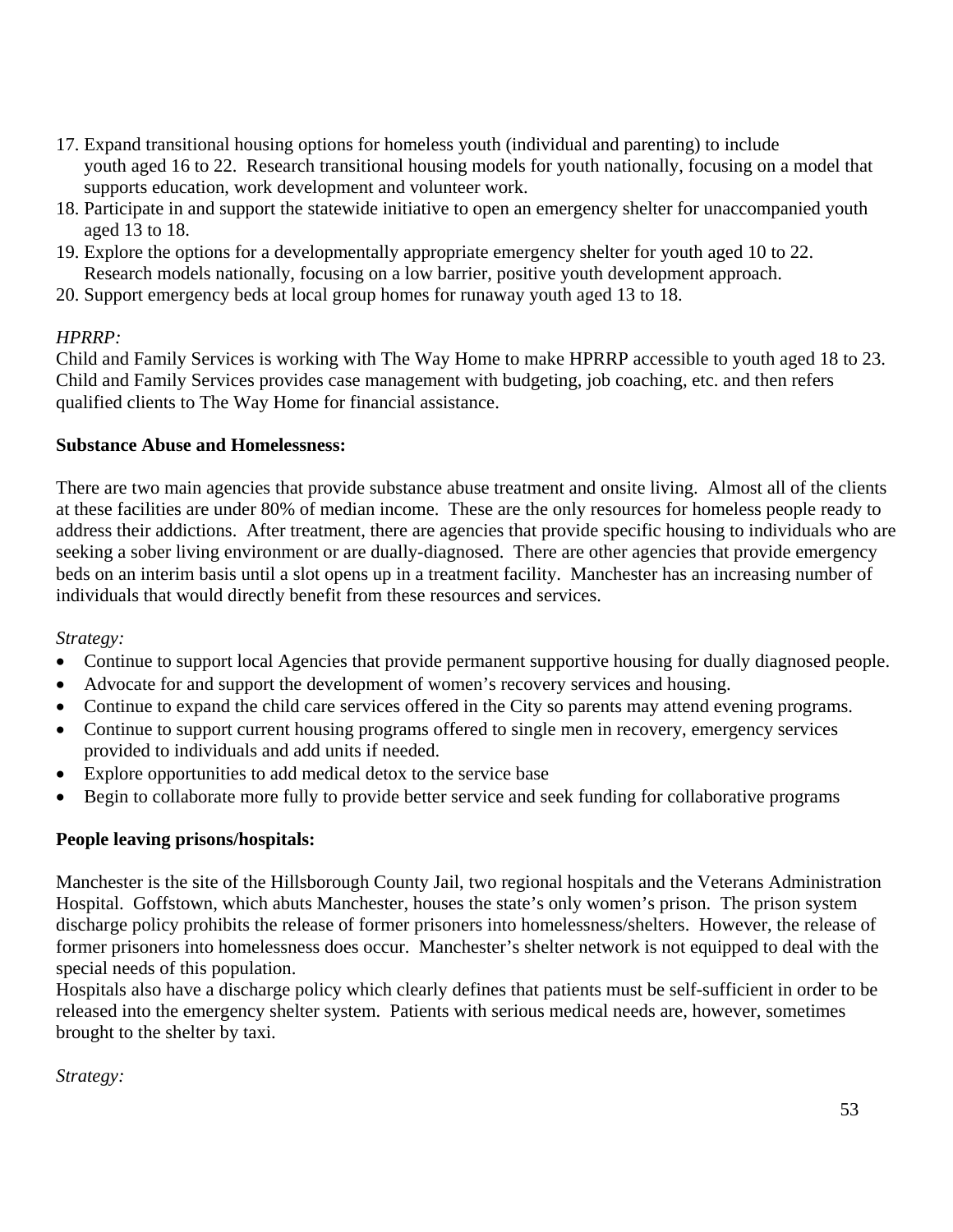- Work with area hospitals to establish and adhere to protocols for treating and releasing homeless individuals.
- Work with the Department of Corrections to have a better exit plan or to provide case management for people recently discharged; possibly including an overview of facilities and services that could be provided and are available to these individuals.
- Work with both area hospitals and the Department of Corrections to ensure that new employees are familiar with the discharge protocols.
- Build collaborative programs with the Department of Corrections to transition individuals leaving prison into permanent housing.
- Report continuous neglect of discharge policies to HUD

# **People living with AIDS:**

Homeless persons living with HIV/AIDS are cared for by the Healthcare for the Homeless team in terms of primary medical care. They also are referred to/followed by the Infectious Disease / Ryan White III program named " I - Care " at the Dartmouth Hitchcock Clinic. The Healthcare for the Homeless team also provides health education, case management and support for high-risk populations including drug users, individuals who engage in unprotected sex and sexually active youth.

# **Homeless Women:**

New Horizons provides emergency housing to single women and men and accepts persons who are active substance abusers. Angie's Shelter provides shelter to only those women that are free of chemical addictions or in recovery. Emily's Place is a domestic violence Shelter that provides emergency shelter and supportive services.

The Way Home and Families in Transition also provide a multitude of housing, programs and services to homeless women and families. Families in Transition has a long-standing reputation for providing quality programs and services targeted to assist women and their children.

A new program of Families in Transition is *The Family Place.* It is the first program in the nation to provide integrated, family-centered care designed specifically to serve children and families facing the unique challenges presented by homelessness and co-occurring mental illness/substance abuse disorders. Approximately 40 to 50 children and families will access services at *The Family Place* each year. With support from the Robert Wood Johnson Foundation and a number of other local funders, this project has the potential to become a national model for best practice service provision to homeless families suffering from co-occurring disorders.

*Strategy:* 

- Provide on site recovery programs and transitional groups.
- Provide enhanced services through collaboration with cooperating agencies.
- Create additional transitional and permanent housing opportunities to help women transition to a healthier living situation.

### **Racial/Ethnic Groups**

Manchester continues to be an immigrant and refugee resettlement community. According to Bridging Refugee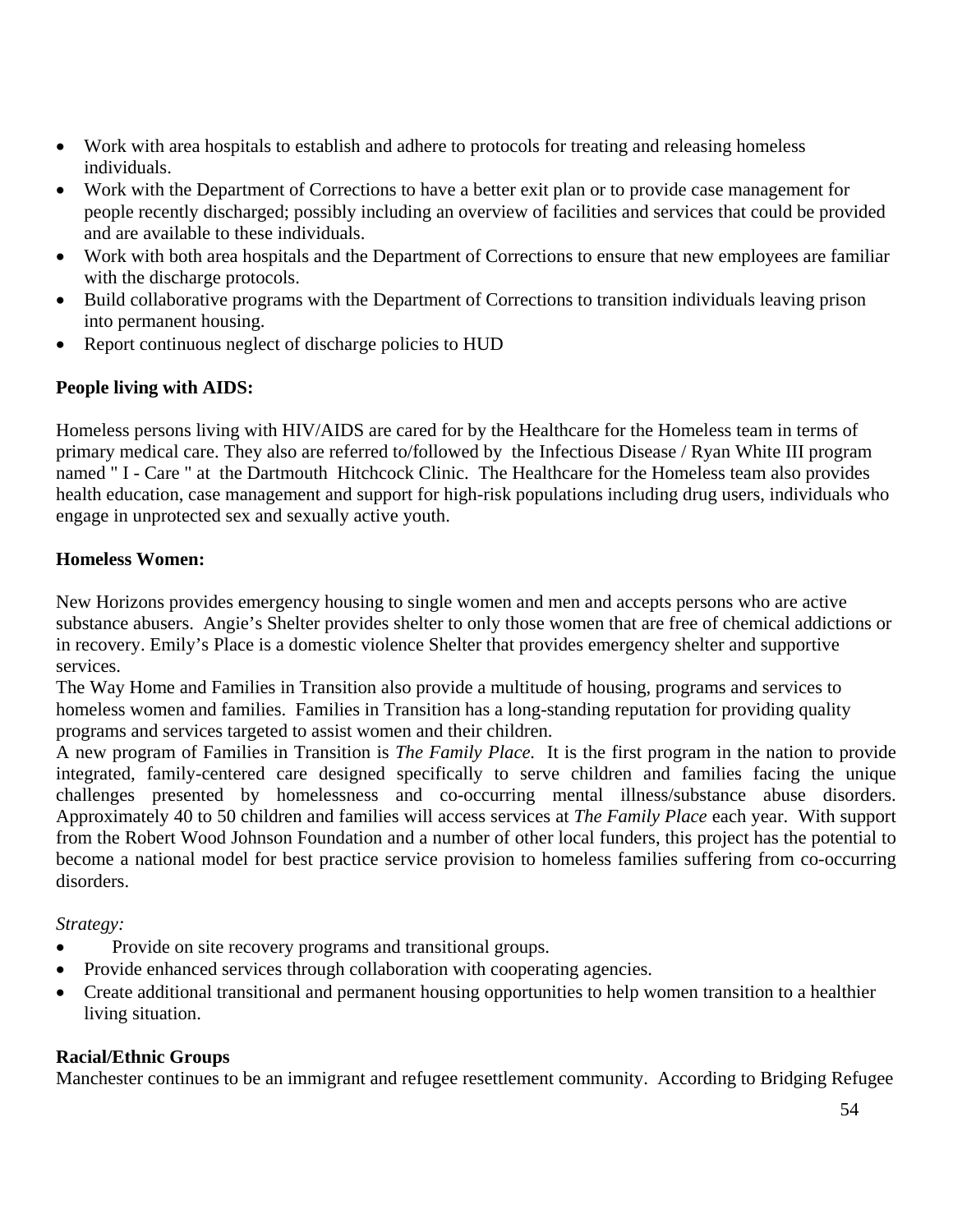Youth & Children's Services (BRYCS), there are roughly 10,000 immigrant and refugee families in Manchester, which is drastically different from ten years ago. Numbers of homeless refugees and immigrants are low. However, it is important to note that most of this population is represented by very low-income households that live in substandard housing. Generally, the resettlement agency provides support to the refugee family for two to four months and then the family is expected to be self-sufficient or in need of minimal support. In reality, many of these refugees become dependent upon City and non-profit social services. Primary services to this population through the MCoC comes through homelessness prevention, food pantry usage, special multi-agency collaborative programming and other social services aimed at seeking/maintaining safe housing. There is no funding for these services and it is very time consuming to work through language barriers and cultural differences.

The Healthcare for the Homeless team is available to all homeless people throughout the City.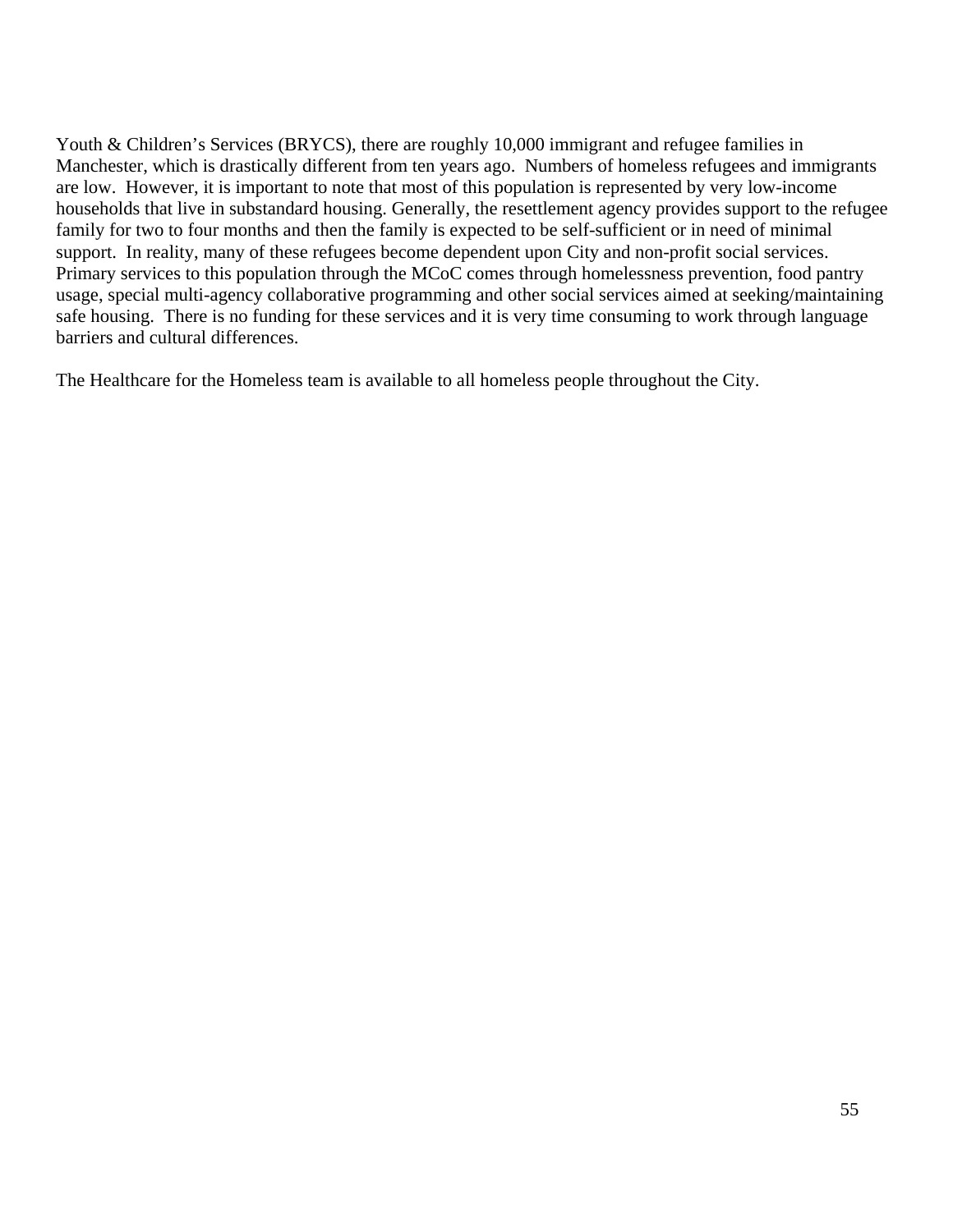The Ethnicity of the 1,153 patients of the healthcare team in 2009 is represented below

| White                  | 997 | 87%      |
|------------------------|-----|----------|
| Black/African American | 56  | 5%       |
| Hispanic               | 63  | 6%       |
| Asian                  | Q   | ${<}1\%$ |
| Native American        | 11  | $1\%$    |
| Unspecified            |     | $1\%$    |

*Strategy:* 

:

- Work with the City to ensure that safe housing needs are addressed
- Collaborate with organizations/agencies that work with immigrants and refugees to better understand their needs
- Advocate for change in the current manner in which immigrants and refugees are cared for upon and after arrival

Homelessness is a very serious community problem. The Healthcare for the Homeless team cared for 1,153 unduplicated persons during 2009. Homeless providers suggest that most homeless families in the City are invisible; they live in campgrounds and/or are doubled-up in an apartment with a relative or friend. As an urban community in a state filled with rural communities, Manchester becomes the entry point for people throughout the State when they become homeless.

While Manchester continues to provide a very high quality continuum of care, the demand for services is high. The available resources in the community are not sufficient to meet the needs of the homeless. There are very long waiting lists for prevention services, transitional housing and permanent supportive housing. The MCoC and City need much greater funding to make a real and lasting impact on the issue of homelessness.

The current (2010) waiting list for Section 8 vouchers is eight years. This creates a major blockage in the MCoC system. There are also a very limited number of Veteran Affairs Supportive Housing vouchers. Very low income people, people with disabilities, chronically homeless individuals and other homeless subpopulations will never have an opportunity to attain and keep housing without Section 8 assistance.

Increasing Section 8 assistance to reach more people in need would greatly assist the entire MCoC.

#### **Economy**

The state of the economy has had a wide-spread impact on homelessness. In Manchester, some of the main issues that create great challenges are:

**Unemployment-**prevention services have been increasingly called upon for this group. Many are assisted in finding lower cost apartments and with budgeting counseling. The HPRRP program is helpful in working with this group but not all are eligible and there is great concern about housing options when unemployment benefits are exhausted for these individuals.

**Underemployment-**there are an increasing number of low-income people whose hours and benefits have been cut. This makes housing options limited for this population and few opportunities for fuller employment.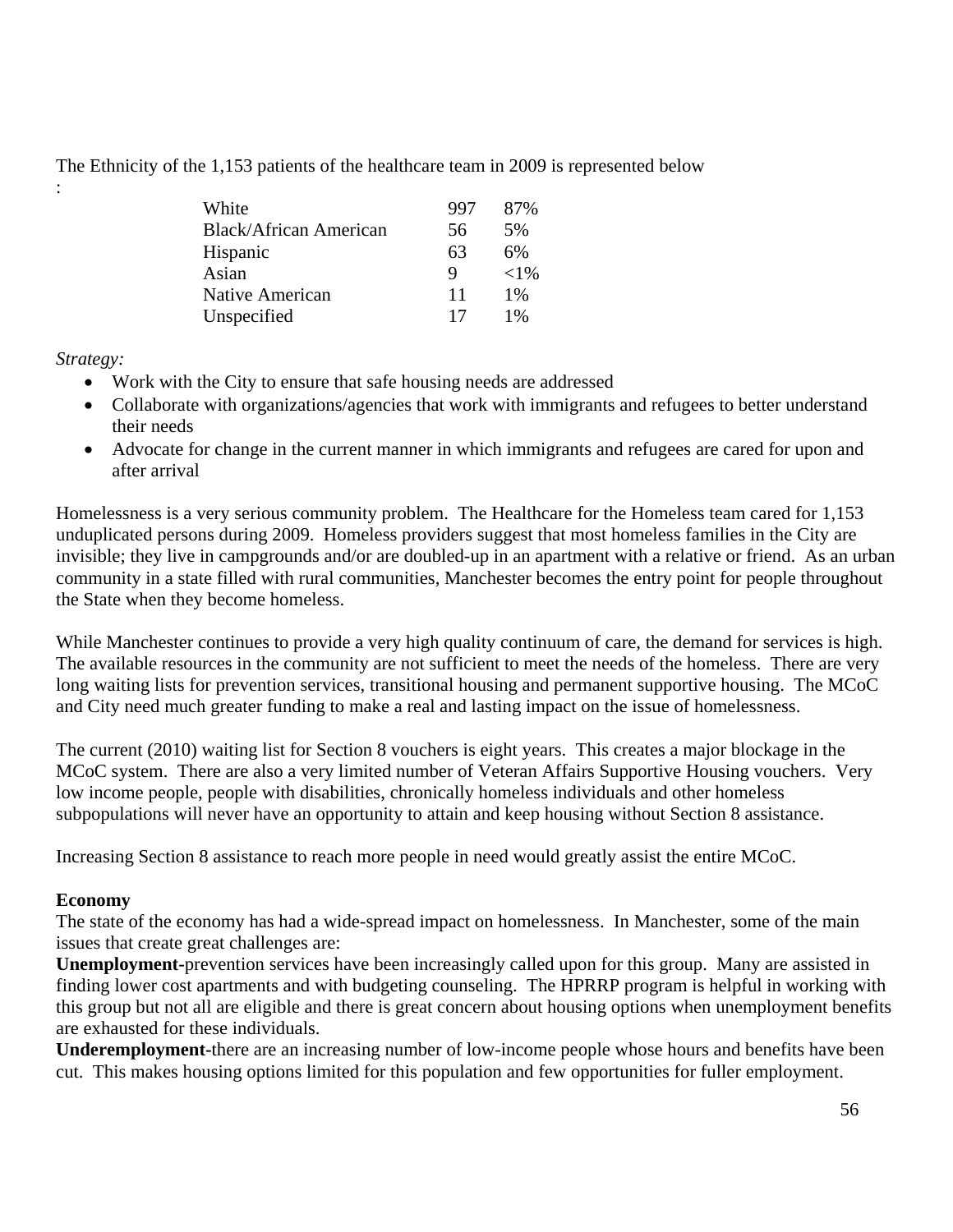**Childcare-**the State has reduced child care benefits for working households. This makes it difficult or impossible for both parents/single parents to retain living wage jobs. There is currently (2010) a waiting list of 1,500 for this assistance.

**Other-**substance abuse, domestic violence and mental health services have been increasingly called upon. Given that many of these programs rely heavily upon private funds, which have decreased; it has been very taxing for Manchester's social service delivery system/MCoC.

#### **Special Needs – Not Homeless**

The City has discussed and estimated the needs of non-homeless persons in need of supportive housing. The frail elderly were discussed on page…. of the Housing Needs Assessment. Housing needs associated with persons with disabilities and persons with HIV/Aids was discussed on pages……. The needs of public housing residents was discussed on pages….. .

#### **Lead-Based Paint Hazards**

The City of Manchester has been actively involved in childhood lead poisoning prevention since the 1970's when the Manchester Health Department (MHD) began studying the extent and nature of Lead-Paint Poisoning in Manchester, NH. From the start, Manchester had a strong focus on screening children for exposure to lead paint hazards, community-wide education on the public health hazard caused by deteriorating lead paint and promoting action to prevent lead poisoning. Since 1997 when Manchester was identified as a high risk community for lead poisoning by the NH Office of Health and Human Services, the City has implemented a comprehensive approach designed to eliminate the hazards of lead based paint through a community process of planning, education and action to protect children.

The manufacture of lead paint for residential use has been banned for over thirty years and yet the paint still poisons approximately one hundred and fifty Granite State children a year, sometimes with significant longterm effects. Due to the nearly 16,000 pre-1940 homes in the city of Manchester \*\* the Centers for Disease Control and Prevention recommend that all 1- and 2-year-old children residing in Manchester be tested for lead paint exposure. In 2008, (most recent data available) 140 New Hampshire children under the age of six were newly identified with an elevated Blood Lead Level and 49 of these children resided in the City of Manchester. The State of NH Childhood Lead Poisoning Prevention Program considers the level of action (childhood poisoning level) to be 10ug/dl (micrograms per deciliter of blood) These children are more likely to suffer persistent developmental delays, learning disabilities and behavioral problems as a result of their exposure to lead. In 1997 the City of Manchester was declared a "high-risk community" for lead poisoning by the NH Office of Health and Human Services due to the abundance of older housing stock with lead paint.

Many children who have been poisoned by lead can have problems in school, such as behavior problems, short attention span, problems in language or speech development, hearing and visual impairments, or developmental delays that can make them entitled to special education services. According to a study by the Harvard School of Public Health, lead abatement results in a total cost savings of \$45,000 per building over ten years. The savings resulted from medical and special education costs, as well as increased productivity among children protected from lead poisoning. Estimates in NH range to 10,000 students with lead poisoning in our school systems as of 2009.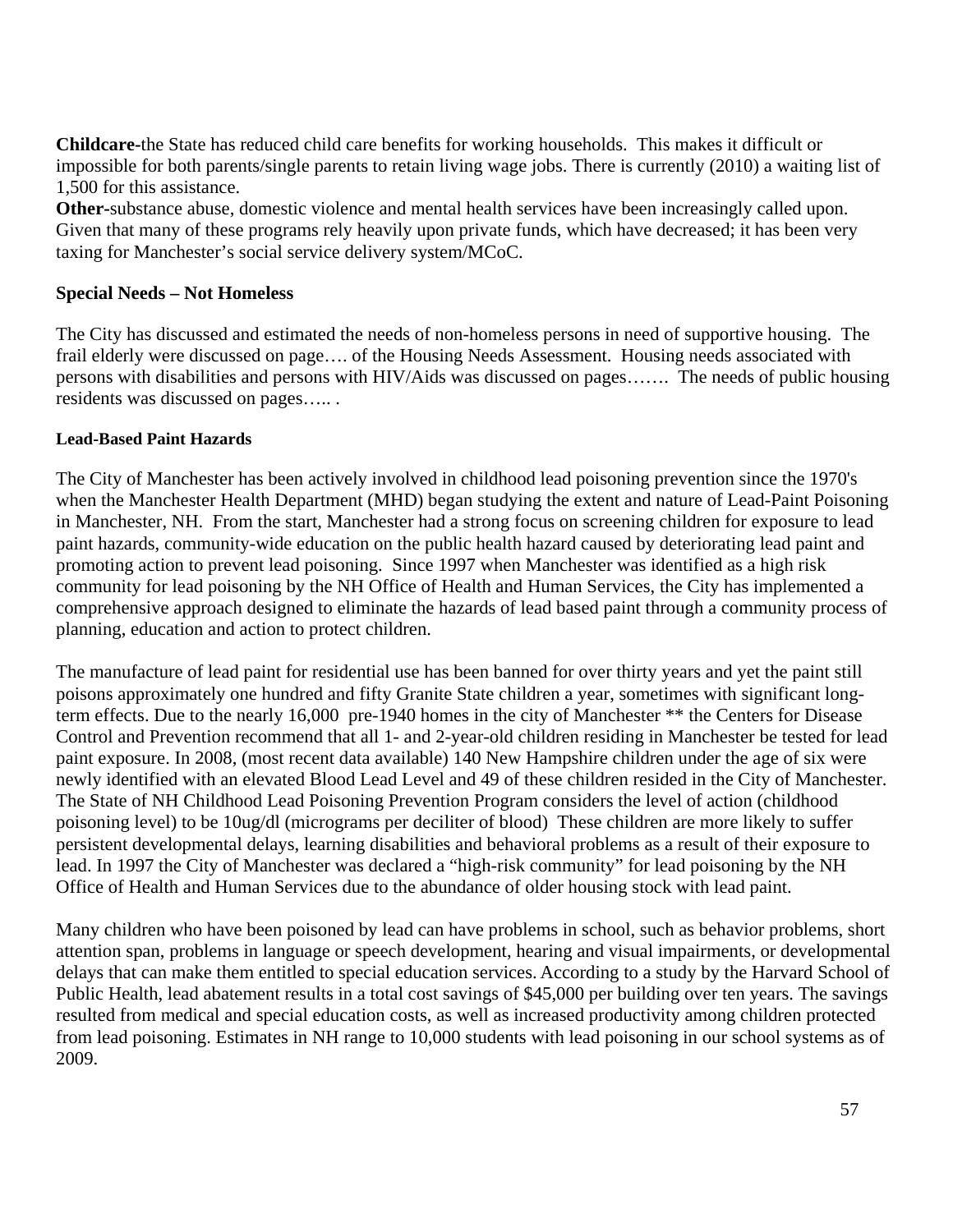\*\* Scout search engine for NH Real Estate estimates 45,892 homes and apartments currently in Manchester, and indicates that 34.7% were built in 1939 or before. That total would be 15,925. HUD estimates that 90% of pre 1940 homes contain Lead Paint Hazards, which would bring the total in Manchester to 14,332. Historically, the City of Manchester has been known as a popular area for refugee resettlement and a diverse mixture of races. While still 92% Caucasian, Manchester is now reporting over 70 languages in its schools, and is growing in ethnic and racial diversity. Since 1996, more than 2000 new arrivals have resettled within the community from countries of origin which include Bosnia, Iraq, Kosovo, Nigeria, Russia, Sudan, Somalia and the Ukraine. In addition, the Hispanic population also continues to grow.

In 2000, a two-year-old Manchester girl from the country of Sudan was the first reported death of a child from lead poisoning since 1990 in the United States. The child succumbed to complications from lead poisoning with a blood lead level of 391 ug/dl (micrograms of lead per deciliter of blood). The subsequent investigation implicated that lead paint and dust in the home was most likely the source of poisoning.

When compared to the rest of the state, Manchester experiences four times as many cases of lead poisoning for every child under the age of 6 years, and 33% of the state's total number of cases of lead poisoning. In 2008, 1.9 % of all children screened in Manchester aged 0-71 months had an elevated BLL.

The determinants and risk factors include the following, which are specific to Manchester;

- The City of Manchester has an abundance of **old housing stock**, with 80% of the dwellings in six center city tracts being built prior to 1940.
- Manchester children are almost twice as likely to live in **poverty** than children in the State of New Hampshire.
- **Lead screening rates continue to be low**. In 2008, only 73.6% of 1 year old children and 45.9% of 2 year old children received lead screenings. In fact, rates have decreased in recent years, in spite of the CDC recommendation.
- As of January 1, 2009, the database contained 265,911 records of blood lead test results from 177,099 individual New Hampshire residents dating back to 1985.
- From 2006 to 2008, there were 5,415 Manchester children (unduplicated count) ages six months to four years enrolled in WIC.
- Almost 23% of all Manchester WIC enrolled children age six months to four years were classified as having iron deficiency, placing them at increased risk for lead absorption.
- Recent **racial/ethnic shifts** within the community have impacted the ability of families to access the **health care system**. From 2002-2008, 1,504 new refugee arrivals have resettled within the community

To better coordinate its lead poisoning prevention activities, the Health Department has formed the Manchester Lead Coalition. This group of stakeholders is comprised of pediatric providers, the public health community, tenants, property owners, other city officials, community-based organizations and others concerned with the issue of childhood lead poisoning. The coalition, Greater Manchester Partners Against Lead Poisoning (GMPALP) seeks to educate the residents of Manchester regarding Lead Poisoning Prevention, increase collaboration between agencies as well as affected parties (i.e. families with lead burdened children and property owners), support universal screening and promote an increase in lead safe housing, and thereby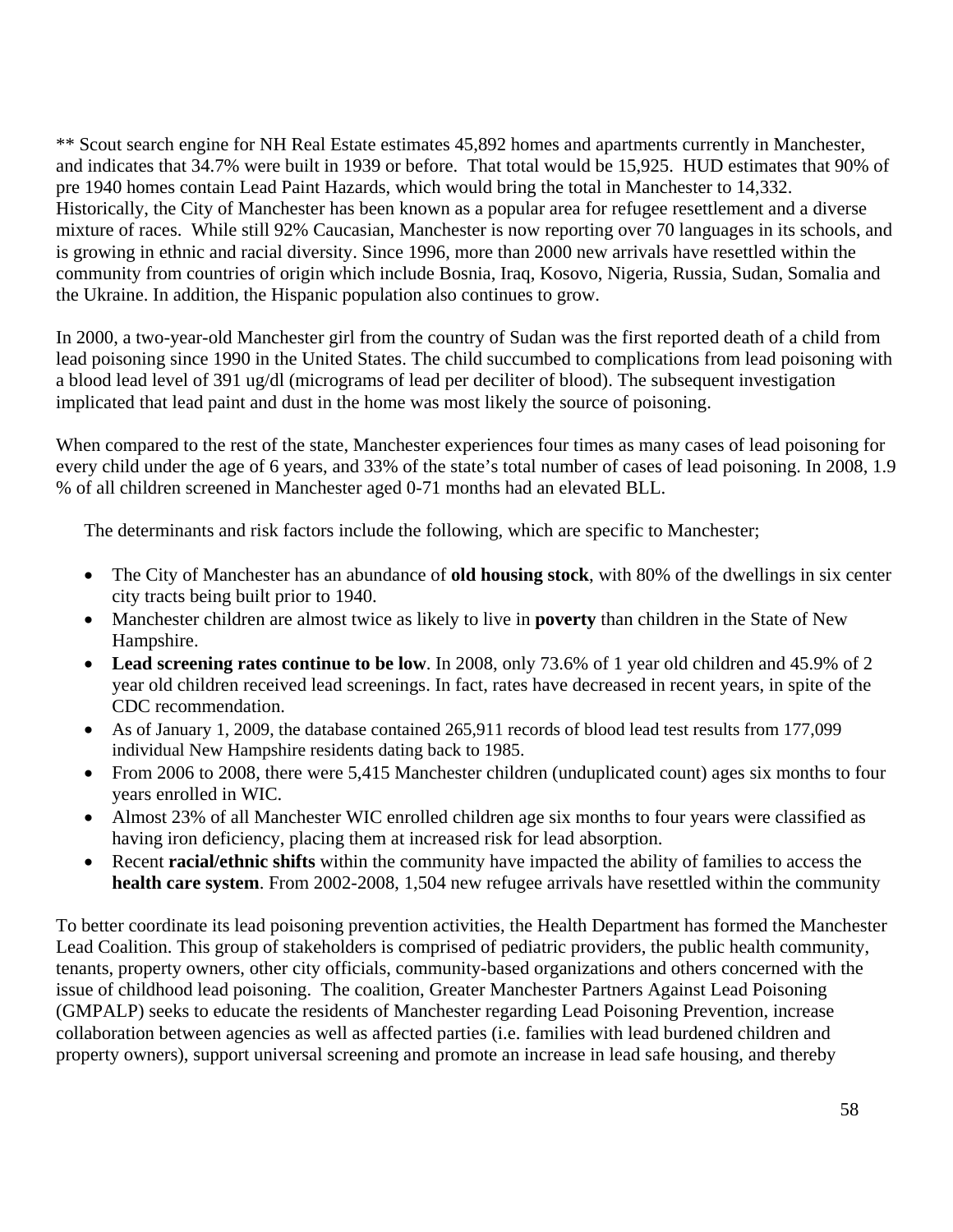decrease the incidence of Lead Poisoning in Manchester. Actions supported by the coalition in addition to those noted above under the Health Department are included in this plan

During 2002, GMPALP completed a 2002-2010 strategic planning document: Preventing Childhood Lead Poisoning in Manchester, New Hampshire, Recommendations for the Community. The draft of this strategic plan formed the basis of the City's comprehensive lead hazard control plan.

In 2002, the City applied for and was awarded a HUD Lead Hazard Control Program grant. to provide leadpaint hazard mitigation. By the end of the 2003-06 grant period, Lead Hazard Control work was completed in 144 units, using \$895,724 of HUD Lead Hazard Control funds and \$594,902 in matching funds - \$1,490,626 total. To maximize impact, the City designated a target area, eleven contiguous census tracts, that contain the City's highest concentration of pre-1940 housing, housing with deteriorating lead paint, low income families with young children, lead poisoned children & children with elevated blood lead levels and at-risk minority and refugee families.

In 2006 the city applied for and was awarded a 2006 HUD Lead Hazard Reduction Demonstration Program grant. The award amount was \$1.8 million, and the city pledged to leverage an additional \$901,904 to provide lead-paint hazard mitigation in 240 housing units during the Grant Period: 2006 – 2010. By the end of the 2006- 2010 grant period Lead Hazard Control work was completed in 245 units, using \$1,800,000 in HUD funds and \$901,904 in matching funds - \$2,701,904.

The City's Community Improvement Program manages the grant, monitors compliance with regulations, and insures consistency with the City's Consolidated Plan, Annual Action Plans and Impediments to Fair Housing Plan. The Manchester Health Department provides community health nurse services and helps monitor project outcomes related to child and environmental health risk factors

Recognizing the need for public awareness of the lead paint hazards, the City's Health Department, and the Manchester Lead Hazard Control Program have conducted extensive outreach programs and media campaigns, including radio and television public awareness and most recently released the Greater Manchester Community Needs Assessment for 2009.

These combined programs have had several levels of impact on reducing environmental hazards that affect children's health in the City of Manchester from 2003 – 2009.

- 4500 Individual families protected their children with the help of in-home education, use of HEPA vacuums and lead-dust cleaning supplies, referrals for screening and supportive services of transportation and Spanish translation.
- Distribution of lead prevention information to the homes of over 3,000 Manchester households;
- Screened 2524 young children for lead poisoning;
- Provided lead case management services to an average of 500 children and their families;
- Remediated lead hazards in over 400 low/moderate income apartments and homes.
- Participated in lead prevention and intervention in-services for 4 primary health care practices;
- Convened community stakeholders through the Greater Manchester Partners against Lead Poisoning.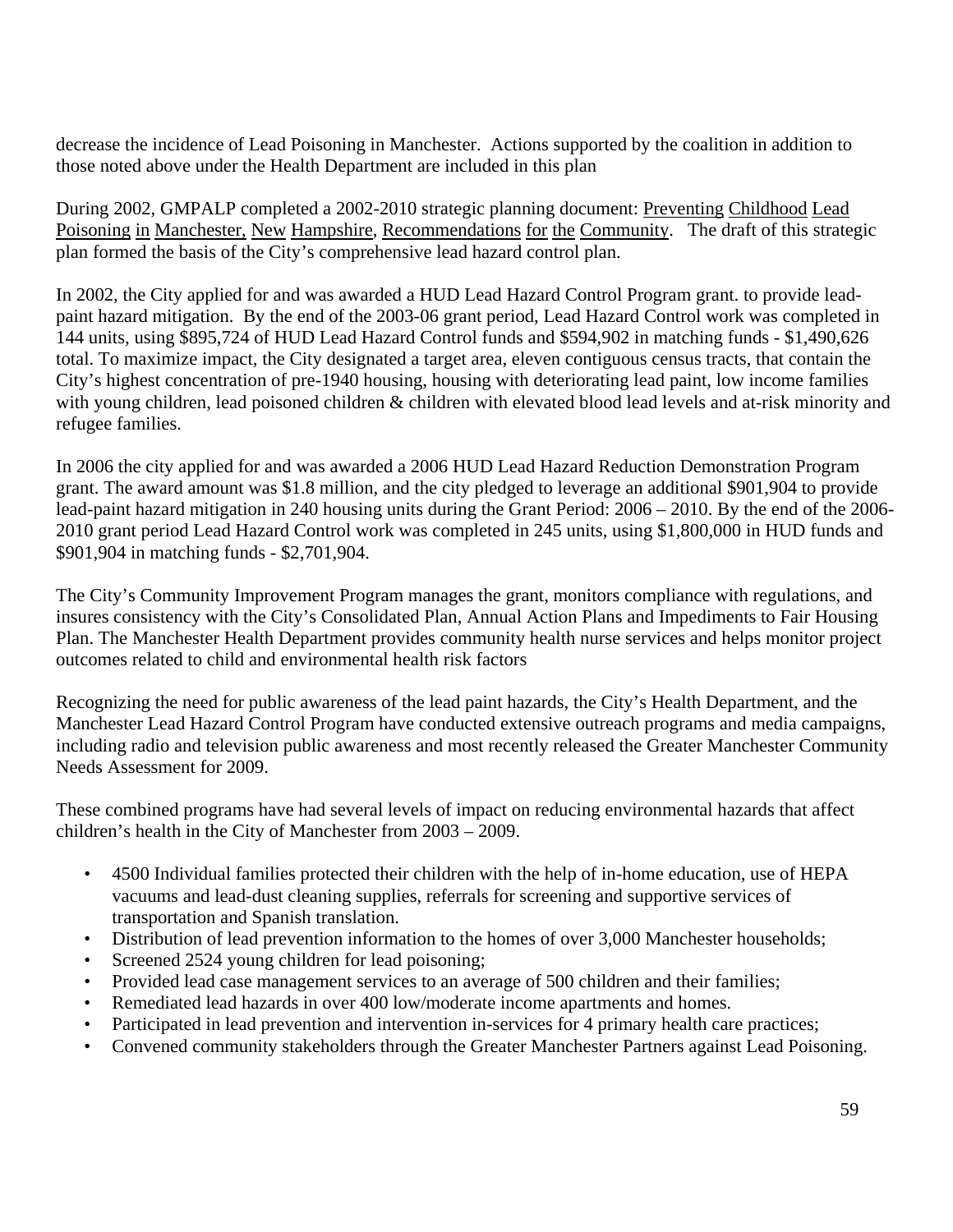- At least 120 property owners learned to work with tenants and community resources to reduce exposure to lead hazards.
- Public Awareness on lead poisoning prevention was the focus of workshops, information displays and several public television broadcasts during the grant period, such as; Boys and Girls informational booth (4500 received information)- September 2009 Cable television broadcast (60,000 viewers)- July 2009 Cable television broadcast, Vista Spectrum (120,000 viewers)- March 2008 Landlord Newsletter (circulation of about 1,000) – March 2008 Union Leader Sunday paper press release (estimated readers 71,000) – February 2008 Daily Express press release (estimated readers 24,000) - February 2008 Manchester Health Department Realtor's event – February 2008 PSNH Property owners informational event – February 2008 CLP hosted a lead safe renovator class (18 were certified) – October 2008 The Way Home presentation, New Home Buyers seminar – December 2007 NHPR outreach and education coordinator interview – November 2007 • Building on the success of some older outreach endeavors
	- Fair Housing, Housing Discrimination Training talk May 2004 The Dartmouth Hitchcock Health Fair information display – April 2003  $& 2004$ MCTV Your Health broadcast– October 2002, June 2003 Landlord Information Meeting (15 attended) – July 2003 Landlord Newsletter (circulation of about 1,000) – June 2003 Kids Fest booth (200 received information) – May 2003 Lead 101 training (hosted) for Headstart Family workers – January 2003

In 2009 the city applied for and did not receive HUD Lead funding for the next cycle of 2009 – 2011. The needed lead remediation is currently being managed by the State Lead Grant program (coordinated through the City's rehab program) or by city rehabilitation funds.

HUD provided a debriefing for the City and consultants on the reasons for the lack of funding, (which mostly had to do with competitive funding proposals from larger cities and strongly encouraged Manchester to apply again in 2010, which the City will do.

To maximize impact, the City has increased it's designated target area from eleven to fifteen contiguous census tracts. These census tracts contain the City's highest concentration of pre-1940 housing, housing with deteriorating lead paint, low income families with young children, lead poisoned children & children with elevated blood lead levels and at-risk minority and refugee families.

The Program's 2010-2012 work plan includes:

- Focused lead hazard control activities in a target area identified with high lead hazard risk factors. Paint inspections/risk assessments in at least 230 units exhibiting high lead hazard risk factors.
- Lead dust reduction cleaning and clearance exams in 80 units as a standalone service, or an emergency response service providing interim controls and tenant education as a "stop-gap" measure until final intervention can be contracted and completed.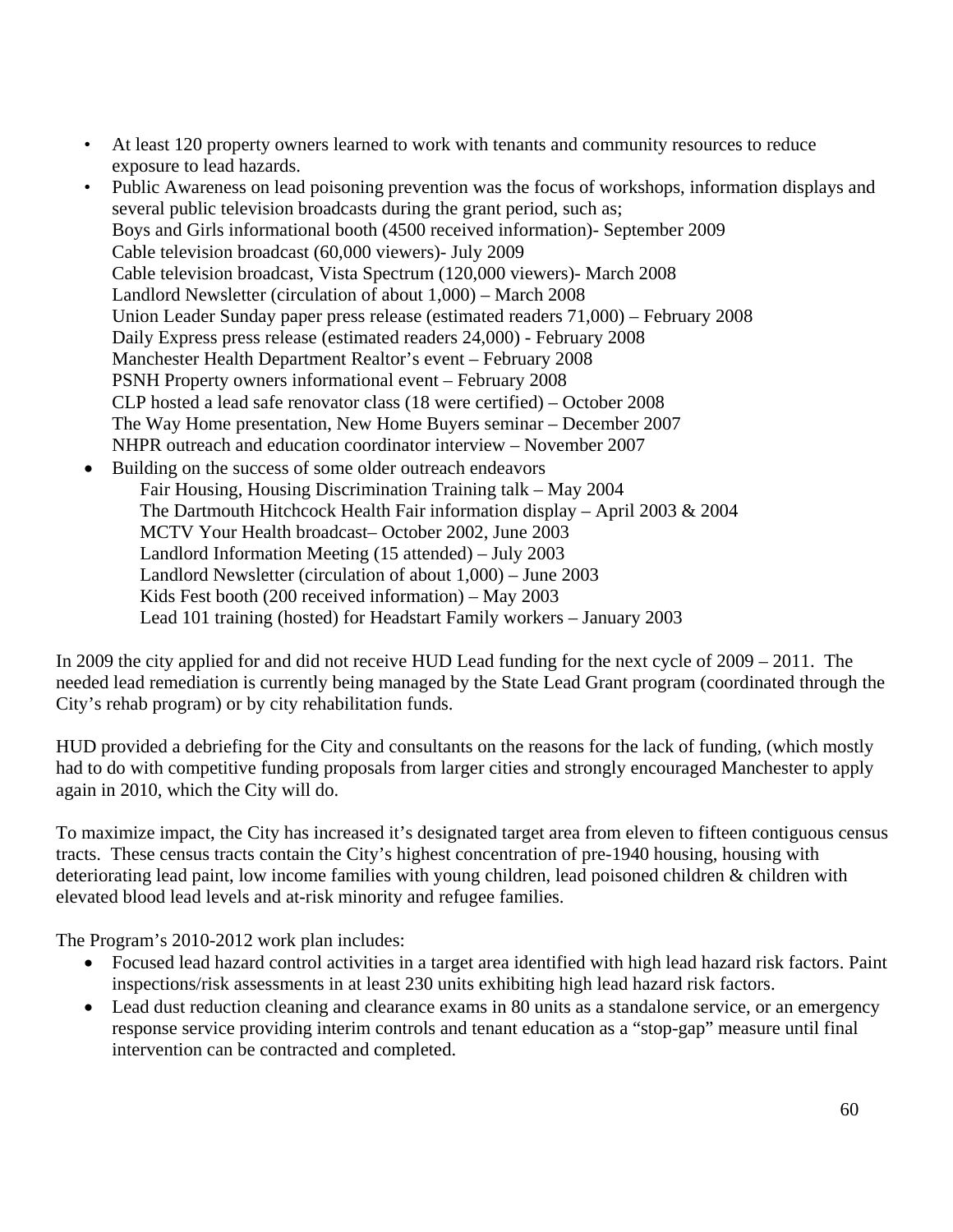- Medium level Lead Based Paint Hazard Control (LBPHC) activities in 130 units, focusing on window replacement, addressing friction impact surfaces, and paint stabilization.
- High level LBPHC activities in at least 45 units, focusing on window and door replacement, abatement of lead hazards, and paint stabilization.
- Training for at least 120 individuals, including 85 low-income individuals, in 6 lead-safe renovator classes and 2 lead abatement worker/contractor courses as well as 24 sessions of RRP training with a goal of 500 trained.
- Improved blood lead level screening of children in the designated high-risk neighborhoods.
- Outreach/education to at least 100,000 community members including concentrated efforts within the target communities.
- A new Manchester "safe house" which will house administration offices for the lead program, a training facility, and a lead safe relocation apartment.
- Create a transition team to move from a "lead" program to a "healthy homes" program which is required by HUD, recommended by the National Center for Healthy Home and EPA, and will enable inspectors to use a one-touch approach and address other hazards while inspecting for lead. Hazards might include asthma triggers, radon, carbon monoxide, asbestos, etc.
- Provide a framework for community partners to design strategies to build the city's capacity to sustain the LBPHC work after the 2010-2012 HUD LBPHC grant period.

Depending upon the eligibility requirements of H.U.D., the City plans to apply to H.U.D. in the Summer of 2010 for additional Lead Hazard Control Grant funds to continue measures that will result in the elimination of lead based paint hazards, in addition to working on a transition to "healthy homes, Manchester". In the absence of Lead Hazard Control grant funds the City will utilize CDBG and Affordable Housing Trust funds to continue to work toward these goals.

### **Housing and Market Analysis**

### *General Characteristics*

The following section provides a general overview of significant housing market characteristics in the City of Manchester.

According to the U.S. Census Bureau, 2008 American Community Survey 1 – Year Estimates, there are 48,277 housing units in the City of Manchester. Forty-one percent of the units are single-unit structures while the remaining fifty-nine percent of the units are multi-family residences. 2000 Census data provided similar data, 44,247 occupied housing units, forty-six percent owner occupied units, fifty-four percent renter occupied units (*U.S. Census Bureau, 2008 American Community Survey 1 – Year Estimates)*.

With reference to the age of Manchester's housing stock, seventy-five percent of the structures were constructed before 1978. Fifty percent of these units were 70+ years old (*U.S. Census Bureau, 2008 American Community Survey 1 – Year Estimates)*. According to 2000 census data, seventy-eight percent (18,575 units) of all the renter occupied units in the City (23,886 units) were constructed before 1978.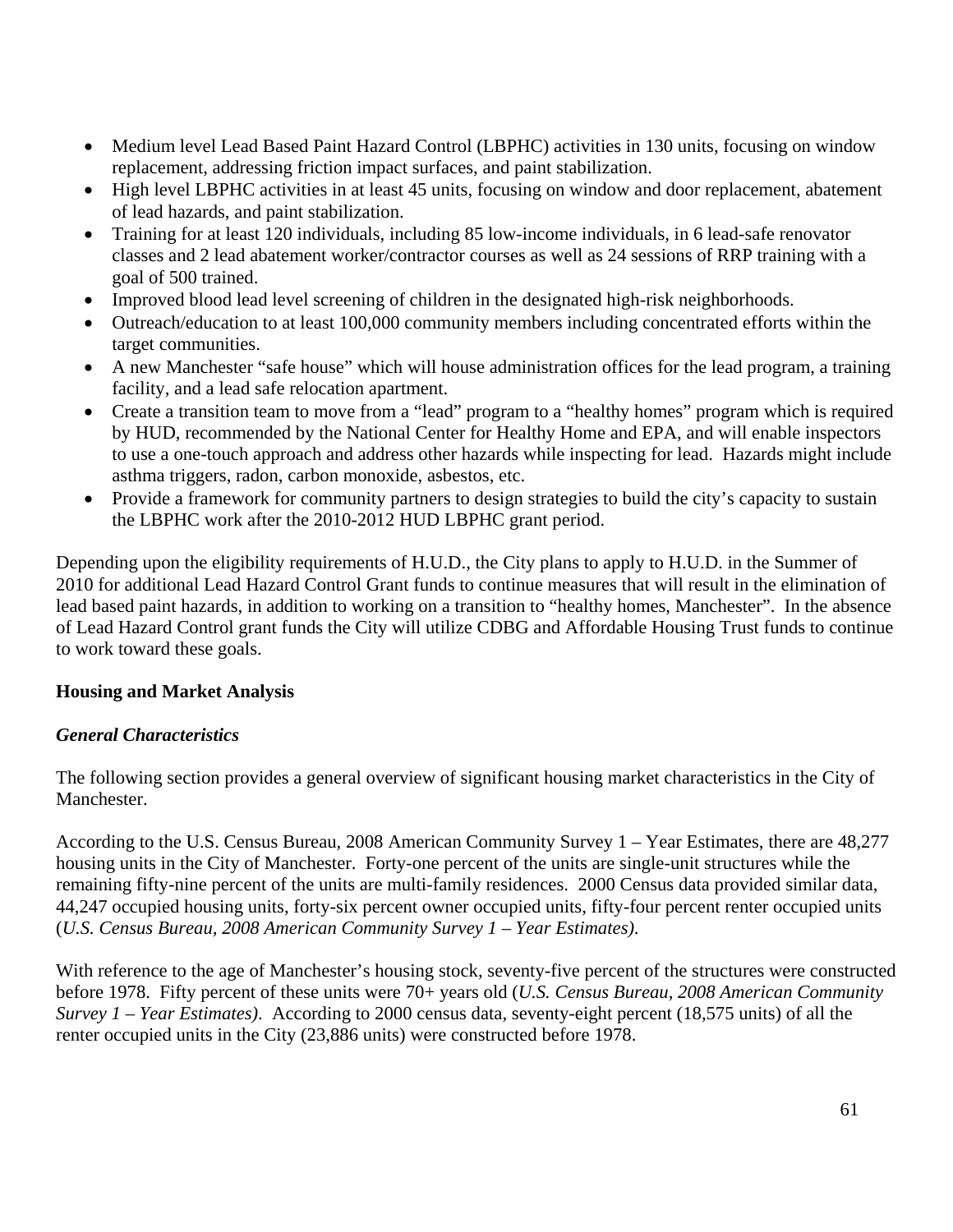Data compiled as a part of annual Residential Rental cost Surveys completed by New Hampshire Housing Finance Authority confirms that monthly rents in the City increased from \$573 in 1995 to \$1,046 in 2005. This represents an eighty-three percent increase over the ten year period. Since 2005, rents have decreased from \$1,046 to \$988 in 2009. This represents a five percent decrease over that period.

Decreasing rents have contributed to increasing vacancy rates. In May 2008, Ron Dupont of Red Oak Realty conducted a survey of his and other large property owners rental portfolio's and determined that the vacancy rate was approximately nine percent (247 vacancies reported out of 2,551 rental units surveyed). In his findings that he reported to the Mayor's Housing Task Force, he stated that the nine percent vacancy rate was above five percent, the ideal vacancy rate that allows owners to renovate and update properties when they are vacated. Mr. Dupont also reported that the vacancy rates in the center city ranged from fifteen to twenty percent.

Although vacancy rates appear to be higher than normal, vacancy rates reported by affordable housing providers are relatively low. In the 2009 Comprehensive Annual Performance Evaluation Report, Neighborworks Greater Manchester and the Manchester Housing and Redevelopment Authority confirmed that there organizations maintain extensive waiting lists (NWGM – 40 families, MHRA – 10,257 families) for available affordable housing units. The waiting period for affordable apartments may be as long as three years. The vacancy rates for these two organizations range from 1.19% (MHRA) to 5% (NWGM). The waiting lists of these two agencies indicate a demand for housing that is affordable in accordance with HUD standards. AOL Real Estate Trends reported a three percent vacancy for all housing units in Manchester during the month of March. 2010.

HUD has determined that the housing costs should not exceed thirty percent of a family's gross annual income. Data presented in U.S. Census Bureau, 2008 American Community Survey 1 – Year Estimates confirmed that the majority (fifty-three Percent) of Manchester's renters are expending more than thirty percent of their gross annual income on housing costs.

Much like the rental market, the home ownership market has been quite volatile. New Hampshire Housing Finance Authority (NHHFA) has been reporting the median purchase price of primary homes since 1992. The NHHFA report indicated that purchase prices have increased from approximately \$80,000 in 1992 to \$220,000 in 2007. Between 2007 and 2009 purchase prices decreased to \$180,000. Trulia.com, a real estate web site reported that the median sales price for homes in Manchester NH for December 2009 to February 2010 was \$167,400. This represented a decrease of 4.5% compared to the previous year. With reference to the number of actual real estate sales in the City, Trulia.com reported that the number of real estate sales has increased from approximately one sale per month in April 2008 to approximately one hundred sales per month in March 2010. Trulia.com also reported that the average real estate listing price for all properties in Manchester has fluctuated between \$211,000 and \$213,000 during February and March 2010. During the same two months, the number of real estate listings for all properties have increased from approximately 385 listings per month to approximately 405 listings per month.

Since the beginning of 2007, it has become apparent that the U.S. housing market has been in decline, with foreclosures increasing and sale prices decreasing. In numbers reported from real-data.com, the number of foreclosed properties in Manchester as of November 2008 is higher than at any time since the Web site started tracking numbers in 2000. Going back further, the Mortgage Bankers Association – cited in a June 2008 report by the Federal Bank of Boston – show that foreclosures have not been this high since 1993.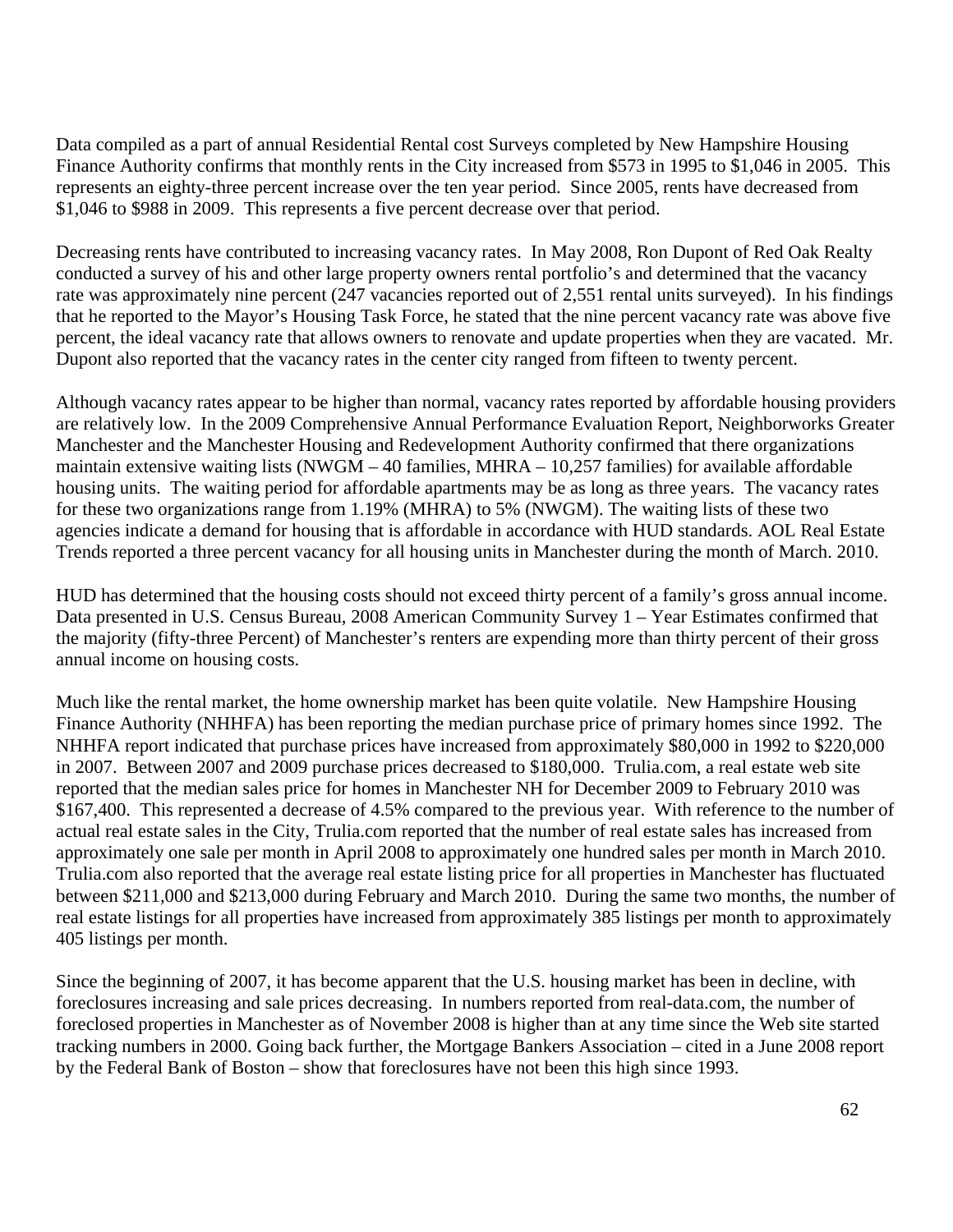At that time, the state and city were still recovering from the federal takeover of five Manchester-based banks. There were 281 foreclosures that occurred in Manchester from January 2008 through November 21, 2008 compared to 705 foreclosures in this region. 40 percent of all foreclosures in the region occurred in the City of Manchester. Forty-six percent of all housing units in the region are in Manchester. In the first 11 months of 2008, there was a 50 percent increase in the number of foreclosed properties versus the same time in 2007. During this period of time, this issue was not unique to Manchester or to New Hampshire – in fact, many other regions of the country were doing much worse. In many urban areas across the country, foreclosure rates reached highs not seen in decades. For example, Wayne County, Michigan (Detroit Metro) had a foreclosure rate of one house for every 169 in May 2008 – which does not include short sales, those that were currently in foreclosure proceedings or those recently purchased at auction or through bank sales. San Joaquin County in California (Stockton and Lodi) had a rate of one foreclosure for every 76 homes. To put this in perspective, Hillsborough County had one home foreclosure for every 711 homes (second to Merrimack County – one foreclosure for every 680 homes). Recently in January 2010 RealtyTrac reported that one in every 527 New Hampshire housing units received a foreclosure filing, the 15<sup>th</sup> highest foreclosure rate in the nation. Hillsborough county posted the state's highest county foreclosure rate, with one in every 425 housing units receiving a foreclosure filing. In Manchester, there were 97 new foreclosures during the month of January. In March 2010 realestate.aol.com reported that there were 158 foreclosures. Realestate.aol.com also reported that the value of houses depreciated 6.5% over the last twelve month period.

#### *Assisted and Accessible Housing Available to Persons with Disabilities and Persons with HIV/AIDs*

According to the Directory of Assisted Housing published by the New Hampshire Housing finance Authority, there are currently 3,166 of assisted housing units in the City of Manchester. 491 of those units are universally accessible.

The ability of persons with HIV/AIDs to access housing in Manchester is limited by their ability to earn income. According to the NH AIDS Housing Assessment (January 2006), 74.6% (306 0f 410) of the people with HIV that access the state's CARE Program services were earning incomes that were below 200% of the federal poverty level. For a household of one person, the poverty level is an annual income of \$9,310, or \$775.83 per month. Thus, 1-person households with incomes below the poverty line are making less than \$775.83/month. In accordance with HUD guidelines, an affordable rent (30% of gross annual income) for a person earning \$775.83/month would be \$232.75/month. Unfortunately, the median rent for a studio apartment in Manchester is \$670/month (New Hampshire Housing Finance Authority 2009 Residential Rental Cost Survey). The HUD Fair Market Rent for a studio apartment in Manchester is \$716/month (HUD Fair Market Rents 9/30/2009). There is a significant gap between market and affordable rents that requires subsidy. The NH AIDS Housing Assessment (January 2006) determined that there were fifteen households in Manchester that had an un-met need for long-term rental assistance.

### *Identification of Low Income and Minority Concentrations*

At this time most of the data that pertains to concentrations of low income and minority populations is from the 2000 Census data. 2000 Census data confirms that the following tracts and block groups are populated with households that are equal to or above eighty percent of the median income: Census Tract (C.T.) 2.01 Block Group (B.G.) 6, 7, C.T. 2.02 B.G. 1, 2, C.T. 3 B.G. 1, 3, 4, C.T. 4 B.G. 2, C.T. 5 B.G. 1, 2, 4, 6, C.T. 6 B.G. 3, 4, C.T. 8 B.G. 3, 4, C.T. 9.01 B.G. 4, C.T. 11 B.G. 2, C.T. 13 B.G. 1, 2, 4, C.T. 14 B.G. 1, 2, C.T. 14 B.G. 1, 2,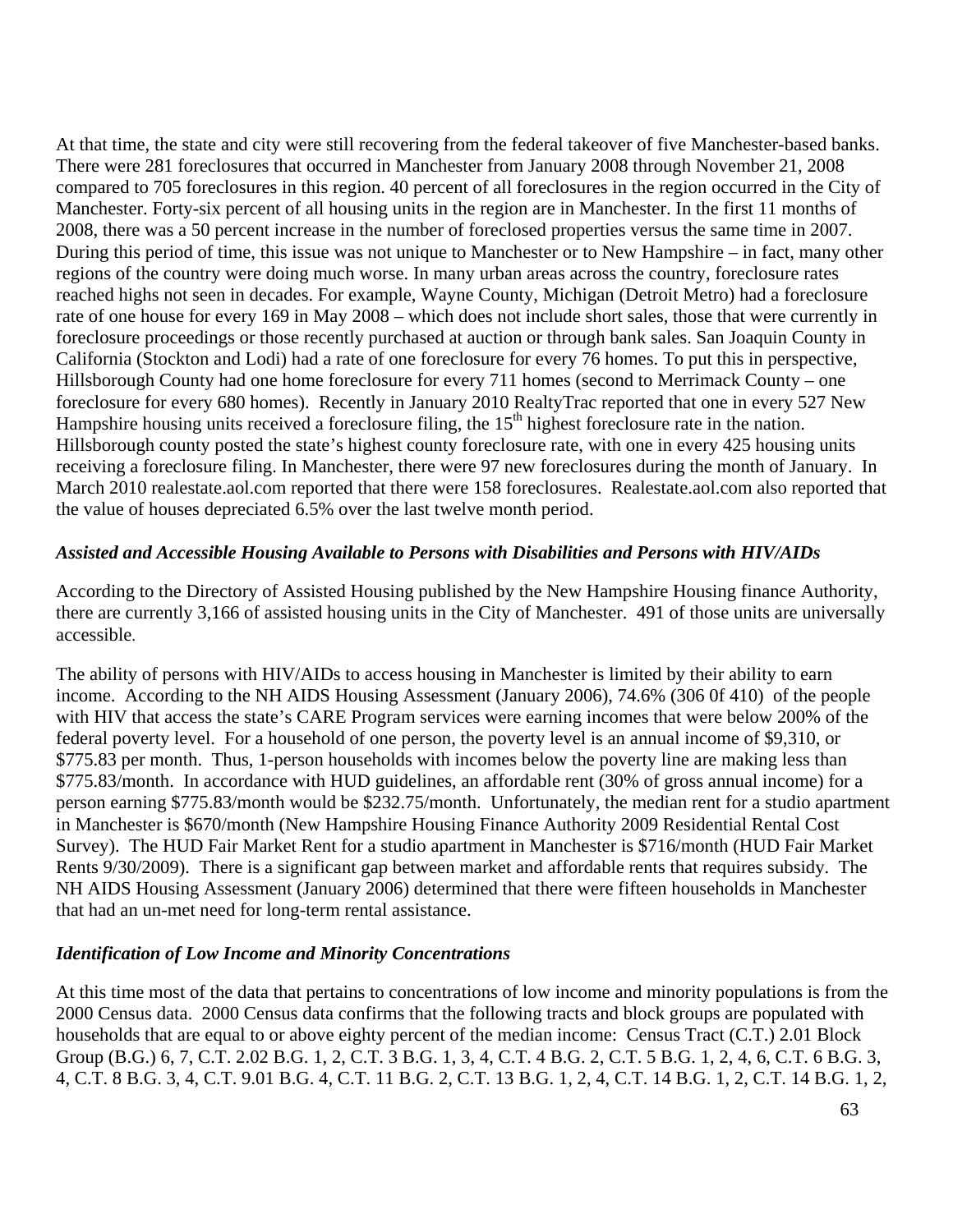C.T. 15 B.G. 1, 2, 3, C.T. 16 B.G. 1, 2, 3, 4, 5, 6, C.T. 17 B.G. 1, 2, C.T. 18 B.G. 3, 4, 5, C.T. 19 B.G. 1, 2, C.T. 20 B.G. 1, 2, C.T. 21 B.G. 1, 3, 4, C.T. 22 B.G. 1, 2, C.T. 24 B.G. 1, 4, 5. Since 1990, the percent of low and moderate persons citywide has increased from 40.63% (1990 Census data) to 49.89% in 2000 (2000 Census data) and 52.20% in 2008 (2007 Census Low and Moderate Income Summary Data for Manchester). The 2007 Census projection indicates that Manchester is income eligible on a citywide basis for entitlement funded activities.

With reference to minority concentrations in the City, there are several of them. 2000 Census data confirms the following: Census Tracts (C.T.) having a significant (4% or greater) Hispanic or Latin population of any race C.T. 3, 4, 5, 6, 9, 13 – 20, 24; Census Tracts (C.T.) having a significant (4% or greater) Asian population C.T. 14, 15, 16; Census Tracts (C.T.) having a significant (4% or greater) Black or African American population C.T. 3, 4, 11, 12, 16, 17; Census Tracts (C.T.) having a significant (4% or greater) "Some Other Race" population C.T. 5, 15, 19; Census Tracts (C.T.) having a significant (4% or greater) "Two or More Races" population C.T. 5 (To review these concentrations please see Maps). According to the 2000 Census, these areas contain the greatest concentration of Hispanics (C.T.5 – 17.5%, C.T.15 – 15.6%, C.T.19 – 18.0%) and Blacks (C.T.15 – 9.5%, C.T.20 – 9.6%). Although, on a City wide basis neither of these ethnic groups constitute what would be considered as a significant percentage of the City nor of the minority population; Hispanics make up only 4.5% of the total population and Blacks 2.3%. The other minority population of note is Asian/Pacific Islanders that make up 2.1% of the total population. While still low, the significance in these minority percentages is that they have roughly doubled since the 1990 Census data.2008 Census data confirmed that approximately eleven percent of Manchester's population is Foreign-born and that the ancestry of the community's citizenry is derived from 27 different groups. The majority of the population is represented by the following groups: French (22.6%), Irish (20.1%), French Canadian (10.8%), English (9.9%), Italian (7.7%), Polish (7.4%) and German (6.0%).

### **Public and Assisted Housing**

The institutional structure for housing in Manchester, other than the CIP staff and two local nonprofit housing providers, primarily involves Manchester Housing and Redevelopment Authority.

MHRA was established by state statute as the local housing authority and the redevelopment agency for the City. The Authority is governed by five commissioners who are appointed for five-year terms by the Mayor. MHRA owns and manages nearly 1,300 units of housing for low income families, the elderly and persons with disabilities in various sites throughout the City. It also administers rental assistance under the Housing Choice Voucher program. MHRA operates several resident programs including Congregate Housing Services for the elderly and persons with disabilities, economic self sufficiency programs and a Youth Services program, funded in part under the CDBG program.

A description of the number, type and condition of public and assisted housing in the City is presented along with the strategy of Manchester Housing and Redevelopment Authority to improve its management of the public housing and the living environment of public housing residents.

The information relative to the inventory and condition of public and assisted housing had been documented in the 1994 CHAS and had been derived principally from the Manchester Housing and Redevelopment Authority's Comprehensive Grant Program, now known as the Capital Fund Program. An update of this information and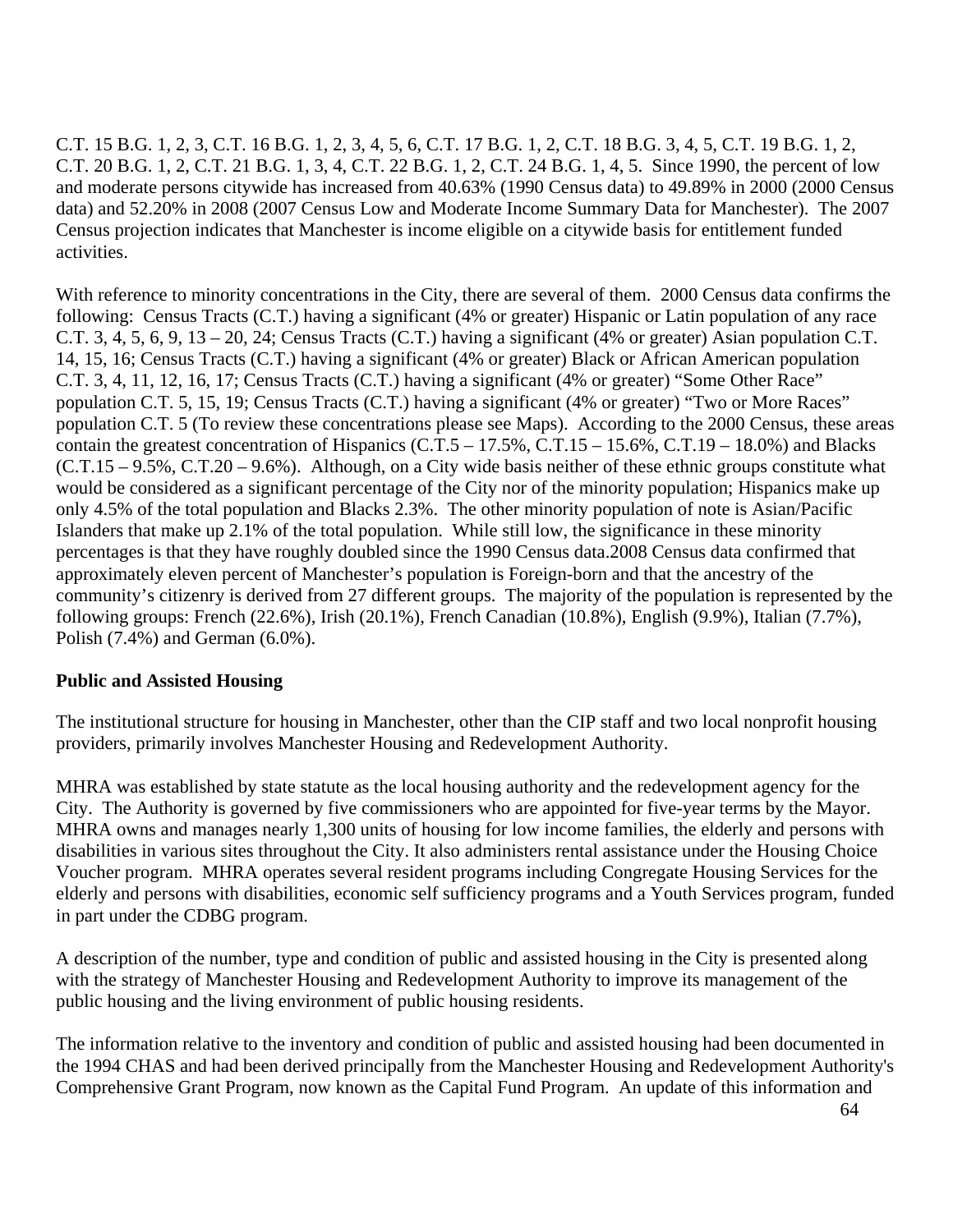the Capital Fund Program is the basis for the presentation of statistics provided in this section. In accordance with HUD requirements, MHRA's 2009 Capital Fund Program has been made available and reviewed by public housing residents at MHRA's Main Office and at a community meeting held in June, 2009.

## **Description of Public Housing**

The City of Manchester has 4,022 units of project and tenant based assisted housing administered or funded primarily through the Manchester Housing and Redevelopment Authority, the Department of Housing and Urban Development and the New Hampshire Housing Finance Authority. Approximately 48% (1,930) of these units are occupied by families and 51% (1,976) by the elderly. The remaining units (2%) are designated for use by the severely mentally ill and the physically handicapped.

MHRA manages 1,271 units of public housing, 71 low income housing tax credit units and 1,813 units of Housing Choice Voucher subsidized housing. 40% of new admissions to public housing and 75% of new admissions to the Housing Choice Voucher program must have incomes at or below 30% of the median income. As part of its public housing program MHRA currently administers 861 zero and one bedroom apartments (68%), 186 two bedroom apartments (14%), 187 three bedroom apartments (16%) and 37 four and five room apartments (2%).

The Leased Housing Department of MHRA administers the Housing Choice Voucher program which provides assistance to households with incomes below 50% of the City median income. MHRA administers a total of 1,739 Housing Choice Voucher units with the following inventory: 586 (34%) zero and one bedroom apartments, 666 (38%) two bedroom apartments, 400 (23%) three bedroom apartments and 87 (5%) four and five bedroom apartments. All Housing Choice Voucher units must meet minimum housing quality standards to be accepted into the Housing Choice Voucher program. MHRA staff inspect each unit prior to occupancy and annually thereafter to ensure units are maintained in good physical condition. MHRA reports that the need for decent affordable housing continues to be a serious problem in the City and that waiting lists for both pubic housing and the Housing Choice Voucher program remain extremely high. MHRA currently has a Housing Choice Voucher program waiting list of 6,450 applicants made up of 1,279 elderly/disabled and 5,171 families, and a Public Housing waiting list of 4,563.

MHRA offers public housing units to elderly and persons with disabilities in its five high rises and at scattered site housing throughout the City. It also provides family public housing at two major developments and at smaller scattered site locations throughout the City. All MHRA housing sites are located in convenient areas near stores, schools, churches and local public transportation. The larger MHRA apartment buildings have community centers with central dining facilities and on-site maintenance staff. Its maintenance personnel maintain MHRA's public housing units in good physical condition.

In addition to providing maintenance service to residents of public housing, MHRA also maintains a Modernization staff that prepares plans and specifications for public housing construction work, supervises bid openings, recommends contract awards and monitors work on all construction activities undertaken by the Authority. During 2009, modernization efforts focused on renovation of 58 units at six scattered elderly sites, including replacement of windows and exterior doors; adding exterior insulation and installation of new siding; upgrading electricity; installing bathroom exhaust fans; relocation of laundry rooms to grade level; and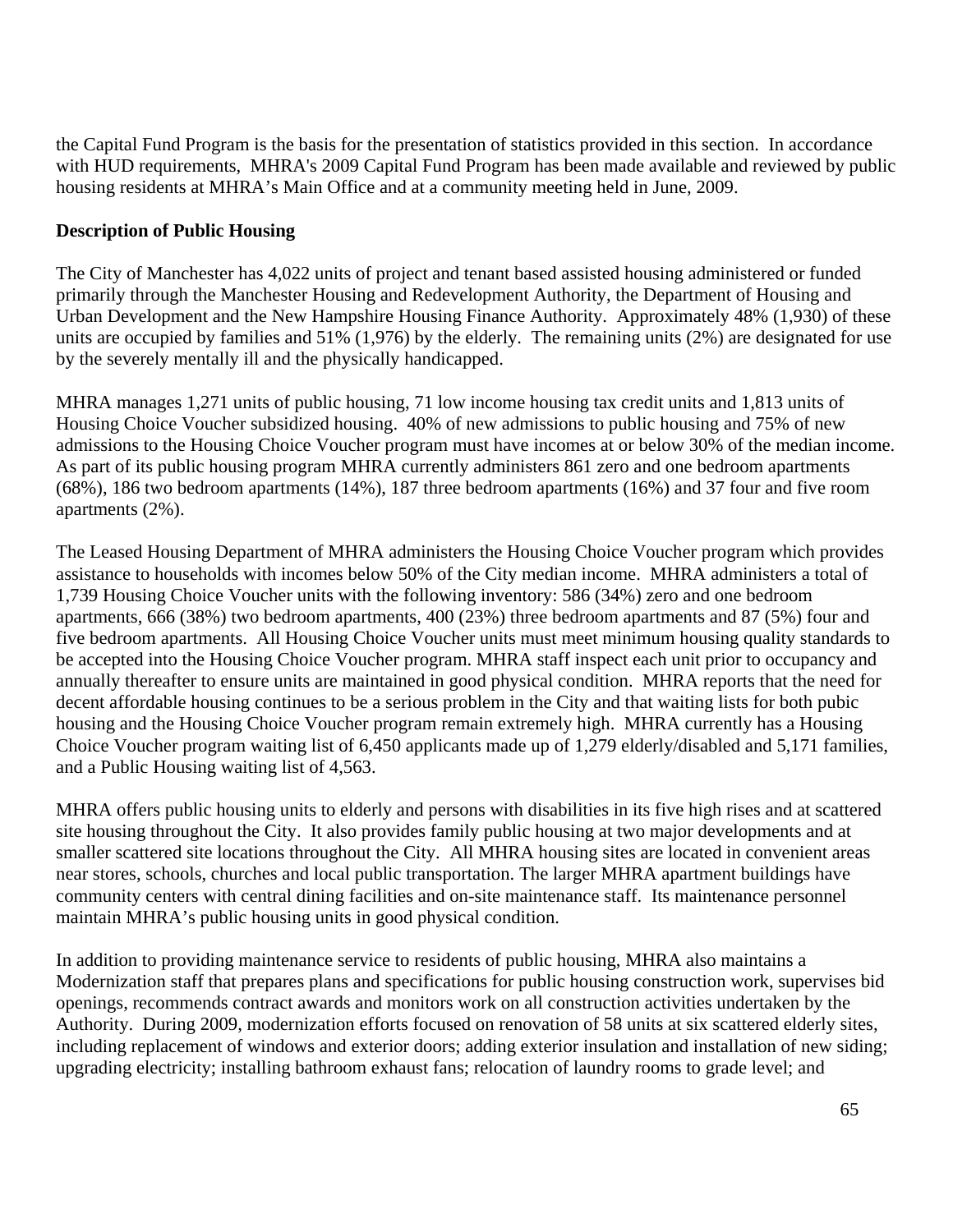converting three units to be fully accessible to the physically disabled. Modernization work also included the installation of air conditioner sleeves at the O'Malley high-rise, and replacement of boilers at the Gallen highrise and in 12 buildings at the Elmwood Gardens family development. Additionally, but not included in Capital Fund Program work, a roof was replaced on a building at the Kelley Falls family development and a new management office was constructed at the Burns high-rise.

## **Strategies for Improving Management and Operation of Public Housing Units**

Manchester Housing and Redevelopment Authority has undertaken a variety of initiatives designed to improve the management and operation of its public housing programs. During 2009 MHRA secured a number of grant awards that will provide additional support and services to residents of Manchester's public housing developments. The following programs received funding in 2009:

- Congregate Housing Services Program was funded in the amount of \$713,174 from HUD and the State of New Hampshire.
- Awarded \$19,060 by Hillsborough County through the State's 5% Incentive Funding Grant Program for the continuation of Latchkey and Youth Opportunities Programs.
- Awarded \$60,000 by the City of Manchester's Community Improvement Program, funded by the CDBG.
- Awarded \$1,612,702 from HUD through its Capital Fund Program to continue Modernization Program activities.
- Awarded \$2,034,759 for activities under the American Recovery and Reinvestment Act.

### **Section 504 Needs Assessment**

MHRA has in effect a completed Needs Assessment and Transition Plan which defines its strategy and efforts to meet the needs of public housing residents with disabilities and the anticipated future needs of persons with disabilities on the public housing waiting list. The findings of the Assessment Plan have resulted in MHRA including in its plan for modernization activities of its public housing inventory the retrofitting of several units and common areas to accommodate persons with disabilities. To meet the need of individuals with hearing impairments MHRA has contracted with a TDD relay firm and has informed all public housing residents of its availability.

According to the Assessment Plan, the greatest need for accessible units is for smaller units for the elderly: efficiencies, one bedroom units and two bedroom units. Currently, 77 of the 1,271 units of public housing are fully accessible as noted in the following table. These units are located at nine different developments throughout the City.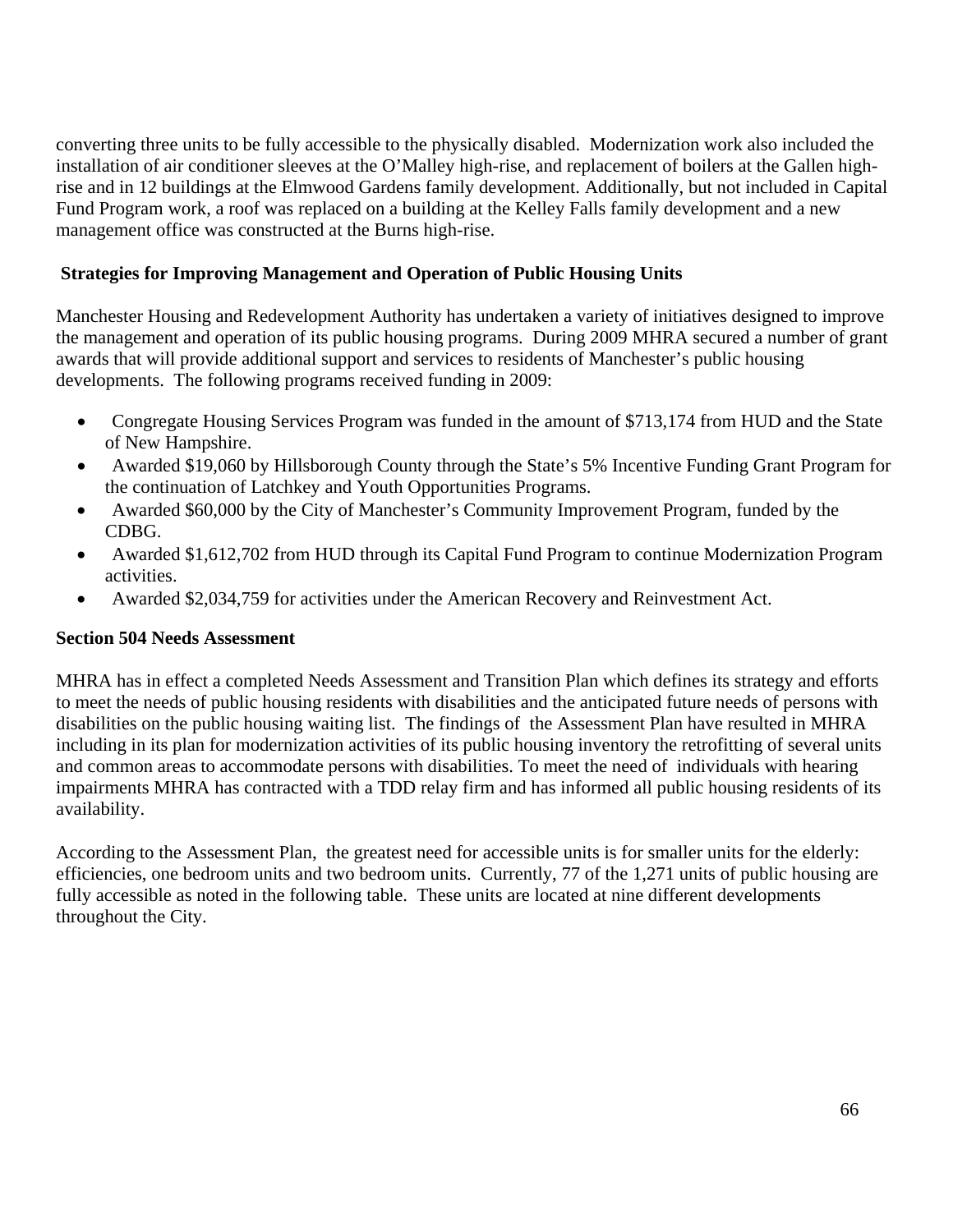Based on the findings of the Needs Assessment and its past experience with placement of persons with disabilities in these units, MHRA believes that these existing 77 units are sufficient at the present time to meet the needs of the disabled public housing residents and applicants. MHRA will continue to assess the needs for such housing and how it can best serve the needs of public housing residents with disabilities. MHRA has

sent staff to various training seminars on Section 504 to enhance their understanding of the law and will continue its efforts in this regard to maintain an awareness of compliance issues pertaining to persons with disabilities. Accordingly, MHRA will continue to assess its needs and revise its plan for compliance as appropriate.

In terms of making individuals with disabilities aware of the availability of the accessible units MHRA has utilized several methods of information dissemination in order to be as effective as possible. It has utilized

#### **SECTION 504 NEEDS ASSESSMENT** MHRA Public Housing Inventory of Accessible **Units**

| <b>Unit Size</b> | <b>Total</b>   |
|------------------|----------------|
| 0                | $\overline{2}$ |
| 1                | 61             |
| $\overline{2}$   | 6              |
| 3                | 7              |
| $\overline{4}$   | $\mathbf{1}$   |
| Total            | 77             |

MCP-Table 7, Source MHRA, 2009

media announcements, established relationships with advocacy groups for the disabled such as the Granite State Independent Living Foundation and includes informational fliers in all Housing Choice Voucher and public housing pre-applications.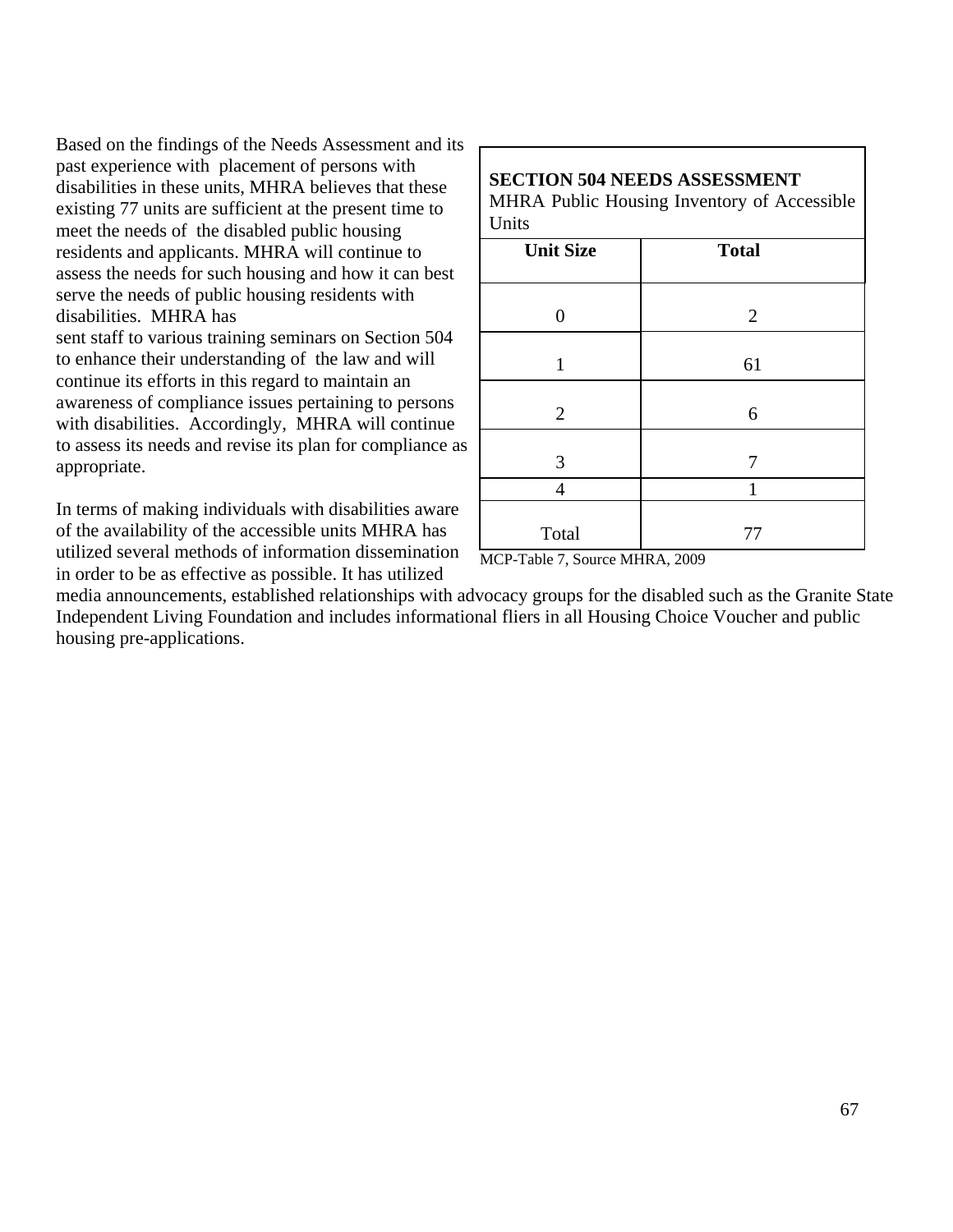## **Homeless Facilities and Services**

### **Emergency Shelter**

There are 151 emergency shelter beds for the homeless in Manchester

*New Horizons for New Hampshire, Inc***.** - provides services including a Soup Kitchen, Food Pantry and Shelter for homeless individuals. Its Emergency Homeless Shelter has 76 beds at New Horizons 199 Manchester Street facility with a potential for an additional 26 beds for overflow. This facility also houses the Food Pantry and Soup kitchen. An additional 16 beds are provided at Angie's shelter for women. Clients are provided with showers, laundry and temporary storage facilities.

New Horizon's Soup Kitchen provides breakfast to guests of the Shelter and dinner to any adult in need. New Horizons also offers targeting training and other supportive services to its clients. The shelter in collaboration with community based organizations, offering case management services that promote skills that result in selfsufficiency.

*The City of Manchester Welfare Department* - provides temporary, emergency assistance for city residents. The Welfare Department conducts screening assistance for Manchester Emergency Housing, a private not-forprofit shelter with 36 beds that is funded by the City of Manchester.

*YWCA of Manchester – Emily's Place* **–**provides the community with a range of free and confidential direct services for victims of domestic and sexual violence. "Emily's Place", an emergency shelter for women and children who are fleeing from violence in their homes, is one of these services. Emily's Place provides emergency shelter in an undisclosed location, housing and supportive services for up to six women and twelve children at any one time. Services include a 24-hour crisis line, court advocacy, hospital and police accompaniment, peer support groups and community education. Emergency shelter is available 24-hours through the crisis line.

*Child and Family Services - Runaway and Homeless Youth Program* **–** provides three units of emergency housing in their "safe house" program. They are able to place children under the age of 18 in Webster House, a a specialized group home. This service is to help families work through volatile situations while have safe respite housing for the child. The agency's street outreach program helps to identify the most at-risk street youth and assists them in accessing eligible supportive services.

### **Transitional Housing Programs**

There are 173 Transitional Housing beds for the homeless in Manchester

*Families in Transition (FIT)* – Families in Transition offers affordable transitional housing and supportive services, ranging from crisis intervention to long-term case management, for homeless single mothers and single fathers with children, as well as single women, in Greater Manchester. The housing component includes transitional housing units where participants may reside for 18-24 months. The supportive services include case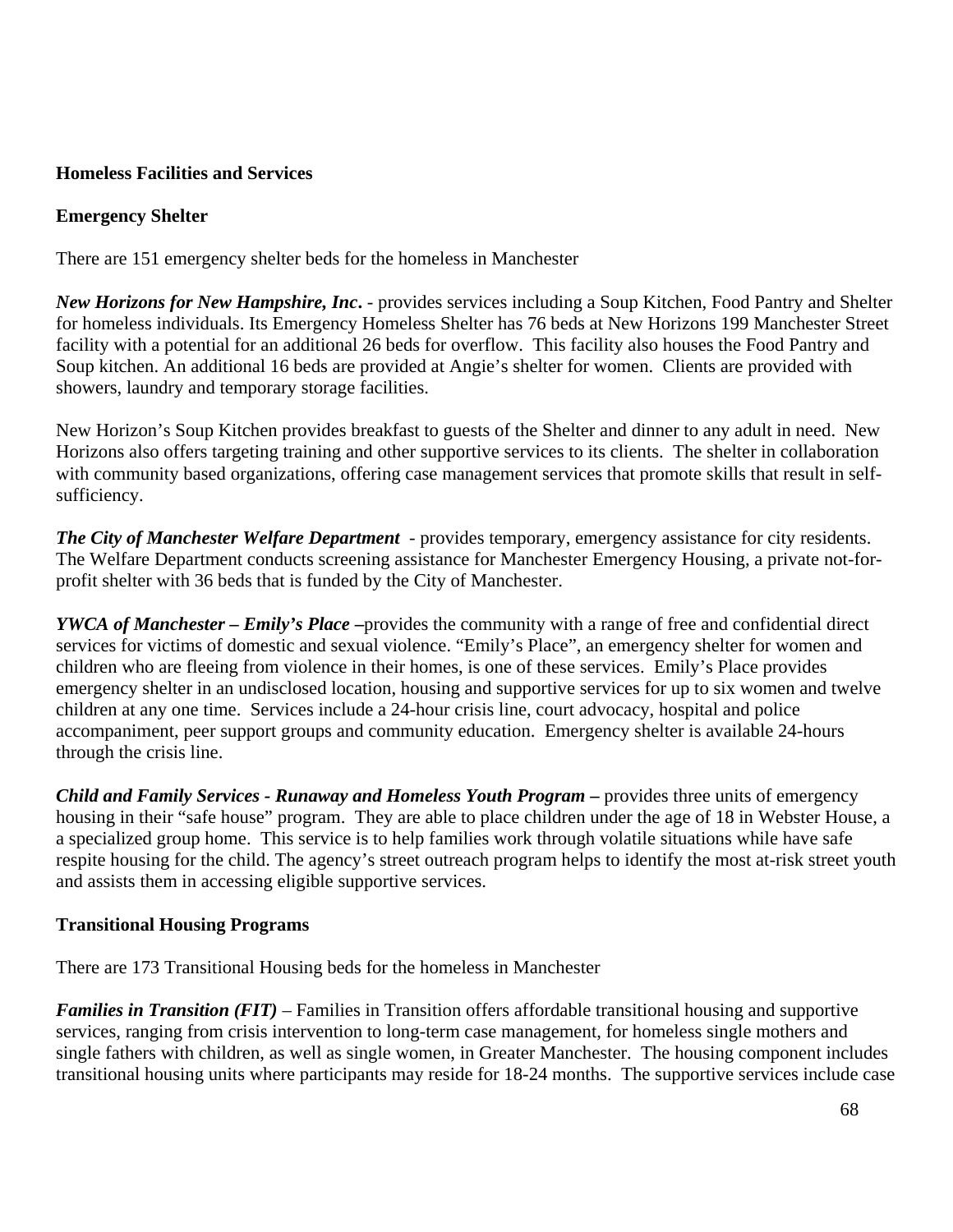management, educational workshops, support groups, employment/computer training and GED tutoring. Following successful completion of the program, families are transitioned to permanent housing in the Manchester area. The transitional housing includes: Spruce Street Apartments (housing for 5 single fathers with their children), Amherst Street Apartments (housing for 9 single women), Millyard I Apartments (housing for 2 single women and 10 single mothers with their children) and Millyard II Apartments (housing for 3 single women and 16 single mothers with their children). Millyard II has a three bedroom interim unit to provide emergency housing for up to 12 individuals (3 families) while they are waiting for a transitional apartment to become available. Family Willows has 10 transitional family units for single women with or without children who are actively addressing substance abuse and trauma issues. Services include: treatment coordination, individual therapy, "Seeking Safety" substance abuse and trauma group programming, addictions programming, parenting programming, mental health, day care and transportation services. In addition, FIT offers a Community Program that provides supportive services to up 10 families in scattered sites around the Manchester community.

*Helping Hands Outreach Center-* is a non-denominational outreach and referral service that operates a 29 bed transitional housing program for men in recovery. Along with safe shelter, the residents receive ongoing counseling for their addiction issues as well as life skills development training such as anger management, selfgovernance and financial planning. Residents arrive through a referral process from a treatment or correctional facility and must be able to document as well as maintain sobriety while in residence. Generally, residents fall into two categories: one group consists of those who are in transition from a detoxification or short term treatment program and are awaiting beds in a long-term treatment facility; the average length of stay for these men is two to eight weeks. The other group includes men who have completed treatment and are preparing for independent living. These individuals usually stay for three to twenty-four months while they regain their health, pay off debts, find employment, clear up legal issues and save funds for permanent housing.

*Child and Family Services - Transitional Living Program* - provides a stable living environment for up to 18 months for homeless youth in the City. Six family units and 9 individual units are available. Counseling and supportive services provided by professional staff prepare homeless youth for independent living. Employment training, medical assistance and education referrals and assistance are also provided.

*Liberty House* - provides transitional housing for 10 Veterans. The program works to connect these Veterans to services available to them and refers to other programs throughout the VA system and the MCoC.

*The Way Home* - provides seven transitional housing units for homeless families. Supportive services are available to help residents transition into permanent housing. A key component is the Steps to Success program which pairs residents with a coach. The Success coach will help the homeless (or at-risk) person identify strengths they already have, assist in setting housing-related goals with clearly defined action steps, and help to develop new skills. The process includes learning about consequences of choices while being coached to take responsible action. Coaching helps clients believe that they have the right and the power to change the circumstances of their lives. Clients are also helped to connect with community resources that form the safety net for the poor not able to earn enough to meet all of their needs on their own.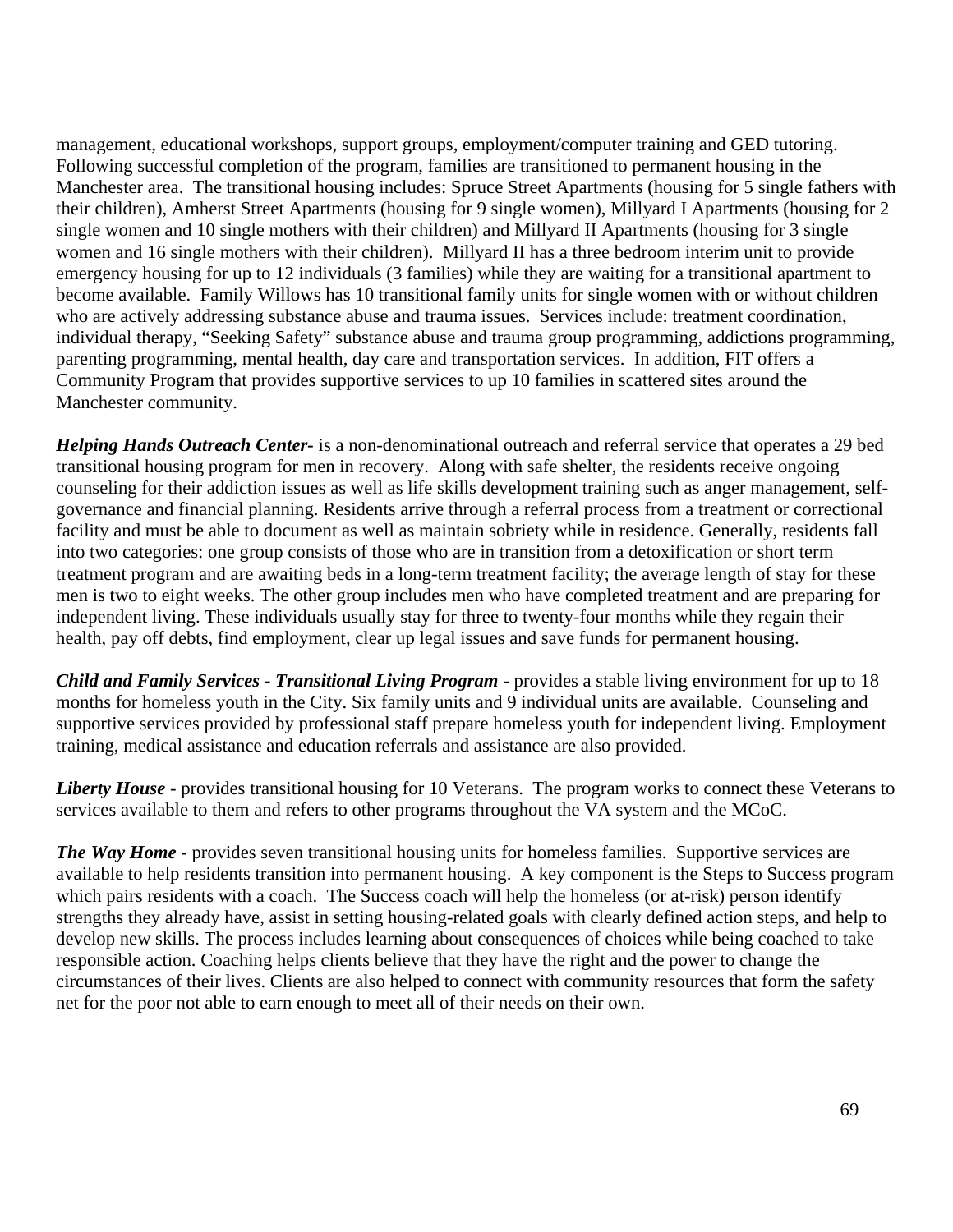#### **Permanent Supportive Housing**

There are 139 Permanent Supportive Housing beds for the homeless in Manchester

*Southern New Hampshire Services - Robinson House* - Robinson House provides 24 Single Room Occupancy (SRO) units for men recovering from substance abuse. The program offers residents supportive services to facilitate transition to independent living. The average stay is approximately 24-months. To be admitted to the program residents must be Section 8 eligible.

*Families in Transition (FIT)* – Families in Transition will be providing affordable permanent housing and supportive services through five housing programs. FIT permanent housing units include various supportive services include case management, educational workshops, support groups, employment and computer training and GED tutoring. FIT provides permanent supportive housing to 28 families and 17 individuals. In addition to the permanent supportive housing units, the Family Mill also provides 16 affordable housing units for any Manchester resident.

*Helping Hands Outreach Center***-** Supportive housing with long-term case management, counseling, job training and other supportive services. 16 single room occupancy units are available to men in recovery. Four of these are designated safe-haven rooms.

*Manchester Housing Redevelopment Authority* - provides 15 units of supportive housing with meals to elderly homeless people. Services may be provided by Manchester Housing or the resident can keep the case management team they had prior to moving in.

*The Way Home* - leases 9 apartments to provide permanent supportive housing to individuals with disabilities.

#### **Other community organizations identified as providing permanent supportive housing are:**

Moore Center Services Easter Seals Mental Health Center of Greater Manchester New Hampshire Housing Finance Authority

#### **Other community services for the homeless include:**

*Manchester Health Department - Healthcare for the Homeless (HCH)* - is a team of doctors, nurses and other health professionals who address the multiple problems of those people who are homeless in the City of Manchester. In addition to jobs, housing and health care, patients need support, guidance and crisis intervention. The HCH team uses a case management model as it cares for homeless individuals and families. The team attempts provide patients with what they need, when they need it for as long as necessary. The team becomes their support system over time while coordinating medical, addiction care, mental health, housing and human services. While the HCH acts as a primary care provider entity, the team has great success in making referrals to specialists at no costs to patients.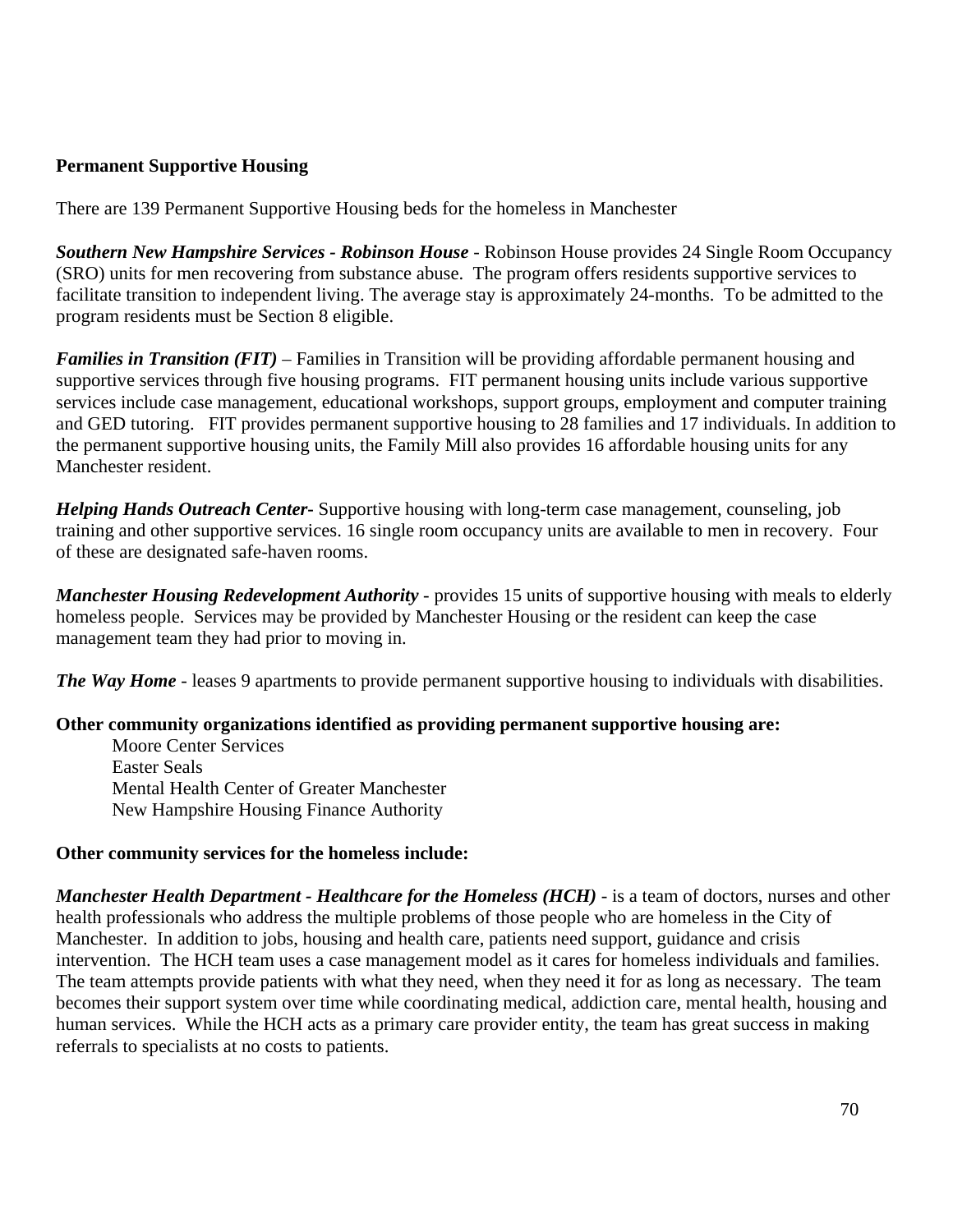*The Mental Health Center of Greater Manchester* - provides services to severely mentally ill clients, some of whom are homeless. The Mental Health Center offers in-patient and outpatient services, including supportive services that provide therapy, medication, vocational services, housing, case management and crisis intervention. The Mental Health Center of Greater Manchester employs a PATH worker who assists members of the MCoC in helping to serve individuals with mental health issues.

## **Additional Housing Services for Low-Income People**

### *PREVENTION:*

## *The Way Home*

For Homeless Persons

- help to access shelter and other Manchester Homeless Continuum of Care services
- help to access transitional and permanent supportive housing
- help to access homeless health care services
- NH Homeless Housing Revolving Access Loan Fund for 1st month rent and/or security deposit For Renters
- application for NH Housing Security Guarantee Program for security deposit loans
- apartment inspections
- tenant education
- landlord / tenant negotiations for more affordable rent or needed repairs
- mediation / homeless prevention grants to prevent eviction or utility shut-off For Home Owners
- Pre-purchase assistance: assess budgets, identify strategies to maintain affordability, identify total costs of homeownership, review strategies to meet basic family needs, help establish savings accounts, offer steps to improve credit ratings, compare the overall cost of homeownership to the cost of renting.
- Mortgage default prevention and intervention: strategies to both the homeowner and the mortgage servicer to prevent foreclosure, determining options available through the specific lender and government program, offer a financial assessment of family income/expenses, outline a menu of cost-cutting options, review programs available to assist the client to consolidate debt, and set up payment plans.
- Post-purchase assistance: financial management assistance, including education on basic credit issues, money management, and management of household resources to meet family goals.
- Reverse Mortgage Counseling: senior homeowners who are seeking to use equity as needed income.
- Financial Literacy Education Program: workshops tailored for different audiences which include information about household management of cash and non-cash resources, credit use, how to avoid predator lending, fair housing, and tenant rights.

# *Child and Family Services (CFS)*

# For Youth:

 Runaway & Homeless Youth Program (RYP) helps youth ages 12 to 18 who have runaway or become homeless, or are at risk of either. The program seeks to help youth and their families through --

• Prevention services: Outreach to schools and the community. Provides information on the risks and realities of life on the street and what it means to be an estranged youth.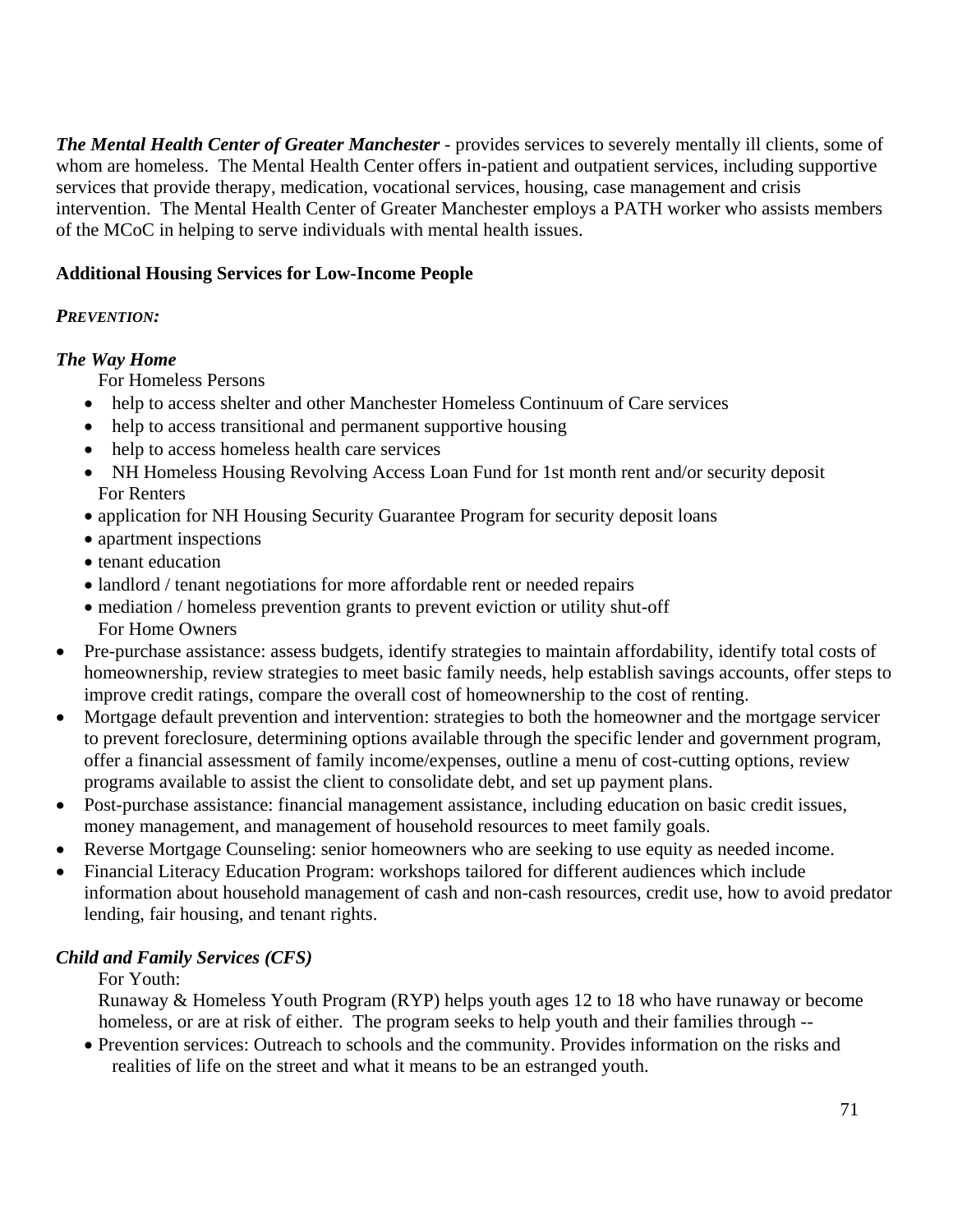- Crisis intervention: Emergency foster care/host homes are available for kids who require a short cooling off period. The CFS group home may provide emergency overnight care.
- Counseling: Short term, individual, family and/or group counseling can help to open communication, identify problems, set goals and find ways to achieve them.
- Information and referral: Connects youth and their families to other resources in the community

## *HPRRP*

The Homeless Prevention & Rapid Re-housing Program funding for the MCoC is heavily focused on prevention. The Way Home, Child & Family Services and Families in Transition are working together and with other members of the MCoC to ensure that this funding is utilized to its fullest capacity to reach as many people as possible.

#### *Substance Abuse & Mental Health*

Serenity Place, Farnum Center and Tirrell House all welcome homeless individuals or people at risk of homelessness regardless of their ability to pay. All are fully collaborative. After completion of these programs, homeless or people at risk of homelessness can enter into the Helping Hands Transitional Housing program, Robinson House or Angie's Shelter for Women or permanent supportive housing through The Way Home or Families in Transition.

#### *Electric & Fuel Assistance*

Southern NH Services has several programs to help renters and homeowners to keep up with energy bills so they do not run the risk of falling behind on rent or mortgage payments. There are programs through the State of New Hampshire's Low-Income Home Energy Assistance Program (LIHEAP). These programs provide assistance with electric and natural gas bills. There are additional programs for seniors and people with disabilities. There is also short term assistance to families who have utility arrearages, have received eviction or utility termination notices and are at imminent risk of becoming homeless. (Funding provided by NH Division of Behavioral Services). There is also an emergency loan program available for low-income people who are in danger of eviction or utility shut off.

#### *Food Assistance*

Manchester has 13 food pantries, a soup kitchen for adults and three programs that serve dinner to children. These programs are utilized by low income individuals and families who cannot afford food. This assistance makes it possible for some people to remain housed.

#### *Salvation Army*

This MCoC member agency is able to support the clients of MCoC agencies by providing food, clothing, personal care items, crisis intervention and a multitude of other services.

#### *United Way's 2-1-1-NH*

Provides information to individuals who are searching for housing and services. 211 is a free call from any phone in NH and is available 24/7.

### *NH Homeless Hotline*

Connects homeless people with housing and services.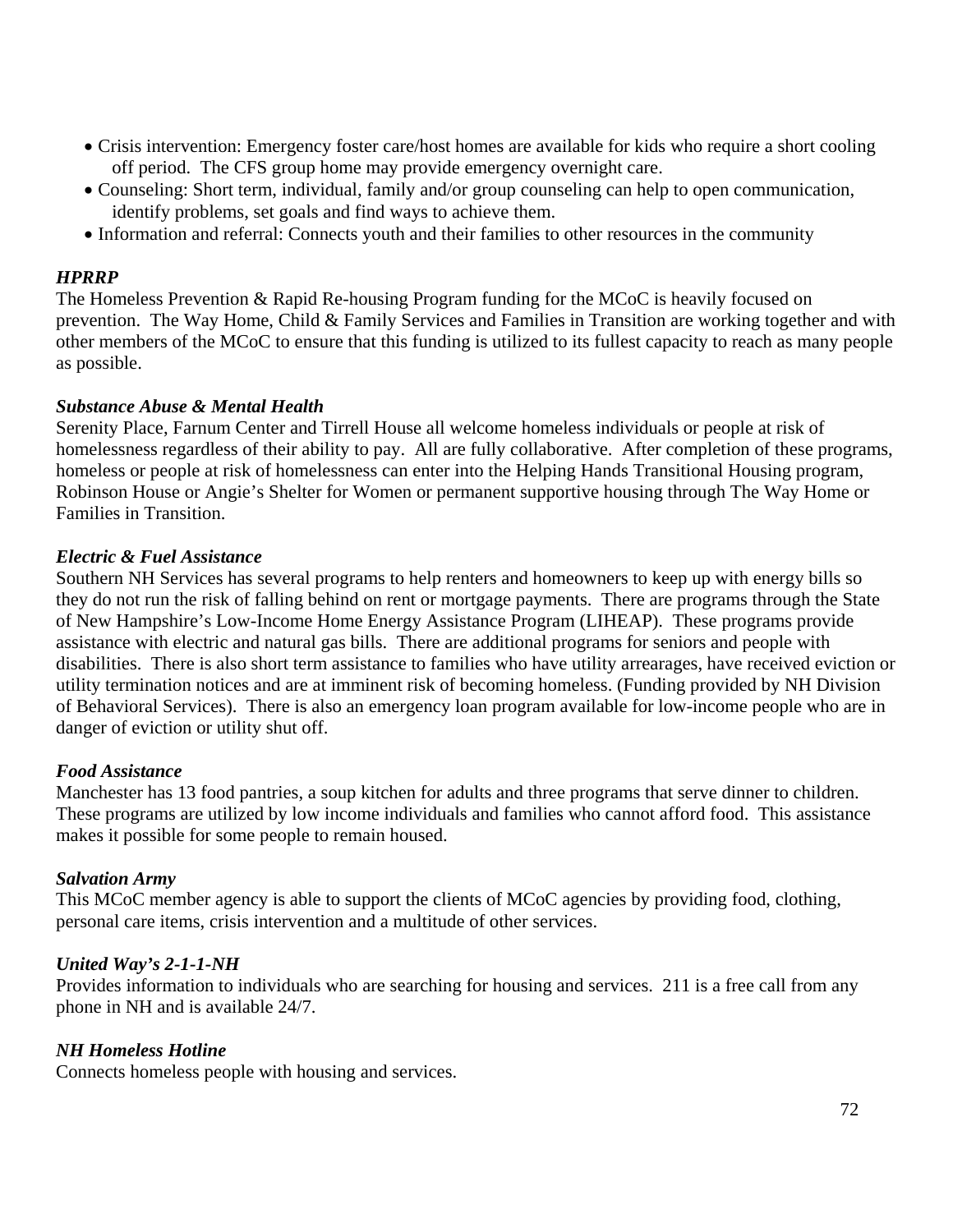### *NH Coalition to End Homelessness*

Has a great deal of information for homeless or people at risk of homelessness [www.home4hope.org](http://www.home4hope.org/).

# **Special Needs (Non-Homeless) Facilities and Services**

This section identifies needs and the number of individuals in the Community that are not homeless but require supportive services. The Manchester Planning and Community Development Department identified eight special needs subpopulation groups currently assisted by human service agencies in the City: [1] elderly and frail elderly, [2] persons with severe mental illness, [3] persons with developmental disabilities [4] persons with physical disabilities, [5] persons with alcohol and other drug dependency, [6] persons with HIV/AIDS, [7] victims of domestic violence and [8] at-risk youth.

Human service agencies that provide housing services to the groups identified were invited to participate in the process and were provided with opportunities to meet individually with Planning Department staff. Individual meetings allowed agency representatives to provide information on their programs, update statistical data on their clientele and discuss gaps in service.

### **Elderly and Frail Elderly**

With baby boomers entering their 60's, as well as an increase in longevity and better access to health care, the percentage of elderly people is growing. The overall percent of Manchester's elderly population aged 62 and over is estimated at roughly 15%, and 13,380 (approximately 13% of the population) are persons 65 years and older. A more specific estimate of age brackets is as follows: 6,337 people are between the ages of 65-74; 4,661 individuals are over the age of 75; and 2,382 people are 85 years and over (American Communities Survey, 2008). As this population continues to age and the baby boom generation enters its elderly years, additional non-homeless special needs facilities and services will be required to meet the need.

The State of New Hampshire does not provide population projections by town by age, but does provide projections by county by age. By figuring the percentage of the 65+ cohort for Hillsborough County and applying those percentages to Manchester, an estimated population projection was created. It is estimated that in 2015, this cohort is expected to increase to 16.3% and by 2020, the cohort will be at 22.2% of the population. According to the State Plan on Aging for FY 2010-2011, "the total number of New Hampshire residents aged 65 and older is estimated to be 191,403. In 2015 that number is expected to reach 245,952." (State Plan on Aging 2010-2011, www.dhhs.gov)

Due to the recent economic recessions, retirement income of many of the State's elderly population has diminished and a growing number of younger, working families have left the State in search of better economic and job opportunities. For an elderly population in need of personal and health care supports, the out migration of direct care service workers may impact their ability to remain in their own homes, which has long been their stated preference. Approximately 5,634 of Manchester's elderly persons (42% of population age 65 and older) live alone. (2000 U.S. Census; American Communities Survey 2008)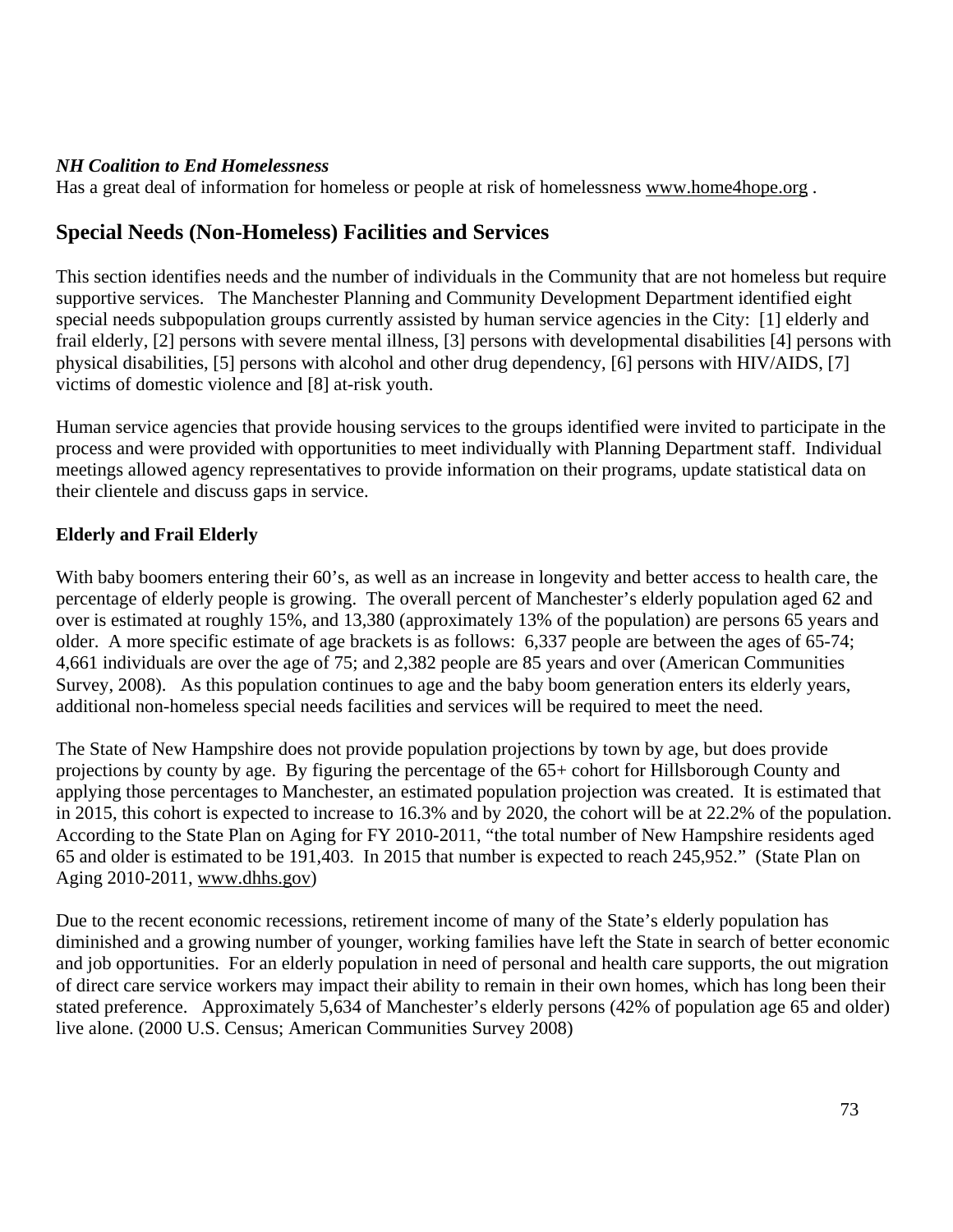In order for frail elderly and people with disabilities to qualify for participation in many state and federal supportive service programs, they must also have health and mobility issues that prohibit them from functioning independently. Many of Manchester's elderly people are living below the poverty level when compared to the general population, 11% (11,110) of those 65 years and older and living below the poverty level (American Communities Survey, 2008). Many frail elderly could benefit from supportive service programs that allow them to remain independent and delay premature and costly institutionalization.

*Senior Companion Program –* Is designed to help isolated seniors develop relationships that encourage independence and help improve the quality of their lives. New Hampshire currently has 70 Senior Companions who visit an average of 5 elderly persons each week. The goal is to keep the people in their own homes as long as possible. Persons eligible for the program must be 60 or older and frail or homebound; any age with a serious disability; or a caregiver of adults with Alzheimer's or other disabling conditions (Senior Companion Program, www.manchesternh.gov).

*The William B. Cashin Senior Activity Center –* Is a recently constructed facility located on Manchester's West Side, with modern amenities for many senior programs. Much of the center was built and furnished by citizen contributions. The facility includes real wood floors for the large line dancing studio, kilns for firing crafts, computer lab, large general purpose rooms, and indoor waiting area for the public bus stop, easy access to the public library, commercial kitchen, lounge, gift shop and outdoor picnic area. The center hosts a wide array of classes and activities, including games, trips, holiday functions, dinners, line dancing, crafts, educational seminars, speakers and performances. The Cashin Senior Center also has a monthly newsletter with a listing of activities and a schedule that is distributed in the Community (William B. Cashin Senior Activity Center, ww.manchesternh.gov).

*St. Joseph's Community Services Elder Nutrition –* Known as "Meals on Wheels" program for homebound and elderly persons. In 2009, 167,006 meals were served in Manchester, and these numbers have generally comprised 40% of the total meals served per year in the agency's service area. Over 9 years, the program experienced a 41% increase in total meals served. St. Joseph's Community Services staff state that current numbers continue to be strong and project that meals served in 2010 will again exceed the total served in 2009 by 10% or more.

*Easter Seals New Hampshire* **–** Easter Seals New Hampshire has provided a variety of adult day services ranging from a medical day rehabilitation program for those who need nursing monitoring to an ambulatory program for people with light medical and mental health needs, and an Alzheimer's Day Program for people with dementia and memory loss. In FY09, medical rehabilitation was offered to more than 3,200 individuals. Easter Seals' Adult Day Programs were developed in response to community needs and have become one of the agency's fastest growing service areas. The Adult Day Program has a focus that includes activities of daily living that allow participants to maintain the skills needed for a health lifestyle, nutrition, exercise, planning and socialization. Easter Seals National recognized Easter Seals New Hampshire's Adult Day Facility by naming it a *Center of Excellence*, and it serves as a model for similar programs across the country. Special Transit Service, Inc. (STS) provides transportation to isolated elderly individuals in the Greater Manchester area. Transportation for essential services is provided at a donation cost to individuals. Guide assistance is provided. Most consumers are single person households in their eighties living on limited incomes. The program is designed to provide service that helps the individual remain independent. Transportation is considered a vital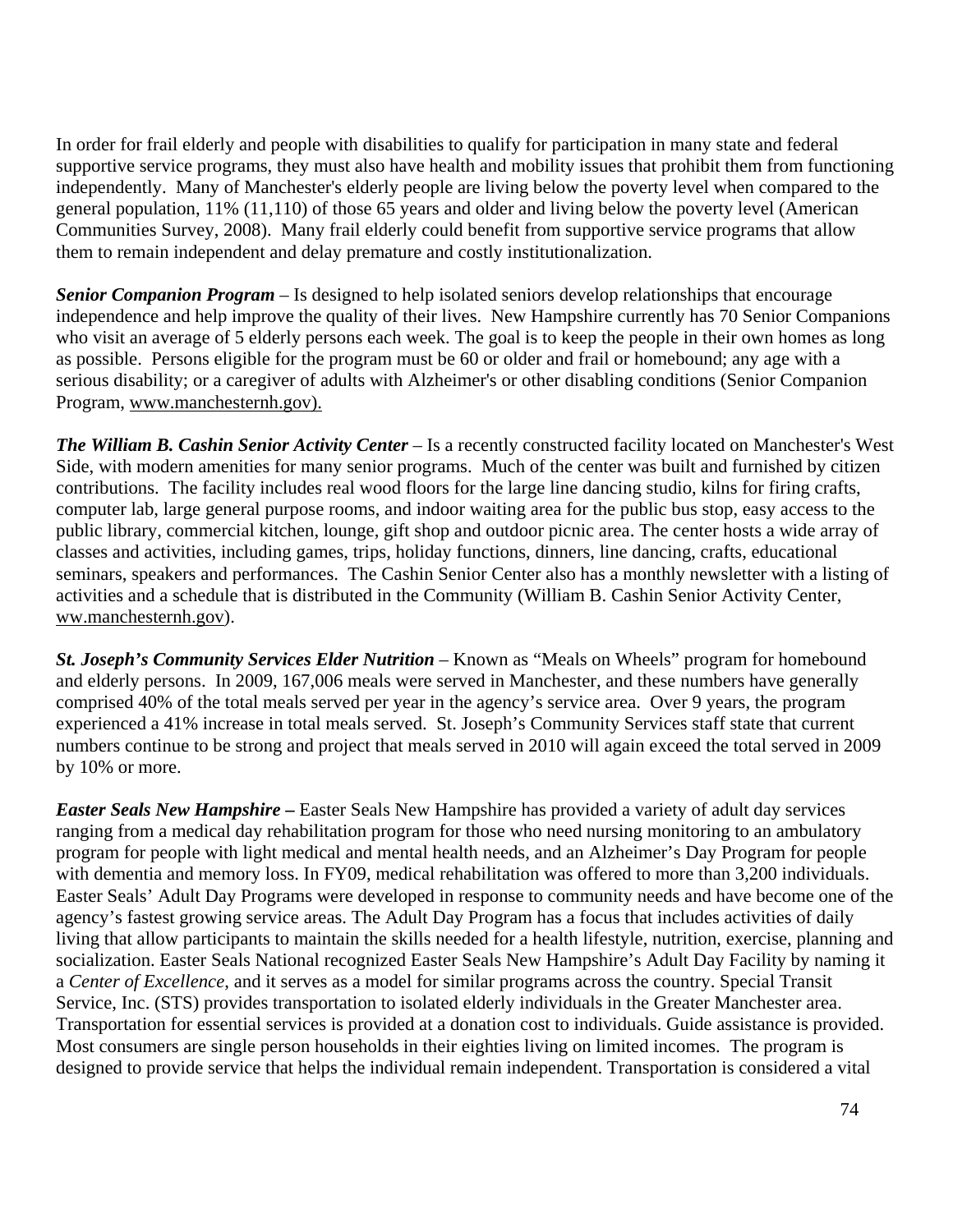link in the social service delivery system. STS accepts referrals from appropriate agencies and the general public for this program. This service is sponsored by the Health and Human Service Bureau of Elderly and Adult Services.

Since 1936, Easter Seals NH has developed a strong community presence and has helped establish the industry standard of care for health and social services in New Hampshire. As a leader in services for individuals with disabilities and special needs in New Hampshire, Easter Seals NH employs more than 1,400 individuals who provided services during fiscal year 2009 to more than 20,000 children, adults, and seniors in over 60 programs and provided disability awareness and information and referral services to more than 30,000 individuals. In 2009, we offered nearly \$4.4M in free and subsidized services to children, adults, and seniors across New Hampshire.

*The Elliot Adult Day Program–*The Elliot Adult Day Program in Manchester provides two levels of care ranging from socialization, therapeutic activities and meals, to moderate medical oversight/management. The average age of clients served by the program is estimated at 78 years. In 2009, the program served up to 40 people per day, with 7,497 client days provided to Manchester's frail elderly and adults with disabilities. Round trip transportation is also offered at a minimal charge.

*The Arbors of Bedford –* Established in March of 2001 the Arbors of Bedford specializes in the care of individuals experiencing the effects of Alzheimer's disease and other dementia-related issues. The program provides all levels of care in an award-winning "neighborhood" floor plan design. The Arbors of Bedford combines specialized assisted living services with medical care and supervision for more clinically complex needs.

### **Persons with Severe Mental Illness**

*The Mental Health Center of Greater Manchester –* The Mental Health Center of Greater Manchester (MHCGM) provides treatment services to over 9,000 individuals each year including over 6,000 from Manchester. This includes about 4,000 severely and/or persistently mentally ill persons, or 44% of the total, that are served in the Center's comprehensive network of community based care. MHCGM estimates that 60% of the clients they serve with severe mental illness have a co-occurring substance abuse problem. Over 95% of the 4,000 meet income guidelines. On average, about 25% of the 4,000 are new cases each year, and in 2010 the Mental Health Center is experiencing a 24% increase in new applications for service, from 2009 levels. MHCGM provides treatment services at four locations in Manchester: 1228/1230 Elm St., 1555 Elm St, 9 Blodget St. and 401 Cypress St. MHCGM offer over 30 different programs, has a staff of 300 and provides a 24/7 emergency behavioral health response to the community.

MHCGM will provide 300 persons with housing assistance during 2010, and another 900 will be served at the Acute Psychiatric Residential Treatment Program (The Cypress Center) MHCGM continues to suggest that additional affordable independent units are needed for the population they serve, especially efficiencies and single room occupancy units.

The following is a list of area residential facilities/services under the administration of the Mental Health Center of Greater Manchester: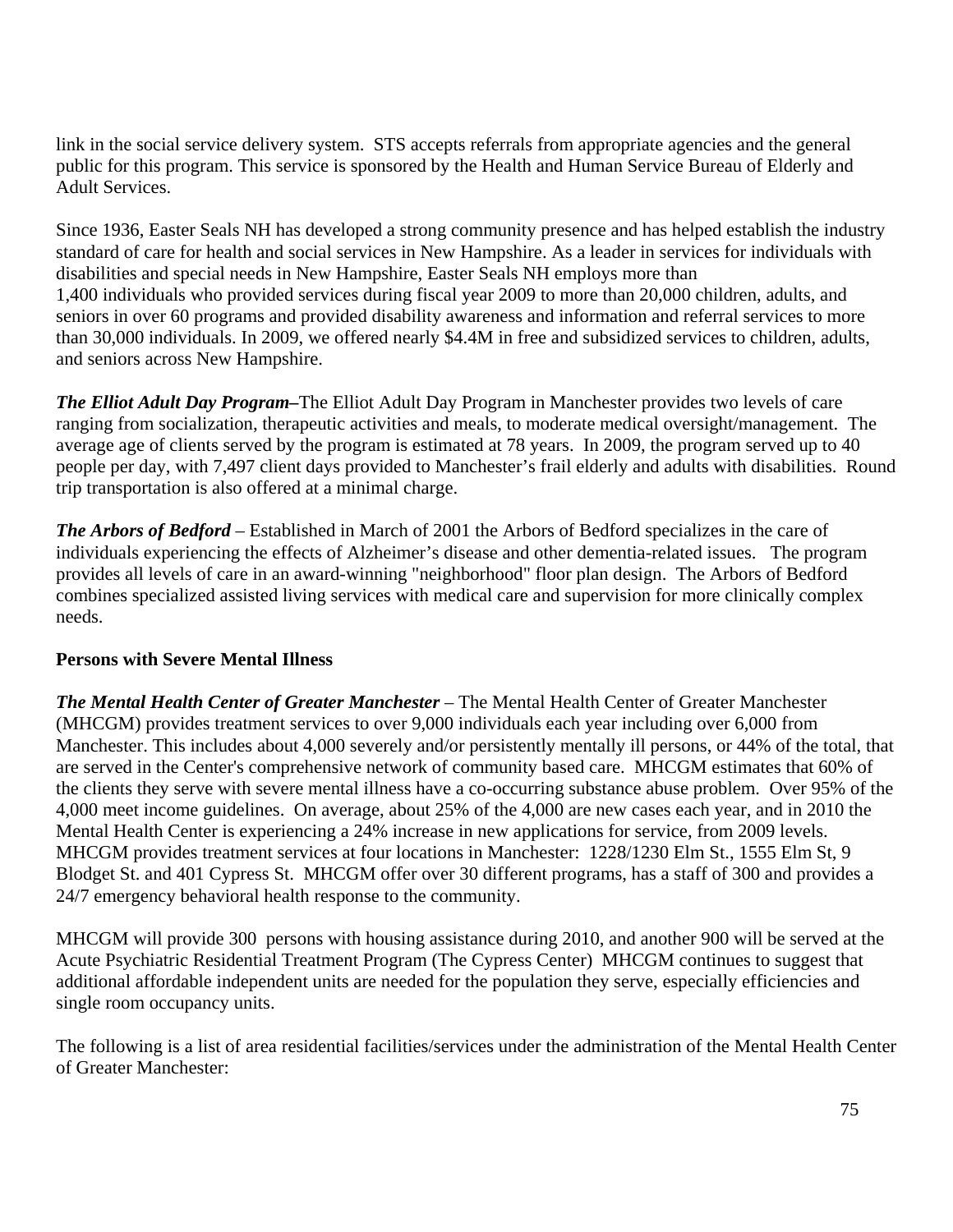- *Cypress Center* The Cypress Center is a 24-hour acute care program with 15 beds. The Cypress Center offers short term stays in a non-hospital setting that is safe, comfortable and cost effective. The program offered by the Cypress Center is an alternative to an in-patient treatment.
- *In-home services* The Mental Health Center housing outreach team offers in-home services to Center patients in their own apartments or home in order to enable them to live independently. They serve 200 clients a year.
- *Brown Avenue* The Brown Avenue group home is a HUD financed 12-unit facility. The group home provides housing and 24-hour supervision to elderly clients and clients with severe health and mental disabilities.
- *Manchester Street* The Manchester Street facility provides single room occupancy for sixteen residents.
- *Merrimack Street* The Merrimack Street facility provides shared apartments for 22 residents and offers 1 respite bed.

In FY 2009, due to funding cutbacks, MHCGM had to close a 15 bed residential facility for persons with a serious substance abuse disorder and a severe and a persistent mental illness who had repeatedly failed in other treatment programs

### **Persons with Developmental Disabilities**

*Moore Center Services –* Moore Center Services (MCS) is designated by the New Hampshire Department of Health and Human Services as the Area Agency for the greater Manchester area. MCS is devoted to the care and support of individuals with developmental disabilities and acquired brain disorders. Additionally, the agency provides support to clients' families. Incorporated in 1960, MCS has grown to provide programs in integrated living, vocational growth, family support (including respite care for families,) adult foster care, early supports and services, medical and clinical services, elderly services, assisted independent living, and case management. Moore Center Services serves close to 2,000 individuals with developmental disabilities, family members and friends. Many programs and services are provided through the center to those in need. The MCS staff provides encouragement, comfort, training, care and compassion for each and every person who enters through the center's doors. Individuals are assisted, based on their own desires and needs, to become productive, vital members of the greater Manchester community. The Moore Center's philosophy and practice help create opportunities for a good life.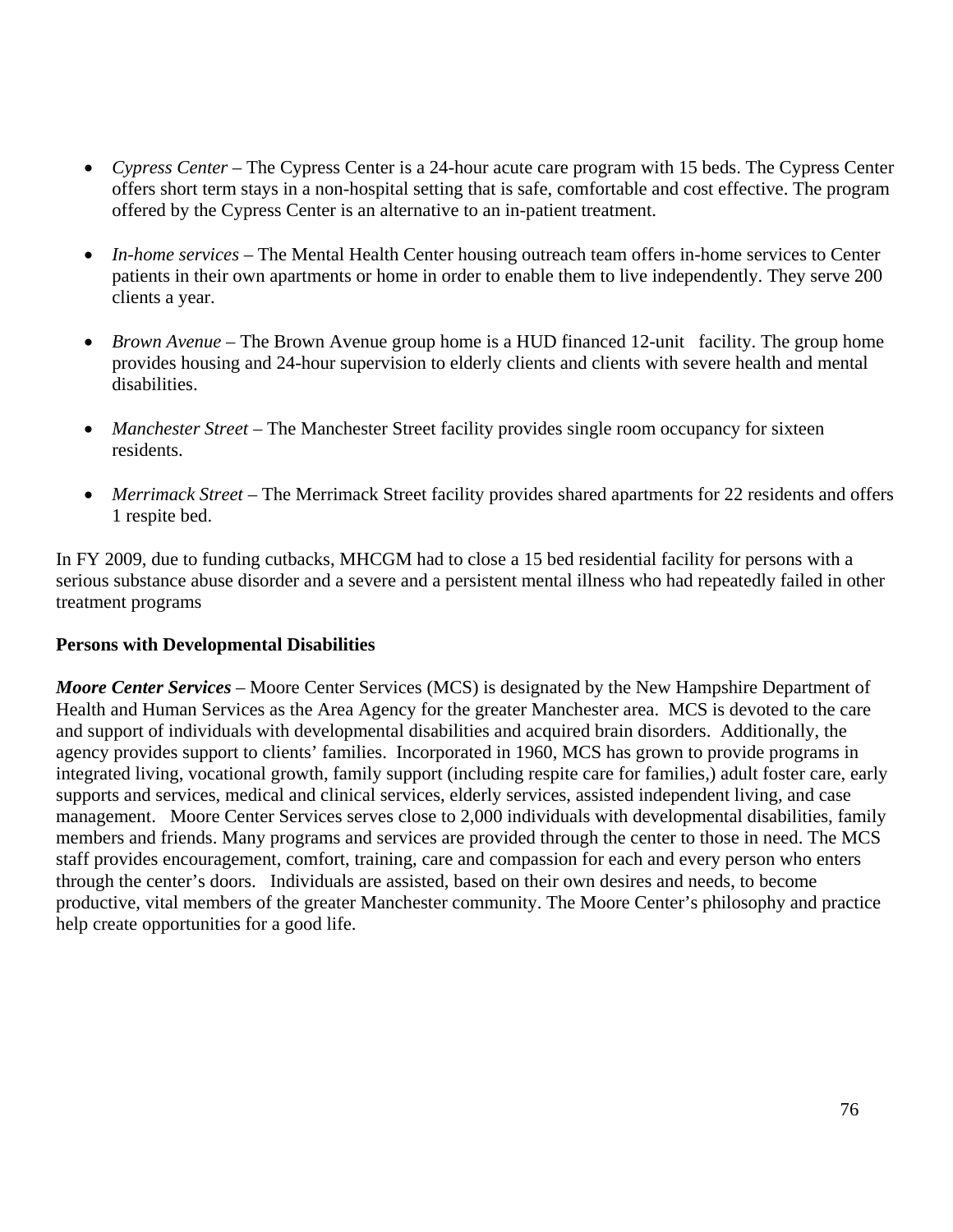### **Persons with Physical Disabilities**

As of the 2000 Census, it was estimated that 2,449 (2.29% of Manchester population) individuals aged 16 and over have self-care mobility disabilities; the number of people aged 16 and over who are physically disabled is 9,147 (8.55%) (2000 US Census).

*Crotched Mountain Rehabilitation Center –* Crotched Mountain is a non-profit organization offering rehabilitation, education, housing, assisted living and health services to people with disabilities. The Crotched Mountain Rehabilitation Center administers the Courtyard Apartments in Manchester a 24-unit residence for persons with physical disabilities who meet income eligibility requirements. The Courtyard Apartments have 22 one-bedroom apartments and 2 two-bedroom apartments. Crotched Mountain operates programs at the Crotched Mountain Rehabilitation Center in Greenfield, NH and at locations throughout New Hampshire, as well as in locations in New England and New York.

#### **Rehabilitation programs include:**

- Crotched Mountain School a private special education residential/day school for 128 students with multiple disabilities, ages 6-21. Fully accredited K-12 curriculum.
- Brain Injury Center a 30 bed comprehensive residential rehabilitation services and individualized care for adults, ages 18-59.
- Children's Specialty Hospital a 30 bed acute and sub-acute rehabilitation services for children and young adults.
- Outpatient Services clinical and rehabilitation services for children and adults with disabilities, including: aquatic therapy, audiology, assistive technology, developmental pediatrics, driver evaluation and training, dysphagia, occupational therapy, physiatry, physical therapy, psychology, sensory integration therapy, and speech-language pathology.
- School Partnership Program providing medical, educational, and therapeutic evaluations to enable local schools to serve students with complex neurological disorders.

#### **Community Services include:**

- Crotched Mountain Community Care an alternative to nursing homes for New Hampshire adults with chronic illnesses or disabilities who wish to remain in their own homes.
- Crotched Mountain Residential Services housing and care management services for adults with developmental disabilities living in New Hampshire.
- Accessible Apartments affordable and accessible residences located in Manchester and Whitefield NH; Portland, ME; and East Greenbush, NY.
- Foster Grandparent Program income-eligible senior volunteers paired with at-risk children in Hillsborough, Cheshire, Sullivan, Coos, and parts of Grafton counties of New Hampshire.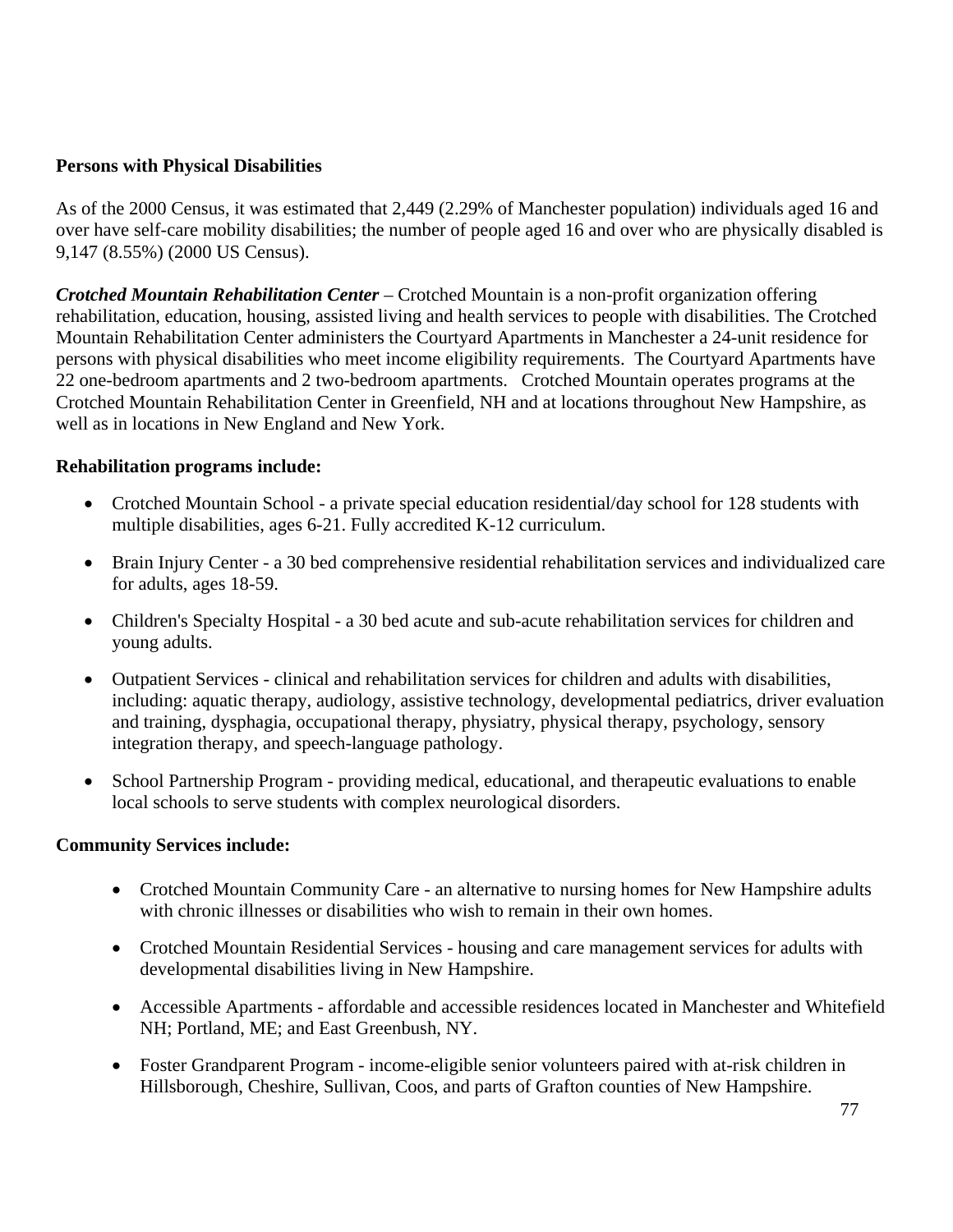*Easter Seals New Hampshire* **–** Easter Seals provides services to ensure that all people with disabilities or special needs and their families have equal opportunities to live, learn, work and play in their communities. Easter Seals services include autism services, inclusive child care and early intervention, special education, medical rehabilitation, camping and recreation, transportation services, vocational services, senior services, adult day care programs, transportation services, a variety of residential service options and veteran services. Services are offered to a broad range of clients with physical disabilities. The mission of Easter Seals is *to provide exceptional services to ensure that all people with disabilities or special needs and their families have equal opportunities to live, learn, work and play in their communities*. Transportation is among the largest and most successful services provided by the Easter Seals New Hampshire in the Manchester area. Special Transit Service, Inc. (STS) is a division of Easter Seals New Hampshire. STS has been a provider of transportation to medical appointments, employment, and other community needs since 1980. STS is certified and licensed by the NH Department of Safety; NH Health and Human Services; EMS; American Red Cross and the NH Department of Transportation. In FY09, Easter Seals New Hampshire served more than 3,700 individuals through transportation services. The agency has an operational fleet of over one hundred (100) specially equipped vehicles and an experienced and dedicated staff. Vehicle operators are all professionally trained in defensive driving, passenger assistance techniques, CPR and first aid. STS has a fully staffed maintenance facility to support its fleet that includes highly qualified mechanics.

*Granite State Independent Living –* Granite State Independent Living (GSIL) is a consumer-managed, nonprofit organization whose mission is: to promote life with independence for people with disabilities and those experiencing the natural process of aging through advocacy, information, education and support. Founded in 1980 as a grassroots effort, GSIL has strategically grown to seven regional offices offering 16 distinct programs, 12 of which reflect unduplicated services. GSIL is a "cross disability" organization which provides services and advocacy for persons with all types of disabilities, including physical, developmental, behavioral or communication-sensory impairment. In FY 2009, GSIL provided direct services to 7,000 consumers.

GSIL's mission is carried out through the delivery of four core services: advocacy to ensure the full participation in society, peer support by connecting people with disabilities with each other, information and referrals on disability issues, resources and services, and skills training to teach every day skills that allow one to live as independently as possible through our Community Living, Long Term Supports, and Employment Services Departments.

For its efforts, GSIL was selected from a field of 520 organizations as one of ten national finalists for the Peter F. Drucker Award for Nonprofit Innovation in 2006; on May 1, 2007, Business New Hampshire Magazine named GSIL as the Nonprofit of the Year. In the fall of 2009, GSIL was awarded the NH Business Review Excellence Award – Nonprofit; and in spring of that year was recognized by the Corporate Fund for Excellence in Nonprofit Management.

*Manchester Housing and Redevelopment Authority (MHRA)* – Manchester Housing Redevelopment Authority has a total of 876 units of public housing designated as for the elderly and persons with disabilities, with 77 units that are fully accessible (in its tax credit properties – Mary Gale Apartments and Brown School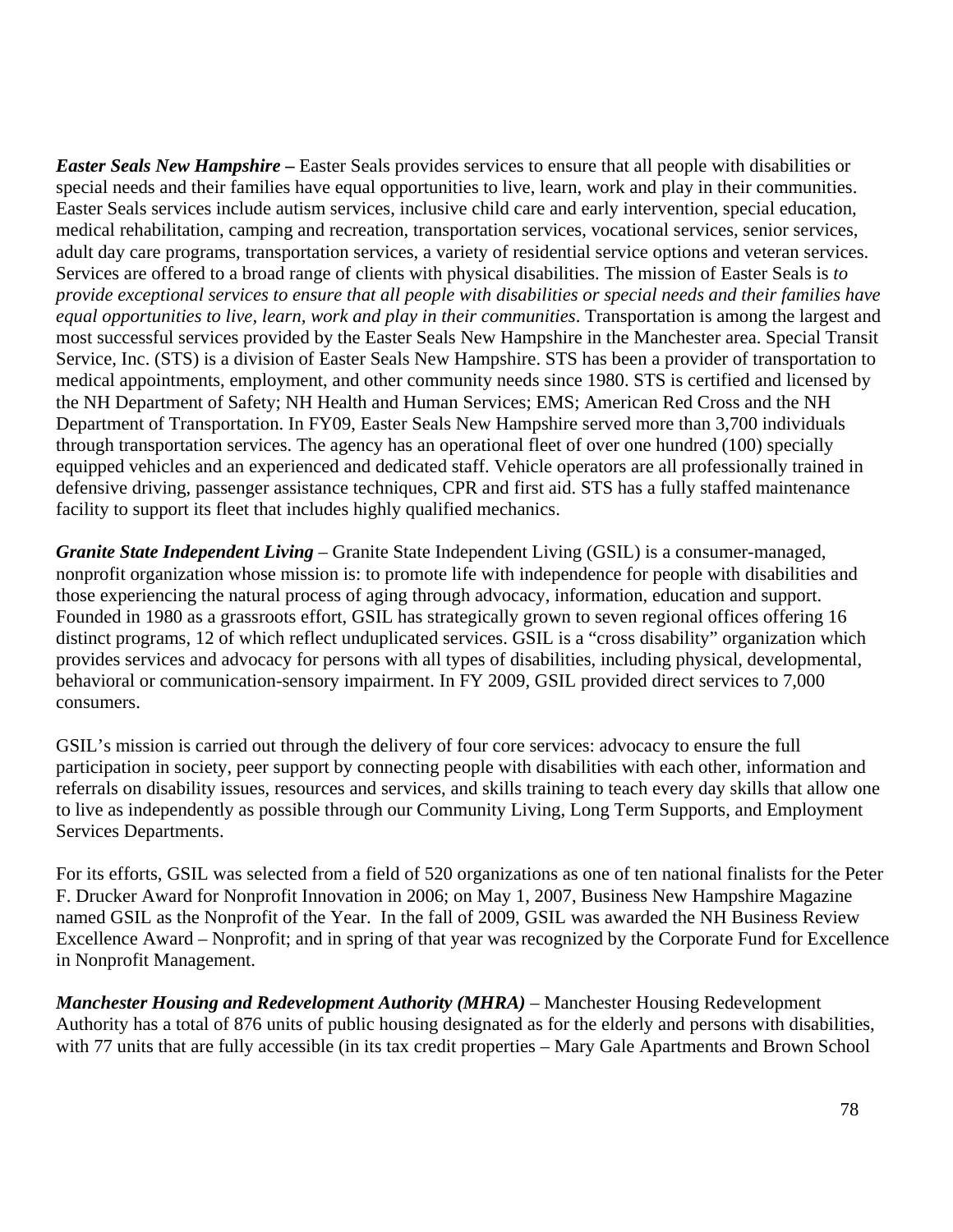Apartments – there are an additional 5 fully accessible units). According to MHRA staff, there is a waiting list for these units; currently there are 25 households on the list and 5 of those are on the pending list.

### **Persons with Alcohol and Other Drug Dependency**

An established network continues to provide services for populations suffering from alcohol and other drug abuse dependencies in the City. Participating agencies provide a step-by-step program that individuals must follow in order to successfully recover for dependence. Agencies report that the demand for available beds continues to be high and that they have long waiting lists.

*Angie's Shelter –* New Horizons operates Angie's Shelter, a facility with 16 beds that serves women who are active substance abusers as well as those free of chemical addictions. New Horizons provides: integrated services referral, emergency shelter, donated specialty items, donated clothing, and donated food. Programs in the created and targeted towards making an individual become self-sufficient. Weekly Program Groups range from budgeting to smoking cessation. The focus and schedule varies as the needs of the participants vary. Case management works with individuals on their goals and becoming successful with these goals

*The Farnum Center –* Operated by Easter Seals NH, provides substance abuse treatment services comprised of both residential and outpatient. The Farnum Center is a non-medical, dually diagnosed program that employs the services of clinicians who are Masters Licensed Alcohol/Drug Counselors, psychologists and Nurse Practitioners. The facility also has a psychiatrist that runs a Suboxone Clinic. This treatment facility is a 4 to 6 week inpatient program that provides substance abuse treatment in a therapeutic setting. The Farnum Center houses 33 beds. The occupancy rate at the Farnum Center is 100% with a long waiting list. Following completion of treatment most clients remain in the Manchester area where they seek employment and permanent housing. The Outpatient Clinic provides counseling for people that abuse alcohol and other drugs and their families. Staff at the Farnum Center expressed a need for safe and sober transitional housing for both men and women. Many residents are accepted for halfway house placement but often there is a two to four week waiting period.

*Helping Hands Outreach Center –* Helping Hands Outreach Center is a non-denominational outreach and referral service that operates three different housing programs in two different locations. The first program, founded in 1987 and relocated to its current facility in 1991 is a 29 bed transitional shelter for adult males in recovery from alcohol and substance abuse/addiction. In 2007 Helping Hands purchased and began renovations on the former Fraternal Order of Eagles building on Central St. This facility, named the Gendron House, has 16 Single Room Occupancy units. Of those, 12 units are next step housing for those who have been through substance abuse treatment and the shelter program but need continued supports to remain sober. The other 4 rooms are designated for a specialized "Safe Haven" housing program for those with co-occurring substance abuse and mental illness. Helping Hands provides case management and ongoing support for substance abuse recovery. During the City Fiscal Year 2009, an average of 37 men resided at the Center where they received counseling services from the Center's professional staff. Residents were selected through a referral process designed to assist men who have made the decision to get their lives back on track. The Center is drug and alcohol free. Generally, residents stay between six to nine months at the transitional shelter while they regain their health, re-build their self-esteem and find permanent employment. Due to the tight housing market, the time spent in the housing program for the residents has increased from six to nine months. As Gendron House is a more supportive housing program, stays there are considerably longer. It is the goal of the Helping Hands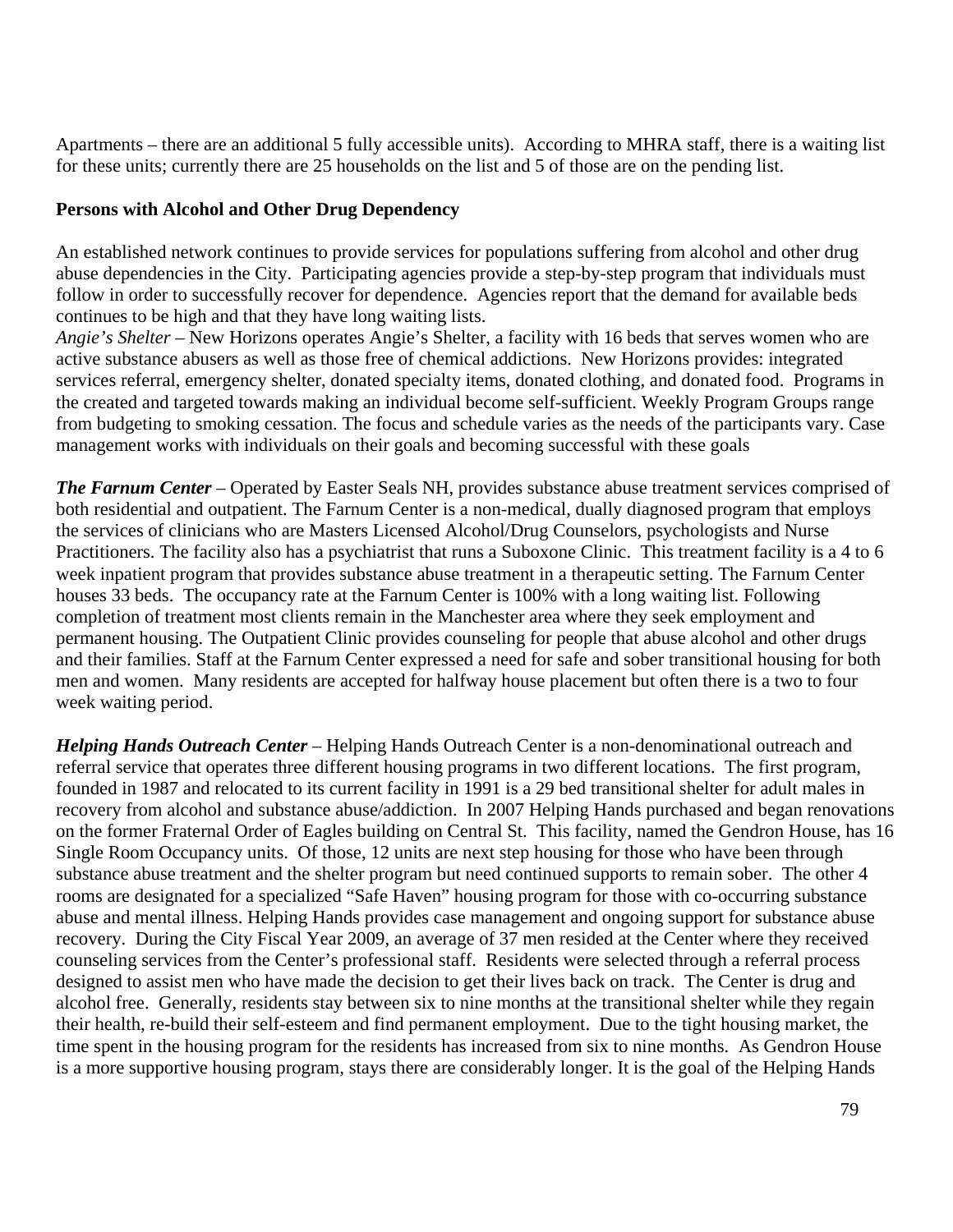Outreach Center to provide its clients with the opportunity to lead stable productive lives upon leaving the Center.

*National Council on Alcohol and Drug Dependency of Greater Manchester/Serenity Place –* Is a clinically managed residential detoxification and DUI education center. Serenity Place's core services revolve around a residential program for those suffering from alcohol and drug addiction, primarily for indigent, un/under insured and often homeless individuals. The crisis site is supervised and managed by a Clinical Director (LADC). Serenity Place provides food, housing, and other services until further treatment or aftercare can be procured. Serenity Place provides referrals to intensive in-patient and outpatient treatment programs all throughout NH. It is the only non-profit facility that offers social detoxification and sobriety maintenance for primarily indigent clients within the Greater Manchester Area. In calendar year 2009, 4,982 client treatment days were delivered, 360 clients received recovery services and 541 clients were helped through the REAP Program (Impaired Driver Intervention Program, Phase II Program, and MOP Program). The current length of stay from 2008 at 11.5 days to 2009 at 19.5 days is indicative of the need for additional treatment resources.

*Southern New Hampshire Services Robinson House –* Robinson House provides 24 units of transitional housing for men recovering from substance abuse. The program offers residents supportive services to facilitate transition to permanent housing. Staff at Robinson House indicates that the biggest unmet need is the lack of sober holding facilities for prospective residents awaiting a vacancy at their facility.

*Tirrell House –* Tirrell House is an alcohol and substance abuse recovery halfway house containing 14 beds for recovering males. Tirrell House offers in-house A.A./N.A. meetings, individual counseling sessions, psychoeducation group, and referral to supportive services as needed. Operated and staffed by the Bureau of Substance Abuse Services, the facility is designed to give short-term supportive care and rehabilitation. The average stay for participants is three months. Currently a waiting list exists for the program of approximately 2- 3 months. Among the services provided by Tirrell House include alcoholic's anonymous meetings, group counseling, AIDS education, GED and interviewing skills and job placement. In 2009 the Tirrell House provided services to approximately 180 clients.

### **Persons with HIV/AIDS**

*The Greater Manchester AIDS Project (GMAP) –* Was founded in 1986 under the name New Hampshire AIDS Foundation. Soon after, the name was changed to GMAP to better reflect the population that they serve. GMAP is officially a part of the Merrimack Valley Assistance Program (MVAP) which holds 501 (c) 3 status. The agency's service area includes the largest cities in New Hampshire and Hillsborough County, which has the fastest growing incidence of HIV/AIDS in the state.

GMAP provides vital, non-duplicated services to those infected and affected by the HIV/AIDS virus. The majority of GMAP's clients are working poor, and most are underinsured. Clients often struggle to make ends meet while managing an illness with far-reaching economic and human costs, including steeply rising costs of housing and medications. Staff reported that 2009 is the first year in the past 10 years where there has been no death in the agency.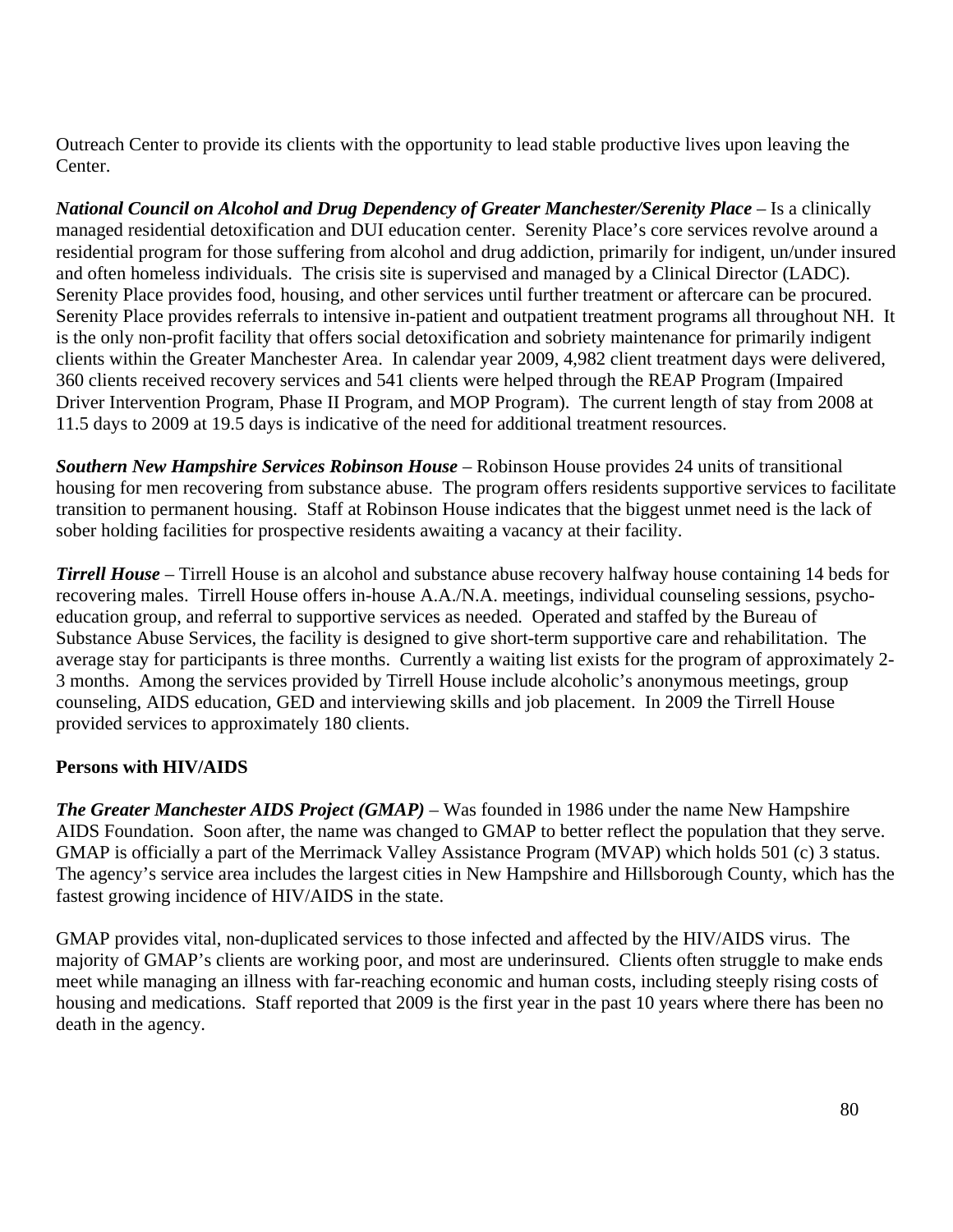A growing part of GMAP mission is to counteract myths about HIV/AIDS in the community at large and to bring reasoned arguments and sound research to public policy debates. GMAP strives to demonstrate that HIV/AIDS is a local issue that affects the immediate community of neighbors, friends and relatives; in growing numbers, they are children and women. GMAP's philosophy is that helping its clients live longer, more functional lives is an important part of the global fight against the HIV/AIDS pandemic.

GMAP has two major programs within the agency: Client Services, and Outreach and Housing Opportunities for People with AIDS (HOPWA) program. GMAP no longer has a funding for testing, however, agency staff continue to do community outreach and education.

GMAP's Client Services department provides case management, client advocacy, food services, rental assistance, transportation assistance, mental health services, information and referral and any other necessary assistance for their individual clients. Client Services at GMAP are available in English and Spanish languages.

According to the NH Department of Health and Human Services Division of Public Health Services Surveillance Report through June 30, 2008, there are 211 persons living with HIV in Hillsborough County and 251 persons living with AIDS. In the second quarter of 2009, GMAP's Client Services Department provided assistance to 131 clients and 1870.5 contact units of service. Staff states that GMAP continues to provide community based and culturally responsive services to its clients. GMAP Client Services provides services to 78 HIV+ clients; 53 clients had an AIDS diagnosis. Their HIV/AIDS caseload is comprised of 75 Caucasian, 21 Latina/o, 34 Black individuals, and 1 Haitian; this includes 81 Males, 48 Females, and 2 Transgender.

Nineteen of GMAP's clients are receiving Section 8 Housing Assistance; 15 receive long-term rental assistance from Housing Opportunities for People with AIDS (HOPWA); and 6 receive short term rental assistance on an emergency basis utilizing funds (HOPWA) for a maximum of five month year. Three clients are currently or have been in homeless shelters during the last 12 months, and GMAP staff try to move them out of the shelter as quickly as possible due to their immuno-compromised systems.

*The Merrimack Valley Assistance Program (MVAP***)** – Provides case management, housing assistance counseling, medical services, client advocacy and education. MVAP lists the need for affordable housing among its most pressing problem, especially for homeless children and young adults. MVAP cites long waiting lists for subsidized housing as well as regulations associated with obtaining housing as impediments for people inflicted with the AIDS virus. MVAP continues to work with the state as it attempts to develop solutions to problems associated with finding suitable housing for persons with AIDS. They continue to provide education on the AIDS epidemic, however they stress that it is critical that housing opportunities are developed, along with a continuum of care that provides access to medical facilities and public transportation.

*Visiting Nurses Association (VNA)* - At the present time, the patients with HIV/AIDS are served using outpatient services by the Hitchcock Clinic HIV / AIDS Program, Catholic Medical Center and Elliot Hospital serving those in need of in-patient care, and Home Health & Hospice Care – A Visiting Nurse Association serving patients needing home care and end-of-life care at the patient's home or at the Community Hospice House. VNA Home Care and Hospice programs served 354 Manchester patients in FY 2009, including 3 Manchester patients with HIV/AIDS.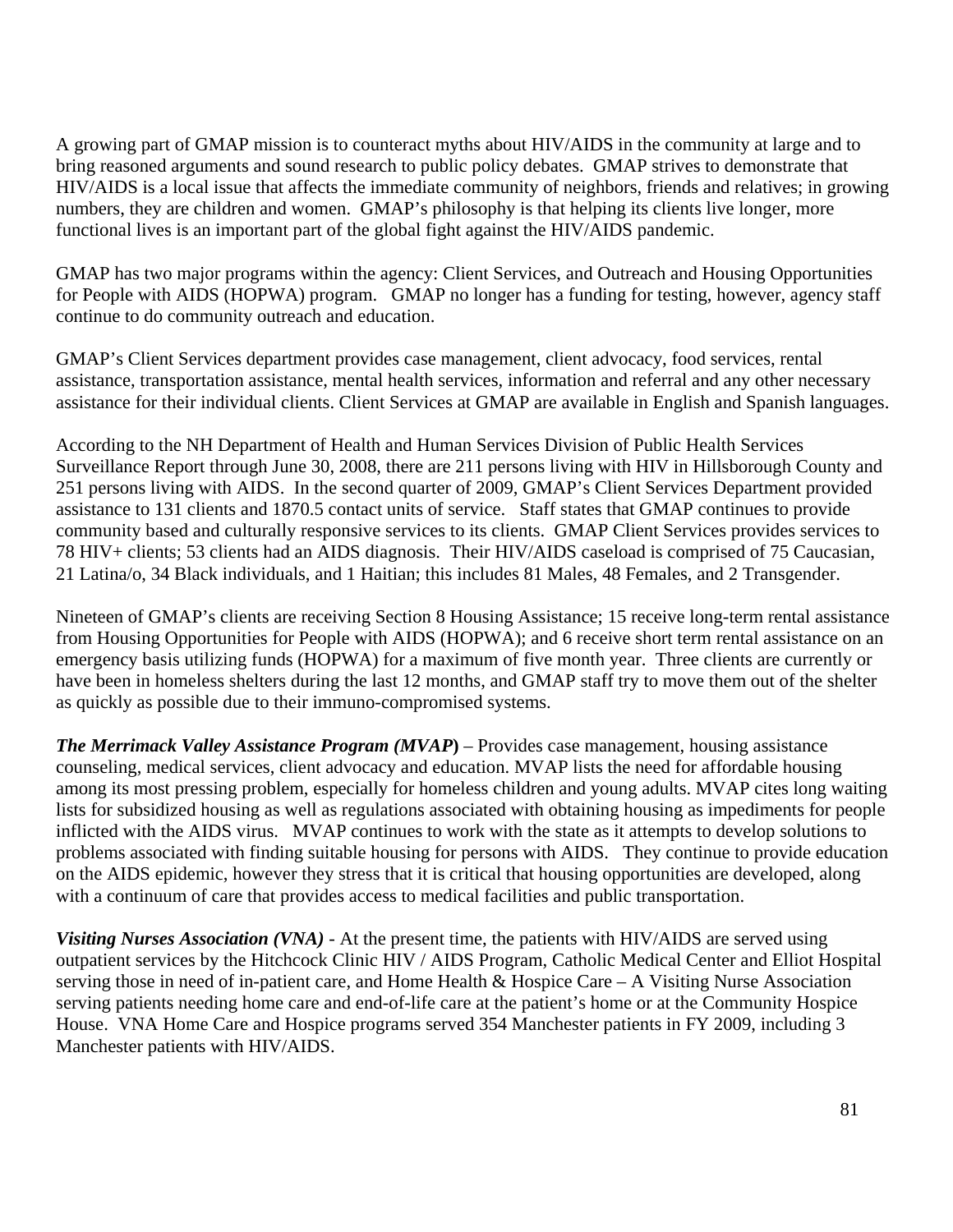Additionally the local Veterans Hospital in Manchester serves veterans from all over northern New England (Maine, New Hampshire and Vermont).

# **Victims of Domestic Violence**

*YWCA Crisis Service* **–** YWCA New Hampshire's Crisis Service provides the community with a range of free and confidential direct services for victims of domestic and sexual violence. In 2009, the Agency reported that they served 1,382 Manchester residents: 1,010 unduplicated domestic violence victims; 290 victims of sexual assault; and 82 stalking victims. "Emily's Place," an emergency shelter for women and children who are fleeing from violence in their homes, is one of these services. Emily's Place provides housing and supportive services for up to six women and twelve children at any one time. During the past year, Emily's Place housed 35 women and 32 children for a total of 3,533 bed nights. Services were provided to 1,382 unduplicated Manchester residents in 2009, including a 24-hour crisis line, court advocacy, hospital and police accompaniment, information and referral, access to pro bono legal services, assistance with Victims Compensation Program, peer support groups and community education. Emergency shelter is available 24 hours a day, 365 days per via the crisis line.

While the YWCA Crisis Service provides opportunities including peer support, advocacy and case management, there remains a significant need for additional services for this population.

### **At-Risk Youth**

*Manchester Office of Youth Services [OYS] –* The City of Manchester Office of Youth Services helps all young people by providing effective solutions to a variety of challenges encountered by youth and their families. By offering a supportive environment for young people to address issues like alcohol and other drug abuse, juvenile delinquency, truancy and problems at home, The City of Manchester Office of Youth Services helps disconnected youth. Likewise, the City of Manchester Office of Youth Services also provides significant resource to young people who are catalysts for positive change in the community. OYS offers a range of prevention programming that provide assistance to children and young adults identified as having difficulty at school, in the community or within the family structure. The Office of Youth Services is open daily and accepts referrals from families, The Manchester School District, the Police Department, The State of New Hampshire Department of Health and Human Services Divisions of Juvenile Justice Services & Children Youth and Family Services, local treatment programs and other area human service agencies in the City. The Office of Youth Services provides crisis counseling, referral services, substance abuse evaluation, gang intervention, truancy prevention, shoplifting education, and a court ordered restitution program.

| <b>ACTIVITY</b>                    | 2008 | 2009 |
|------------------------------------|------|------|
| Crisis Intervention                | 467  | 681  |
| <b>CHINS</b> [Filed for Court]     | 19   | 26   |
| Alcohol and Drug Education Program | 207  | 269  |
|                                    |      |      |

# **Youth Served by the Manchester Office of Youth Services**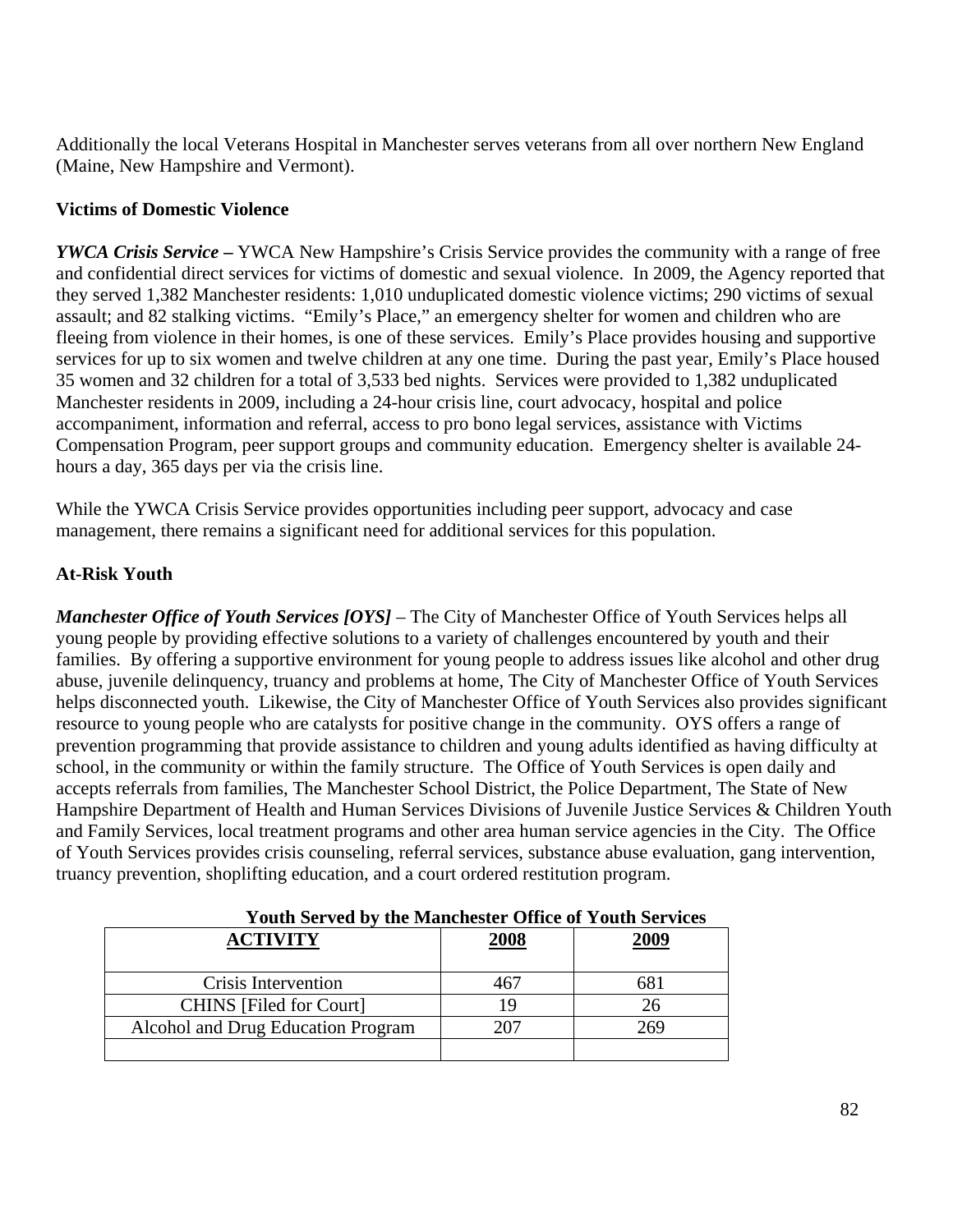*Court Appointed Special Advocates (CASA) of New Hampshire –* CASA provides training and technical support for volunteers to serve as Guardians ad litem for Manchester's abused and neglected children. In 2009, CASA's efforts resulted in 193 children being assisted.

*Child and Family Services Youth Crisis Center and Runaway and Homeless Youth Program* – Provides three units of emergency housing in their "safe house" program. They are also able to place children under the age of 18 in a specialized group home, Webster House with parental consent. This service is to help families work through volatile situations while have safe respite housing for the child. The agency's street outreach program helps to identify the most at-risk street youth and assists them in accessing eligible supportive services. In 2009, the Street Outreach staff made contact with 3,516 youths, averaging 325 youths per month.

- o Prevention services: Outreach to schools and the community. Provides information on the risks and realities of life on the street and what it means to be an estranged youth
- o Crisis intervention: Emergency foster care/host homes are available for kids who require a short cooling off period. The CFS group home may provide emergency overnight care
- o Counseling: Short term, individual, family and/or group counseling can help to open communication, identify problems, set goals and find ways to achieve them
- o Information and referral: Connects youth and their families to other resources in the community

*Webster House –* Webster House is a group home that provides temporary living accommodations for youth who are unable to live at home for some period of time. The Webster House intent is to address four areas of youth's lives:

- Physical: By providing a safe home.
- Social: By applying the norms of society.
- Personal: Through counseling, activities and a wide range of interpersonal relationships.
- Family: By rebuilding the bonds and reuniting the family.

The goal of Webster House is to prepare its residents for adult life, recognizing fully that this is ultimately a partnership between the family, the child and the program. Webster House provides a home; opportunities for counseling, education and activities; and an atmosphere in which

adult-child relationships can be rebuilt and created. Within this structure, the direction, kindness and commitment of caring adults can help improve the lives of the children who reside at the Webster House and their families.

### Other Programs for Youth and Children

As an entitlement community where approximately 52% of the City's population is low to moderate income and 14% of residents are below the poverty level, the City has prioritized programs that benefit inner-city children, particularly facing challenges of poverty and lower family income levels. Currently, the City's Community Improvement Program funds eleven programs geared toward early, positive interventions at the young and teenage years, including: childcare, education, mentoring, parenting support and education, afterschool activities, and recreation. These programs all benefit low to moderate income children, youth and families.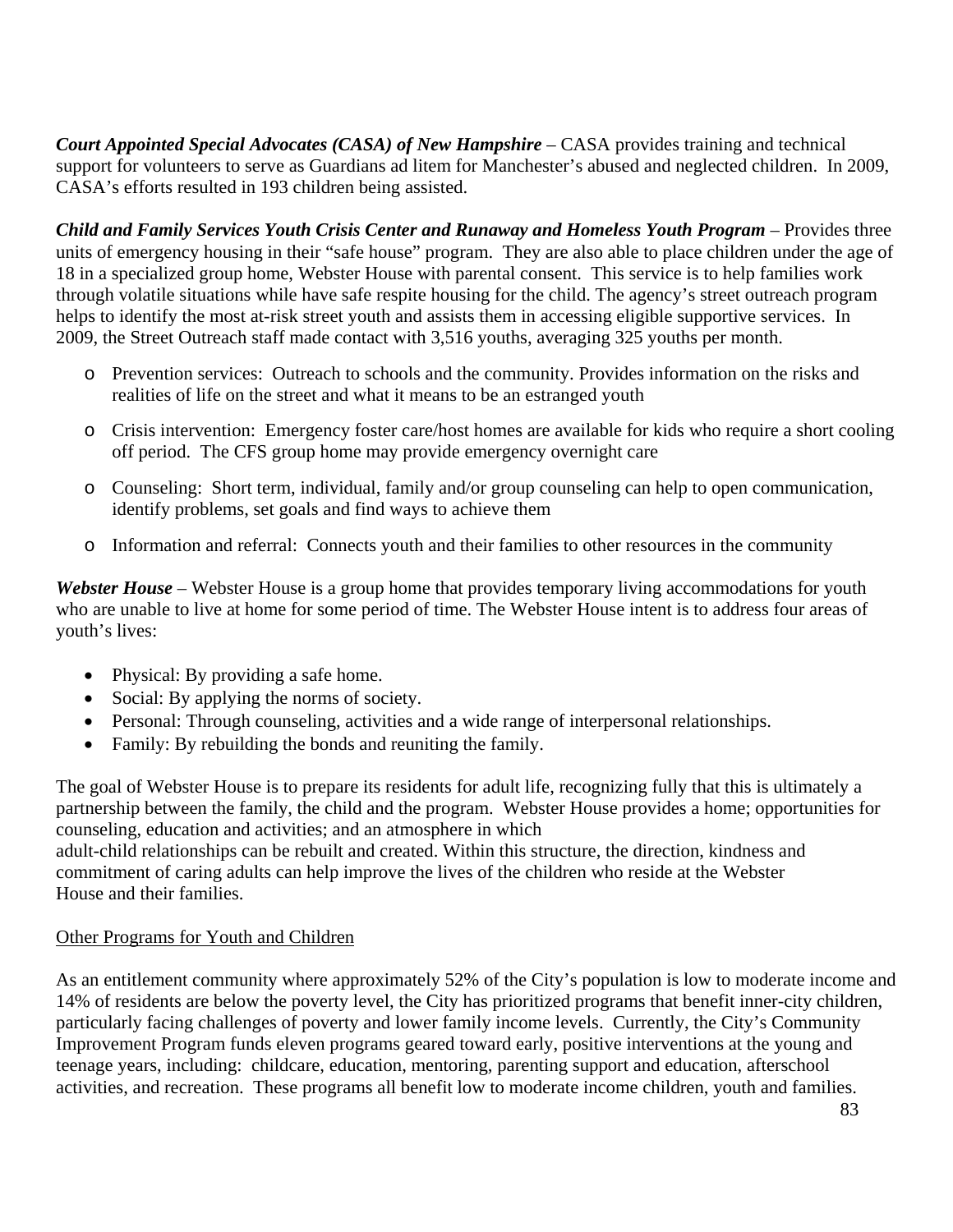| Agency                          | Program                                 |  |  |
|---------------------------------|-----------------------------------------|--|--|
| Boys & Girls Club               | <b>Inner City After School Program</b>  |  |  |
| <b>Big Brothers Big Sisters</b> | One-to-One Mentoring                    |  |  |
| City Year                       | Young Heroes                            |  |  |
| The Salvation Army              | Kids Café                               |  |  |
| <b>YMCA</b>                     | <b>Youth Opportunities Unlimited</b>    |  |  |
| Manchester Housing and          |                                         |  |  |
| <b>Redevelopment Authority</b>  | <b>Youth Recreation Program</b>         |  |  |
| Girls Inc.                      | Café Lauren                             |  |  |
| Girls Inc.                      | <b>Girls Center</b>                     |  |  |
| <b>VNA Child Care</b>           | VNA Child Care & Family Resource Center |  |  |
| Majestic Theatre                | <b>Summer Youth Program</b>             |  |  |
| Parks and Recreation Dept.      | <b>Youth Recreation Programs</b>        |  |  |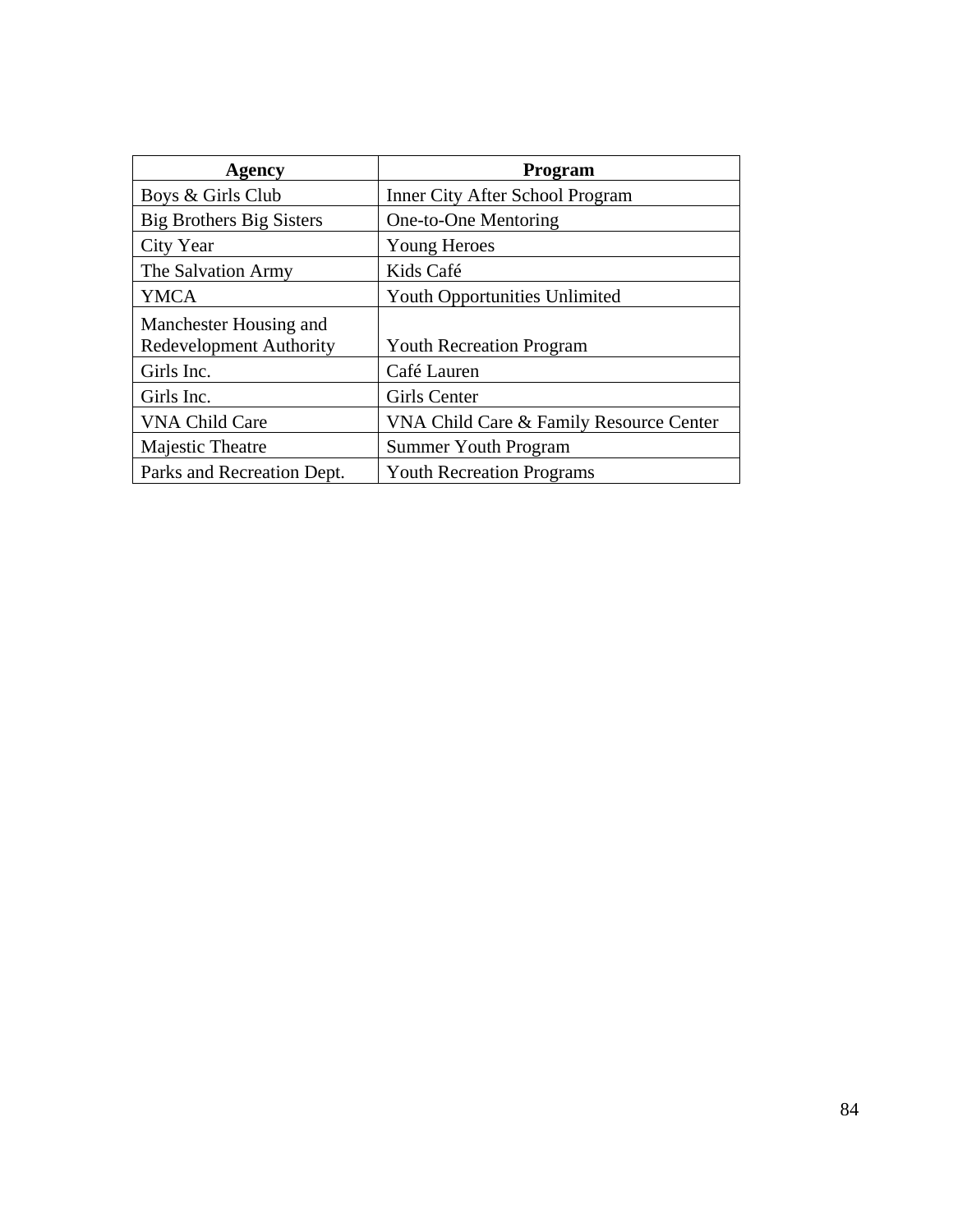#### **Barriers to Affordable Housing**

This section describes the strategies and practices that Manchester can revise or initiate in order to improve the system. Also, suggestions for revisions to Federal and state rules and policies are noted. This section applies to all sources of entitlement funding

Since the beginning of 2007, it has become apparent that the U.S. housing market has been in decline, with foreclosures increasing and sale prices decreasing. The unpredictability of fuel prices – for both homes and vehicles – as well as dramatically increasing food prices has led to fundamental change in how people determine where they live. These factors do not just affect purchased homes, but rental properties as well.

Manchester is not immune to these factors. Even though the city and the region may be in a better position than many parts of the country, there is still a need for action. Statistics show foreclosure numbers not seen in this area since the real estate collapse of the early-1990s. However, with the sub-prime loan collapse and many more homeowners unable to afford their mortgages, there are ramifications that were not experienced back in 1991.

This has also affected the rental market. Up until 2006, rental prices have gone up, making it more difficult for many to afford safe and secure residences. Since the end of 2006, rental prices have stabilized, but with the added costs of food and other essentials, the burdens for these families continue to climb. In turn, this has affected rental property owners. Many owners of one or two multi-family properties, looking to take advantage of low vacancy rates and increasing rents, purchased these properties – many with less than ideal financial and credit situations. Variable interest rate mortgages dramatically adjusted upward from 2006 to today. Many property owners that purchased properties with little or no borrower equity – essentially 100 percent financing – are unable to support their mortgages from the current rental income.

When fuel costs went up, rental prices declined and those with adjustable rate mortgages saw their monthly payments go up, what once seemed sound became financially unmanageable. The result has been more foreclosures, softening rents, plummeting purchase prices and numerous voices on how to address this issue within the city.

This issue is not unique to Manchester or to New Hampshire – in fact, many other regions of the country are doing much worse. In many urban areas across the country, foreclosure rates are reaching highs not seen in decades. For example, Wayne County, Michigan (Detroit Metro) had a foreclosure rate of one house for every 169 in May 2008 – which does not include short sales, those that were currently in foreclosure proceedings or those recently purchased at auction or through bank sales. San Joaquin County in California (Stockton and Lodi) has a rate of one foreclosure for every 76 homes. To put this in perspective, Hillsborough County had one home foreclosure for every 711 homes (second to Merrimack County – one foreclosure for every 680 homes). While these numbers are not as bad as other areas, they still must be addressed as part of a comprehensive housing plan.

Beyond fuel prices and the collapse of the sub-prime mortgage market, there have been many variables that have led to the city's current state: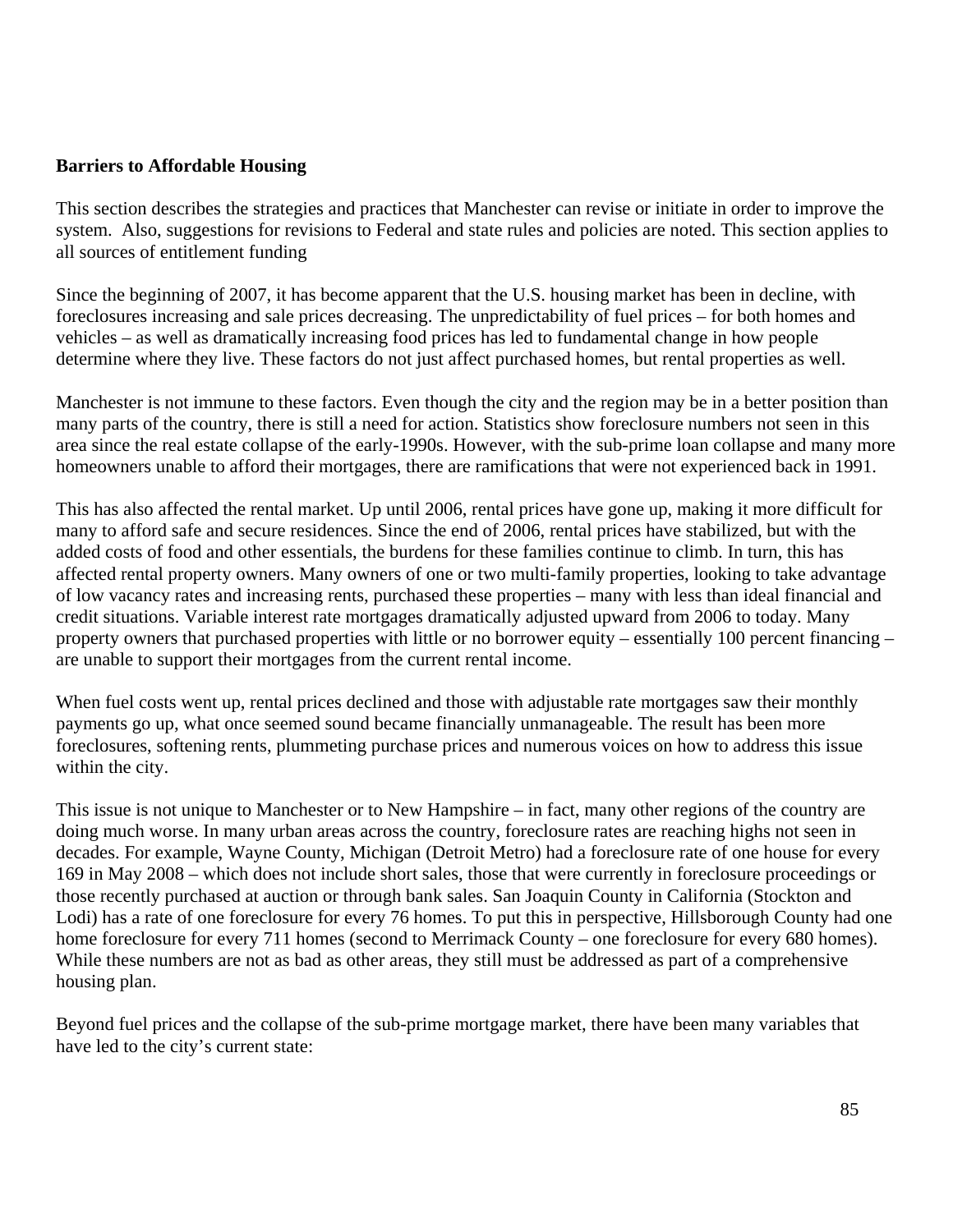- Multi-family property transfers peaked in 2005 and 2006 (536 and 538 respectively)
- Multi-family sales prices peaked in 2005 and 2006 (\$269,899 for a two-family and \$330,062 for a threefamily)
- Revaluation of tax assessments occurred in 2006
- Vacancy rates exceeding 5 percent in 2006 (for the first time since the 1990s)

In the face of these issues, On April 23, 2008, Mayor Frank Guinta convened a group of city staff and leading business and housing voices in the city to address these issues. The following paragraphs include the findings of the task force and recommendations on the future expenditure of entitlement funding on housing initiatives.

### **Findings of the Task Force**

### **1. The City of Manchester has an increasing vacancy rate, particularly in the inner-city**

In conversations with various landowners within the city, most of them have seen their vacancy rates go above what they deem to be comfortable (somewhere between 3 to 7 percent, depending on who you ask). While many larger property managers are either at the high end of comfortable or at a vacancy rate that is slightly too high for their comfort level, it is apparent that smaller property-owners are seeing vacancy rates much higher than their property can support.

For example, Ron Dupont of Red Oak Realty stated at the May 21, 2008, meeting of the task force that the vacancy rate for many larger property owners that he surveyed was about 8.8 percent in May 2008 (2,551 rented units, 247 vacancies). This is above the 5 percent he states as ideal (allowing these owners to renovate and update properties when they are vacated). However, in what would be considered "urban" areas of the city, that vacancy rate was around 15 percent and up to 20 percent – which is much higher than comfortable. In addition, it is believed that due to the falling prices for multi-family properties and the increase in foreclosures of said properties, that the vacancy rate for properties owned by low-level investors is even higher.

To entice more people into units, many of the larger property owners are offering incentives such as free firstmonth of rent or free utilities (such as heat). In addition, many developers are looking outside of Manchester to build new properties. As stated by Dick Anagnost in his meeting with the committee, there is a scarce amount of land to build new housing in the city and he is actively looking at adjacent communities like Londonderry to build new housing stock.

### **2. Manchester's rents are going down after a high in 2005**

According to the New Hampshire Housing Finance Authority (NHHFA), the average rent in Manchester peaked at \$1,046 for the average two-bedroom home in 2005. Before this, rents saw a sharp spike from \$799 in 2000 to \$1,046 in 2005. Rents declined to \$980 in 2007. In 2008, rents increased to \$983 and increased to \$988 in 2009.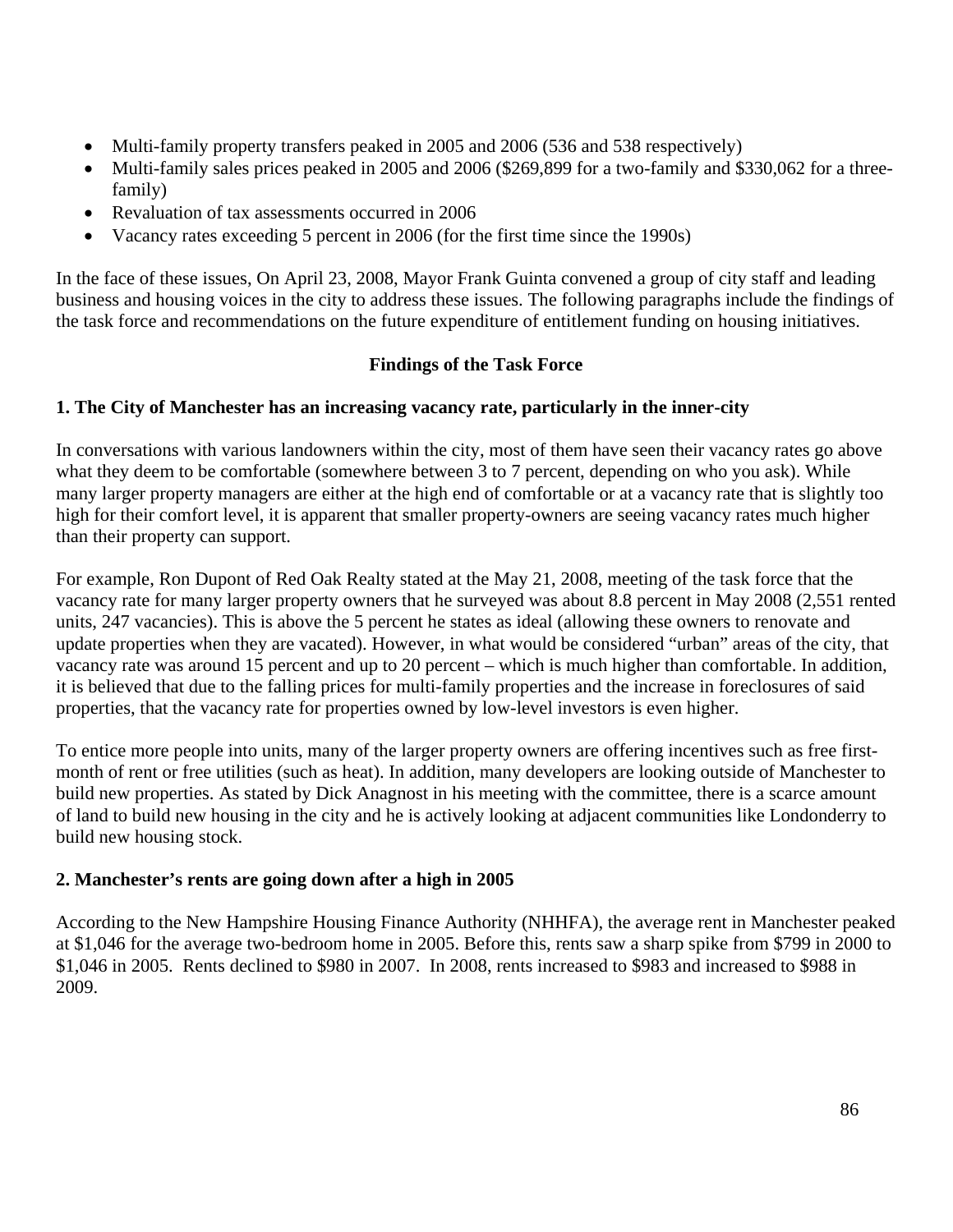*The fact that rents have decreased since 2005 is not all bad news. Many social-service advocates have stated that rents in Manchester were pricing out the average resident or family in the city. According to the data presented in the NHHFA 2009 Rental Survey, the household income required to afford the average monthly rent for a two-bedroom apartment in Manchester would be \$39,520/year. The annual adjusted median income for households of three in Manchester is \$69,188. Households with incomes at 50% of the median are earning \$34,800/year. An affordable rent for a family of three earning 50% of the median income would be \$870/month. It becomes even more problematic for very low-income families (households earning 30% of the median income). An affordable rent for a family of three earning 30% of the median income (\$20,750) would be \$519/month. Remember the average rent for a two-bedroom apartment in Manchester is \$988/month.* 

#### **3. The foreclosure rate in Manchester is as high as its been seen since the early-1990s**

In numbers reported from real-data.com, the number of foreclosed properties in Manchester as of November 2008 is higher than at any time since the Web site started tracking numbers in 2000. Going back further, the Mortgage Bankers Association – cited in a June 2008 report by the Federal Bank of Boston – show that foreclosures have not been this high since 1993.

At that time, the state and city were still recovering from the federal takeover of five Manchester-based banks. There were 281 foreclosures that occurred in Manchester from January 2008 through November 21, 2008 compared to 705 foreclosures in this region. Forty percent of all foreclosures in the region occurred in the City of Manchester. Forty-six percent of all housing units in the region are in Manchester. In the first 11 months of 2008, there has been a fifty percent increase in the number of foreclosed properties versus the same time in 2007. These numbers are also verified by looking at the legal notices in the *New Hampshire Union Leader*, which has seen a profound increase in foreclosure notice listing in its pages since last year – the predominance of which are from Manchester and its surrounding communities.

In following up with the first two findings , many first-time property owners or those that own one or two properties found that the market forces that led to decreases in rent were counter to the investor's ability to pay the mortgage. Add to this the massive increase of fuel oil prices since 2006, which jumped to more than \$4.00/gallon in June 2008, and many property owners faced a dilemma: Pay the renters' heat as an incentive, which doubled in the past two years; or not offer free heat and face an enhanced risk of vacancy. This led to many investors losing their property or not investing in needed repairs to properties, making them run-down.

Many experts in the housing and real estate field believe that the bottom hasn't been reached in regards to foreclosures.

### **4. The number of Manchester residents considered low-income or lower-middle income has increased, while the overall population of Manchester has declined.**

Certainly, the biggest surprise and the most important statistic that came out of the task force meetings is that the low-income population is rising in the city. Initial HUD data provided to the committee by the city planning office indicated an increase in the low-moderate income (LMI) population. The LMI population is defined as having income levels below 80 percent of the area median income. In 1990 42.6 percent of the city's population met the LMI criteria. In 2005, the LMI population rose to 49.9 percent. In 2007, the figure was at 52.2 percent of the population. Given the concern raised by this trend, the committee sought to fill in the gaps for the missing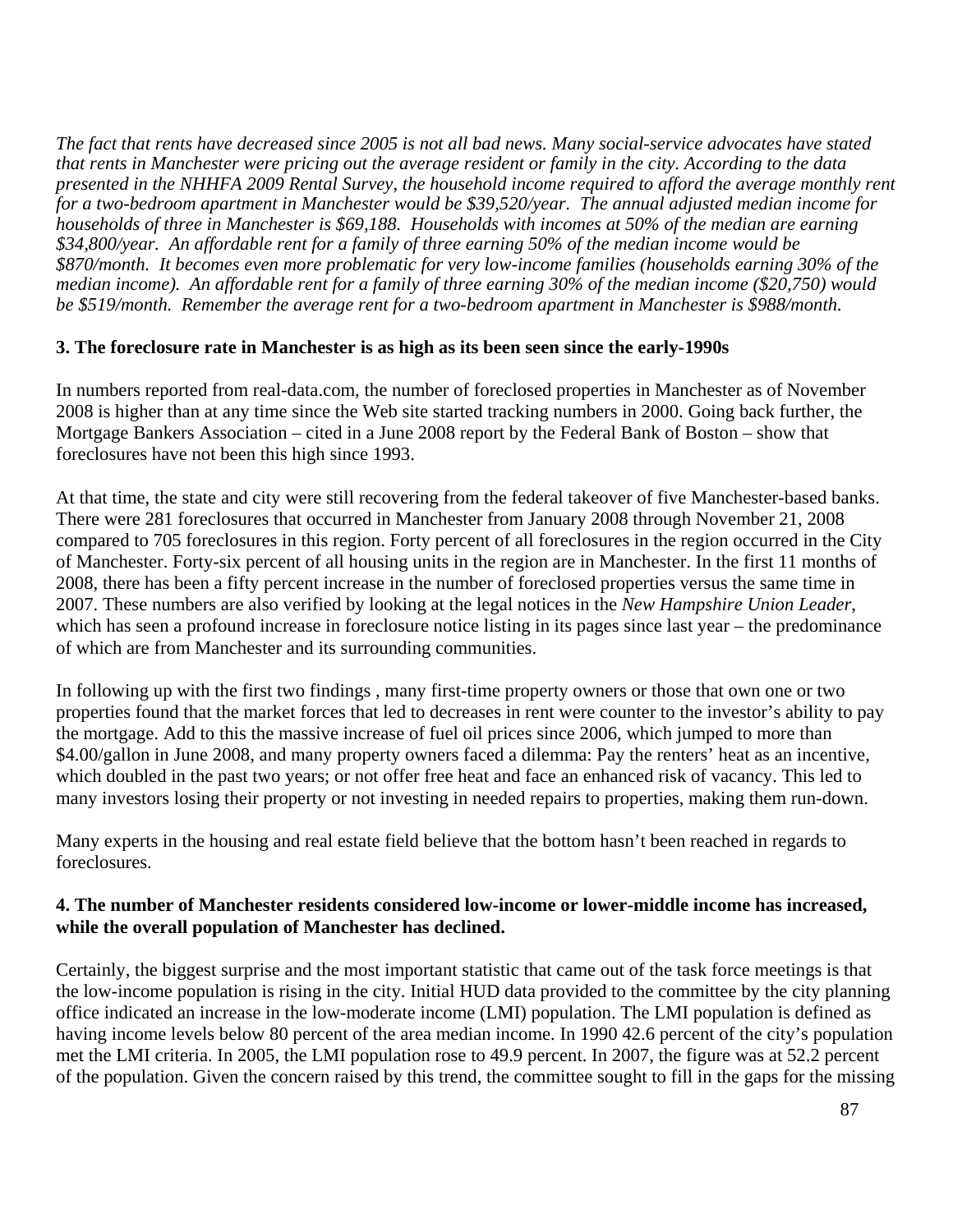years as well as compare the trend to other cities. The statistic has proven to be difficult to gather and not readily available. Therefore, the committee elected to look at poverty data as a national standard with readily available information.

According to numbers provided to the committee by the Nashua Regional Planning Commission and the U.S. Department of the Census American Factfinder, Manchester is seeing an increase in families below poverty. This is counter to the trend in the state's second-largest city, Nashua.

| <b>Families below poverty</b> | 1999/2000 | $\frac{6}{9}$ | 2006 | $\frac{0}{0}$             | 2007  | $\frac{0}{0}$                      |
|-------------------------------|-----------|---------------|------|---------------------------|-------|------------------------------------|
| Manchester                    | 2,023     |               |      |                           |       | 7.70%   2,416 9.80%   3,032 11.90% |
| <b>Nashua</b>                 |           |               |      | $5.00\%$   1,130 $5.30\%$ | - 987 | 4.40%                              |

#### **Comparison of families below poverty between Manchester and Nashua**

Meanwhile, the population of Manchester has declined, albeit slightly. According to the New Hampshire Office of Energy and Planning, Manchester had a population of 109,364 as of July 1, 2006. However, on July 1, 2007, the population dropped to 108,580 – a decrease of 784 people or 0.7 percent. This is a reversal of the slow, consistent growth the city had seen since the 2000 U.S. Census report.

A tangible way to understand this number is to look at the waiting list for housing and vouchers at the Manchester Housing and Redevelopment Authority. As of July 2008, they had a waiting list of 9,600 applicants for housing subsidy. More importantly, the average applicant in 2008 the average income for residents within MHRA's properties had an adjusted median income that was 23 percent of median. In 2002, this number was 37 percent. In 2009, the waiting list for housing subsidy increased to 10,257.

This may be one reason to explain why, despite rents going down and more landlords offering incentives to potential tenants, that the vacancy rate is rising. While rents may be decreasing, the cost of fuel and other goods and services have increased. The population that is leaving is often those that cannot afford to live in the city, and, according to the property owners that spoke to the committee, they are seeing more people living in each unit, essentially "doubling-up." This allows for more people to share the cost of expenses without having to pay separate rent.

### **5. Manchester provides much more of its share of "affordable" housing as compared to the surrounding communities.**

According to a study by the Southern New Hampshire Planning Commission, Manchester and Derry are the only two communities within the commission's district to provide sufficient workforce housing. In its 2005 housing assessment for the region, SNHPC created a statistic called "fair share" housing, which is the amount of housing that should be available in communities for renters that are less than 80 percent of Area Median Income (AMI) and pay more than 30 percent of household income into housing.

The assessment looks at the 13 communities in the region consisting of Auburn, Bedford, Candia, Chester, Deerfield, Derry, Goffstown, Hooksett, Londonderry, Manchester, New Boston, Raymond, and Weare. According to the projections in the study, 13,106 housing units fall into the category of being affordable to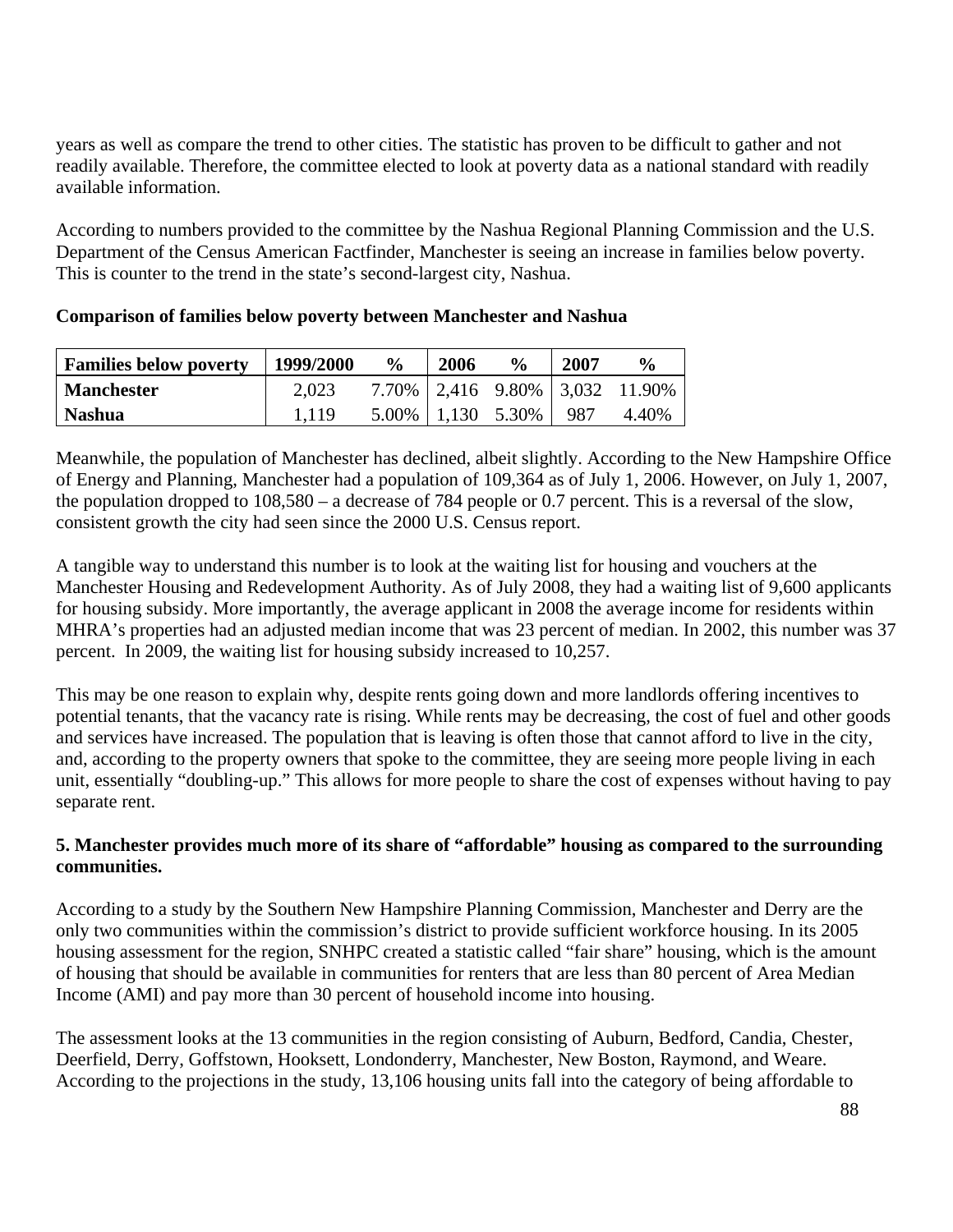renters below 80 percent of AMI. The assessment then spreads those units out throughout the region as a percentage of units in each town to demonstrate what the "Fair Share" should be. Manchester and Derry are the only jurisdictions which meet the "Fair Share" test. In fact, Manchester exceeds its fair share by more than 100 percent. Of the designated affordable units in the region, 34 percent should be Manchester's "Fair Share." In fact, the total for Manchester is 78 percent.

More detailed data from the study is available online at: [http://snhpc.org/pdf/House\\_Assess.pdf](http://snhpc.org/pdf/House_Assess.pdf)

### • **New laws in New Hampshire have put the spotlight on lead mitigation in Manchester – and the cost to address it.**

In 2007, the New Hampshire Legislature passed and Gov. John Lynch signed Senate Bill 176. This new law was "relative to lead paint poisoning and establishing a commission to study the current childhood lead poisoning prevention law, policies, and standards."

The new law does the following:

- Lowers the blood lead level that determines when a child is lead poisoned from 20 to 10 micrograms per deciliter of blood;
- Allows the commissioner of the department of health and human services to inspect other units of a multi-unit dwelling when a child has been found to be lead poisoned in one of the units;
- Extends the time that interim controls may be used as an alternative to lead hazard abatement under certain circumstances; and
- Establishes a commission to study the current childhood lead poisoning prevention law, policies, and standards

As expected, this is an issue of great importance to property owners. As stated by Ron Dupont, Red Oak Properties "The cost to de-lead units can be debated. However, certainly most units that I have recently been made aware of (needing lead mitigation) are closer to \$25,000 per unit rather than the \$10,000 per unit that is available through the City of Manchester's Lead Hazard Control Program. If the average multi-unit in the city is 5 units and there are 100 cases of lead poisoning and the cost to remove lead is \$25,000 per unit the total cost of lead removal in Manchester alone will be approximately\$12.5 million a year."

It should be noted that this is the experience of one developer in the city. The cost to remove or encapsulate lead in a property varies widely by property.

It should also be noted that Ron Dupont praised Tim Soucy, the Director of the Health Department, for "sending the two immigrant agencies in the state a letter that directed them do everything possible to place refugees in lead safe housing."

According to the New Hampshire Childhood Lead Poisoning Prevention Program, there were fifty-six instances of elevated lead levels in children in 2007. In 2008, 49 cases of lead poisoning were reported..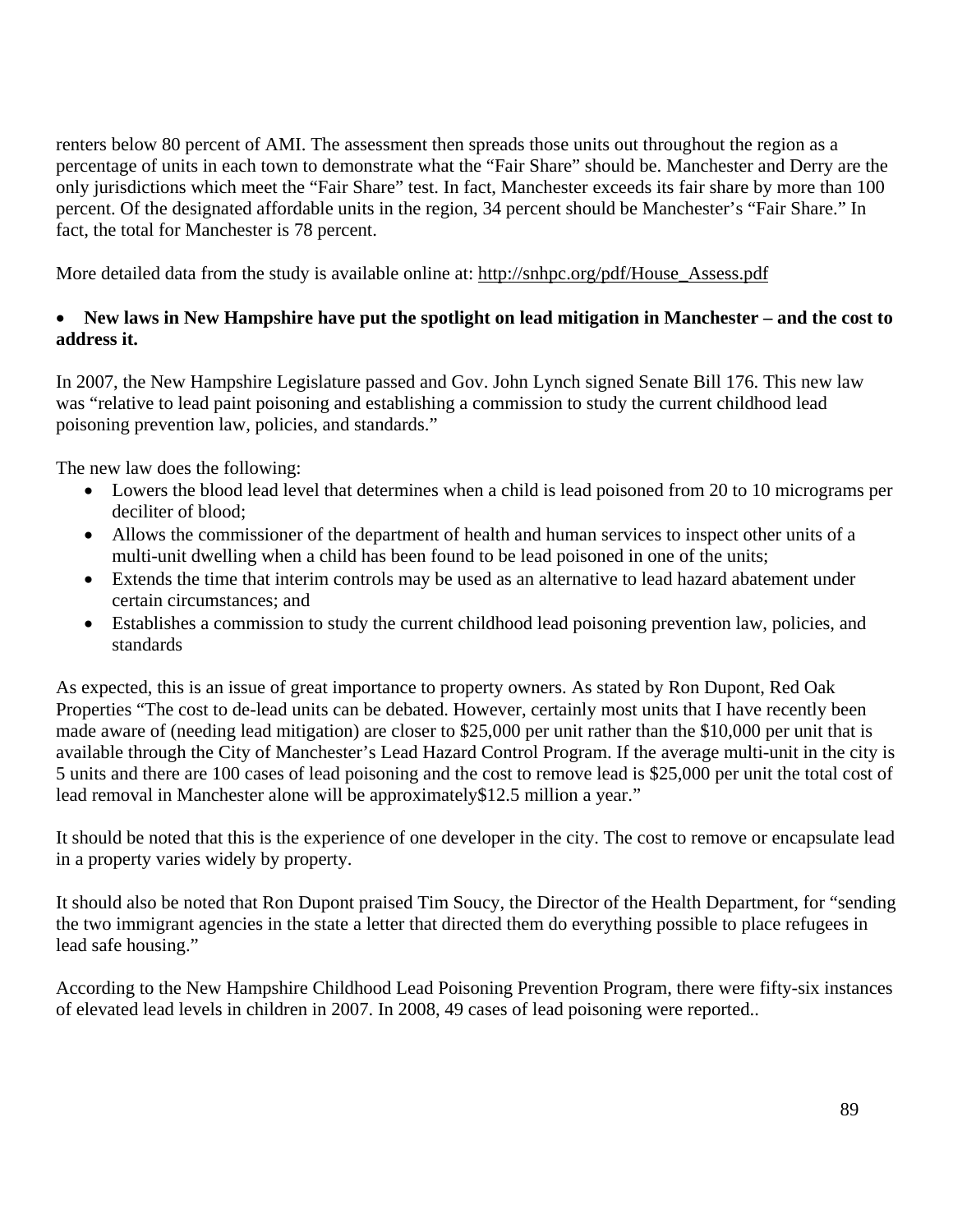### • **Property's in the City are susceptible to becoming run-down or lost to foreclosure due to increased heating costs.**

Most dwelling units in Manchester are heated by oil or natural gas. Even with the recent slide of crude prices, this may still be a serious challenge for homeowners and renters in the City and will be a major factor in reducing the affordability of housing for many households.

While the current prices have moderated, the long-term trend could continue upwards. This will be most felt in those older structures that tend to have inadequate insulation, outdated heating systems and are likely less energy efficient.

### • **The overall housing issues that concern Manchester went beyond the scope of the task force, but its findings laid the groundwork for a committee that can address the issue.**

The work of this committee was consistent and addressed numerous issues. However, its charge was to address specifically the issue that Mayor Guinta charged it to do, which was to determine how to spend HOME funds within CIP.

During the task force's meeting, it became apparent that the work of this group would be beneficial to a longterm study of housing and demographic trends and estimates for the city. It also became apparent that a group like this – consisting of staff, residents and business leaders – would be beneficial to the Board of Mayor and Aldermen as well as city staff, as it could provide comprehensive and Manchester-centric housing research for the city. Most information available to the city is either partial in its scope (i.e. refers to Hillsborough County or Southern New Hampshire); outdated (i.e. numbers come from Census 2000 or, like median income, updated less than yearly; or are difficult to obtain (i.e. Real-Data.com requires a subscription to obtain numbers about foreclosures). However, a committee like this with its blend of participants would be able to obtain the most upto-date and drilled-down numbers.

This section describes the recommendations on the expenditure of entitlement funding on housing activities as well as the appointment of a Standard Board in accordance with Section 3.13 of the City Charter to advise the Board of Mayor and Aldermen on housing issues.

### **Recommendations**

### **1. Until the market dictates it, no CIP funds should go toward the new development of properties. That time does not appear to be in the near future.**

As stated by developers, city staff and others, city funds would be most effective if directed to address the condition of existing housing stock in declining neighborhoods, as opposed to creation of new housing stock. While the annual amount of HOME funds (\$400,000 to \$600,000) that is appropriated for the development of Workforce Housing is not a lot of money, it can make a difference in addressing many of the redevelopment needs in the city and can often be leveraged with funds from other non-profits and private organizations. For the past several years, the city has taken an active position in supporting new housing development. It was agreed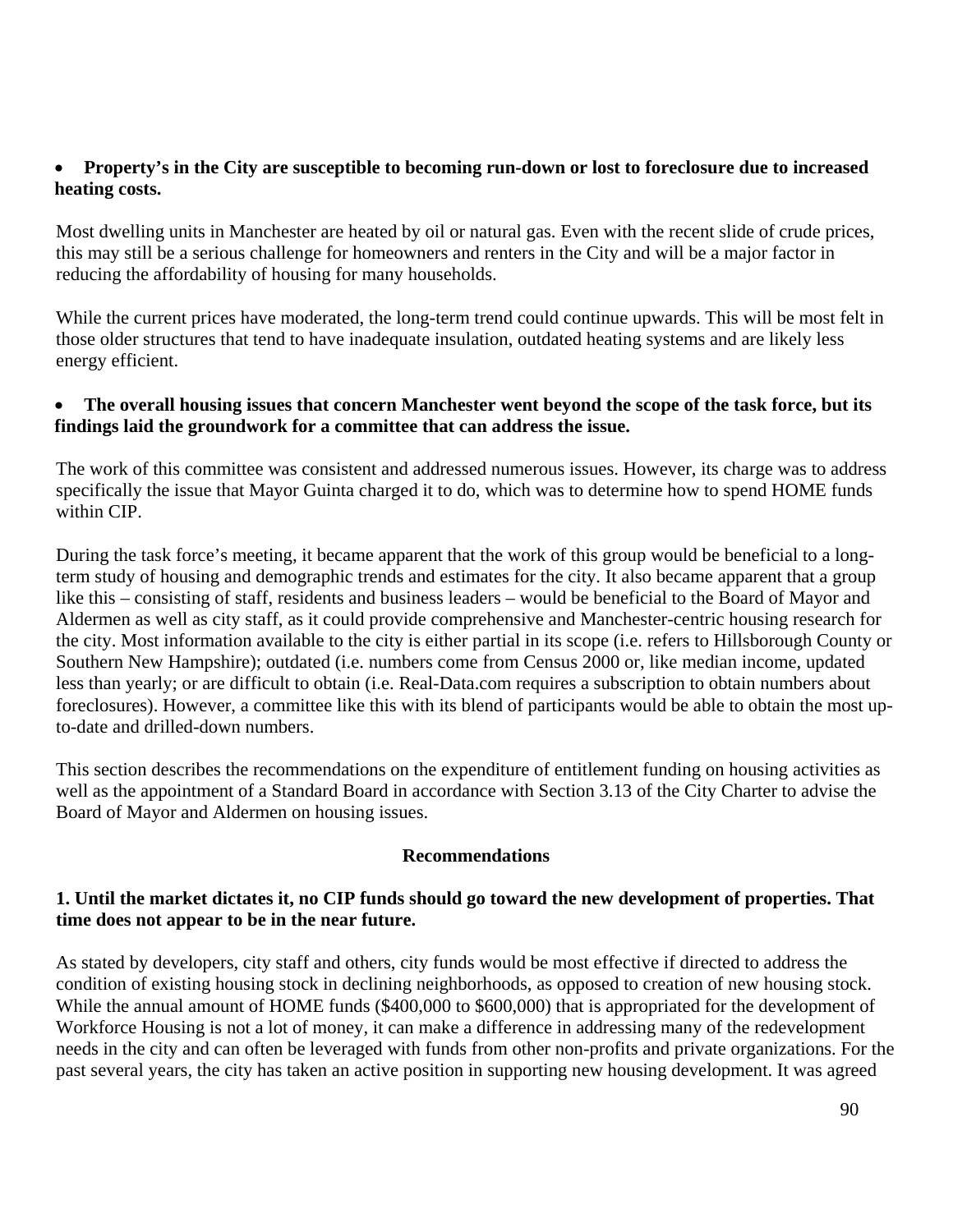that the city should not discourage new development by the private development community; however, at this point it does not need to subsidize those units with entitlement funding..

# **2. Entitlement funds should be utilized in "at risk" or "fire line" neighborhoods within the city to "stabilize" them.**

These neighborhoods stand between blighted and more economically secure neighborhoods within the city. However, the task force would ask the Planning Department to determine what neighborhoods would fall under the classification of "at risk."

# **3. In stabilizing these neighborhoods, the funds should be used in any combination of ways.**

- Multi-family units to partake in weatherization or energy-efficiency rehabilitation;
- Healthy home projects, such as lead and asbestos mitigation
- Leveraging infrastructure improvements/neighborhood revitalization projects (i.e. Rimmon Heights)

The committee felt that addressing one of these three issues would provide the most impact for the city's money. For example, some in the task force felt that there is need for assistance on energy efficiency improvements to existing housing stock such as insulation, weather-stripping and efficiency improvements to heating units. However, others believe that providing increased assistance to provide lead paint abatement is also an important public goal. Because of the new emphasis to address lead issues, there was a need to make sure money was available to fund existing or new lead abatement programs.

In addition, the task force believed that addressing the at-risk neighborhoods also meant addressing the infrastructure of these areas. Since the Planning Department already has a template for how to address this (Rimmon Heights) and the city has reached out to HUD to address these areas (Granite Square), it makes sense to continue these programs.

### **4. Manchester should utilize the U.S. Department of Housing and Urban Development's Neighborhood Stabilization and "\$1 Good Neighbor" Programs**

At the end of September 2008, the U.S. Department of Housing and Urban Development released about \$4 billion in funds for hard-hit neighborhood nationwide. [Neighborhood Stabilization Program](http://www.nhcdfa.org/web/neighborhood_stabilization_program/nsp_overview.html) (NSP) will provide emergency assistance to state and local governments in the redevelopment of neighborhoods experiencing decline due to high foreclosure rates and subprime mortgage-related problems. New Hampshire, through the Community Development Finance Authority, will be receiving \$19.6 million for this program.

The program is designed to help address foreclosure problems in designated neighborhoods in order to make them more stable, sustainable, and competitive. In July of 2009 the City received \$7.7 million dollars to complete various initiatives in the City.

In addition, the city was made aware of HUD's \$1 Good Neighbor Program, which provides municipalities with the opportunity to purchase property that has been foreclosed for \$1 and to utilize it as they wish.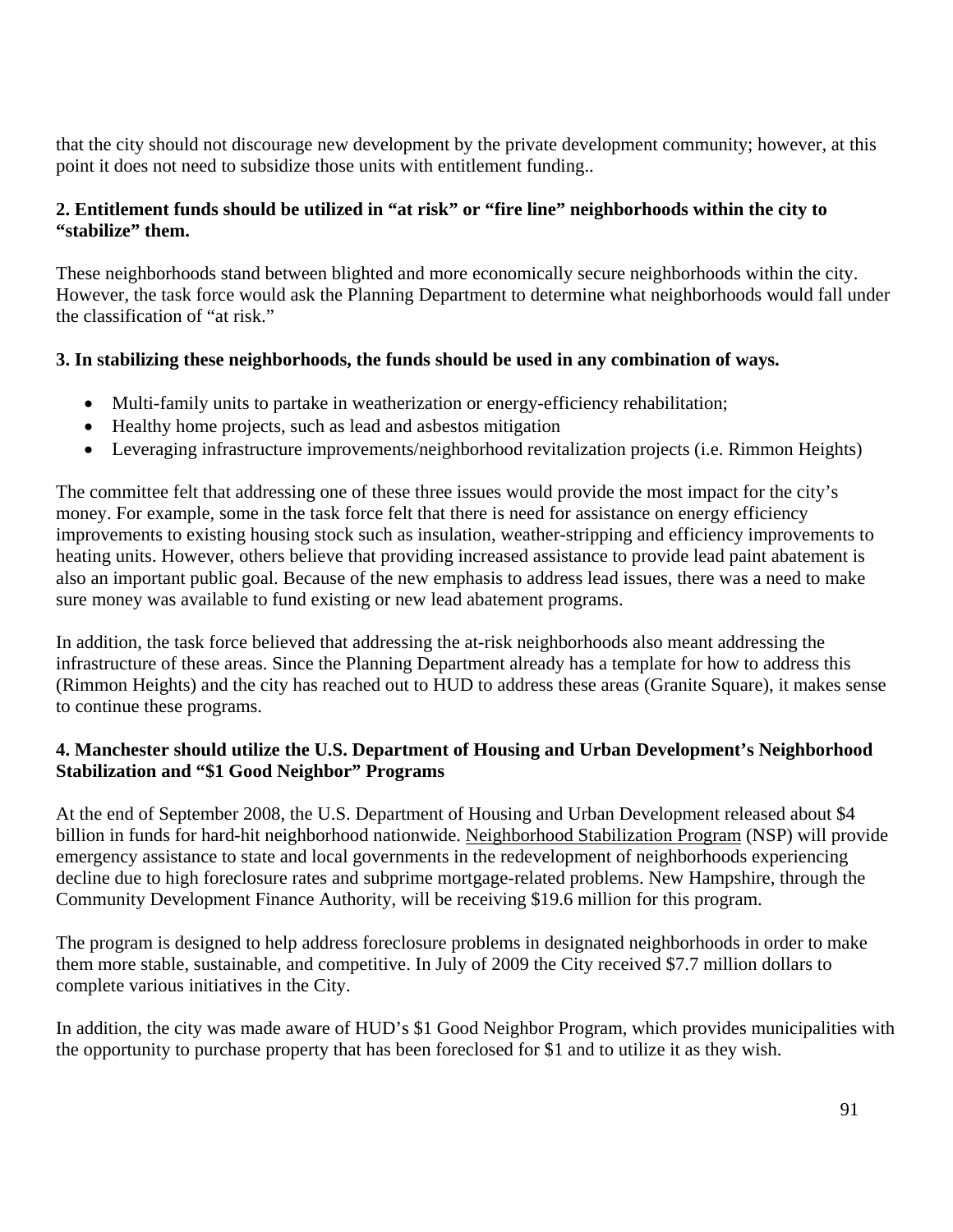It is imperative that city staff and applicable housing agencies develop a mechanism to purchase, rehabilitate or demolish these properties, when appropriate.

# **5. This committee should become a standing board, as stated by Section 3.13 of the Manchester Charter, and advise the Board of Mayor and Aldermen on an annual or as needed basis.**

Longer term, there will be a need for a more comprehensive strategy to help the city address the major changes in its housing stock. While this committee was able to research many of the housing issues, and, if asked by Mayor Gatsas, will continue to evaluate the housing needs of the community, a permanent process should be formalized. A standing committee that is responsible for reporting to the Board of Mayor and Aldermen on an annual (or as needed) basis will allow policymakers the ability to have up-to-date information to guide them in their decisions. This will also assure that there is a committee that eyes the housing trends as well as keeps the lines of communication open between the city, property owners, and housing advocates.

The City will continue to take action steps in an effort to remove barriers to affordable housing. Action steps that the City has taken in the past have included the following: a newly revised and accepted Zoning ordinance; flexible parking arrangements; density provisions; housing development in the Millyard and upper story Downtown commercial space as well as the adoption of new building codes. Despite the City's efforts, the barriers that prohibit many of Manchester's citizens from obtaining safe and sanitary affordable housing still exist. It is important to note, that while the barriers still exist, a significant number of affordable housing units continue to be added to the housing stock each and every year. To achieve the goal of providing quality affordable housing for all of Manchester's residents, the City will continue to utilize entitlement and Affordable Housing Trust funding to implement strategies that are consistent with the Consolidated Plan and the 2002 and 2008 Action Strategies for Housing.

# **Strategic Plan**

# **City of Manchester Community Development Goals and Objectives**

A statement of goals and objectives provides a common ground for agreement and provides the public with an insight into the purpose of the plan.

In December 2009 the Planning Board adopted the latest version of the City's Master Plan. The Master Plan provides general goals for overall community development and will assist City officials in accomplishing a coordinated, harmonious and adjusted development of the City and its environs that will, in accordance with existing and future needs, best promote health, safety, morals, order, convenience, prosperity or the general welfare, as well as efficiency and economy in the process of development. (Code of Ordinances, City of Manchester, New Hampshire, Chapter 19, Article I, Section 19-11)

The following goals and objectives from the City Master Plan provide an overall view of the community development ideals. Following these, the key goals as expressed by the Department of Housing and Urban Development are outlined. The HUD goals are consistent with the housing and economic development goals of the community. The Key Strategies of the Consolidated Plan are consistent with the goals and objectives of the City's Master Plan.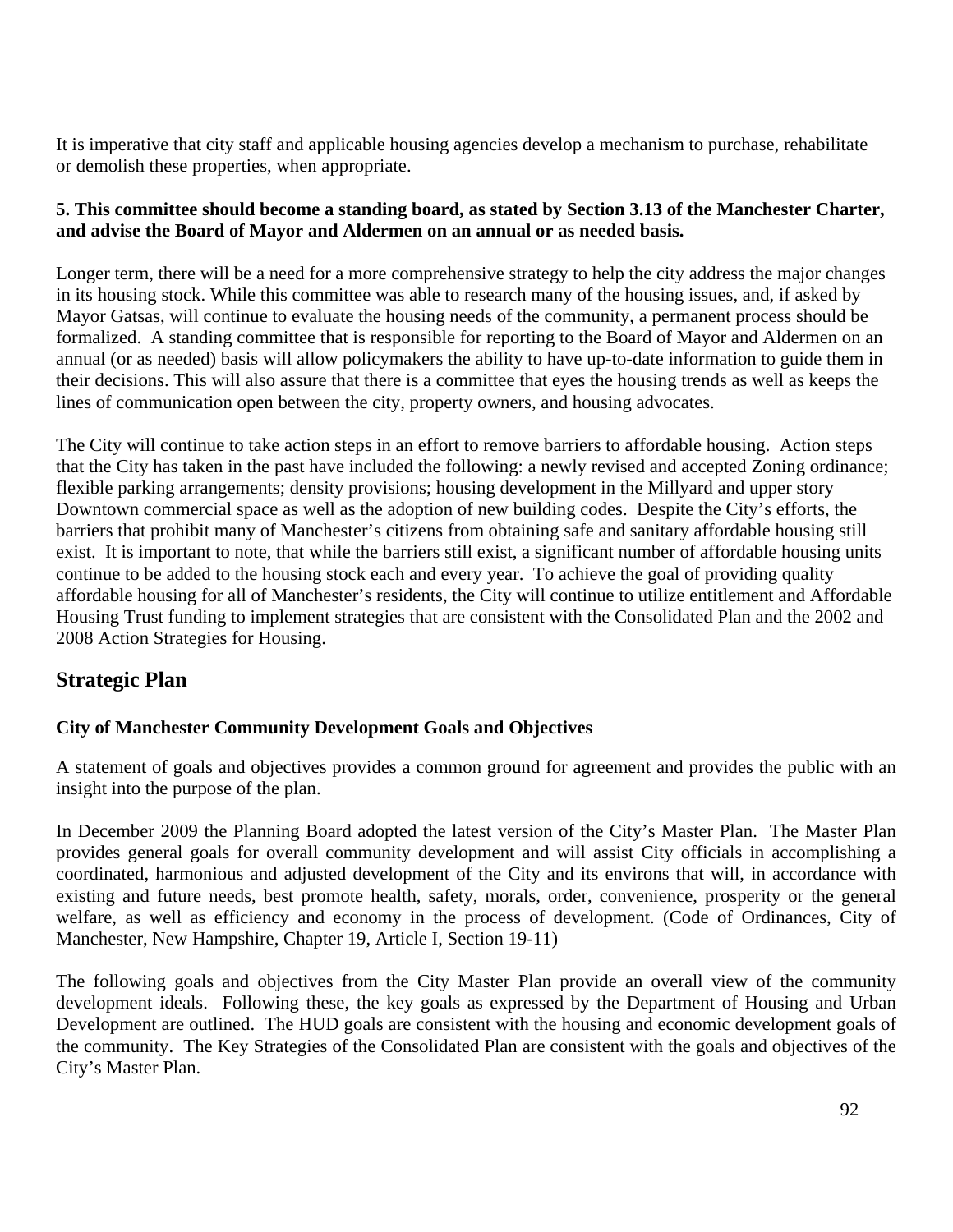### **CITY COMMUNITY DEVELOPMENT GOALS**

#### **Goal – Historic Manchester**

Preserve and promote Manchester's rich cultural heritage. Manchester's broad range and rich heritage of historic resources plays an important role in the overall quality of and in the positive way outsiders view, the City. Because these older structures and places are still present today and represent a link to our common past, we are able to appreciate and learn about the attractive continuity of life which has taken place over time. And, even though attractive modern structures are continually being designed and constructed, the reality of the newly built environment is that it cannot adequately replace Manchester's valuable historic and architectural legacy after it is lost.

### **Objectives:**

- **Citywide Demolition Review** It is recommended that the Manchester Heritage Commission's power to review proposed demolitions of historic structures in Manchester's two historic districts (Amoskeag Millyard and the Amoskeag Corporation Housing Neighborhood) be expanded to include the entire City.
- **Catalog and Assess Historic City Buildings** The City should develop, and routinely maintain, a complete listing of City-owned buildings and the City should assess the physical condition of all historic structures so that, where appropriate, their long-term viability may be promoted through conservation.
- **Historic Neighborhood Protection:** In addition to the two protected districts, the City should evaluate other areas throughout the City which are rich in historic resources and make recommendations for their long-term security.
- **Educational Interpretative Program for Historic Sites:** The City should increase its efforts to provide interesting interpretive exhibits at suitable places throughout the city. Existing historic surveys should be used as the basis for discovering the broad range of suitable sites that would merit an interpretative display.
- **Establish a Historic Preservation Council:** Because ownership and location of the City's historic resources are split between the municipal and private sectors, extraordinary benefits could be gained if the groups and individuals involved in historic preservation in Manchester routinely discuss how they may aptly combine and share their unique historic preservation knowledge, skills and resources. To facilitate this, the City should promote the establishment of a Historic Preservation Council.

#### **Goal – Economic Vitality**

Provide a strong economic base of businesses and jobs in order to grow and prosper. Economic vitality is the ability of a community to respond to change, to retrain itself for emerging business opportunities and to provide an entrepreneurial spirit that builds businesses and jobs.

#### **Objectives:**

• **Education –** Higher education institutions provide significant benefits to the economy of the City in terms of education and training for its residents and the quality of life in the area, and are employment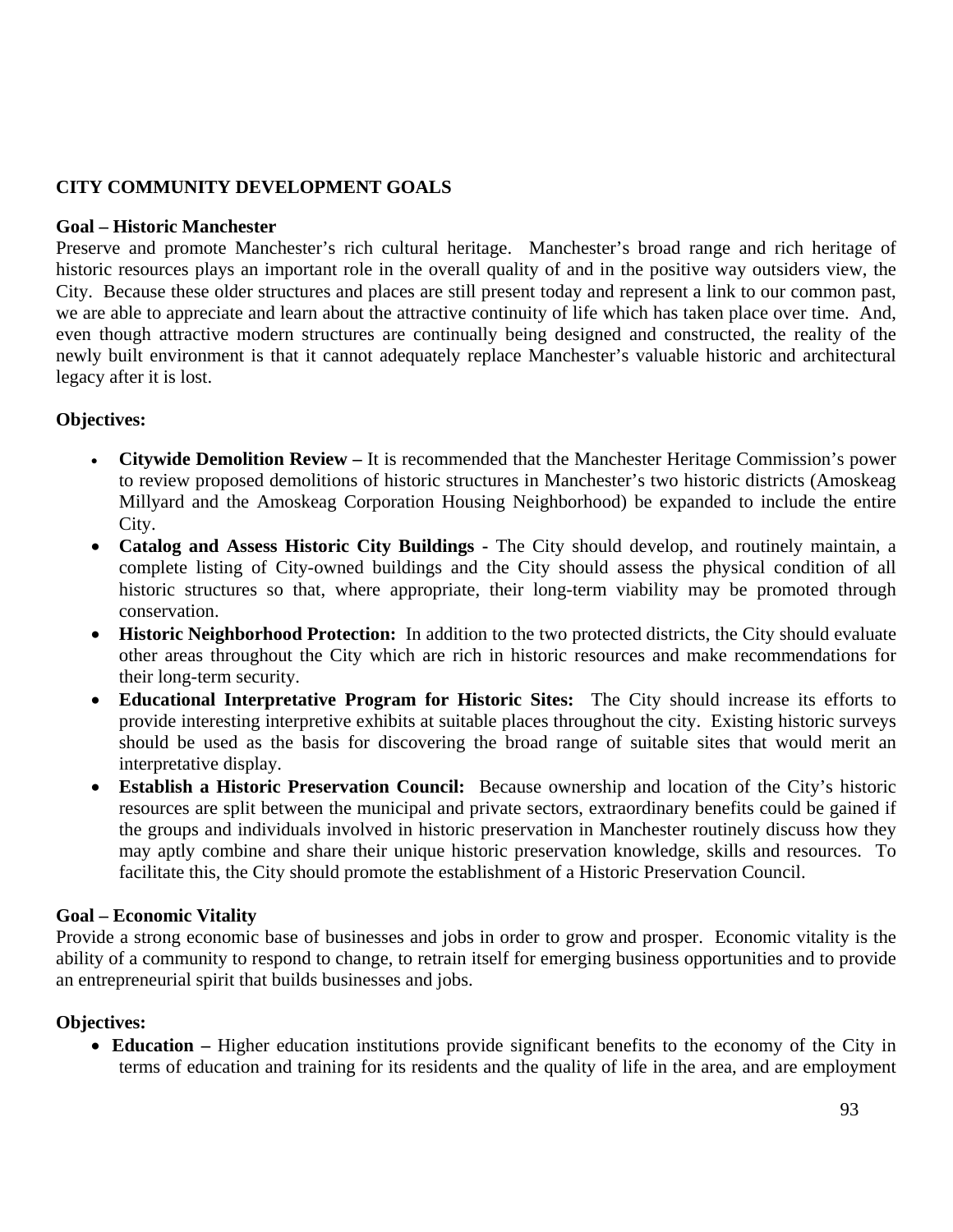centers creating additional business. The ten area colleges should be supported by the community and their growth encouraged and, in turn, the schools should incorporate internship and community involvement.

- **Small Business Development** Small business retention and growth should be supported by the City, including those located in the neighborhood areas.
- **Quality of Life** Quality of Life factors play a major role in attracting and retaining businesses and should be enhanced by the City. These include such items as arts and culture, entertainment, the visual quality of the community and trail system.
- **Goods Producing Industries** The City should retain and enhance existing manufacturing companies and attract additional businesses.
- **Commuter Rail Service –** Bringing rail service to Manchester will obviously provide improved commuting access to other areas but will also bring Manchester into the sphere of the Boston Metropolitan area which in turn will open up possibilities for Boston area firms to invest in the City.
- **Airport Expansion** Facilitating the growth of the Manchester Boston Regional Airport will enhance the economic well being of the community. Additional international service should be a prime goal of the Airport as well as non-stop service to the West Coast.
- **Northwest Business Park** The City should step up efforts to complete the infrastructure improvements needed to attract additional businesses in the Northwest Business Park.
- **Marketing Campaign** The City's marketing campaign must be enhanced and conducted over a long period of time. The City's campaign can be enhanced through the Metro Center initiative of the Chamber of Commerce and Southern New Hampshire Planning Commission which supports regional marketing. While the marketing is focused on the Northeast and Canada, consideration could be given to selective marketing on a global basis.
- **Business Assistance Programs** Expand the Business Assistance programs that the City's Economic Development Office operates. The programs currently include a business revolving loan fund, Enhancement Zone and the Chapter 79-E program for encouraging redevelopment of properties.

### **Goal – Arts & Culture**

Develop a community where artistic expression and cultural diversity can flourish and promote an approach that is supported both financially and philosophically by the community.

- **Art and Music Education** While the New Hampshire Institute of Art, the Currier Museum of Art and the Manchester Community Music School bring education on arts and culture to the community, increasing the role of education in public schools will bring the benefits to a much larger audience.
- **Collaboration and Marketing** The strength, visibility and impacts of art and cultural programs can be multiplied when various organizations collaborate and share in common marketing to make Manchester a destination for the arts.
- Arts and Cultural Activities Fairs and festivals are ideal events to celebrate visual and performing arts and to bring them to a larger audience. Several such events are currently programmed annually. The City should support the continuation of these programs and encourage other festivals such as an international film festival or activities highlighting ethnic neighborhoods.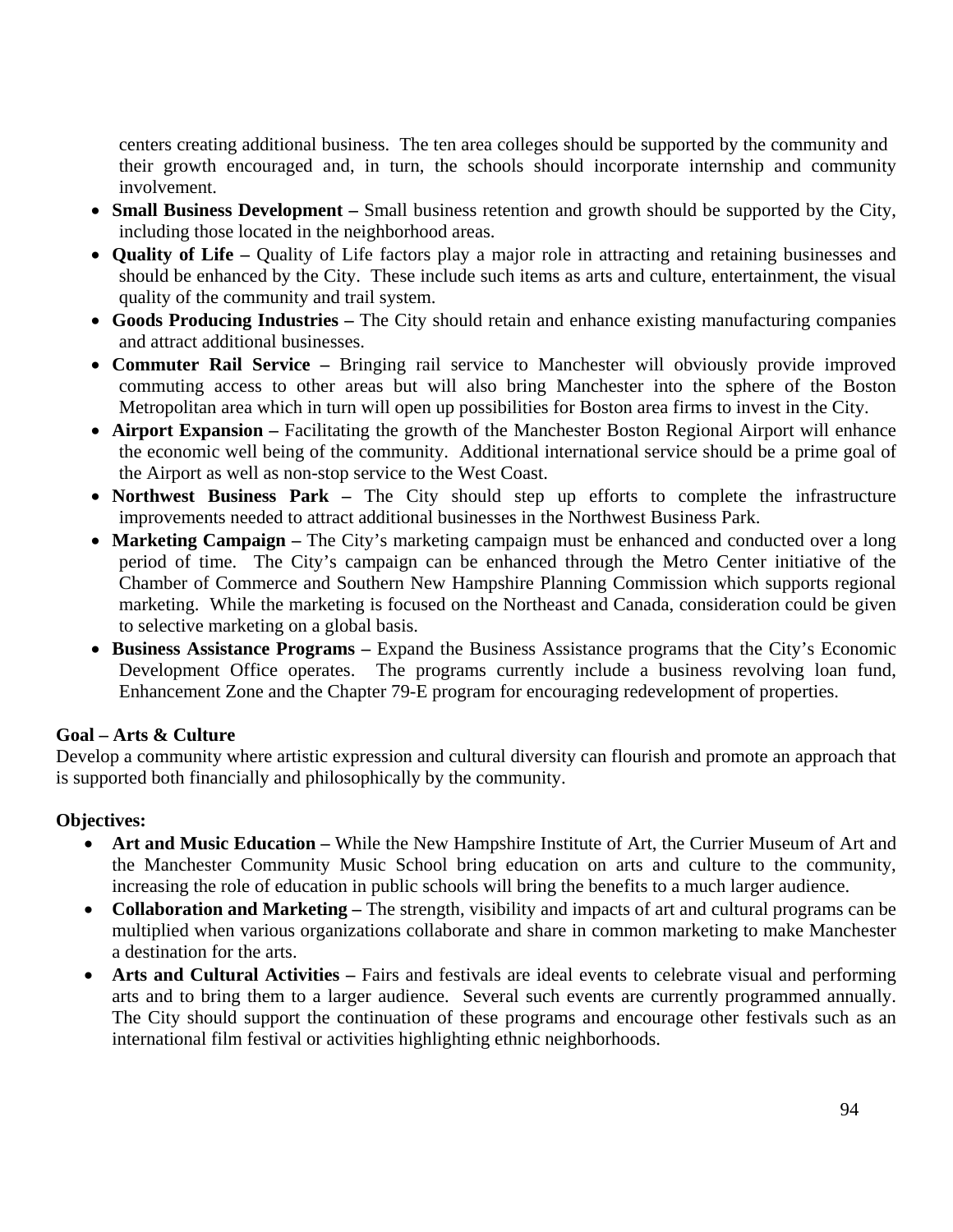- **Arts and Cultural District** The concentration of arts, culture and other institutions in the area east of the downtown shall be recognized in the Zoning Ordinance as the Arts and Culture District and the City should tailor its regulations to support the growth of this area.
- **Performing Arts Center** A study conducted by the City in 2008 indicated that there is local interest in the development of a small performing arts center that would primarily serve local arts groups along with a 150 seat black box experimental theater.

#### **Goal – Housing Opportunities**

Provide appropriate housing opportunities for all of Manchester's citizens. Having an adequate stock of both owner-occupied housing and rental units is crucial to stable and livable neighborhoods and for continued economic development. The housing must be healthy, safe, convenient and affordable.

- **Balanced Housing Market** In general, the City seeks to have a balanced housing market in terms of a variety of housing types and income ranges, in ownership versus rental units, in housing production, and in density.
- **Market Sensitive Housing Policy** The City should closely monitor trends in the housing market. A healthy rental vacancy rate is approximately 4% with an owner vacancy rate somewhat higher than that. When vacancy rates significantly exceed this number (such as in the current market), the strategy should be to encourage the improvement of current stock rather than new production, while in markets with significantly lower rates, new production should be encouraged.
- **Housing Growth Areas** Most of the vacant residentially zoned land in Manchester has already been developed. Future housing development will therefore have to be in areas of redevelopment, rehabilitation and infill. The City must be careful, however, to insure that infill housing is compatible with stable and livable residential neighborhoods, and should not allow key business areas to be weakened by excessive housing growth.
- **Encourage Mixed-use Buildings** These buildings combine residential units with commercial uses. Mixed-use as discussed here includes residential uses with selected retail and office uses but excluding intense uses such as auto-oriented uses and drive-up windows and excluding bars and nightclubs in the neighborhoods. Mixed-use is particularly suitable for downtown and neighborhood center areas. While the Millyard should remain primarily devoted to business, it is appropriate to add housing units within some of the mills.
- **Healthy and Safe Housing** A significant share of Manchester's housing is older (with 63.4% built prior to 1970). Improving the quality of the older housing with rehabilitation assistance is a key effort for the City. In certain neighborhoods, removal of deteriorated housing units and lowering density can improve the area conditions as part of an overall neighborhood strategy.
- **Energy Efficient and Sustainable Housing**. The City should help facilitate a high standard of environmentally sustainable design features in new and rehabilitated dwelling units and utilize these standards when it is involved directly in housing production.
- **Affordable Housing**. The current housing downturn has lowered home values and rents, thus providing some relief on housing costs. It will be some time before the market stabilizes and as such the demand for new affordable housing projects will be limited. Eventually, it is expected that the vacancy rates will come down and more affordable housing will again be required. The City develops affordable projects in conjunction with some of its partners such as the MHRA, Neighborworks Greater Manchester and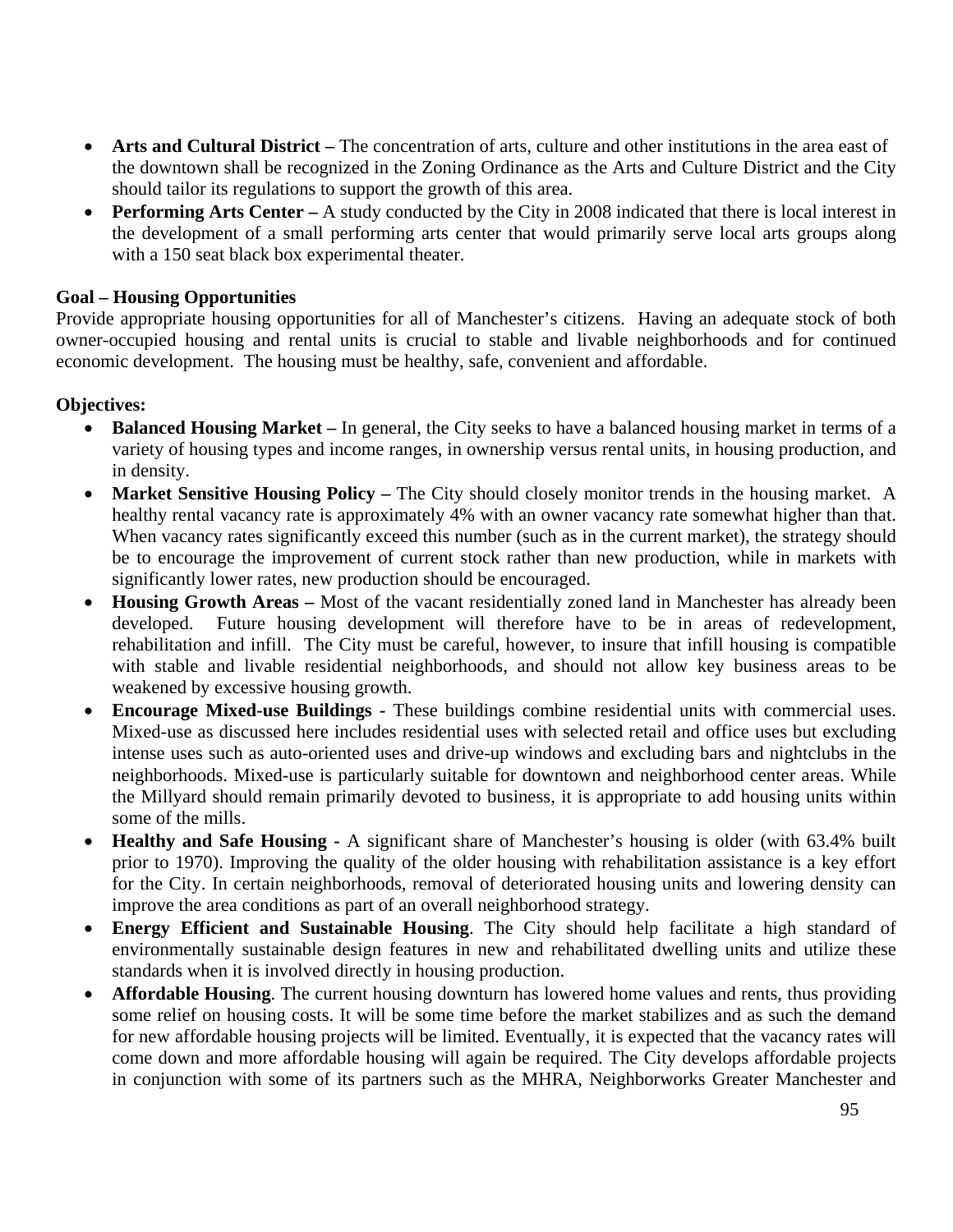Families in Transition. In addition to Federal and State funding for this purpose, the City has used an Affordable Housing Trust Fund to successfully develop several projects. Since the Fund has nearly been exhausted, it would be appropriate to rebuild the Fund during the coming period of slower new construction.

• **Homelessness**. Manchester continues to have a homelessness problem. It is not a simple issue and has a variety of causes ranging from social, emotional, economic, addiction and other causes. Providing housing opportunities for all residents remains a goal of the City including assisting the homeless. Working with the several homeless social service agencies, Manchester has developed a "Ten Year Plan to End Homelessness". The objectives and action strategies contained in this document form the basis for reducing the homeless problem.

#### **Goal – Gateways & Corridors**

Improve the City of Manchester's "Curb Appeal". A good first impression is important to attract visitors, businesses, investors and can make the residents proud of their community.

#### **Objectives:**

- **Gateways** As a Gateway, the Manchester Boston Regional Airport exceeds at giving a good first impression of the City. This positive effect must be extended to other locations in the City. Providing Wayfinding Signage, banners, welcome signs, landscaped areas and in some instances art works and sculptures are necessary to improve certain locations.
- **Corridors** Major Corridors can be improved to visually enhance the approaches to various parts of the City. While streetscapes and quality landscaping are important in this regard, key points and parks along the corridor can also enhance the entrance experience.
- **Wayfinding Signage** An attractive and well organized Wayfinding signage system can not only make it easier for visitors to find their way around the City, but also can give the impression of a well organized and appealing City.
- **Streetscape Standards.** Suggested standards for Streetscapes in the City are covered in more detail in another section of the Master Plan. It should be reiterated, however, that having quality streetscapes is particularly important along the Corridors. These should include street trees in green panels between the roadways and sidewalks. Ultimately, underground utilities can have a very positive impact although the high cost of constructing them underground is recognized. This should be set as a long term goal, however, and incremental improvements made as sections of roadway are rebuilt. Anticipated reconstruction of South Elm Street should have all of these improvements.
- **Routine Maintenance.** Although it may go without saying, routine maintenance activities at the Gateways and along the Corridors are critical to successfully completing the mission of a good first impression. Too many weeds along the curbing, un-watered flowers, dirty streets and sidewalks and out of control trees can ruin an otherwise attractive entrance.

#### **Goal – Streetscapes**

Improve the quality and usability of streetscapes.

#### **Objectives:**

• Maximize pedestrian safety, comfort and use while limiting the impacts of automobiles such as at appropriately designed cross walks and by traffic calming in key pedestrian areas;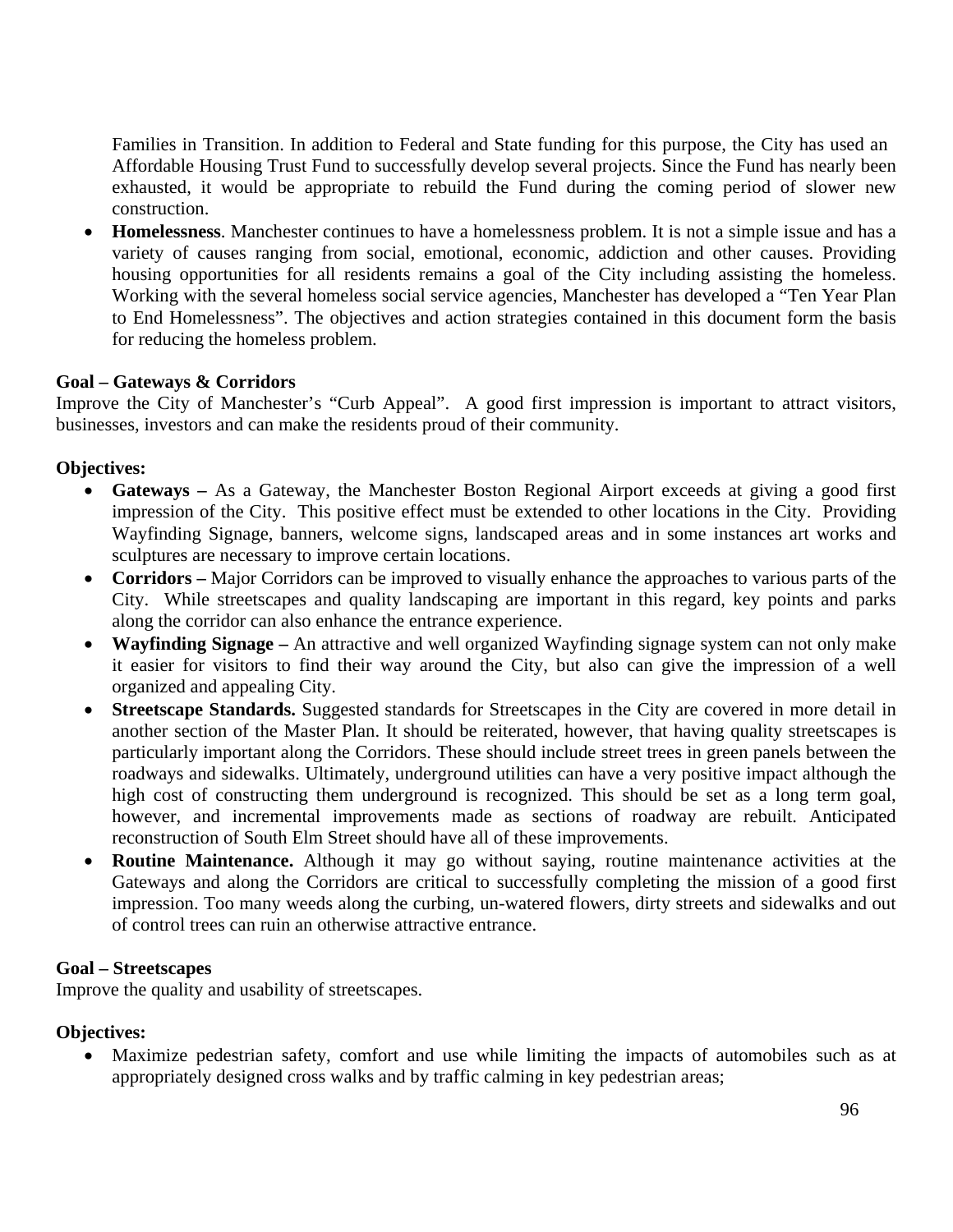- Increase the ecological sustainability of the City through the creation of green corridors, control of storm water flows and making it easier to walk, bike and use public transit;
- Create a strong identity for the neighborhoods and the City as a whole in order to promote Manchester as an attractive place to live and work;
- Improve accessibility for all of the City's residents;
- Provide opportunities for social interaction; and
- Improve the quality of streetscapes to increase the business competitiveness and provide an attraction to new businesses. This would also include allowing for spaces for vendors, kiosks, street musicians and street fairs.
- Promote connections and linkages to parks, shopping, trail systems and major entertainment venues such as the Verizon Wireless Arena.

- **Streetscape Standards** The City should undertake to develop streetscape standards for various types of areas of the City (through a Task Force of the Public Works, Planning and Parks Departments). Standards should be developed for the downtown, urban residential neighborhoods, neighborhood centers, outlying neighborhoods, commercial strip areas and gateway corridors.
- **Streetscape Lighting -** Lighting can be both street lighting and pedestrian lighting. Good lighting can make both a more attractive and a safer streetscape environment. Standards should be established for both types of lighting and determine when pedestrian lighting is required.
- **Underground Utilities** Underground utilities can markedly improve the visual quality of the streetscape and reduce power outages from ice storms and downed utility poles. The Planning Board currently requires underground utilities in new subdivisions. While replacing current above ground utilities is a very expensive undertaking, it should be considered as part of major redevelopment opportunities and revitalization activities in the downtown and neighborhood centers.
- **Incremental Improvement Over Time.** It is not possible to reconstruct all of the public streetscapes in a short amount of time. With a long term vision and consistent standards, however, incremental change can have significant long term benefits.
- Neighborhood Identity While the standards should be developed on a citywide basis, they can also be tailored to highlight the identity of each particular neighborhood. This can be accomplished through banner systems, unique gateway arches and even public art pieces.
- **Bicycling** Bicycling is gaining popularity both as a recreational activity as well as a means of transportation in the City. Streetscape design should encourage this activity through the use of bike lanes and bike racks in key locations.
- **Parking** On-street parking is to be encouraged especially in neighborhood business areas. In certain locations, diagonal parking can increase parking spaces as well as providing additional buffer between pedestrians and the traffic lanes.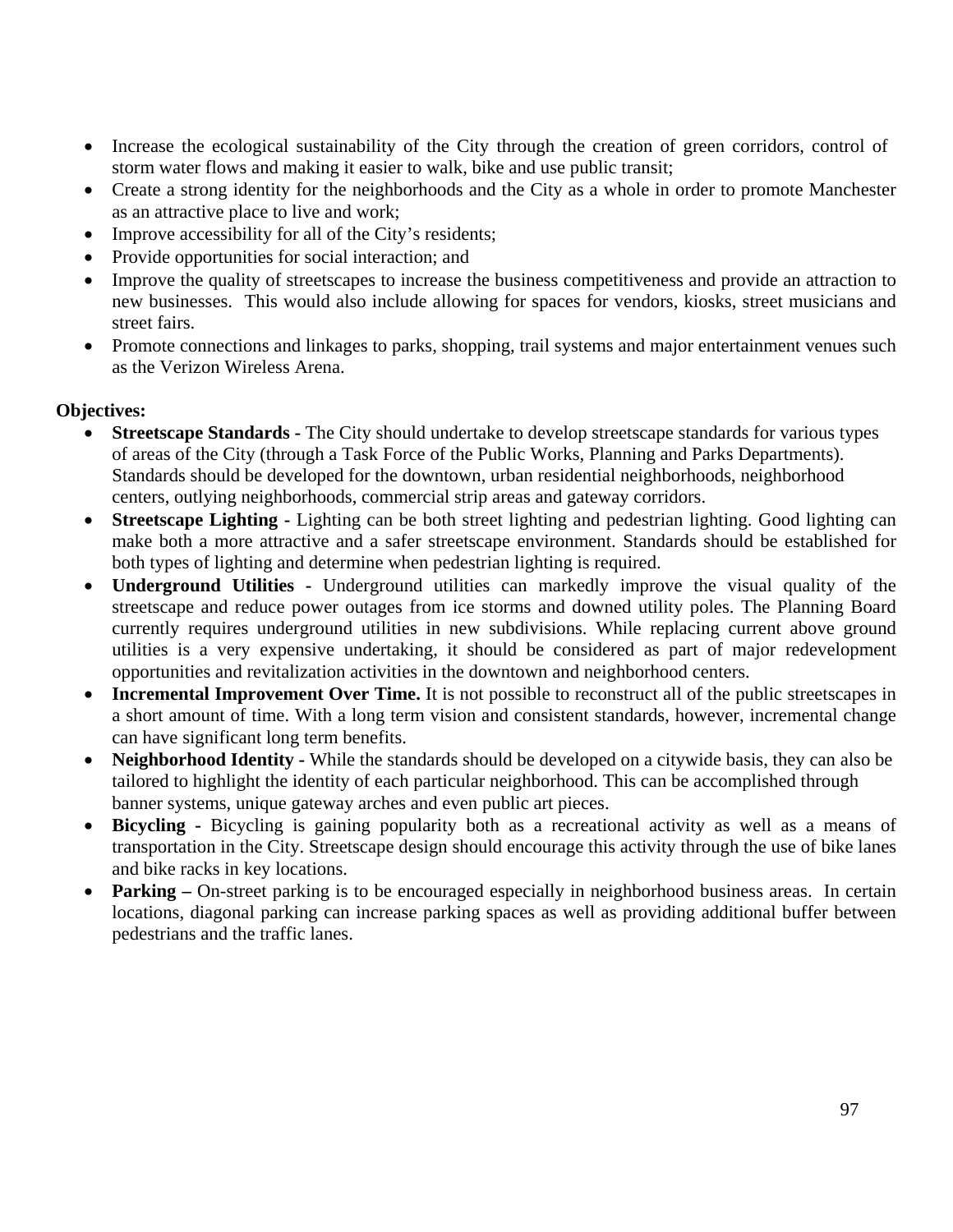### **Goal – Walkability**

Provide and promote walkable neighborhoods. Manchester has a strong foundation for a walkable City. The original compact heart of the City was developed as a walkable area with fine grained, mixed use land use, sidewalks in all areas and public transportation available. There is considerable work to be done, however, to extend walkability to other parts of Manchester.

### **Objectives:**

- **Sidewalk Improvement Policy** Improved sidewalks in the City are a key part of improving walkability. The urban neighborhood area should include sidewalks on both sides of the street and the primary goal is to fill in missing sections of sidewalk and improvement of existing sidewalks that have deteriorated. Outside the urban neighborhoods, certain areas also require sidewalks such as in the areas around schools, connections to the trail system and along major arterials (called Key Streets) that connect neighborhoods. Encourage historic preservation and study means of avoiding loss of significant historic structures.
- **Pedestrian Street Crossings** Getting pedestrians across busy streets on appropriate crosswalks is also a key part of improving walkability. The City has recently gone to the "piano key" style of crosswalks which improves driver awareness of pedestrian crossings.
- **Neighborhood Mixed Uses** A mixture of housing types and neighborhood commercial uses within each neighborhood reduces reliance on the automobile and promotes walkability.
- **Encouraging Walking** Promoting walking tours and maps, participating in Safe Routes to School, supporting bike and walk organizations and enforcing pedestrian laws can all promote a culture of walking in Manchester.
- **Safe Routes to School.** Manchester has recently begun to participate in the Safe Routes to School program which encourages students to walk to school and assists in sidewalk improvements in the school areas. The City should continue to participate and increase their involvement in this program.
- **Maintenance:** Creating a walkable City requires a commitment to proper maintenance of the sidewalks and trails. Winter maintenance is also an issue. While budgets certainly are a limiting factor in maintenance, there should be a long term goal of increasing the sidewalk areas where there is snow removal.

### **Goal – Alternative Transportation**

Support the integration of alternative transportation systems including walking, biking, Segways, buses, taxis, rail and flying.

- **Commuter Rail.** Providing commuter rail service into the MBTA can be both a good alternative to driving into the Boston area as well as a great economic development tool. The system for Manchester would include an airport station with shuttle service to the terminal and a downtown station. The downtown station and multi-modal facility should be designed to be easily walkable to major venues such as the arena, stadium and convention center. It should also be multimodal, with access to intra**-**city bus service, intercity service, parking and access to the trail system.
- **Manchester Boston Regional Airport.** The airport plays a major role in both the alternative transportation system as well as being one of the major economic engines of the region.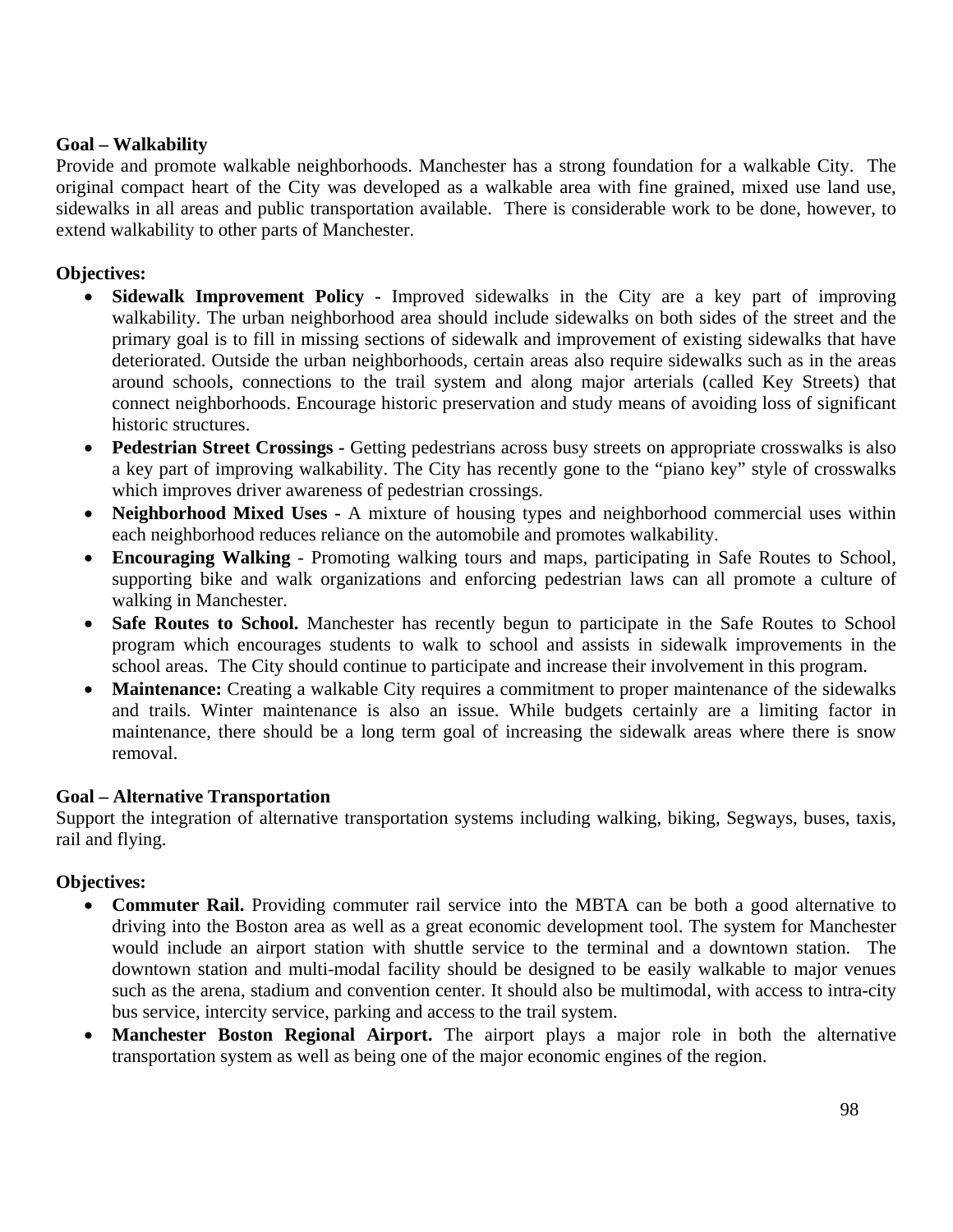- **Downtown Shuttle.** Planned for 2010, the shuttle will provide convenient access around the downtown and make a variety of parking options more feasible.
- **Coordinating bus systems.** There are a number of non-profit and private bus systems that operate in the region. Providing improved coordination between these services and with the Manchester Transit System can improve on the overall effectiveness of transit in the City. Intercity bus service is also important including the potential for connecting service to the seacoast. The reach of transit can be extended by providing buses that can accommodate bicycles.
- **Segway Safe.** As the home of the Segway Transporter, Manchester should ensure that its policies support this alternative mode of transportation.
- **Trails.** Described in more detail in another section of the Master Plan, trails can play a part in the integration of transportation modes and should be designed as such.
- **City Design for Alternative Transportation.** The City's growth ordinances should be developed to encourage design that supports a walkable community such as Transit Oriented Development (TOD).

### **Goal – Traffic Management**

Future focus should be placed on upgrading of existing streets and meeting demands from increased automotive travel and traffic congestion through the use of intelligent computer-based management systems for the existing roadway structure.

- **Increased Maintenance and Upgrades of Existing Streets Continue preventative maintenance** programs, resurfacing programs and, as needed, reconstruction of sections of deteriorating streets. Sidewalks are in even poorer condition in many parts of the City and require improvement.
- **Selected Highway Improvements** In limited situations, significant roadway projects will be required. An example is the redevelopment of exit 7 on I-293 at Front Street.
- **Intelligent Traffic Management Systems** Intelligent Traffic Systems (ITS) can provide reduced traffic congestion, less frustration and shorter wait times with less energy usage, at a cost that is a fraction of the investment required for new, widened or upgraded roadways.
- **Innovative Traffic Controls** Certain innovative traffic controls should be considered for use in the City. An example is a roundabout which has been extensively used in Europe and is gaining ground in America as well.
- **Neighborhood Traffic Calming While the City should be encouraging the efficient flow of traffic on** the major streets, managing the traffic to improve the quality of life should be a goal on low level residential streets. Certain traffic calming approaches have been tested in the City, but a more comprehensive approach and strategy will be required.
- **Parking** The provision of public parking will continue to be important for the economic well-being of the more intensely built up areas of the City such as the downtown. Parking should be designed so that it is ancillary to the building and pedestrian functions rather than the primary visual character of a particular site or block.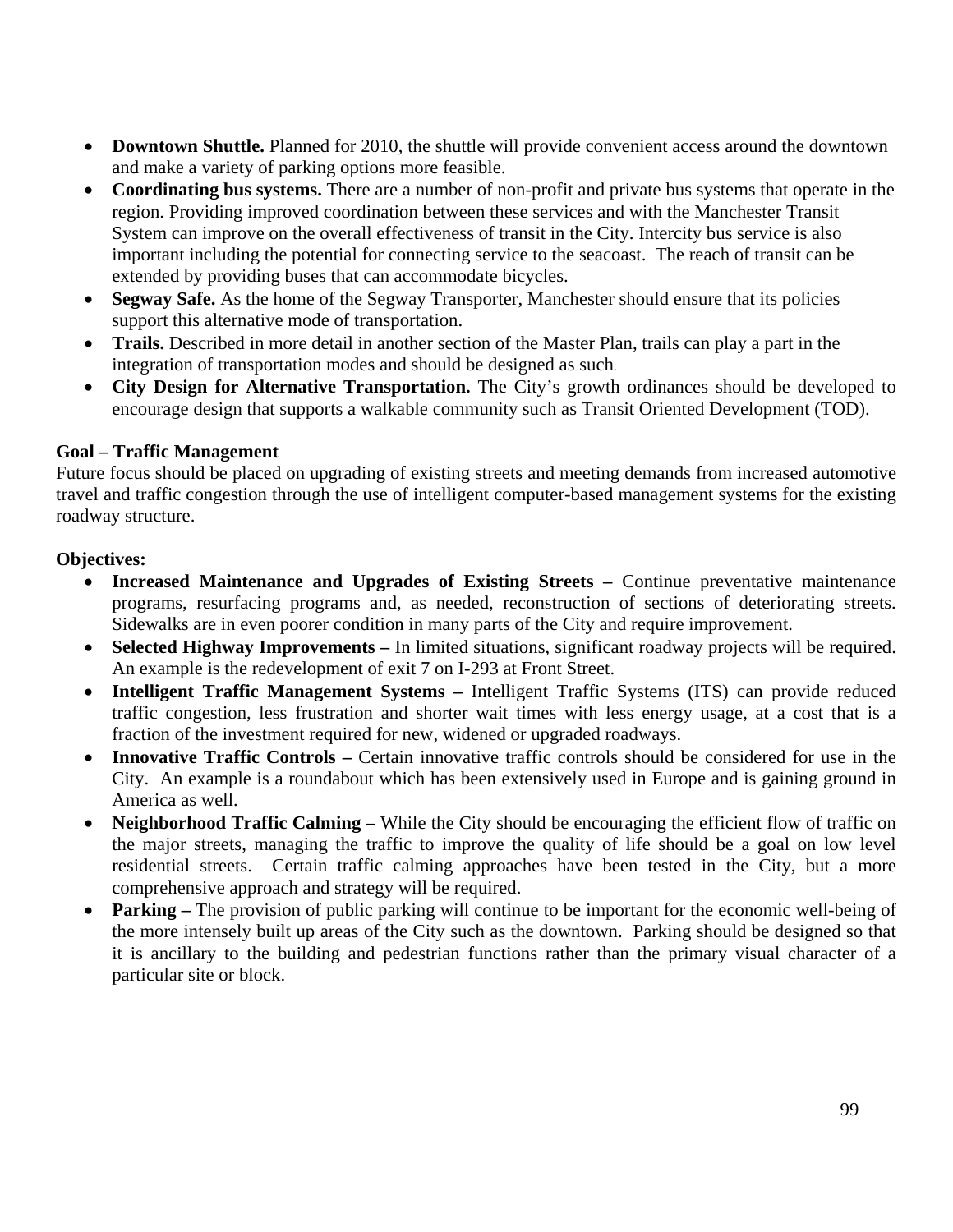### **Goal – Trails**

Continue the development of a significant trail system. These trails can be used both for recreational activities as well as alternative transportation. The trail system can also be part of a healthy lifestyle for the residents of the City.

#### **Objectives:**

- **Riverwalk** The Riverwalk is the downtown portion of the Trail system and is also part of the Heritage Trail extending up central New Hampshire. Completing the Riverwalk would help to make the Merrimack River the focal point of the City. Two sections of the Riverwalk are complete but several others remain to be developed including: from Langer Mill to Arms Park and along the Jefferson Mill.
- **Piscataquog Trail** Running from the Riverwalk near MerchantsAuto.com Stadium westerly to Goffstown, this trail connects to the Piscataquog Park and runs near Bass Island Park. The Hands Across the Merrimack Bridge will be the landmark of this section of trail and has recently been completed. Legal issues on two sections of the rail trail right-of-way along South Main Street have recently been resolved which has allowed the continuation of construction of the system.
- **South Manchester Rail Trail** This trail currently extends from South Beech Street to Gold Street. Future extension can occur to the south where it could connect into a proposed "I-93" trail being planned by the NH DOT.

#### **Goal – Recreational Opportunities**

Support the development and maintenance of Manchester's existing park system as well as recreational programming. Manchester contains an extensive variety of parks and open spaces for both active – such as soccer, baseball and tennis – and passive activities. In addition to the parks, there are a number of school playgrounds, golf courses and conservation areas that add to the City's recreational opportunities.

- **Maintenance and management -** With an extensive network of parks as well as school playgrounds, the Parks, Recreation and Cemeteries Department has very limited resources in order to provide a high quality of maintenance. Until such time as the department's resources can be increased or supplemented, the acquisition of new park space should be limited. The 2006 Parks Master Plan has management recommendations, standards, and priorities for improvements to existing parks that should be followed. A Task Force review may be required in order to develop innovative methods of maintenance and management that involve private participation in order to improve the parks.
- **Trails** Trails provide both recreational activity as well as connections from neighborhoods to parks and open spaces.
- **System Plan and Networking of Parks -** The Parks Master Plan identifies the need to develop the park facilities as a system and to link the parks as an integrated network. Connections can be made through reclassifying certain streets as parkways, connecting with trails and with linear park systems.
- **Park Classification and Standards –** The Master Plan recommends a new classification of parks for the City. It also provides standards for those parks.
- **Capital Program –** The Parks Master Plan also provides a detailed prioritized list of improvements to both the Parks and the School grounds that are maintained by the Parks Department.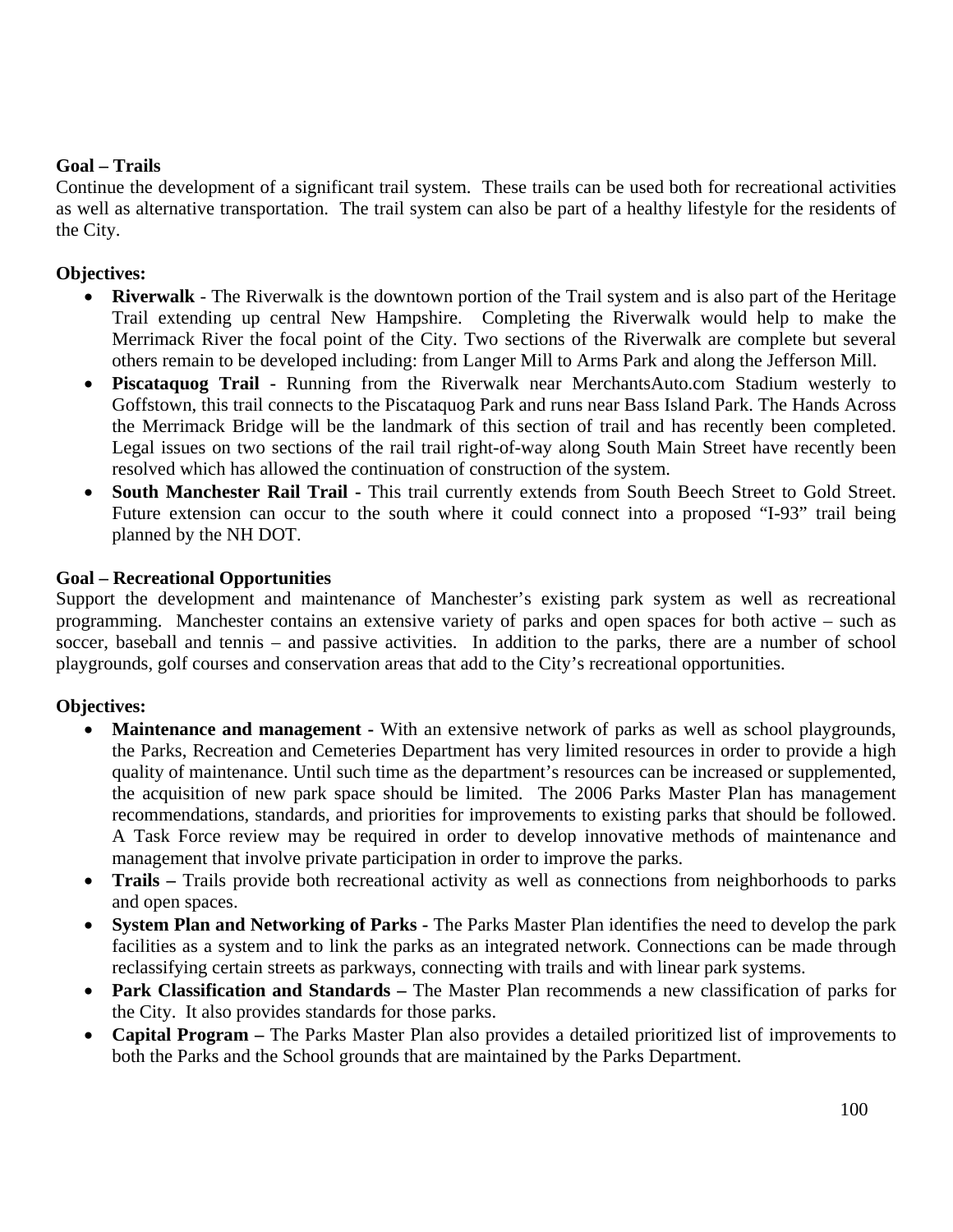#### **Goal – Greening Manchester**

The City should continue to promote green areas for the health and welfare of the residents. This includes the planting of additional street trees, preservation of certain natural areas such as along key green corridors and providing smaller green spaces such as flowered nodes at the gateways to the City, green pocket parks and community gardens.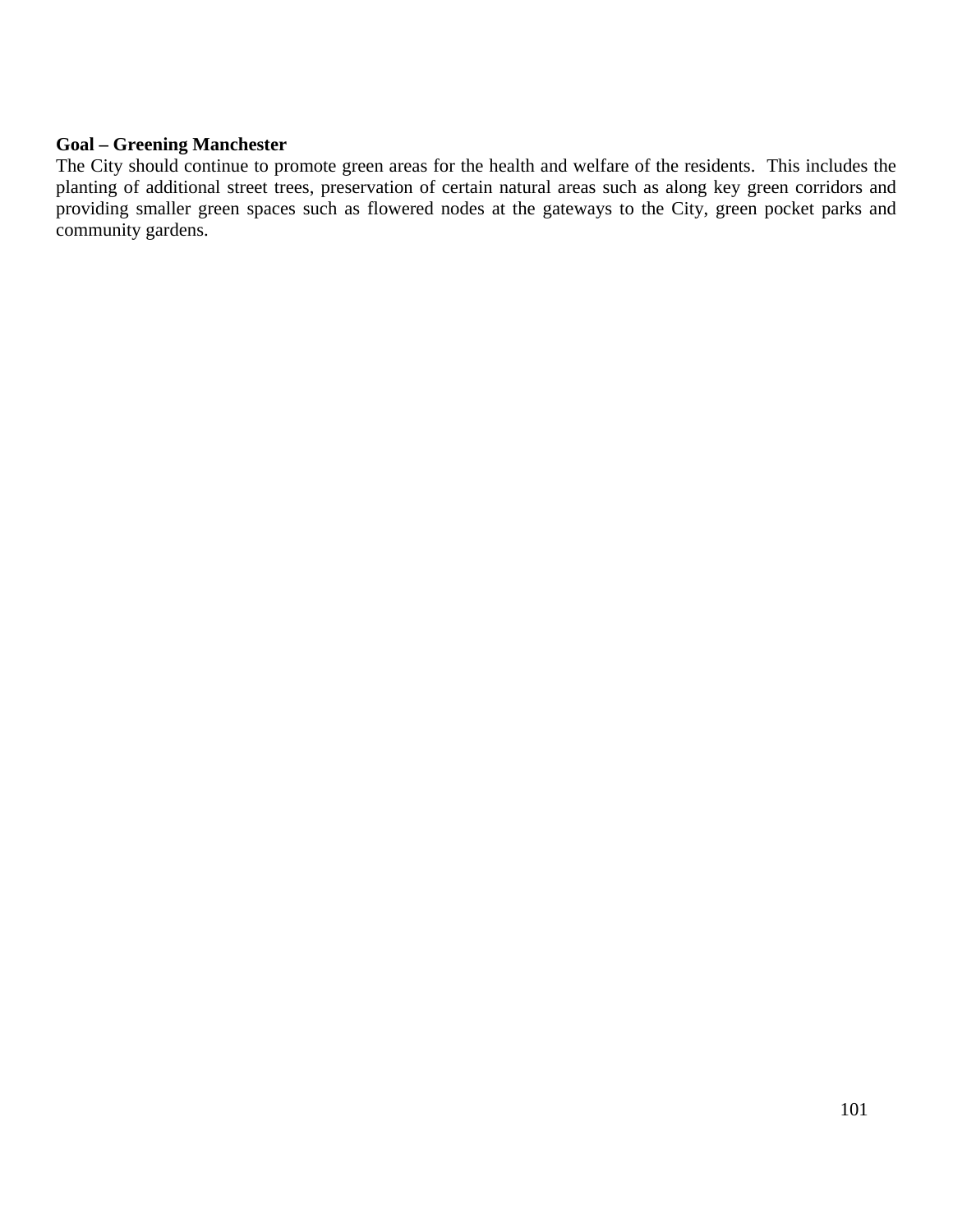### **Objectives:**

- **Greenstreets** The City should increase its efforts to provide street trees throughout the City. This may also require changes to street and sidewalk design standards in order to provide an adequate green strip between the street and the sidewalk to allow the trees room to grow. The Planning Board should also require street trees consistent with these revised standards, as part of new subdivisions and site plans.
- **Green Corridors -** The City should establish three green corridors within the City including the Piscataquog, Black Brook and Cohas. The green corridors would provide green space for adjacent neighborhoods, access to rivers and habitat corridors for various flora and fauna.
- **Active vs. Passive Parks -** Within several of the larger parks there are conflicts between the need to preserve forested areas within the park and the need to remove trees to provide additional active recreational fields. For these large parks, including Piscataquog, Livingston, Derryfield, Rock Rimmon and Stark Parks, guidelines should be established to strike a balance between active and passive and thereby ensure adequate forested areas.
- **Lake Massabesic Watershed.** The watershed area protects the water source of Lake Massabesic the City's water supply. Keeping forested areas within the watershed will insure the future water quality of the Lake. While the City recently passed a modified ordinance to protect the watershed, the water quality will have to be monitored to determine whether additional steps may be required.

### **Goal – Sustainable City**

Make Manchester a more sustainable community

# **Objectives:**

- **Encourage new buildings to be Green.**
- **Retrofit of existing buildings** Existing buildings can also be made more energy efficient, and rehabbing existing buildings rather than building new can save considerable amounts of energy in avoiding the need for new raw materials.
- **Encourage mixed-use buildings.**
- **Create mixed-use neighborhoods.**
- **Increase the tree canopy in the urban portion of the City.**
- **Minimize pollution of natural resources.**
- **Street Lighting Energy efficient street lighting could reduce energy demand.**
- **Community Gardens** Public gardens cans provide a connection for urban residents to nature and provide fresh and healthy produce.
- **Provide for alternatives to automobile travel.**
- **Vehicle fuel economy** The City's fleet of vehicles should be reviewed to look at hybrids and other technologies and fuels to reduce emissions.
- **Sustainability Council –** It is suggested that a Sustainability Council be created to include the City, businesses, Public Service Company, builders and colleges.

### **Goal – Public Facilities**

Upgrade and maintain the City's inventory of Public Facilities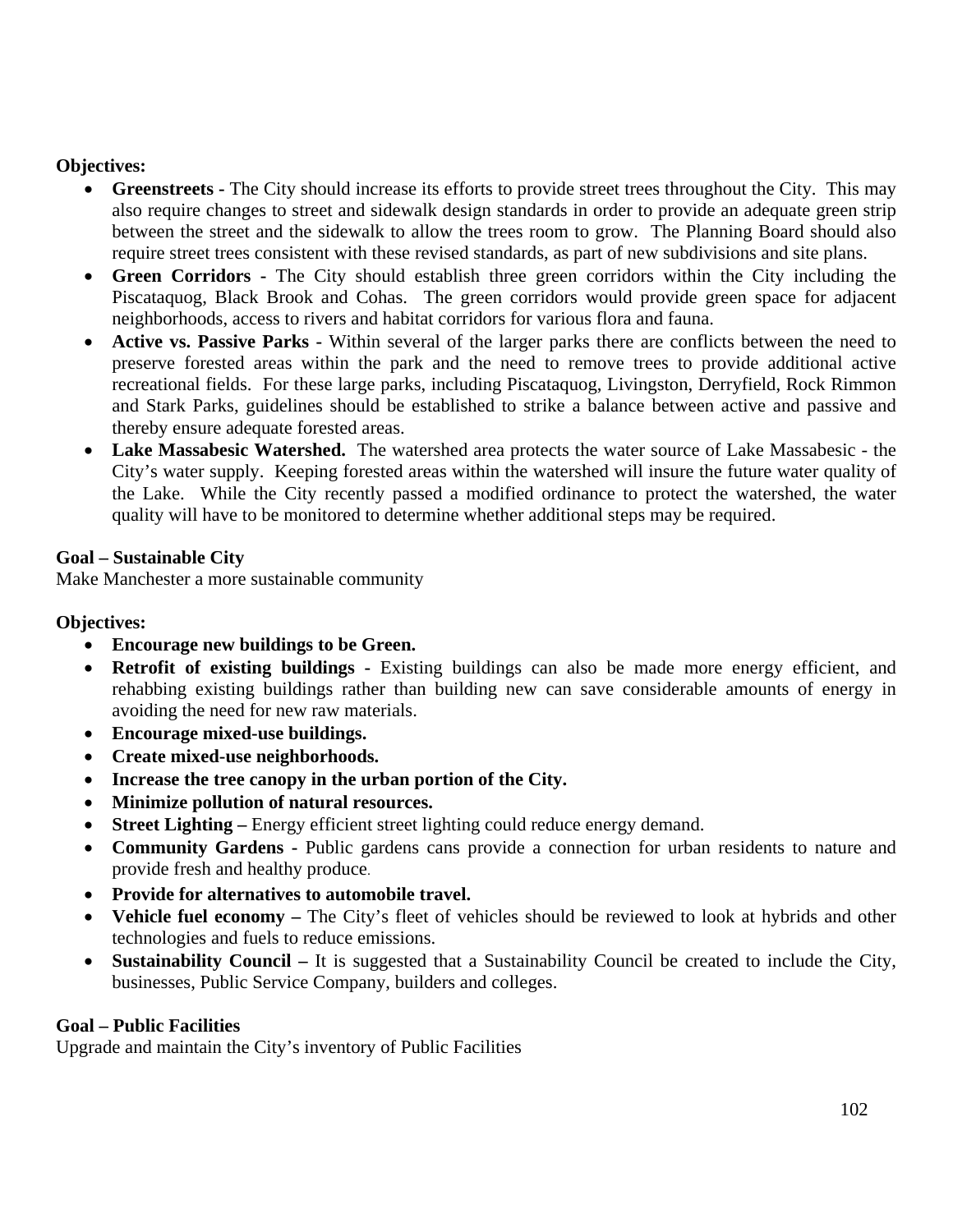### **Objectives**

# **Public Water Supply System**

- **Additional Water Source** Projections indicate the need for a supplemental water source within a 10 year time frame.
- **Water Main Replacement** Ongoing replacement and rehabilitation of existing water mains.
- **Water Conservation** Aggressive conservation measures are planned through meter replacements, leak detection and public education.

### **Wastewater Systems**

- **Combined Sewer Overflow (CSO) Program** The separation of storm water and sewage systems as mandated by the Federal and State agencies.
- **Storm water Requirements** In addition to the CSO requirements, there are stricter requirements for the management of surface storm water runoff in order to maintain surface water quality. Meeting these mandates will require both policy and procedure changes as well as structural changes.
- Waste Water Treatment Facility Upgrade The WWTF will require significant upgrading in order to meet new standards as well as additional future flows.
- **Sewer Main and Pump Station Replacement –** The aging infrastructure will require significant repair and replacement programs to meet future needs.

### **Solid Waste Disposal**

- **Recycling Processing Facility** A private recycling contractor is proposing the development of an indoor recycling and processing center in the City. This facility will provide full service recycling within the City limits.
- **Rate of Recycling -** The rate of recycling in the City currently stands at 21%. The goal should be to recycle at least 50% of solid waste.

# **Public School System**

- Leased Space Ultimately, the programs in leased spaces should be placed in City owned facilities.
- **Excess Capacity** The decline of over 3,000 students between 2005 and 2015 will provide both opportunities and challenges. The reduced enrollments will not be felt uniformly across the schools, however, and will require decisions on how to "balance" the space. Potential also exists for other community uses such as senior and child day care programs.
- **Improvement Program** Adherence to regular and preventative maintenance programs and incremental improvements will insure that the comprehensive upgrades recently completed will be maintained. In addition, continued energy efficiency improvements will help stabilize energy costs and allow the facilities to become more sustainable.

### **Libraries**

• **West Side Library -** The West Side Library has expanded into additional floors of the former fire station. While certain improvements were made, there is a need for additional energy efficiency improvements.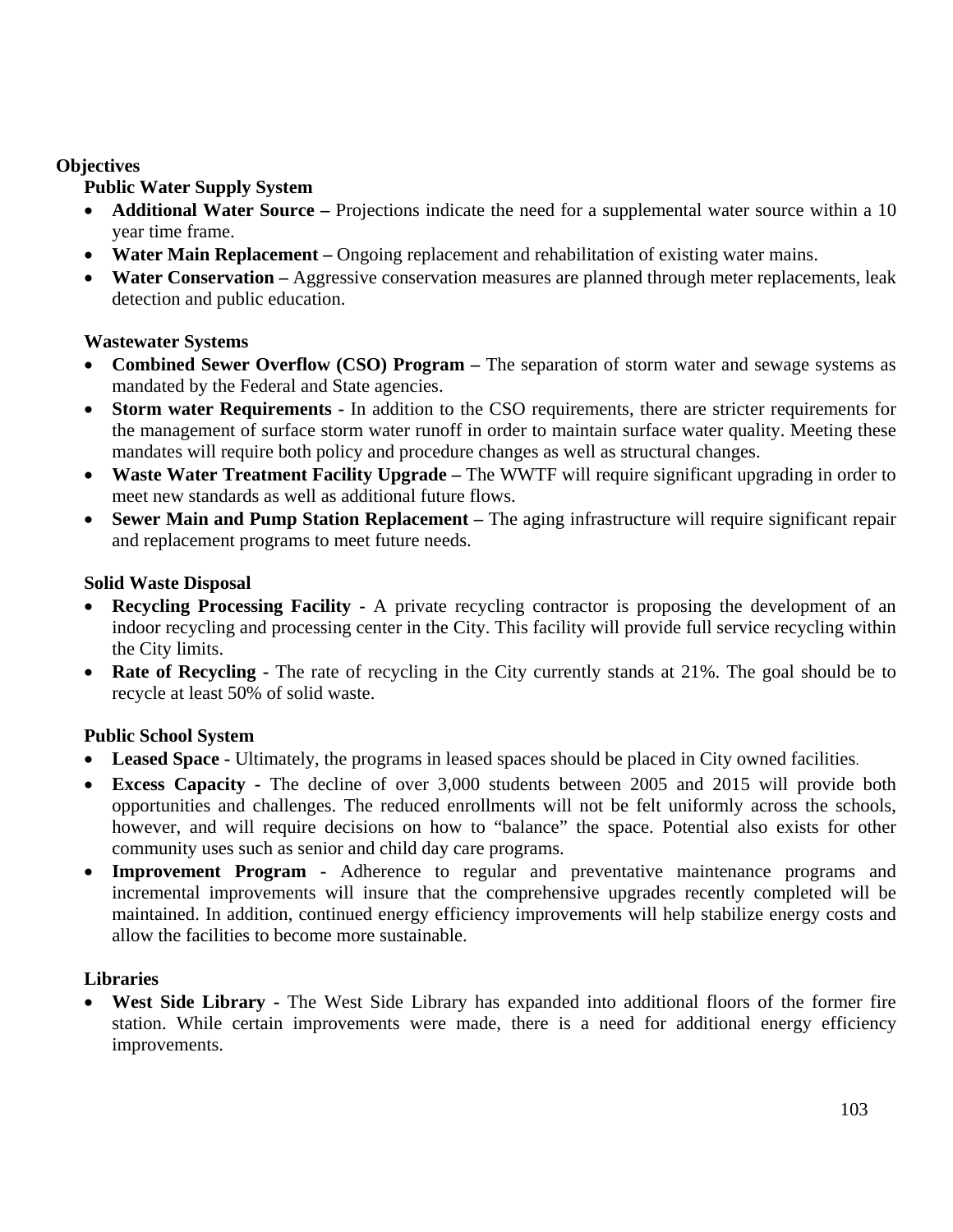### **Other Municipal Facilities**

- **Public Works Garage** Of the various city buildings, the public works complex is most in need of improvement. A phased rebuilding of the complex can improve work and safety conditions, provide greater energy efficiency, improve site circulation and improve overall work efficiency of the department.
- **Building Improvement Program** As with the school facilities, a regular preventative maintenance program and ongoing energy efficiency improvements can protect the physical plant assets and make the City more sustainable.

### **Fire Facilities**

- **Fire Training** . A City fire training facility could improve local training of both new recruits and ongoing training of the force.
- **Station 4** The Hackett Hill station was created as a temporary facility and should be replaced by a permanent building, perhaps in conjunction with a fire training facility. The area could also be suitable for a cooperative station with Hooksett.
- **Fire Vehicle Replacement**

### **Police Facilities**

- **New or Expanded Police Headquarters** As indicated above, the existing facility is inadequate for current and future operations of the Department. While a new station has been considered, there is also potential for expansion of the existing building.
- **Equipment Replacement -** In addition to police cruisers and other department vehicles, there are a number of other equipment needs such as laptops, radios, bullet proof vests and shields that require replacement.

### **Telecommunications**

- **800 MHz System -** A recent evaluation of the base communication system indicates the need to update the network from an EDACS to a P25 IP network.
- **Communications and Dispatch** Consideration should be given to creating a combined Police and Fire dispatch function, potentially to include other departments.
- **Backup** With the increasing sophistication of and operational reliance on telecommunication and information systems in the City, backup and redundancy of connections becomes more critical for reliable operation of City government.

#### **Goal – Neighborhoods**

Promote and Support neighborhood development. Neighborhood development provides the City with some unique opportunities not otherwise offered through suburban development patterns.

### **Objectives**

• **Strategic Neighborhood Plans** – Develop plans for each neighborhood beginning with the older areas that may be in particular need of revitalization.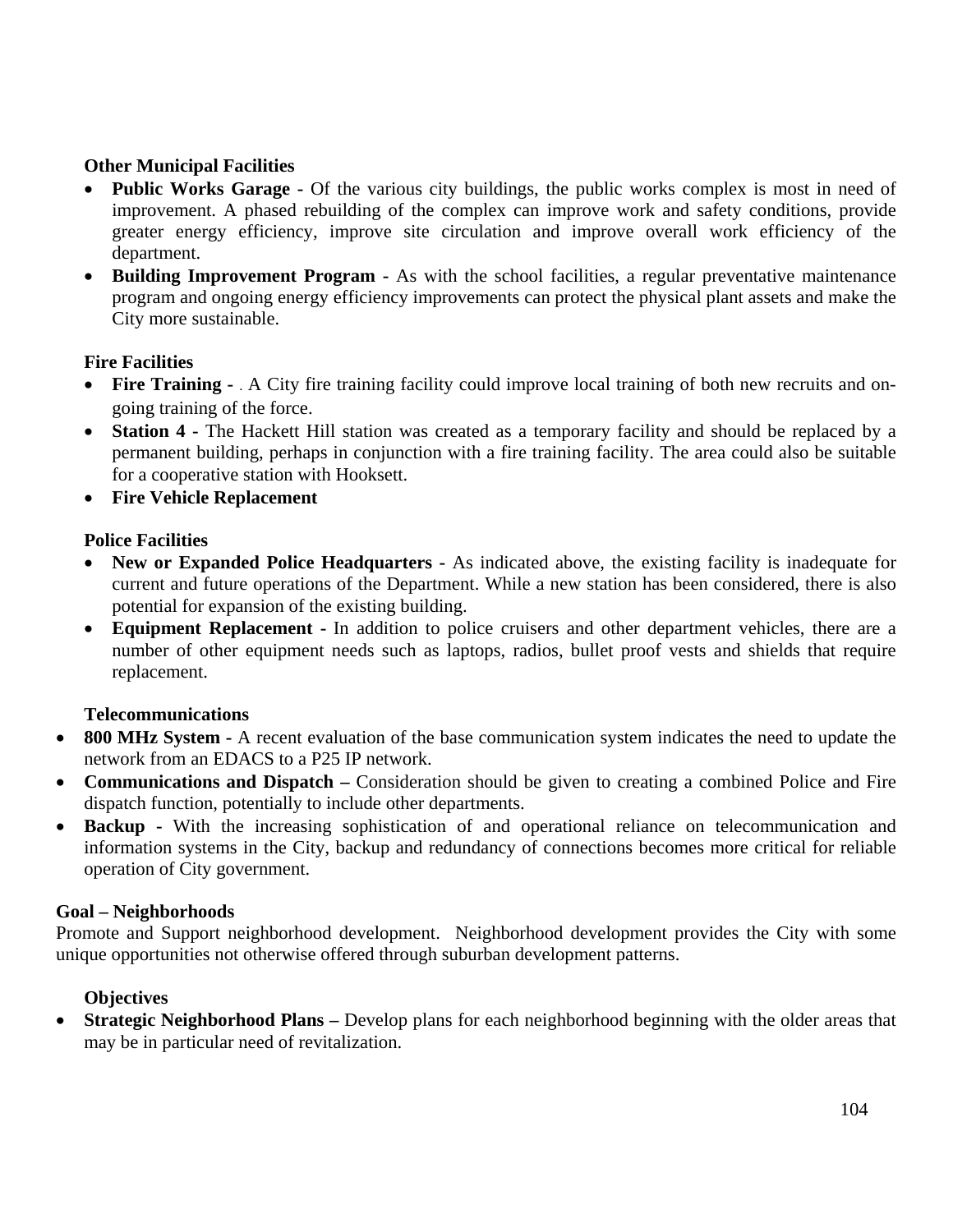- **Neighborhood Business Centers** These Centers provide services, jobs and a sense of community for the neighborhood. These centers should be strengthened through redevelopment, development of more mixed uses and a design framework that encourages a walkable area.
- **Urban Design** Improving the urban design of the neighborhoods will make them not only more attractive for the residents but also more attractive for investment.
- Mixed Uses Neighborhoods should be encouraged to have more mixed uses. This would include mixed use buildings within the neighborhood centers but also a general mix of uses throughout the neighborhood.
- **Public amenities** Neighborhoods should have certain amenities such as small parks, playgrounds, access to bus service and neighborhood elementary schools.
- **Walkable Neighborhoods** A major goal is to make the neighborhoods more walkable.

### **Goal – Downtown**

With virtually no vacant, developable land remaining in the City, the Downtown offers an opportunity to continue commercial and residential development opportunities, but in a denser and more sustainable fashion.

# **Objectives**

- **Regulatory Changes** In order to support the growth of the downtown and an increase in the geographic area, certain changes will be required. These include such items as expanding the CBD zoning district into the South Downtown and Downtown West, and revising certain building codes to encourage reuse of upper stories for residential use and mixed use projects in general.
- **Transportation** The focus of transportation in the downtown should be on transit and walkability.
- **North of Bridge** The north end of the downtown could be improved with streetscape improvements similar to those in the core.
- **Residential Development** Encouraging residential development in the downtown can provide additional urban living opportunities and make the downtown a vibrant center 24 hours a day.
- **Attractiveness** Improving the attractiveness of Downtown Manchester can pay dividends in terms of an improved image, increased visitors and economic development.
- **Arts, Entertainment & Education** These three activities will play an increasingly important role in the downtown and should be supported.
- **Millyard** The Millyard remains one of the region's most important business catalysts. The redevelopment of the Pandora Building will mark the reuse of the last vacant building in the Millyard.
- **South Downtown -** With the development of Elliot at Rivers Edge (so-called "Jac Pac" site) underway, the South Downtown is poised for significant expansion of the downtown.
- **Downtown West** The west side of the Merrimack River offers opportunities for expansion of the downtown with higher densities of residential and commercial development. The recently completed improvements to Exit 5 and Granite Street will allow redevelopment in the Granite Street and Second Street corridors

# **Goal – Land Use Plan**

Provide a land use plan for the City that illustrates the existing land use along with the general strategies for the development of the future land use of the City.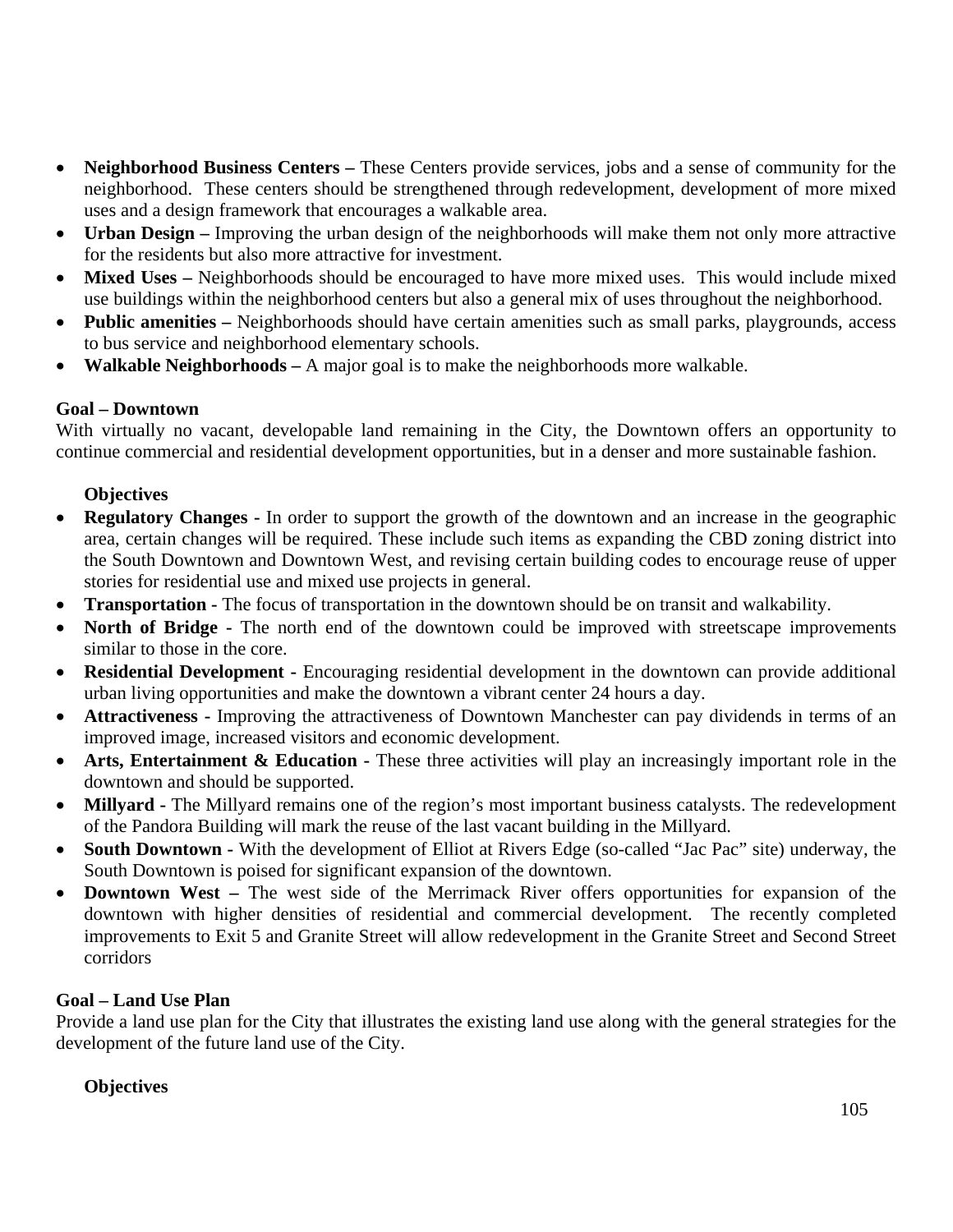- **Evolution of the Land Use Plan** The patterns and types of land use in the City have continued to change since land use plans were prepared in 1963 and again in 1993. This Plan represents an evolution of these earlier plans.
- **Zoning Ordinance** The Zoning Ordinance provides the detailed regulations that implement the Land Use Plan.
- **Subdivision and Site Plan Review Regulations** While the Zoning Ordinance is the primary tool for regulating the uses, height, area and bulk of private developments, other regulations also impact on the form and design of projects. These include the Subdivision and Site Plan Review Regulations administered by the Planning Board.
- **Building Codes** The City's building codes should be revised to encourage energy efficient and sustainable building development and rehabilitation.
- **Urban Design** While the Zoning Ordinance is designed to regulate uses that might not be compatible and regulate the size and setback of buildings, it is not as good at encouraging quality design. One way to support improved design is through the support of facade programs using CIP funds; this has proven useful in the downtown and early neighborhood revitalization efforts. Another system is to implement a design review process.

# **Key HUD Goals**

1) **Provide Decent Housing** including the provision of affordable housing without discrimination, assistance for the homeless and supportive housing for those with special needs.

2) **Provide a Suitable Living Environment** with safe and livable neighborhoods, access to services, revitalization of deteriorating areas, preservation of properties with special values, the conserving of energy and reducing the isolation of low-income groups.

3) **Expand Economic Opportunities** through job creation and retention, support for small businesses, provision of jobs for low-income persons, access to credit and empowering low-income persons to achieve selfsufficiency.

# **Consolidated Plan Key Strategies**

### **Strategy #1: Healthy Neighborhoods**

Over the past ten years, the City has invested a significant portion of its entitlement funding on activities that promote healthy neighborhoods. Ongoing initiatives have included: Concentrated Code Enforcement, Center City Disease Prevention, Municipal Infrastructure Program, Dilapidated Building Demolition Program, Housing Rehabilitation/Lead Hazard Control Program, Affordable Housing Initiatives, Weed N Seed Program, Project Greenstreets, Comprehensive Neighborhood Revitalization Projects (Rimmon Heights, Hallsville and Piscataquog), etc. The designation of the City's first Neighborhood Revitalization Strategy Area in 2005 further enhanced the City's efforts to improve the overall health of neighborhoods in the community. The City's Neighborhood Revitalization Strategy is a comprehensive approach designed to: improve the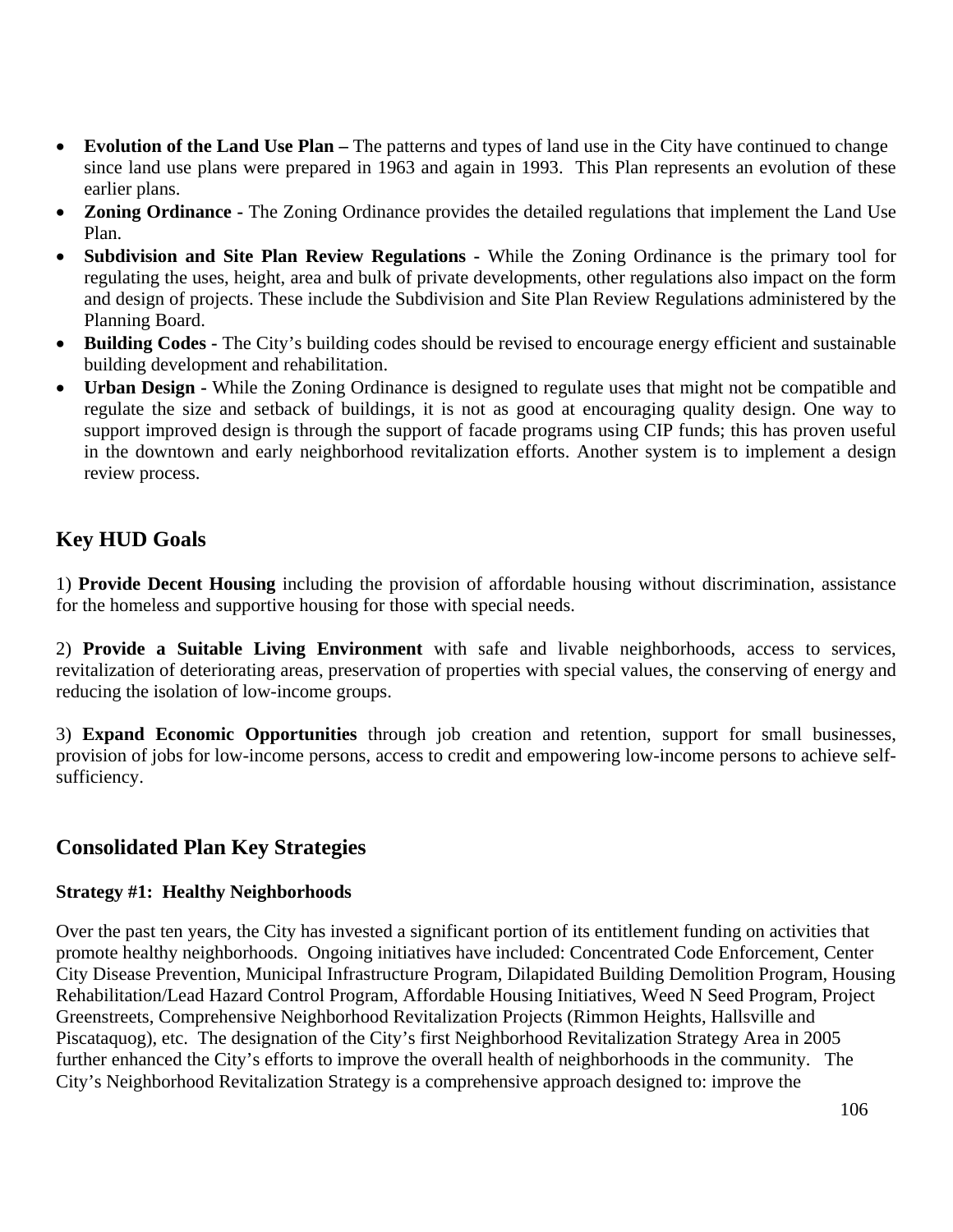infrastructure; increase the number of affordable, safe and sanitary housing units in the neighborhood; increase the number of available jobs; and effect physical and social improvements that create and maintain a "livable" environment.

Although many positive actions have taken place and the City's investment of entitlement funding has had a beneficial impact on the inner City, there are several neighborhoods in community that are in decline. These neighborhoods can be characterized by high vacancy rates, foreclosed properties, unhealthy sub-standard housing conditions, vacant abandoned properties, high crime rates and poor infrastructure.

During the Consolidated Plan Period, the City will continue to implement activities that promote the development of healthy neighborhoods.

# **Strategy Elements**

- The Neighborhood Revitalization Strategy Area that was approved by HUD will include economic development initiatives that emphasize the empowerment of low and moderate-income persons with a continued focus on education, job training activities and comprehensive employment programs for residents of the designated target area.
- Ensure a safe environment through crime prevention and police enforcement programs.
- Rebuild decaying neighborhood infrastructure that includes the City's parks, streets, sidewalks and utilities.
- Remove abandoned and burned out buildings that have been labeled blighted properties.
- Support fire prevention activities designed to reduce the number of fires in the community.
- Utilize HOME, CDBG and Office of Healthy Homes funding to eliminate lead and other health hazards in housing occupied by very low and low-income families.
- Provide and promote walkable neighborhoods. The original compact heart of the City was developed as a walkable area with fine grained, mixed use land use, sidewalks in all areas and public transportation available. There is considerable work to be done, however, to extend walkability to other parts of Manchester.
- Manchester has recently begun to participate in the Safe Routes to School program which encourages students to walk to school and assists in sidewalk improvements in the school areas. The City should continue to participate and increase its involvement in this program.
- Provide a variety of health care services to improve the health of residents and control disease.
- Provide Weed N' Seed programming to combat violent crime, drug abuse, and gang activity in specific neighborhoods of Manchester.
- Code enforcement program created to stabilize and improve conditions increasing the rental housing opportunities in low/moderate income areas.
- On a selective basis, consider support of projects that emphasize the reuse of underutilized properties.
- To promote green space in the City, CDBG funds will be utilized to plant trees along public right of ways and in parks located in low-income neighborhoods.
- Utilize the Greater Manchester Community Needs Assessment 2009 (Health Department Study) as a tool to prioritize activities that promote healthy neighborhoods.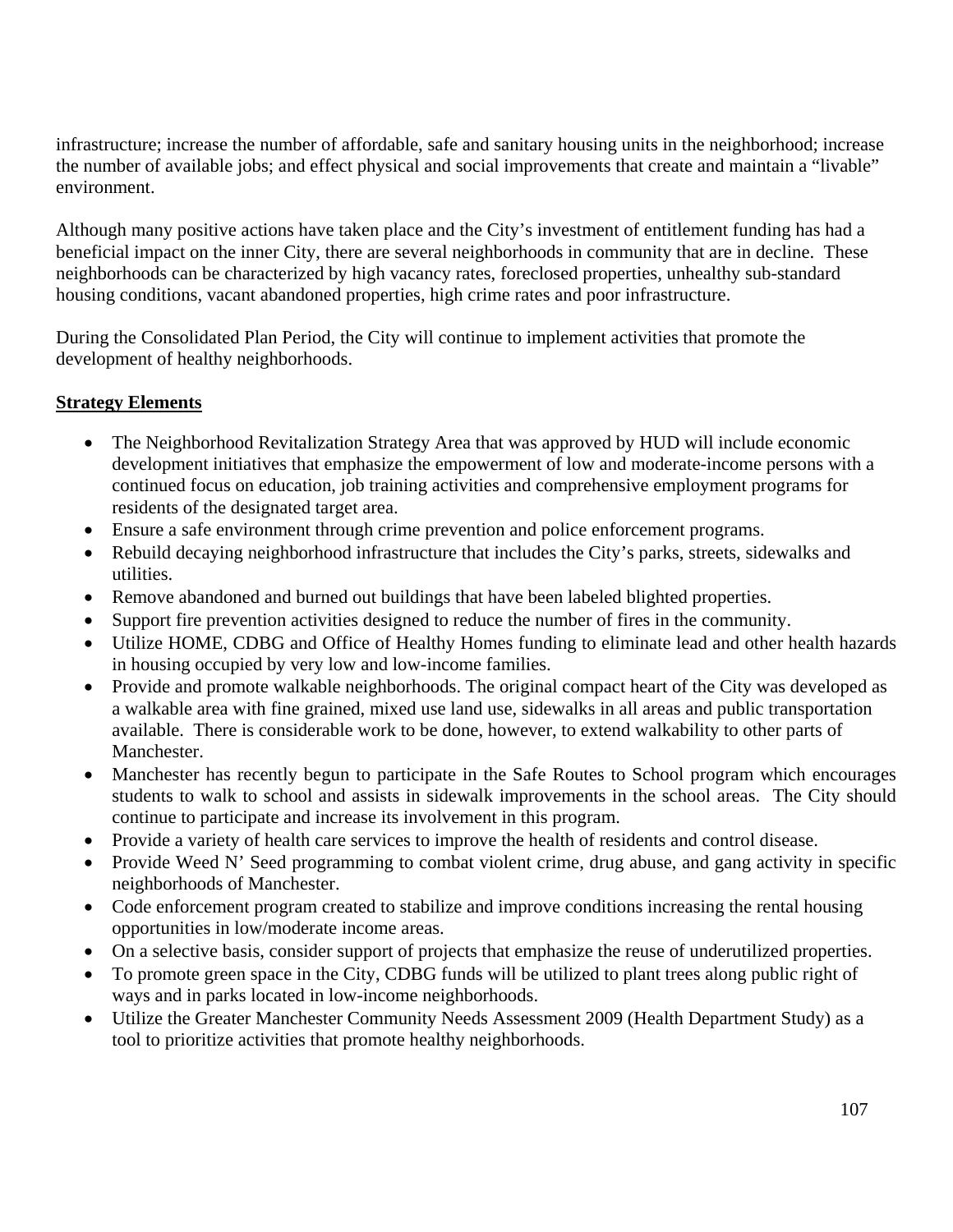The following are benchmarks that will be used to measure the progress of the strategy over the next several years.

- Improve streets, sidewalks, lighting, traffic signalization, etc. in 3 to 5 neighborhoods.
- Support the development of 3 to 5 Walkable Neighborhoods through the design and installation of appropriate infrastructure.
- Promote healthy living conditions through the rehabilitation of a minimum of 200 housing units.
- Inspect a minimum of 800 occupancies to ensure compliance with minimum life safety and housing codes.
- Create 200 housing units and 5 commercial business opportunities as a result of the redevelopment of under utilized properties.
- Reduce crime rates in the community by 10%.
- Clean up a minimum of 10 blighted properties.
- Provide disease prevention medical services to 4,000 individuals residing in Manchester's low-income neighborhoods.
- Plant 300 trees within the City's neighborhoods.
- Decrease the number of fires in Manchester by 20% (activities not funded with Entitlement funding).

### **Strategy #2: City Wide Economic Development**

Consistent with the City's Master Plan, the City Wide Economic Development Strategy will emphasize Economic Vitality. Economic Vitality is the ability of a community to respond to change, to retrain itself for emerging business opportunities and to provide an entrepreneurial spirit that builds businesses and jobs. The City's Economic Development Strategy will continue to support program elements that will:

- Support higher education institutions as they provide significant benefits to the economy of the City in terms of education and training for its residents and the quality of life in the area and are employment centers creating additional business.
- Small business retention and growth should be supported by the City, including those located in the neighborhood areas.
- Quality of life factors play a major role in attracting and retaining businesses and should be enhanced by the City. These include such items as arts and culture, entertainment, the visual quality of the community and trail system.
- The City should retain and enhance existing manufacturing companies and attract additional businesses.
- Bringing rail service to Manchester will obviously provide improved commuting access to other areas but will also bring Manchester into the sphere of the Boston Metropolitan area which in turn will open up possibilities for Boston area firms to invest in the City.
- Facilitating the growth of the Manchester Boston Regional Airport will enhance the economic well being of the community.
- Provide support to companies interested in starting up, relocating or expanding operations in the City.
- Complete the infrastructure improvements needed to attract additional businesses to the Northwest Business Park.
- The City's marketing campaign must be enhanced and conducted over a long period of time. While the marketing is focused on the Northeast and Canada, consideration should be given to selective marketing on a global basis.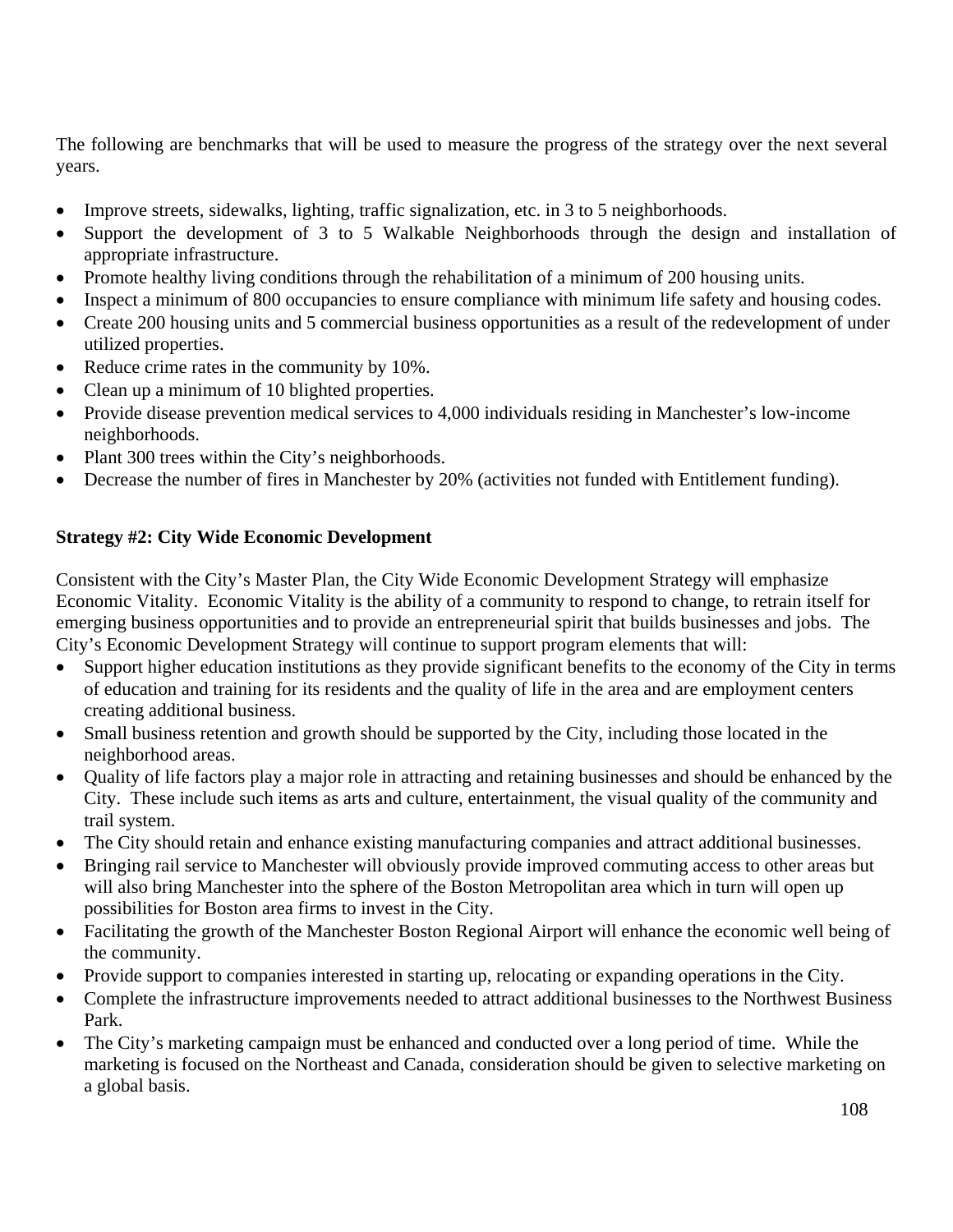• Expand the Business Assistance programs that the City's Economic Development Office operates.

# **Strategy Elements**

Specifically, the following are key components of the City's economic development strategy.

- The City will continue to encourage small businesses to partner with the NH Community Loan Fund Micro-Credit Program and the NH Small Business Development Center.
- The City will continue to assist new and emerging businesses develop in the community.
- CDBG funds will be used for municipal infrastructure including right of way improvements, sidewalk reconstruction, utility upgrades, streetscape furniture, installation of illuminated street arches, etc. in conjunction with Neighborhood Stabilization Program projects that promote economic development.
- MEDO will continue to administer the City's Revolving Loan Fund and the Façade Improvement Program to create jobs for low and moderate-income individuals.
- The City will continue to utilize Section 108 loan funds to undertake economic development activities. Activities might include but are not limited to the following: acquisition of real property, rehabilitation of property, related relocation activities, related clearance, demolition and removal, infrastructure improvements, interest payments and financing costs.

The following are the proposed Consolidated Plan benchmarks that will be used to measure the progress of the strategy over the next year.

- Create 500 employment opportunities as a result of new business development generated by the MicroCredit Program and the NH Small Business Development Center.
- Create a minimum of 25 jobs for low and moderate-income individuals as a result of processing 5 loans as a part of the revolving loan program.
- Create a minimum of 225 jobs for low and moderate-income individuals as a result of processing 75 loans.
- Create or retain a minimum of 250 jobs as a result of Section 108 loans.
- Improve 5 distressed neighborhood centers resulting in increased property values.
- Increase the number of jobs being created as a result of the airport expansion.

# **Strategy #3: Homeownership and Affordable Housing Development**

In response to the findings of various Task Forces on Affordable Housing and recommendations of the Master Plan, the City will continue to make every effort to produce a balanced housing market that provides opportunities for all City residents ranging from upscale market rate housing to affordable housing. The City's Homeownership and Affordable Housing Strategy will continue to support program elements that will:

- Support the creation of a balanced housing market in terms of a variety of housing types and income ranges, in ownership versus rental units, in housing production, and in density.
- The City should closely monitor trends in the housing market. A healthy rental vacancy rate is approximately 4% with an owner vacancy rate somewhat higher than that. When vacancy rates significantly exceed this number (such as in the current market), the strategy should be to encourage the improvement of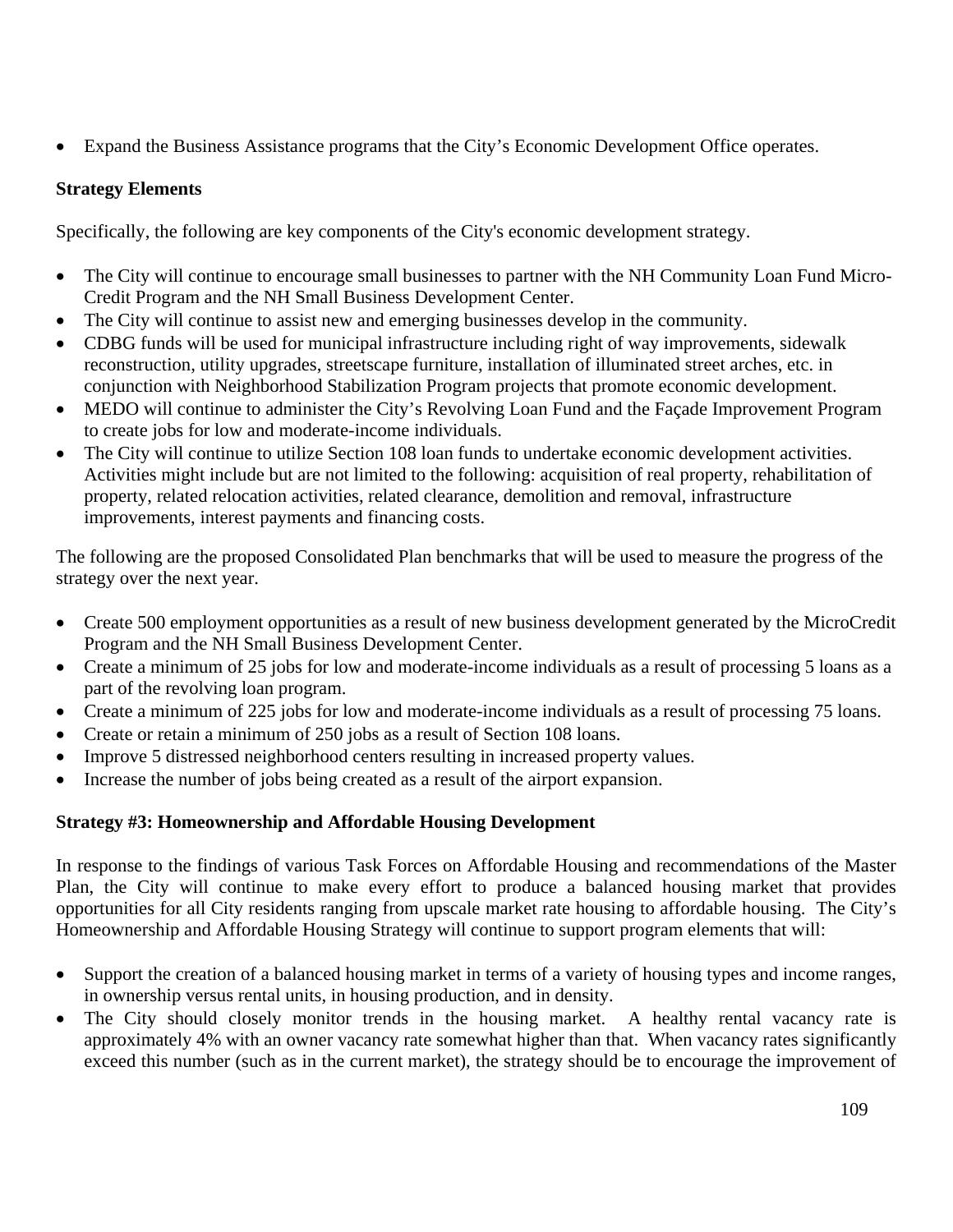current stock rather than new production, while in markets with significantly lower rates, new production should be encouraged.

- Most of the vacant residentially zoned land in Manchester has already been developed. Future housing development will therefore have to be in areas of redevelopment, rehabilitation and infill.
- Encourage Mixed-use Buildings. Mixed-use as discussed here includes residential uses with selected retail and office uses but excluding intense uses such as auto-oriented uses and drive-up windows and excluding bars and nightclubs in the neighborhoods. Mixed-use is particularly suitable for downtown and neighborhood center areas. While the Millyard should remain primarily devoted to business, it is appropriate to add housing units within some of the mills.
- Promote and support Healthy and Safe Housing. A significant share of Manchester's housing is older (with 63.4% built prior to 1970). Improving the quality of the older housing with rehabilitation assistance is a key effort for the City.
- Support the development of energy efficient and sustainable housing**.**
- Continue to capitalize the City's Affordable Housing Trust Fund.

## **Strategy Elements**

Over the next five years, the City's Homeownership and Affordable Housing Development Strategy will include the following elements:

- Support homeownership-training programs that help low-income households understand the responsibilities of homeownership and assist people with financing in order to obtain a home upon graduation from the program.
- Utilize HOME funding to provide subsidies to low-income families to assist them with the down payment and closing costs associated with purchasing a home.
- Utilize HOME and/or CDBG funding to operate homeowner rehabilitation programs for inner City neighborhoods and other areas of the City deemed in need of assistance.
- Provide foreclosure prevention seminars and one on one foreclosure counseling.
- Utilize HOME, CDBG and Office of Healthy Homes funding to eliminate health hazards in housing occupied by very low and low-income families.
- Utilize HOME funding to provide incentives to both for-profit and non-profit developers to produce affordable rental housing. Affordable housing initiatives should include a mix of new construction and adaptive reuse of existing properties to maintain a vacancy rate that is consistent through out the entire city.
- Utilize CDBG funding to enforce fair housing and advocate for individuals who have been discriminated against.
- Where ever possible, the City will promote the construction of Energy Star-labeled homes and the purchase of Energy Star-labeled products in conjunction with HUD-assisted housing initiatives.

The following are benchmarks that will be used to measure the progress of the strategy.

- An increase in the number of available subsidies to assist low-income families with the acquisition of their own home.
- An increase in the number of owner-occupied properties in City neighborhoods. Assist a minimum of 50 low-income families purchase homes.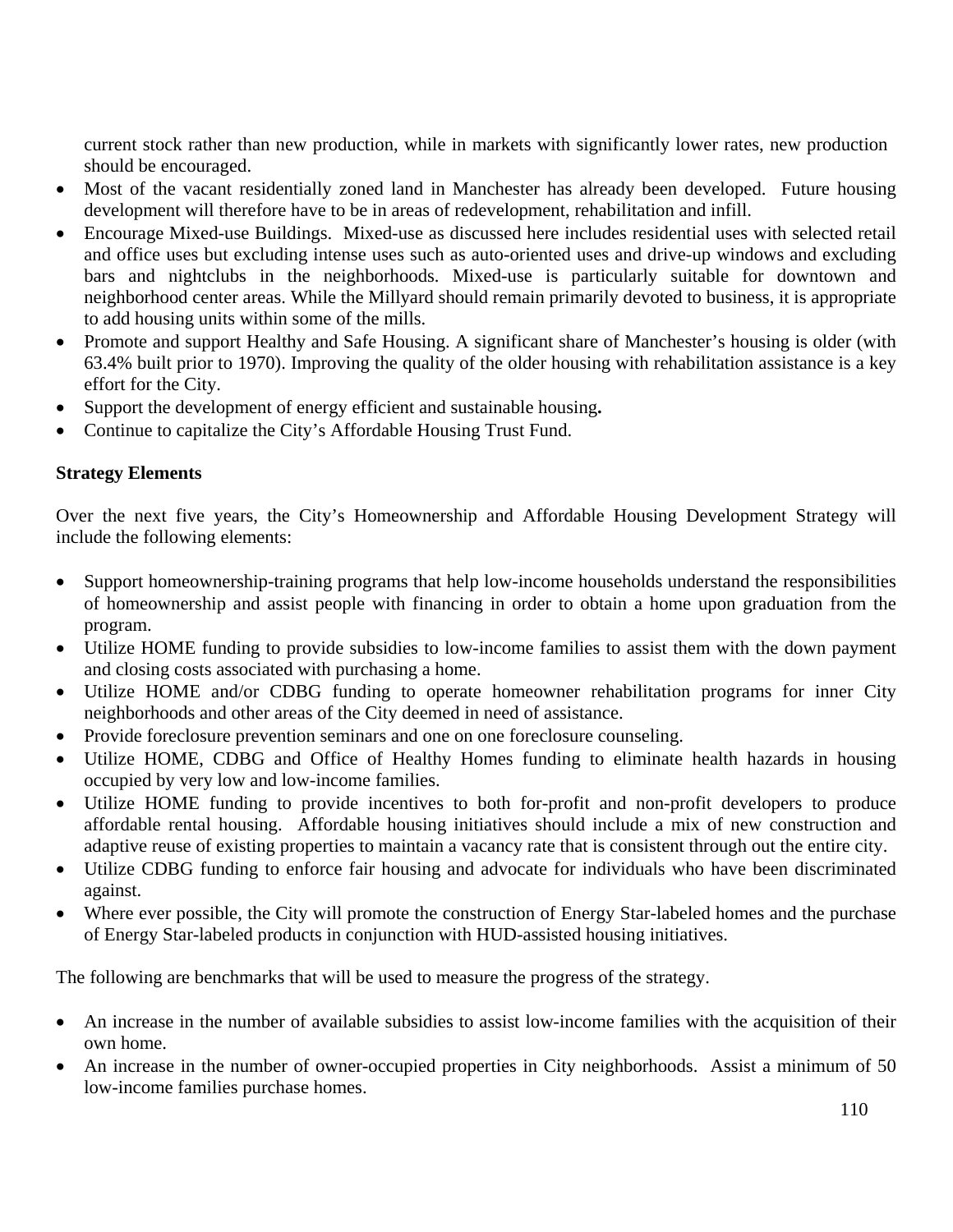- An increase in the number of available subsidies to prevent foreclosure proceedings.
- Provide homeownership counseling to 2500 individuals.
- A balance of owner-occupied and rental units that approaches a 50-50 split.
- Rehabilitate a minimum of 50 housing units occupied by low-income families.
- Eliminate lead based paint hazards in a minimum of 200 housing units occupied by low-income families
- Develop a minimum of 100 units of affordable rental housing.
- Develop a minimum of 175 units of assisted living elderly housing.
- Perform energy efficiency improvements in 125 housing units.

## **Strategy #4: Health and Human Services**

The City is fortunate to have active and experienced agencies working together in close cooperation offering a strong health and human services network for Manchester residents. These organizations include the Greater Manchester Association of Social Service Agencies, and the Healthy Manchester Coordinating Committee which represents dozens of agencies that work together to support citizens in a comprehensive manner. The City will continue to utilize entitlement funding and other sources of local, state and federal funding to support agencies such as these. This network of non profit organizations and City departments provide social, medical and other services to Manchester's less fortunate citizens including immigrants and refugees.

Due to the large number of refugee's that have resettled in the community, several issues have arisen with reference to this population's access to services and assimilation to the American lifestyle. Translation services, lead poisoning prevention, English as a Second Language (ESL) courses, workforce development programs and basic education on the skills that are required to live in an apartment are essential to transition refugees into the community.

In as much as the elderly currently represent 13% of Manchester's population and the number of retirement-age citizens is expected to increase over the next five years, the City will continue to support the agencies that service the needs of the community's aging population.

The City's continued support of health and human service organizations and its commitment to a high quality of life for all of its citizens positively impacts Manchester's economic vitality as it strives to compete with other communities in a competitive market. The quality of life for the workforce and the satisfaction of Manchester residents with the community is a factor for companies considering a move to or an expansion of their presence in the City. The City's ability to provide the basic services necessary to keep people housed, educated and healthy has become an important factor in the effectiveness and success of its economic development strategy. Ultimately this impacts on the City's ability to provide additional services to its citizens and new refugees not financially able to access such services.

# **Strategy Elements**

- Provide pharmaceuticals, health care and dental service to low and moderate income individuals.
- Provide education and support to the parents of severely emotionally disturbed children.
- Provide Manchester's uninsured access to health care.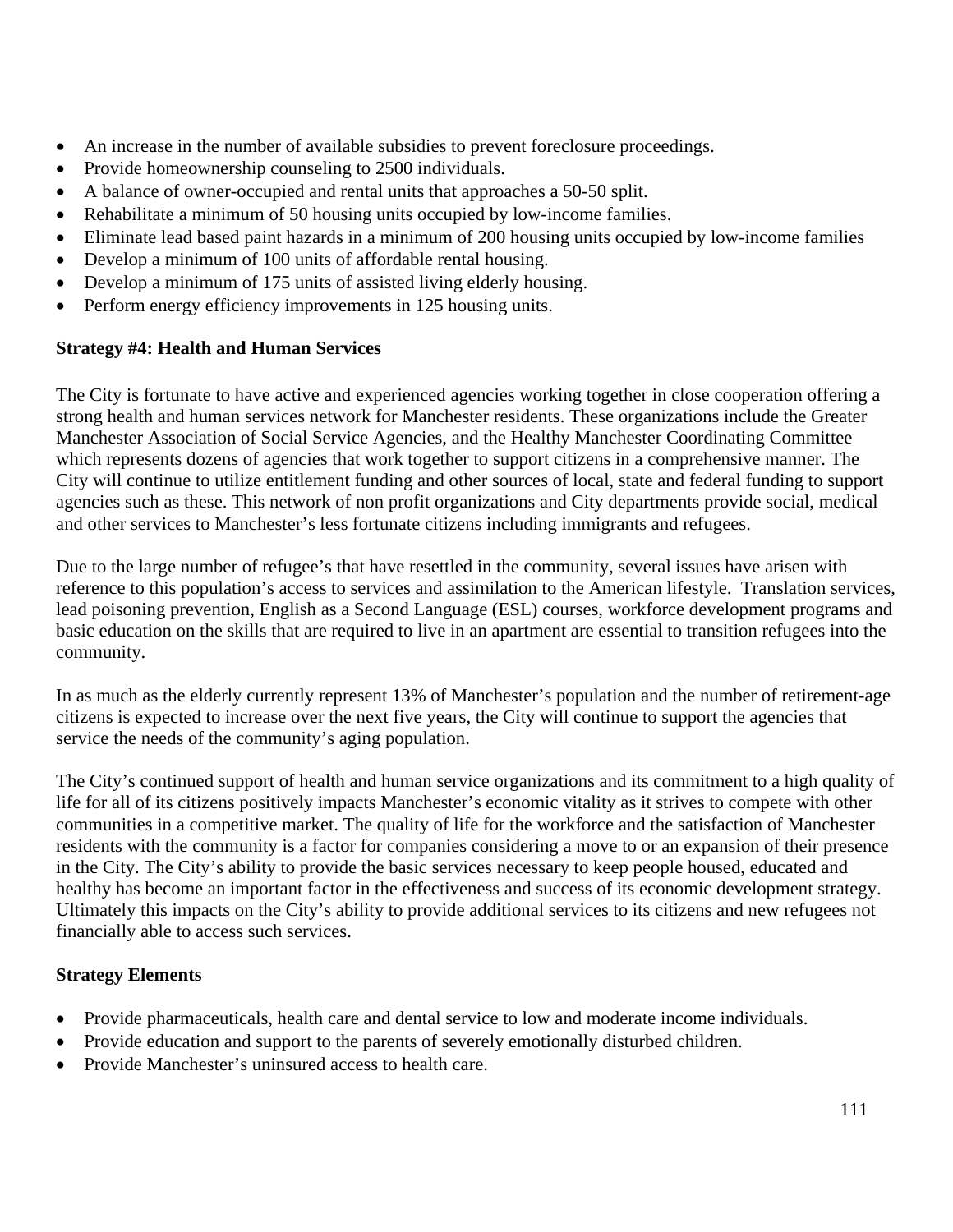- Coordinate and support the implementation of service a network to provide refugee populations with access to safe housing and all essential services.
- Utilize CDBG funding to provide affordable daycare for low-income families.
- Offer after school tutoring, mentoring and recreational programs to youth residing in low-income neighborhoods.
- Provide support and services to Manchester's frail elderly.
- Utilize available resources to assist non-profit organizations with the upkeep and maintenance of their buildings that serve as points of service.
- Utilize the Greater Manchester Community Needs Assessment 2009 (Health Department Study) as a tool to prioritize health and human service activities.

The following are benchmarks that can be used to measure the progress of the strategy over the next several years.

- Distribute prescription medications to 4,000 uninsured low-income individuals.
- Provide dental services to 4,000 underserved children.
- Benefit a minimum of 12,000 individuals as a result of providing medical care to the uninsured.
- Combat the increasing epidemic of childhood obesity by providing programming to a minimum of 15,000 children attending schools located in eligible census tracts.
- Financing provided by the City will result in the renovation of five buildings owned and operated by human service agencies.
- Affordable daycare services will benefit a minimum of 1,000 low-income families.
- Provide 475,000 hot meals to 4,500 of Manchester's frail elderly.
- Enrich the lives of Manchester's youth by providing after-school programming to 12,000 income eligible youth.
- Provide services to 1,250 families with children that suffer from emotional/behavioral health disturbances or mental health and chronic health issues.
- Assist a minimum of 1,100 immigrant or refugee families by providing various services.

# **Strategy #5: Emergency Shelter, Transitional Housing & Strategies for the Homeless**

All homeless providers that are funded in accordance with this Consolidated Plan are part of a local Continuum of Care designed to provide timely access to important community based services. Employment training, medical care, mental health and substance abuse counseling, housing and other services facilitate an individual's or family's ability to attain and maintain a stable living environment. The initiatives that are outlined as a part of this strategy are also consistent with the goals of the City's 2008 Ten Year Plan to End Homelessness. The goals of the Ten Year Plan include the following;

Rapidly re-house the homeless Prevent people from becoming homeless Provide adequate employment/educational services No one sleeps or lives on the streets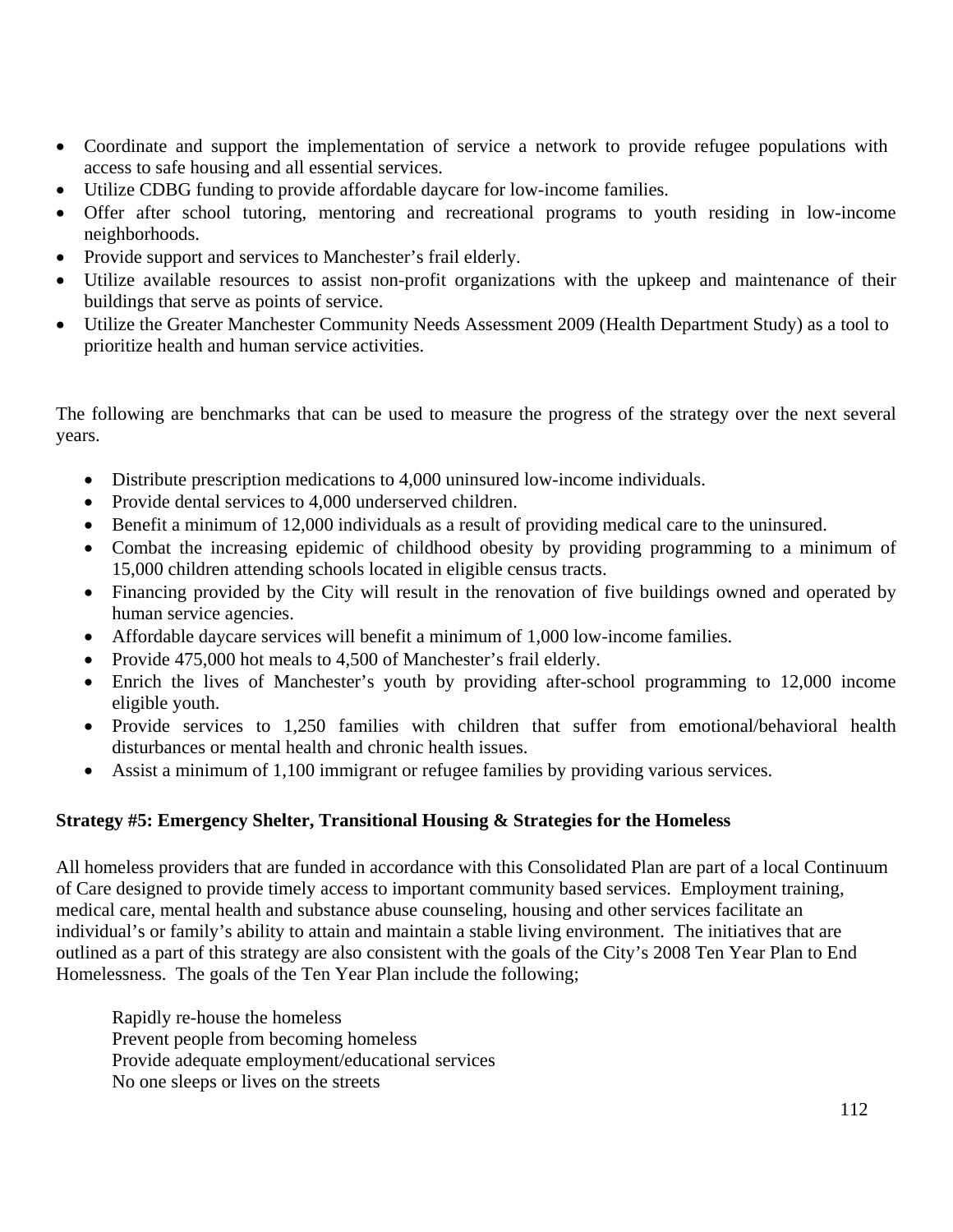Focus on needs of homeless Veterans Increase access to supportive services Build public awareness Establish a Steering Committee to serve as community champions for the Ten Year Plan

As always, local funding will focus on the most vulnerable homeless and those providers that offer a comprehensive approach to homelessness. The City's Emergency Shelter network provides safe, temporary living accommodations for homeless men, women and families. Due to the poor economy and the high cost of housing, the demand for emergency shelter beds continues to increase.

In addition to emergency shelter, case management is provided to facilitate the transition from homeless to permanent housing. Case management services include important linkages with mainstream programs including health, employment, mental health and substance abuse referrals, food and clothing. Shelters serving families include service linkages with other family service providers including childcare, education, immunization, wellness programs and family counseling. Without emergency shelter, the most vulnerable of the homeless would be forced to live on the streets subject to the severity of the elements and potential victimization.

Emergency shelters refer individuals to transitional housing programs when it is determined that there is a high likelihood that the individual or family is prepared to move along the continuum of care to permanent housing. Direct entry to transitional housing is available from community based referral services. Manchester's transitional housing programs are serving single women with children and single men.

#### **Strategy Elements**

- Coordinate with the City's Homeless Service Coordinator to implement the goals and objectives that have been outlined as a part of the 2008 Ten Year Plan to End Homelessness.
- Support the organizations that provide shelter, food and the services required to meet the needs of Manchester's homeless.
- Develop housing to accommodate homeless individuals transitioning from shelters into permanent apartments.
- Continue to collaborate with non-profit organizations to operate a security deposit program.
- Participate in the Continuum of Care process to access available resources to meet the needs of Manchester's Homeless.
- Offer outreach to homeless individuals that do not access services from the traditional shelter setting.
- Support the opening and future operation of the Homeless Services Center. The Center will be a place where Manchester's homeless adults can find a safe refuge from the elements, have lunch and most importantly access a variety of services in one centralized location.

The following are benchmarks, which can be used to measure the progress of the strategy over the next several years. Add benchmarks

• Implementation of the City's 2008 Ten Year Plan to End Homelessness resulting in the elimination of Homelessness in Manchester on or before 2018.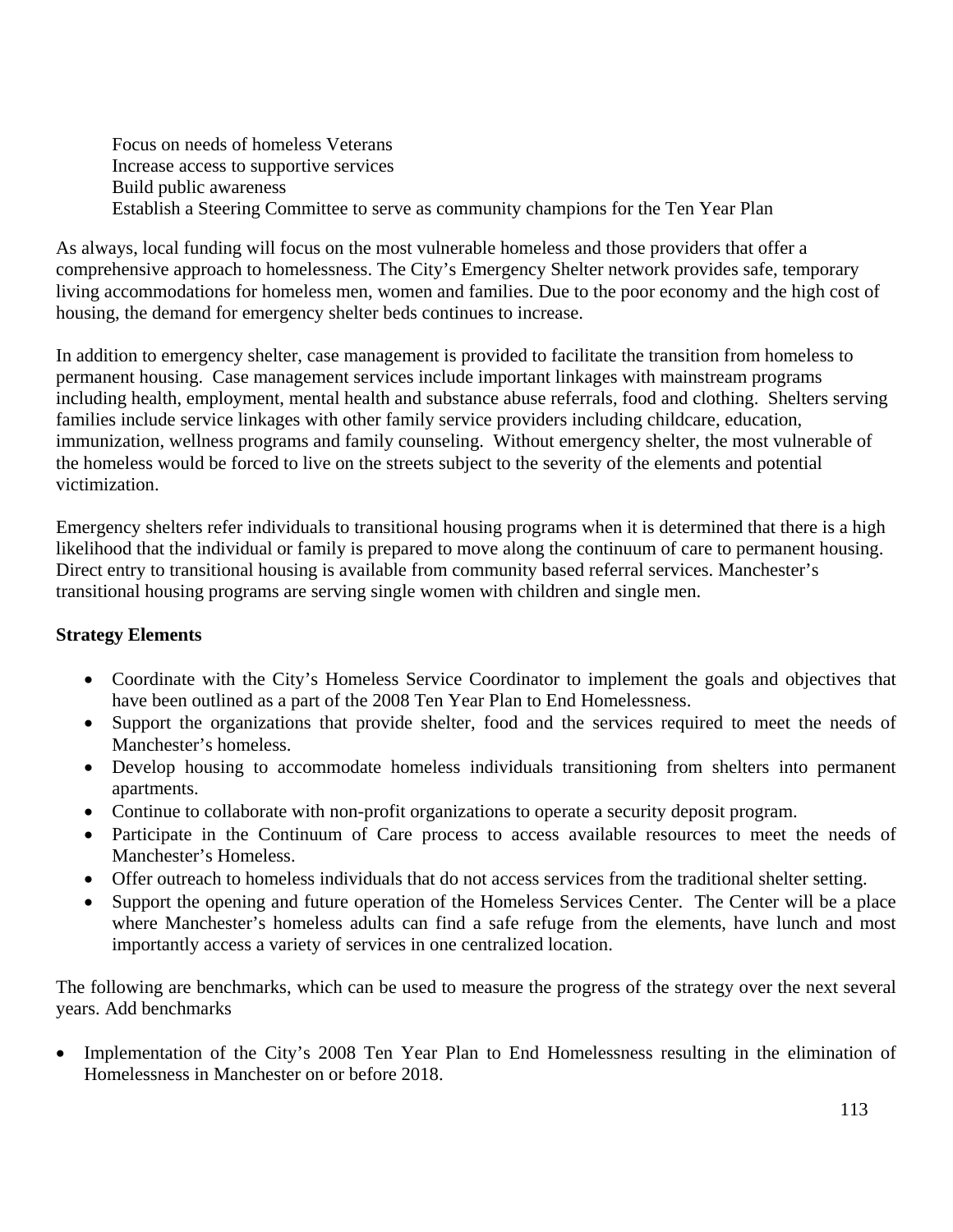- Continued support of the Homeless Services Coordinator.
- Provide daily comprehensive services to 75 homeless at the Homeless Services Center.
- Outreach, crisis intervention, emergency shelter to 1,250 homeless and runaway youth.
- Housing counseling and advocacy services to assist 2,500 individuals who are homeless or at risk of homelessness to obtain and succeed in permanent housing.
- Provide secure housing to 350 women and children who are victims of domestic violence.
- Provide emergency shelter to 5,200 men, women and children.
- Construct 26 units of transitional housing for homeless veterans.
- Provide transitional shelter to 500 men in recovery from alcohol and drug abuse.
- Provide transitional housing to 110 men, women and children.
- Provide permanent housing for 100 chronically homeless individuals/families.
- Distribute 75,000 bags of food to needy families resulting in a benefit to a minimum of 40,000 individuals.
- Secure permanent housing for 600 families by providing security deposits.

#### **Strategy #6: Recreational Opportunities**

The recreational and open space areas of the City play an important role in the community and contribute to the quality of life that attracts new families as well as businesses.

Throughout the City there are a number of selected areas that need new or expanded park and recreation facilities. However, given the limited funding available to address park needs, current facilities and programs that are heavily used and in need of repair are given priority. The attention to such facilities in CDBG eligible areas has for many years been accomplished through the expenditure of a significant portion of the City's entitlement grant. This emphasis on recreational facilities in CDBG eligible, (i.e. mainly inner city) areas has resulted in most of the facilities having been improved. As a result, the city has utilized CDBG funding to support youth recreation activities that benefit Manchester's disadvantaged youth. The City will continue to utilize CDBG funding to upgrade the community's recreational facilities in income eligible areas as well as support youth recreation activities. It is important to note that the City will commit other sources of funds to improve recreational facilities in other parts of the community.

# **Strategy Elements**

- Utilize CDBG funds to provide youth recreation programs to income eligible youth.
- Provide organized after school youth recreation to children in public housing complexes.
- Provide summer recreation programs for income eligible youth.
- Provide for increased conservation areas within the City.
- Encourage trail systems that connect with City parks and large natural areas both within the City and in adjacent communities.
- Improve parks, playgrounds and school recreational facilities prioritized in the City's Parks Master Plan.

The following are benchmarks that can be used to measure the progress of the strategy over the next five years.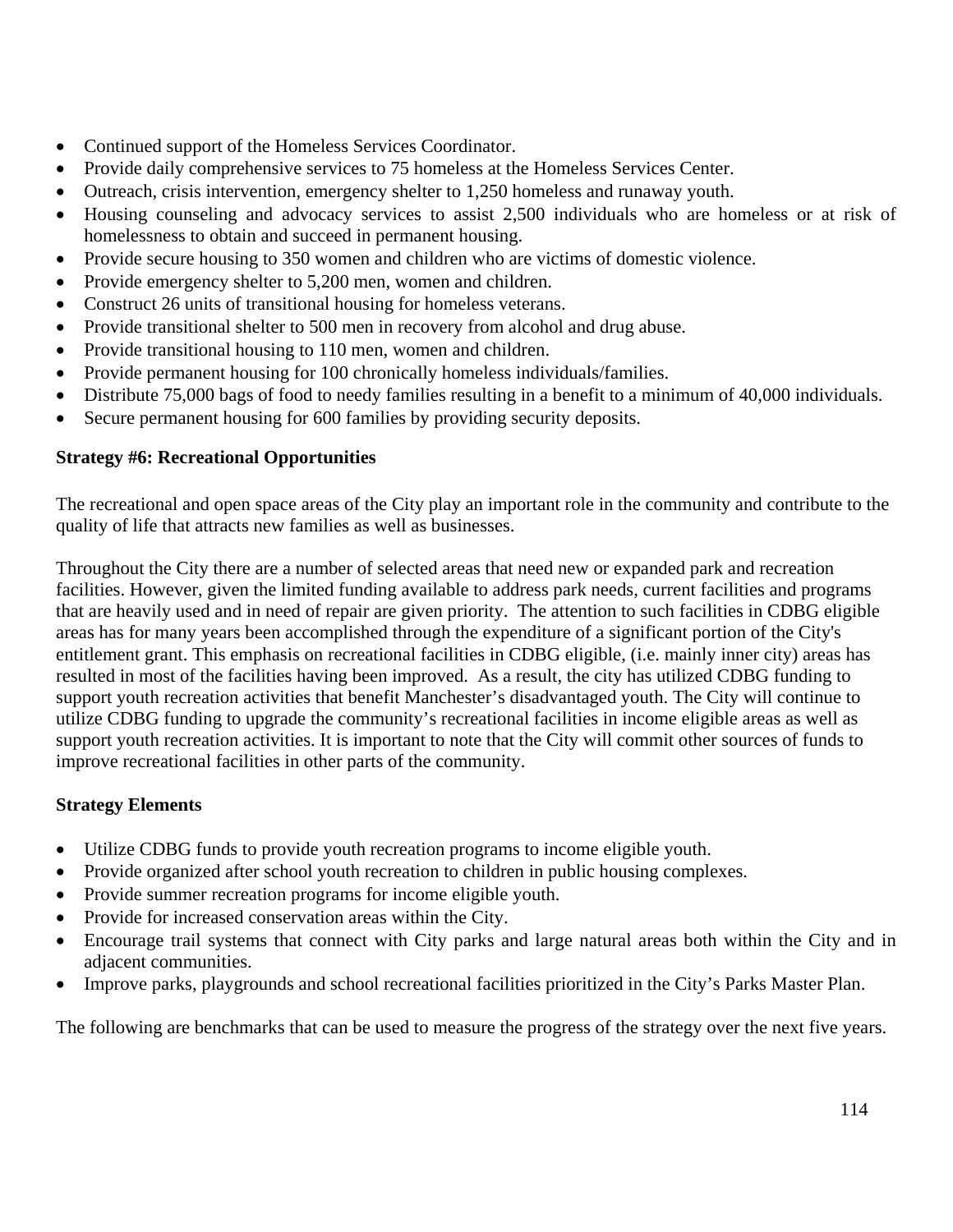- Provide after school youth recreation activities to 3500 children residing in the inner city and public housing.
- Provide summer recreation programs to 4500 children residing in the inner city.
- Upgrade 5 school recreational facilities.
- Rehabilitate 5 neighborhood playgrounds and 5 city parks.

#### **Strategy #7: Infrastructure Improvements**

A planned program providing for adequate maintenance, appropriate improvements and necessary expansion of the City's infrastructure is vital to the City's physical and financial integrity. Systemic identification and resolution of infrastructure defines and ensures that City residents will not be unfairly burdened by the need to address costly emergency repairs or rehabilitation of parks, bridges, roads sewers, parking facilities etc. Through the multi-year Community Improvement Plan infrastructure needs are addressed in a prioritized manner that sequences the improvements so as not to unduly burden the Manchester taxpayer. CDBG funding will be utilized over the next five years to improve the infrastructure of income eligible census tracts as well as the Neighborhood Revitalization Strategy Area. Whereever possible, the initiatives outlined as a part of this strategy shall be consistent with the following Master Plan goals:

Gateways & Corridors - Improve the City of Manchester's "Curb Appeal". A good first impression is important to attract visitors, businesses, investors and can make the residents proud of their community.

Streetscapes – Improve the quality and usability of streetscapes.

Walkability - Provide and promote walkable neighborhoods.

Alternative Transportation - Support the integration of alternative transportation systems including walking, biking, Segways, buses, taxis, rail and flying.

Traffic Management - Future focus should be placed on upgrading of existing streets and meeting demands from increased automotive travel and traffic congestion through the use of intelligent computer-based management systems for the existing roadway structure.

Trails - Continue the development of a significant trail system. These trails can be used both for recreational activities as well as alternative transportation.

Greening Manchester - The City should continue to promote green areas for the health and welfare of the residents.

Public Facilities - Upgrade and maintain the City's inventory of Public Facilities.

#### **Strategy Elements**

- Improve ADA Access to infrastructure. (Universally accessible ramps and curb cuts).
- Eliminate architectural barriers in City Buildings.
- Street and road improvement and reconstruction.
- Improvements to the water, drainage and sewer systems.
- Sidewalk construction and reconstruction.
- Parking garage improvements.
- Bridge repair and rehabilitation.
- Continue the operation of the Manchester Transit Authority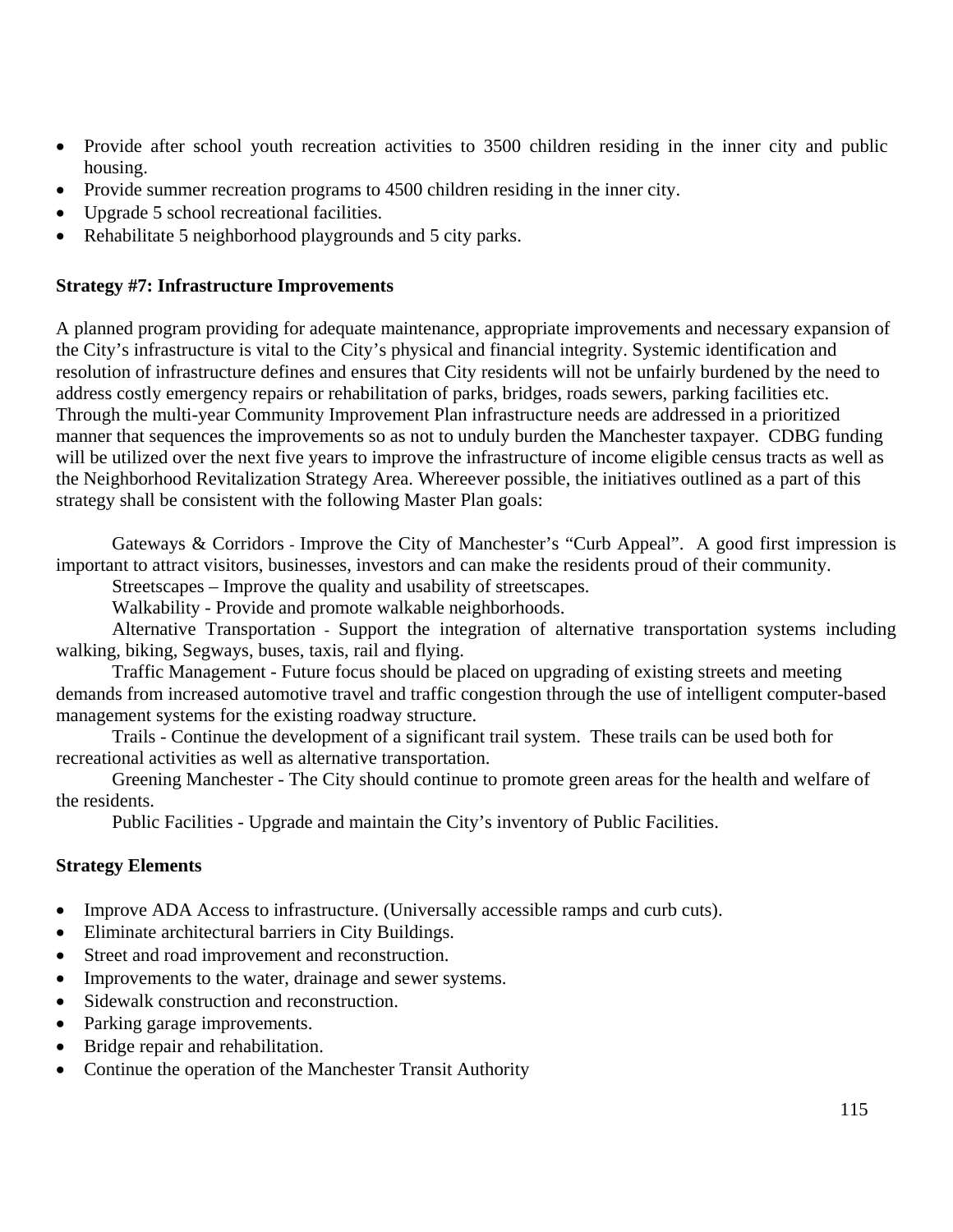- Addition of five new 20-24 passenger ADA accessible lift vans to the MTA fleet.
- Improvements to the Manchester-Boston Regional Airport
- Upgrade traffic control system.
- Removal and/or pruning of trees in hazardous condition along City streets, within City parks and on other City owned land.

The following are benchmarks that can be used to measure the progress of the strategy over the next five years.

- Add 155 accessible curb cuts.
- Increase the number of bridges that comply with acceptable standards.
- Increase the number of public parking spaces that are available in the City.
- Increase water and sewer main capacity in the City.
- Increase the number of flights arriving and departing from the Manchester Airport.
- Complete the development and installation of a Wayfinding signage system.
- Bicycle pedestrian access that extends from the East Side of the City to the West Side of the City.
- Selection and purchase of a site to serve as a rail station and multi-modal center.
- Produce a comprehensive bicycle and pedestrian access plan.
- Improve universal accessibility in 3 to 5 City owned building.
- Remove and/or prune 10,000 hazardous trees located along City streets, within City parks and on other Cityowned land.

#### **Strategy #8: Planning and Public Management**

The focus of this strategy is to effectively administer Entitlement funding and complete planning studies that improve the quality of City services. Effective management of community development activities is critical to efficient and effective delivery of City services and facilities. As in the past, the HUD funds will be used to leverage larger commitments of funds from other sources to complete the elements of the strategy.

#### **Strategy Elements**

- Procurement of consultants to conduct studies and analyses that cannot be accomplished by the Planning Department staff.
- Administer and monitor Entitlement funding in accordance with federal requirements.
- Utilize CDBG funding to purchase electronic data collection and management systems.

The following are benchmarks, which can be used to measure the progress of the strategy over the next several years.

- Complete 8 to 10 neighborhood-planning studies.
- Update the City's Zoning Ordinance.
- Upgrade 5 electronic data collection and management systems that improve the delivery of City services.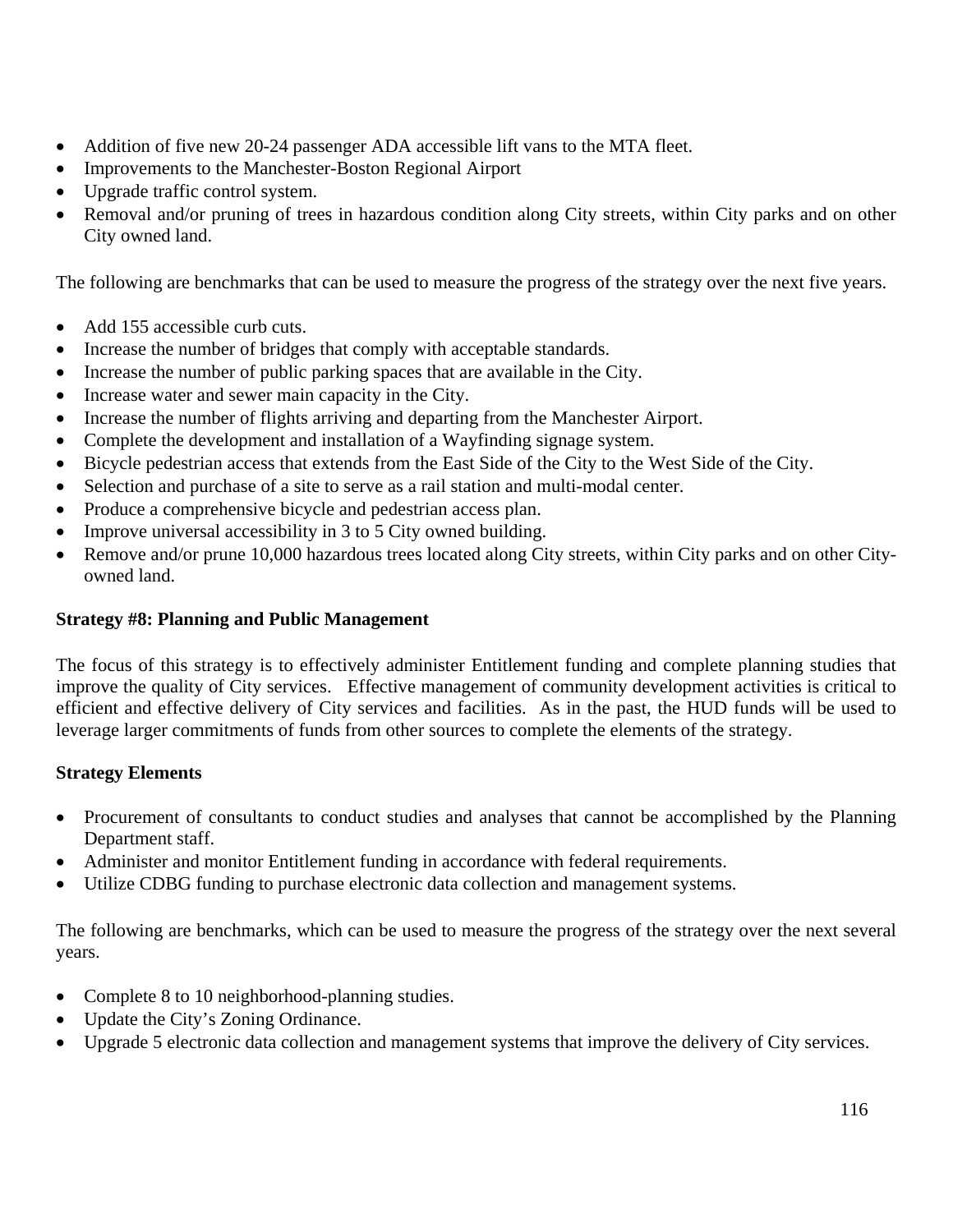#### **Strategy #9: Education & Skills Development**

The City will work with the Manchester School District, universities, colleges and job training facilities to provide safe, healthy, nurturing and respectful environments in which all students have the opportunity to acquire knowledge and skills that will enable them to become life-long learners as well as positive and productive citizens.

The activities to be accomplished as part of the City's Education & Skills Development Strategy are 1) an increase in school capacity – particularly at the middle and high school levels; 2) major improvements to school facilities; 3) job training and skills enhancement; and 4) educational youth mentoring. To the extent that CDBG dollars will be expended on school facilities, the motivation will be to rectify ADA deficiencies identified as part of the City's Accessibility Strategy.

#### **Strategy Elements**

- Provide improved condition of all schools.
- Provide educational programming to inspire and empower adolescents to be compassionate, courageous and committed leaders in their communities.
- Provide added capacity at the middle and high school levels.
- Support job training and skills enhancement as a part of the programs offered by the Manchester Community Resource Center.

The following are benchmarks that can be used to measure the progress of the strategy over the next several years.

- Complete the comprehensive renovation of all twenty two school facilities within the City.
- Complete additions to: Central High School, West High School, Memorial High School, Hillside Middle School and Southside Middle School.
- Enrich the lives of Manchester's youth by providing educational programming to 3,425 income eligible youth.
- Reduce the rate of unemployment as a result of providing skills enhancement and job training to a minimum of 2000 individuals.

#### **Affordable Housing**

The City's affordable housing initiatives have been previously discussed in the Housing Needs Assessment (Pages…..), the Housing and Market Analysis (Pages……) and the Housing Opportunities Strategy (Pages….).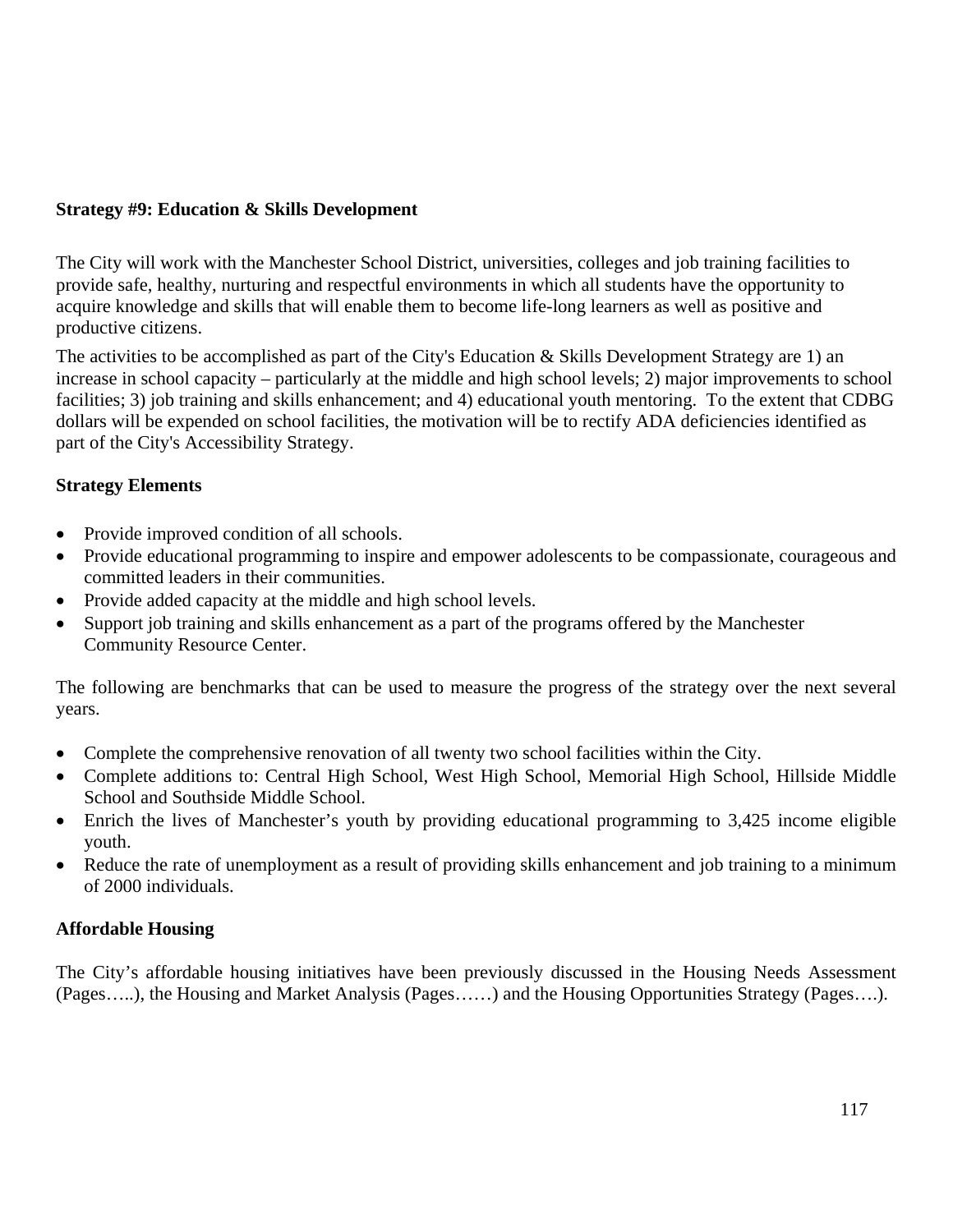#### **Homelessness**

The City's strategies to end homelessness have been previously documented in the Homeless Needs Assessment (Pages….) and the Emergency Shelter, Transitional Housing & Strategies for the Homeless (Pages…..).

#### **Other Special Needs**

Programs and projects to address special needs in the community have been previously discussed in the Special Needs Narrative (Pages….) and the Health and Human Services Strategy (Pages….).

#### **Non-Housing Community Development Plan**

Community development involves a variety of interrelated public and private actions and investments which together shape the physical structure, land use and economy of the City. The major components of community development other than housing and the social service network discussed above include: economic development, transportation and utility infrastructure, public safety system, education, recreation and other public facilities and programs. It also involves the regulation or management of private development in order to accomplish the overall community development objectives and to protect public health, safety and welfare.

Although not all of the items discussed in this section are eligible for funding under CDBG criteria, they are listed here in order to provide a comprehensive overview of the community development needs of the City.

## **Economic Development**

After many years of decline after the disappearance of the once dominant textile mills in the mid twentieth century, Manchester successfully transitioned to a diversified economy based on high technology, health care, higher education, and business and financial services. However, economic development in the region has declined since 2007 when the adverse effects of the current economic crisis began to pervade local and global markets. In 2010, Manchester is striving to strengthen its fragile economy through a combination of infrastructure improvements and investments in education and training that will help build a strong workforce and will attract high wage paying employers to the area.

While manufacturing continues to decline in terms of its share of employment and total wages paid in the Manchester, it is still a strong contributor to the total percentage of available jobs in the City. These jobs tend to pay a living wage sufficient to allow a family to attain decent housing and maintain an expected quality of life. The Health Care and Health Services industry continues to show growth in terms of persons employed, employing an average of 10,115 persons weekly in 2007. This sector also pays an average wage that allows families to maintain a decent standard of living. However, one of the leading sectors in terms of employment in the City is the retail service trade, employing an average of 8,328 workers weekly in 2007, or 17% of employment in Manchester. The Retail Trade provides mainly unskilled jobs and wages insufficient to allow a family to rise above the Federal poverty line.

The chart below shows average weekly employment by industry in 2007.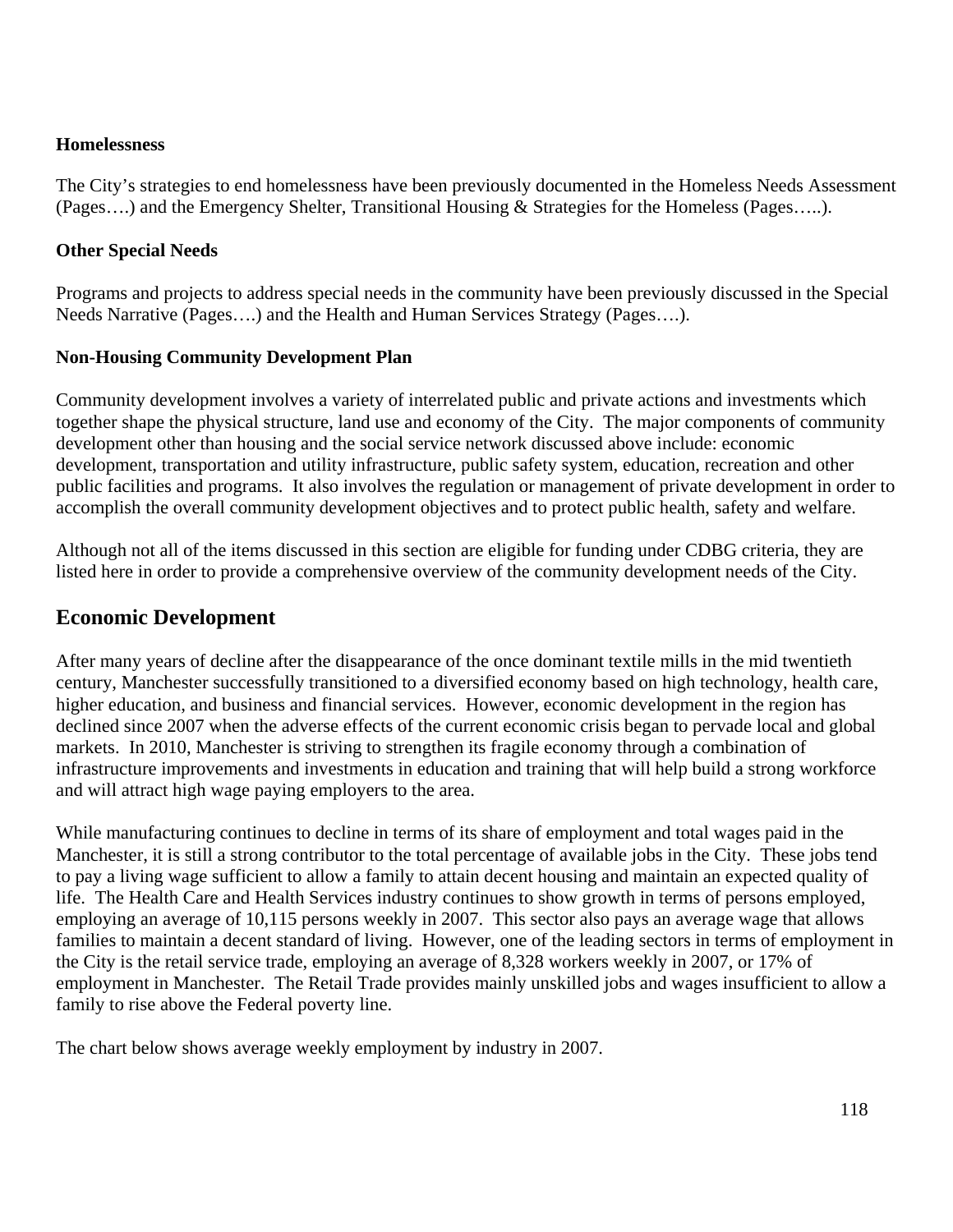|                                          | Avg. Weekly       | Percentage      | Avg.             | Percentage      |
|------------------------------------------|-------------------|-----------------|------------------|-----------------|
|                                          | <b>Employment</b> | of Total        | Weekly           | of Total        |
| <b>INDUSTRY</b>                          | 2007              | <b>Industry</b> | <b>Wage 2007</b> | <b>Industry</b> |
| Manufacturing                            | 7,330             | 14.95%          | \$991.07         | 11.72%          |
| <b>Wholesale Trade</b>                   | 2,771             | 5.56%           | \$1,109.15       | 13.12%          |
| Retail Trade                             | 8,328             | 16.99%          | \$629.12         | 7.44%           |
| Real Estate and Rental and Leasing       | 1,309             | 2.67%           | \$633.62         | 7.49%           |
| Professional and Technical Service       | 3,984             | 8.13%           | \$1,437.27       | 17%             |
| Administrative and Waste Services        | 3,698             | 7.54%           | \$613.78         | 7.26%           |
| <b>Educational Services</b>              | 2,355             | 4.80%           | \$681.01         | 8.05%           |
| <b>Health Care and Social Assistance</b> | 10,115            | 20.63%          | \$853.72         | 10.10%          |
| Arts, Entertainment, and Recreation      | 758               | 1.55%           | \$500.27         | 5.91%           |
| <b>Accommodation and Food Services</b>   | 5,383             | 10.98%          | \$316.66         | 3.74%           |
| Other Services Except Public Admin       | 2,990             | 6.10%           | \$684.92         | 8.10%           |
| <b>TOTAL</b>                             | 49,021            | 100%            | \$8,450.59       | 100%            |

#### **Table 1 – Business payroll in Manchester by Sector in 2007**

#### Average Weekly Wage

Despite having lower per capita and median incomes compared to the state, average wages in Manchester have been consistently higher that the State of New Hampshire. Manchester's substantially higher rate of poverty, and the limited fixed incomes associated with it, accounts for this combination of higher wages and lower household incomes. Wages statewide, however, are growing more rapidly than in Manchester as Table 2 demonstrates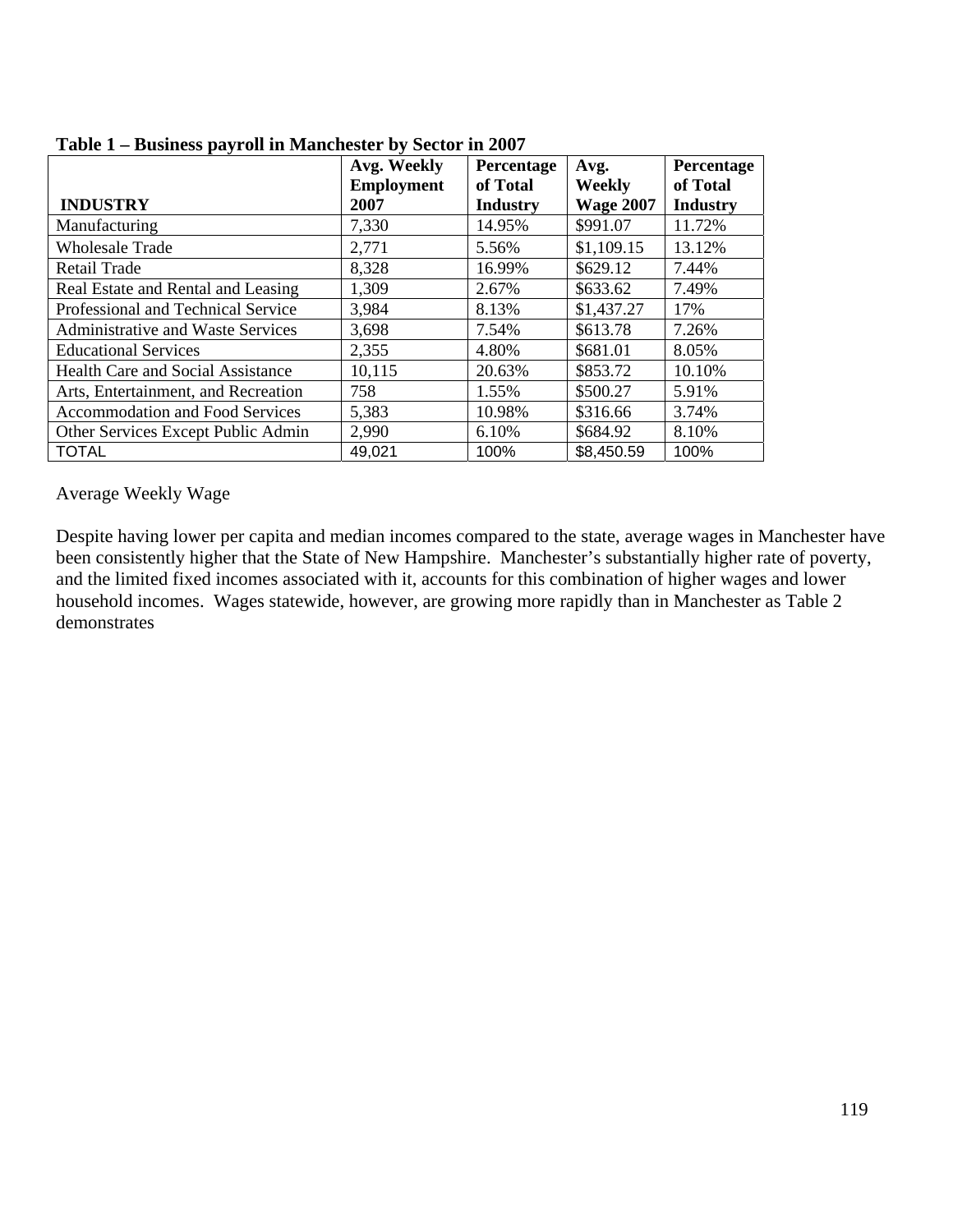#### Table 2- Average Weekly Wage

| Average Weekly Wage | 1993  | 1997  | 2000  | 2006  | % Change<br>2000-2006 |
|---------------------|-------|-------|-------|-------|-----------------------|
| Manchester          | \$502 | \$579 | \$702 | \$850 | 21.08%                |
| New Hampshire       | \$476 | \$564 | \$678 | \$837 | 23.45%                |

Average wages in the manufacturing sector increased more rapidly than in non-manufacturing sectors from 1991 to 2000. While the increase in wage rates for manufacturing was positive, the actual number of jobs declined significantly. The number of manufacturing jobs was at 9,362 in 2006, down almost 10% from its 2000 level. Non-manufacturing jobs (primarily service employment) increased by 2.45% to over 50,000. Government employment lagged behind both the number of jobs and the increase in wages, but its wages exceeded nonmanufacturing wage rates.

Service sectors have generally increased jobs in Manchester from 1990 to 2000. Jobs in professional and related sectors increased substantially from 30.5% of jobs in 1990 to 38.4% in 2000. Other increases were in Government and wholesale trade. All other sectors declined in percentage of jobs provided. Manufacturing decreased from 18.3% to 15.2 % of the employment base. Unusually, jobs in the retail sector also decreased, although modestly, from 18.45% to 13.6%.

Despite the vast improvements in infrastructure and economic development in the downtown area, the neighborhoods surrounding the downtown that form the core of the City are still presenting the effects of economic decline. These densely populated neighborhoods are home to over 24 thousand residents who are mostly low-moderate income. Of the 25 Block Groups that comprise this area, the average percentage of residents who are below 80% of AMI is 82.6%. This area is where most of the City's minority population also resides. Manchester is the second most diverse City in the State. Between 1990 and 2000 the City's minority (non-White) population increased from 2.8% to 8.3% .

Many households residing in these neighborhoods live in poverty. Between 1990 and 2000, while there was a decrease in the country overall, there was an increase of 38.38% of families in Manchester whose household incomes fell below the Federal poverty guidelines. Much of this increase can be attributed to the influx of refugees and recent immigrants to the City.

The City has been able to maintain a strong fiscal position in the face of these challenges. The City has a current bond rating of AA by Standard and Poors and Fitch. It also has received a rating of Aa3 from Moody's. This is attributed to the City's strong financial management system. The City continues to gain the confidence of the financial sector because of its continuing ability to transition from a manufacturing based economy to one based on High tech and services.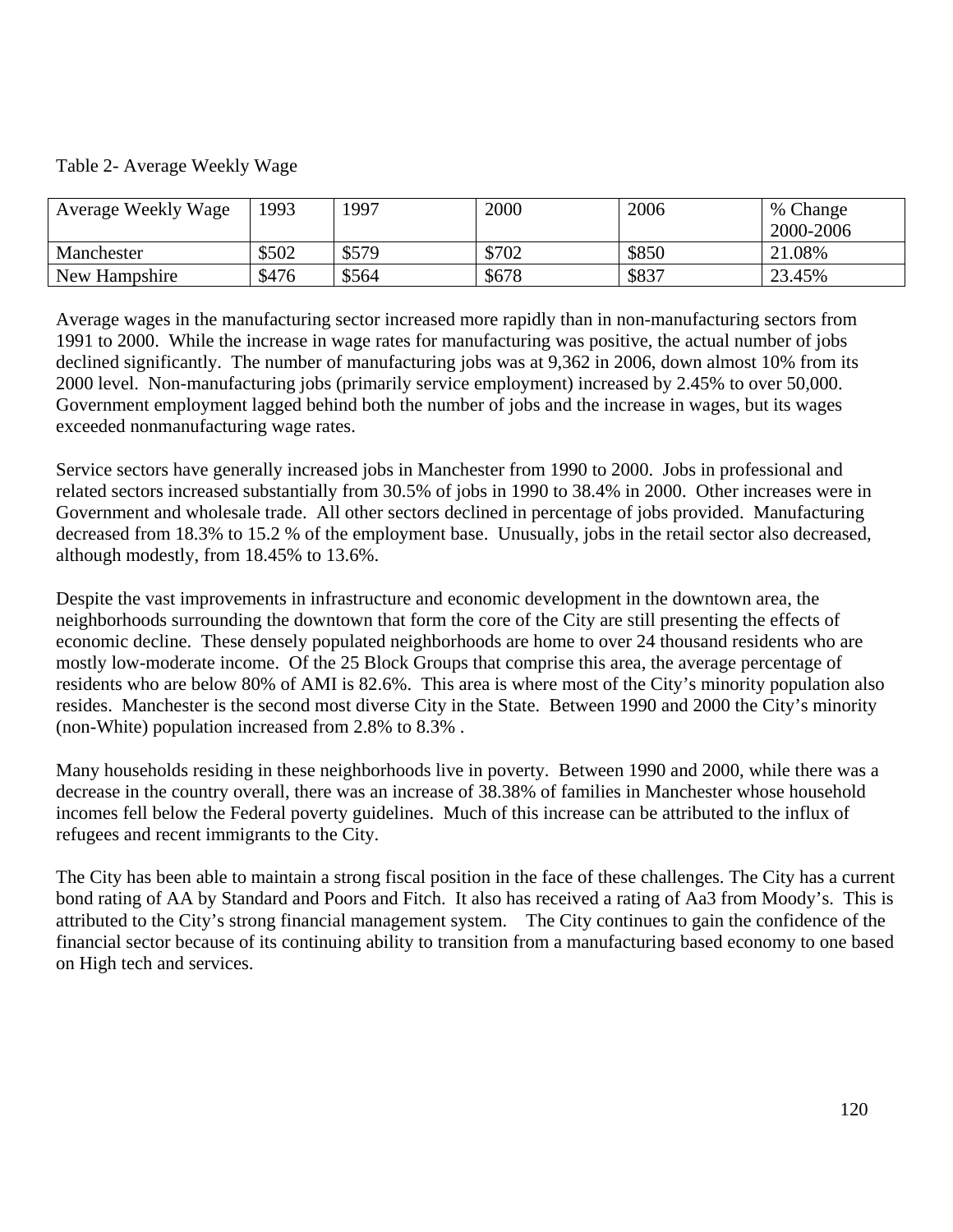The general needs for economic development were taken from the Community Economic Development Strategy (CEDS) written in January 2008. Within the CEDS document is economic development research as well as the ideas formulated from this research. Some of the needs generated from the statistics are:

- To maintain Manchester as a pleasant place to work and live while improving economic performance
- Improve lower per capita income and the quality of employment opportunities without impairing those assets [Manchester Airport and the quality of life] and
- To attract and strengthen these firms [technology firms], who value a skilled workforce, Manchester needs to improve the performance of its schools and strengthen partnerships with post high school institutions.

The CEDS document developed four categories for economic development and developed goals for each category, what follows are the goals developed in the CEDS which are relevant to this Consolidated Plan:

#### **I. Downtown Development**

- 1.Complete the River's Edge development
- 2.Redevelopment of the Rockwell Site
- 3.Warehouse District & South Elm Street Improvements

4.Improve Infrastructure in the Gaslight District

## **II. Infrastructure Improvements**

- The Capital Corridor. Improvements for the Rail transit system running between Lowell and Manchester
- Downtown Park and Ride and Intermodal Facility.

#### **III. Workforce Development**

- Develop a strategy to keep the workforce trained and growing through partnerships with existing educational systems and the creation of new training and employment recruitment programs
- Improve access to transportation

#### **IV. Housing**

• Increase the development of housing in downtown Manchester and the Millyard, including housing aimed at downtown workers, young professionals and others.

#### **Barriers to Affordable Housing**

Programs and projects that will eliminate barriers to affordable housing have been described in the narrative on Pages…., the Housing Opportunities Strategy (Pages….) and the Emergency Shelter, Transitional Housing & Strategies for the Homeless (Pages….).

# **Lead-Based Paint Hazards**

Actions to evaluate and reduce lead-based paint hazards have been previously discussed in the Lead Based Paint Hazards narrative (Pages…) and the Housing Opportunities Strategy (Page…..).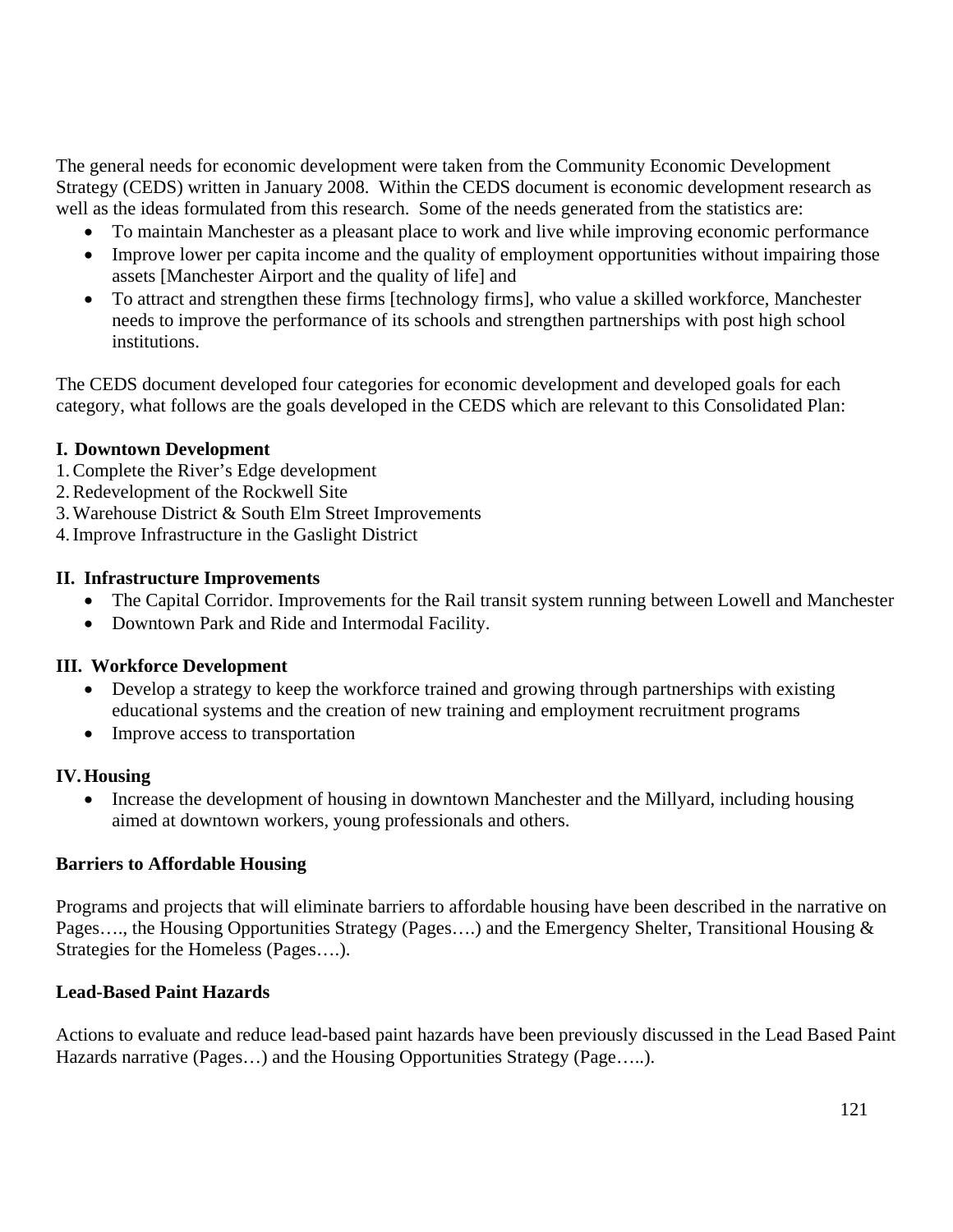#### **Anti-Poverty Strategy**

The City of Manchester's CIP program is focused on efforts designed to reduce poverty in the densely populated Neighborhood Revitalization Strategy Area. Eighty percent of this area's 25,000 residents are lowmoderate income families and individuals. Most of the City's refugees and recent immigrants live in the NRSA. CIP supports over forty City and Nonprofit programs with funding for specific activities that target the underlying causes of poverty.

#### **Local Goals, Programs and Policies for the Reduction of Poverty**

The City has made, and continues to make, significant increases in the supply of and improvements to the quality of workforce housing over the last five years. However, with the steady influx of refugee and low skilled immigrants and the challenges imposed on working families by the recent economic downturn, safe, decent and affordable housing remains elusive for too many of Manchester's low to moderate income households. Despite the addition of 390 new or renovated affordable units, even the most affordable of these is out of reach for many of the un/undereducated and low skilled residents of Manchester's poorest neighborhoods. The average cost of rental housing exceeds the ability of families living at or below 80% of Adjusted Median Income. While the vacancy rate is high for market rate housing, the demand for affordable housing has been exacerbated by the high level of unemployment and the reluctance of employers to hire in this economy.

The supply of affordable housing continues to be the most pressing need of families and individuals who are below the federal poverty line. Therefore, the City will continue to provide resources to expand the stock of affordable and other forms of subsidized shelter such as transitional housing, permanent supportive housing, and shelters. The City of Manchester has received a \$7.74 million Neighborhood Stabilization Grant that is designed to reverse the deteriorating effect that vacant, foreclosed and abandoned houses and buildings have on neighborhoods. In order to achieve optimal stabilizing effects in neighborhoods, NSP allows families earning up to 120% of Ami to be the beneficiaries of new housing created. Over 25 units of affordable and permanent supported housing will be set-aside for families earning at or below 50% of AMI. Over the next five years it is anticipated that approximately \$800,000 of HOME funds will be used to develop a minimum of 100 units of affordable rental housing benefitting low-moderate income families. In addition, over \$300,000 of HOME funds will be used to provide rental assistance to a minimum of 350 very low and low-income families. (See *Housing Needs Assessment*)

The City's Anti-Poverty strategy is extended to additional services designed to alleviate the symptoms of poverty including stress, substance and alcohol abuse, spousal and child abuse, chronic un/under employment, and chronic illness related to unhealthy lifestyles such as obesity, diabetes and asthma. CIP will continue to fund many programs that help families and individuals cope with poverty while others provide skills and education designed to lift families out of poverty.

Examples of such programs are:

- The VNA administered day Care Program allows parents to work or receive employment training
- The Manchester Community Resource Center's Workforce Development Program.
- The Manchester Health Department's Children's Health and Nutrition Program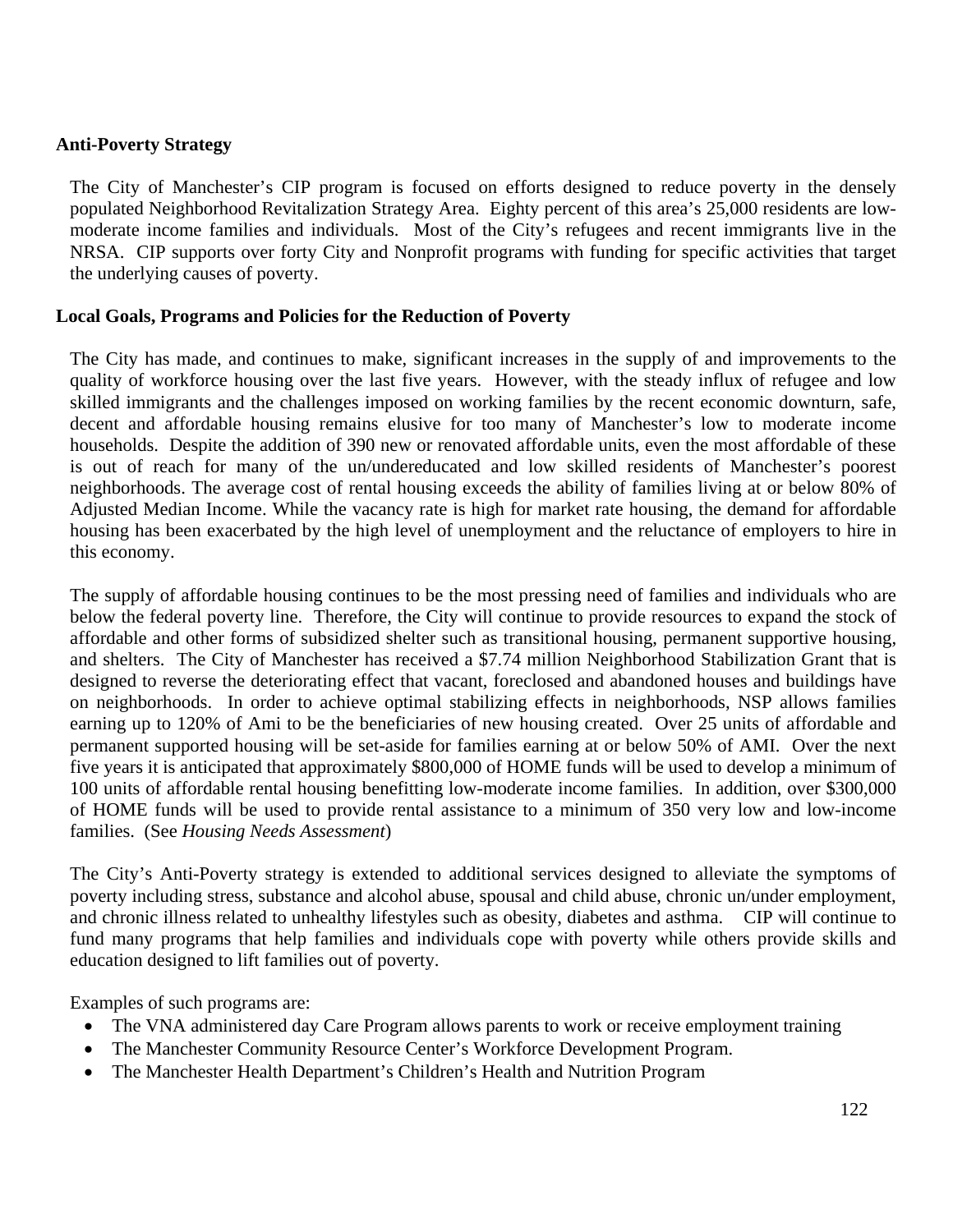- Home Health and Hospice Indigent care
- Mental Health Center of Greater Manchester's Family Coach
- YWCA Emily's Place shelter for battered women.

Historically the City of Manchester has sought to address poverty through funding made available in the Community Improvement Program (both City cash and CDBG). The majority of the projects identified in the Action Plan and as identified in this section as Key Strategies are designed to assist in the effort to eliminate conditions that foster such poverty.

#### **Institutional Structure**

The institutional structure, including private industry, nonprofit organizations, community and faith-based organizations and public institutions through which the City will carry out its housing, homeless and community development plan, assessing the strengths and gaps in the delivery system has been previously discussed in the Consultation section (Pages….) and most of the other narratives included in the Plan.

#### **Coordination**

Coordination between public and assisted housing providers and private and governmental health, mental health, and service agencies has been previously described in the Consultation section (Pages….) as well as most of the other narratives included in the Plan.

#### **Public Housing**

The City's efforts to address the needs of Public Housing residents have been described in the Citizen Participation section (Pages….) and the Public and Assisted Housing narrative (Pages….).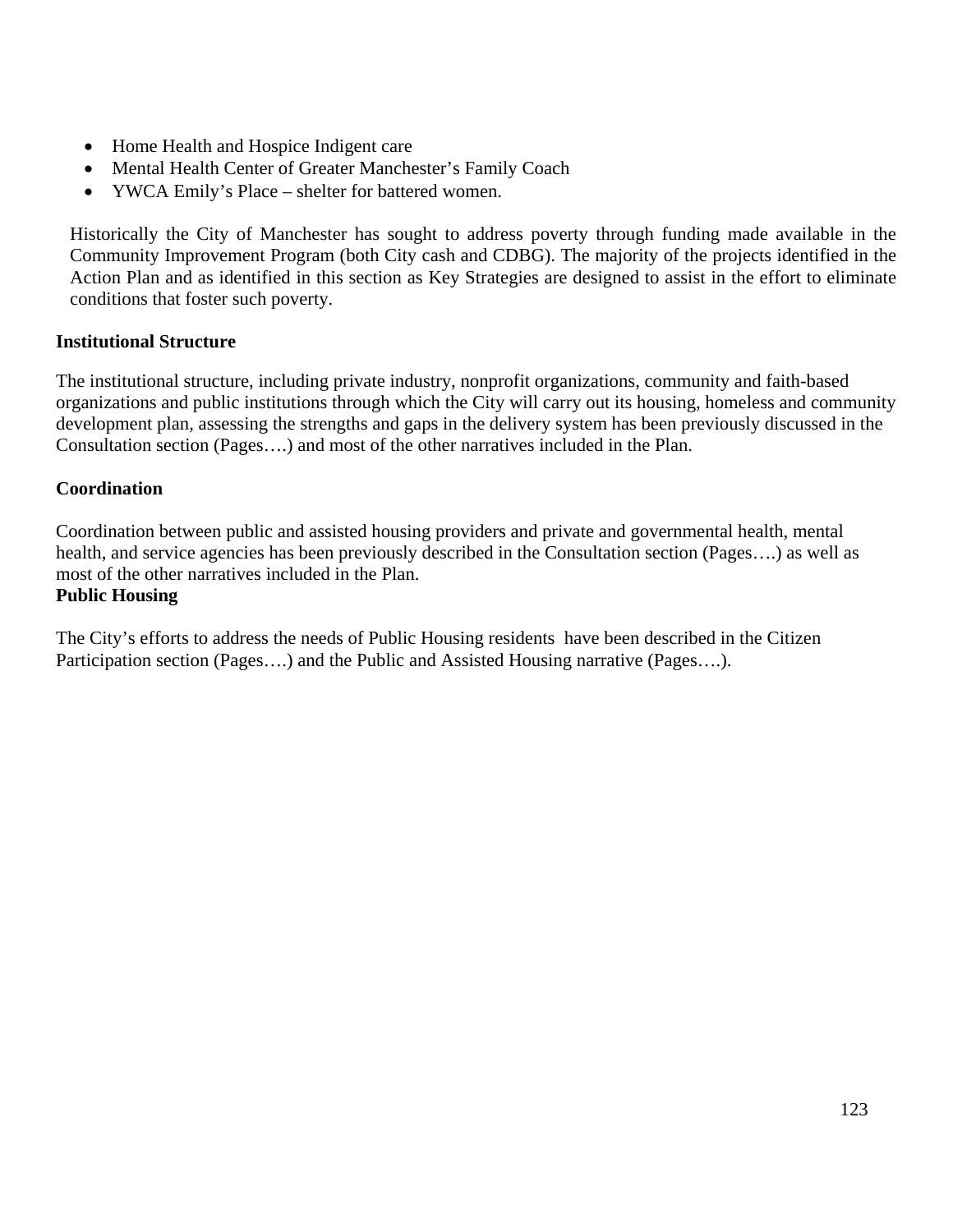# **2010 Action Plan**

# **Key Strategies**

The allocation of HUD funds for the FY 2010 Program year (City FY 2011) will be based upon the City's Key Strategies identified in the Consolidated Plan. Any variances are a result of the City's desire to react to certain newly identified needs and priorities that were identified through this year's Community Improvement Program Development Process. To encourage an even balance of rental and owner occupied housing units, the City will provide \$150,000 of HOME funds to Neighborworks Greater Manchester (NGM) to continue the implementation of the down payment assistance program. In addition to home ownership assistance, the City will utilize \$135,893 of HOME funds to construct 30 units of assisted living elderly housing and \$100,000 of HOME funds to construct 26 units of transitional housing for homeless veterans. \$68,600 of HOME funds will be used to develop and rehabilitate 17 units of housing. 4 of the units will provide permanent housing to chronically homeless individuals and the remaining 13 units will provide interim housing to single women and their children who are homeless or at risk of becoming homeless. Manchester has also authorized the allocation of \$50,000 of HOME funds to Neighborworks Greater Manchester to be used for the Neighborworks Homeownership Counseling Program. \$200,000 of Affordable Housing Trust and 353,507 of HOME Funds has been earmarked for the City's Housing Initiatives Program. Primarily this funding will be used to support the City's Housing Rehabilitation/Lead Hazard Control Program. In some cases, Housing Initiative funding may be used in conjunction with Neighborhood Stabilization Program activities. In addition to housing development, the City will utilize \$54,000 of HOME funds to support security deposit and tenant assistance programs. According to Manchester's Continuum of Care, the prevention of chronic homelessness and the movement into permanent housing continues to be dependent upon the provision of affordable housing to households with extremely low incomes. Until the number of affordable housing units required to accommodate very low-income households are created or provided, it will be necessary to shelter the homeless. As in years past, the City will use Affordable Housing Trust (\$66,160), ESG and CDBG funds (\$75,206) to provide support to the homeless. It is the City's intent to leverage these funds for housing and homelessness initiatives with other governmental and private funds so as to provide access to the greatest number of units possible.

Consistent with previous years' Action Plans, CDBG funds will be used on projects that promote economic development in the community. Economic development activities specifically targeted to employment training, small business development, economic development studies and business code compliance will receive \$165,000 of the City's \$2,095,241 CDBG entitlement. The investment of traditional entitlement funds has been reduced due in part to the City's utilization of Section 108 funds. The City will continue to secure Section 108 assistance to carry out economic development projects. Traditionally these funds have been allocated to projects and efforts that are intended to expand the tax base, create new job opportunities for Manchester's low income residents and continue the revitalization of the Central Business District. During recent years, \$1,083,000 of Section 108 loan funds has been utilized to renovate three Down Town buildings.

As in years past, the City will continue to comply with the American with Disabilities Act (ADA) by eliminating architectural barriers in City Buildings and public infrastructure. This year the Board of Mayor and Aldermen has authorized \$25,000 of CDBG funds for accessibility improvements to the Main Library bathroom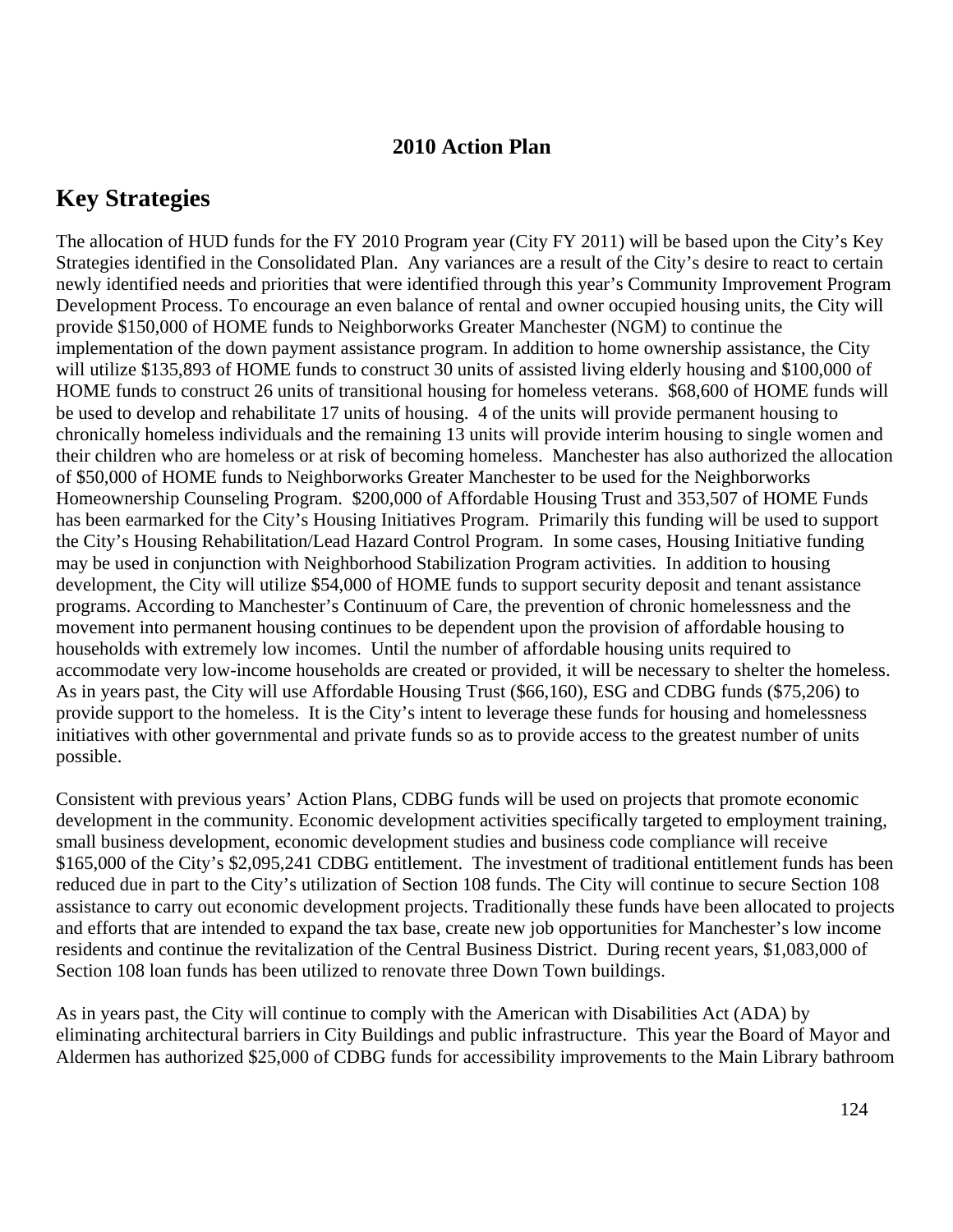facilities. ADA improvements to streets and sidewalks will be completed as a part of the City's Municipal Infrastructure Program.

The City continues to view the strategy relating to Infrastructure Improvements as a priority. It is the strategy for which the greatest amount of HUD funding has been directed. For this coming year a total of \$400,000 has been designated for improvements to neighborhood parks, streets, and sidewalks. This investment will improve the aesthetics and living conditions of inner city neighborhoods, provide safe school walking routes, new athletic and passive recreational facilities and efficient and safer driving and walking conditions for the residents of these neighborhoods.

In addition, the City has set aside both CDBG and HOME funds for planning and administration. The Community Improvement program includes funding to complete various planning studies (\$15,000 CDBG). Funding (\$315,007 CDBG & HOME) has also been committed to administer the City's Entitlement Program.

Inasmuch as the priorities and needs of the Community far outweigh the annual HUD entitlement, not all of the key strategies identified within this Action Plan will be addressed through projects funded with HUD entitlement funding. Rather, some of these strategies and activities will be realized through projects and programs that use a variety of non-HUD resources, including local property tax generated dollars, state funding and other federal funds. Not all of the strategies noted are targeted towards activities that strictly benefit low and moderate income City residents. However, the projects that have been designated to receive funding are intended to address a myriad of needs of the Community, these being social and health services, education, recreation, infrastructure, transportation, housing and public safety. While some of these activities are not specifically targeted towards low and moderate-income residents, the resulting impacts from improvements realized will also benefit this segment of Manchester's citizenry. These strategies are contained within this document as the development of the HUD Consolidated Plan and also in the ensuing Annual Action Plan. Both documents are in effect part and parcel of the City's process for the development of the Community Improvement Program Budget. The HUD funded activities represent one element of the entire Community Improvement Program.

The planning and development of the Action Plan occurred within the framework of the Planning Department's Community Improvement Program (CIP) Budget Process. The CIP budget methodology involves the establishment of a priority system of needs that are identified through extensive interaction with other City Departments, Community Agencies and Organizations and citizen input. The information received is documented, reviewed, analyzed and prioritized. The projects deemed to be the most deserving of the funds available are recommended for funding.

The CIP Process is initiated each December with funding requests solicited and received from the above noted entities. Notices regarding the initiation of the process are forwarded to past recipients of funds and public notices are posted, included on the City's web site as well as advertised in the local newspaper, The Union Leader. Public participation and input into this process is solicited by the City and realized through Public Hearings and presentations by various organizations seeking funds. This past year the City conducted five Public Hearings for the development of the 2010-2015 Consolidated Plan, this year's CIP and HUD Action Plan. These hearings were held on December 16, 2009 at the Manchester Community Resource Center, on February 17, 2010 at Southern NH Planning Commission, on February 18, 2010 at the Manchester Aldermanic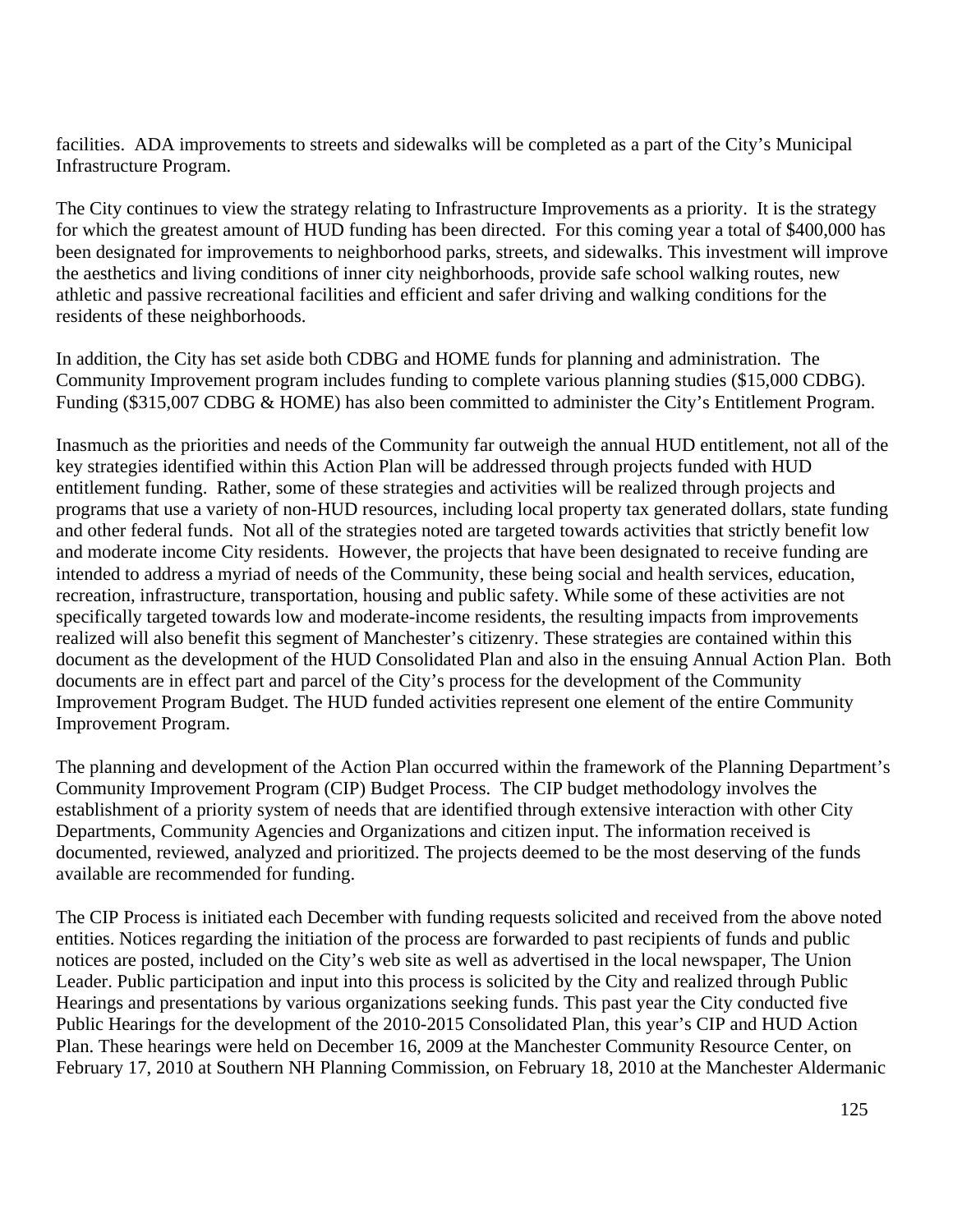Chambers, on February 22, 2010 at the Somerville Fire Station, on February 23, 2010 at the Bishop J. O'Neil Youth Center and on February 24, 2010 at the William B. Cashin Senior Center.

Taking a proactive approach towards public participation, the City encouraged subrecipients of HUD funding and beneficiaries of their programs to attend Public Hearings and provide comments on the proposed programs and activities as well as identify needs of their own. The Planning Department's Staff conducts review of the information gathered through this process. The requests are prioritized in accordance with the overall needs, goals and funding constraints of the CIP Program and the eligibility requirements of HUD. Project requests are matched to appropriate funding sources consistent with their scope, size and eligibility for federal funding.

Preparation of the CIP Budget is the responsibility of the Mayor's Office, which presents the recommended Program to the Aldermanic Board for review, acceptance and approval.

Since the Action Plan is essentially an element of the Community Improvement Program and therefore part of the City Budget Process, the priorities and strategies identified in the Action Plan are reviewed and endorsed by the Mayor's Office. This year the Mayor presented the CIP/Action Plan to the Community Improvement Program Committee on January 30, 2010 and to the full Board on April 6, 2010. As such, all of the projects contained within this Action Plan have been approved by the Board of Mayor and Aldermen for funding or support as part of the CIP.

On April 16, 2010, the thirty-day comment period for the proposed Action Plan as (contained herein) began, with the final adoption of the CIP/Action Plan approved by the Aldermen on May 17, 2010.

The Key Strategies that follow are consistent with the strategies that were identified in part 3 of the consolidated plan on pages 15 – 65. As such, only specific programs and projects are identified.

# **Strategy #1: Healthy Neighborhoods**

# **HUD-Assisted Program Elements:**

Planning and Community Development – Neighborhood Planner - \$40,000 City Leverage \$0 Planning and Community Development – Concentrated Code Enforcement - \$75,250 City Leverage \$0 Planning and Community Development – Dilapidated Building Demolition - \$15,000 City Leverage \$0 Planning and Community Development – Housing Rehabilitation/Lead Hazard Control/Energy Efficiency Program - \$353,507, Agency Leverage \$55,000 Highway Department – Annual CDBG Street Reconstruction - \$400,000 City Leverage \$0 Health Department – Center City Disease Prevention - \$15,000 City Leverage \$0 Health Department – Weed & Seed Coordinator - \$70,000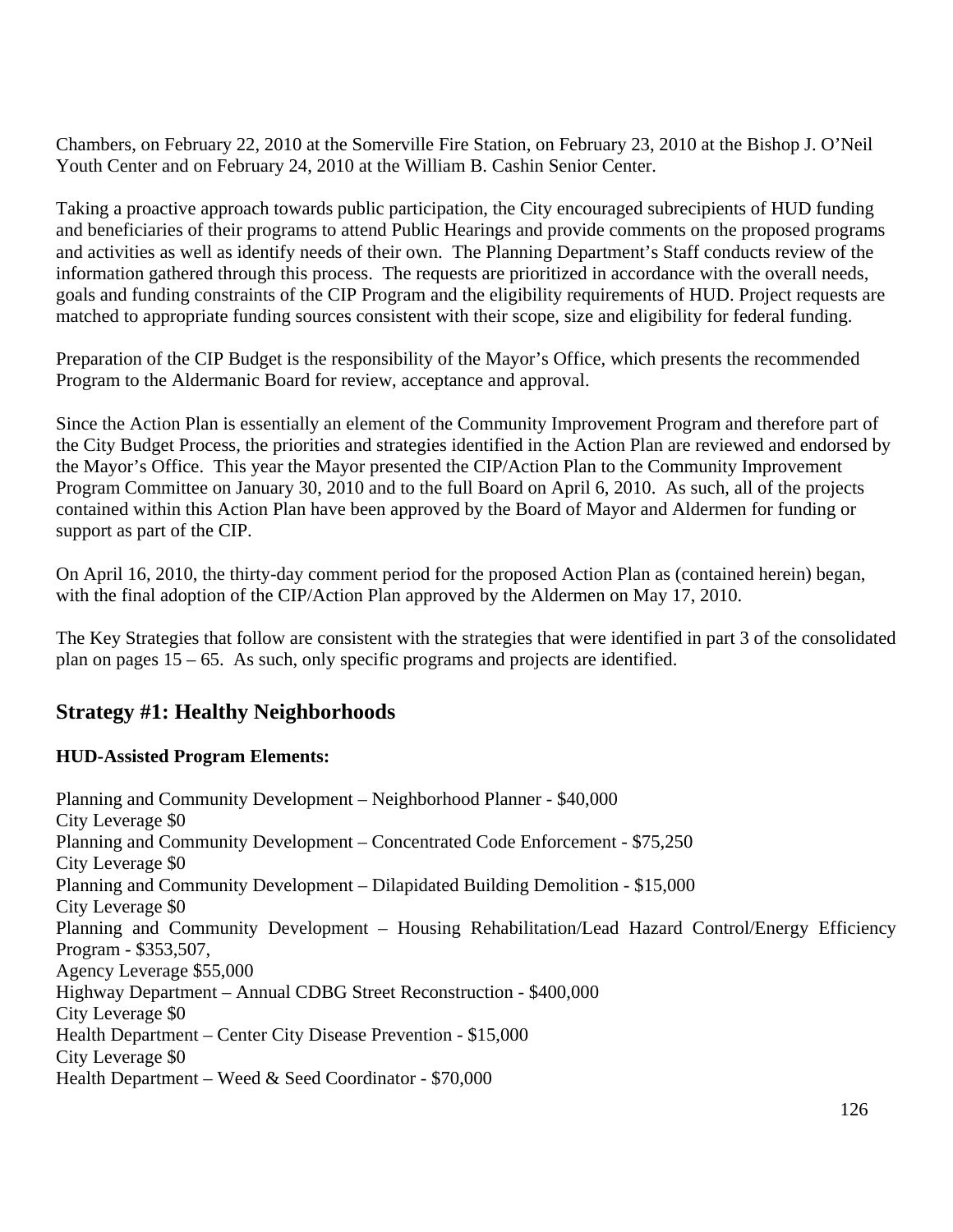City Leverage \$0

No funds leveraged by HUD assisted programs

# **Non-HUD Funded Program Elements:**

Highway Department – Residential 50/50 Sidewalk Programs - \$200,000 Planning and Community Development – Housing Rehabilitation/Lead Hazard Control/Energy Efficiency Program - \$200,000 Planning and Community Development – Neighborhood Stabilization Project - \$7,740,000, Police Department – Drugs and Guns Program - \$350,000 Police Department Various Programs & Activities - \$695,000 anticipated State, Federal and Other funding Office of Youth Services – Fire Safe Juvenile Fire Setter - \$20,360

No funds leveraged by Non-HUD assisted programs

## **Benchmarks:**

Create 40 housing units and/or 1 commercial business opportunities as a result of Neighborhood Stabilization Project activities.

Improved streets, sidewalks, lighting, traffic signalization, etc. in CDBG eligible areas.

Plant 70 – 80 additional trees.

Support the development of 3 to 5 Walkable Neighborhoods through the design and installation of appropriate infrastructure.

Reduce crime rates in the community by 10%.

Clean up a minimum of 2 blighted properties.

Inspect a minimum of 160 occupancies to ensure compliance with minimum life safety and housing codes. Provide disease prevention medical services to 900 individuals residing in Manchester's low-income neighborhoods.

Promote healthy living conditions through the rehabilitation of a minimum of 40 housing units. Comprehensive revitalization of one City neighborhood.

# **Strategy #2: City Wide Economic Development**

# **HUD-assisted Program Elements:**

NH Community Loan Fund – Manchester Microenterprise Program - \$5,000, Agency Leverage \$16,234 Economic Development Office – Revolving Loan Fund - \$50,000 City Leverage \$0 Economic Development Office – Business Code Compliance - \$50,000 City Leverage \$0 Planning and Community Development – Section 108 Loan Repayment - \$50,000 City Leverage undetermined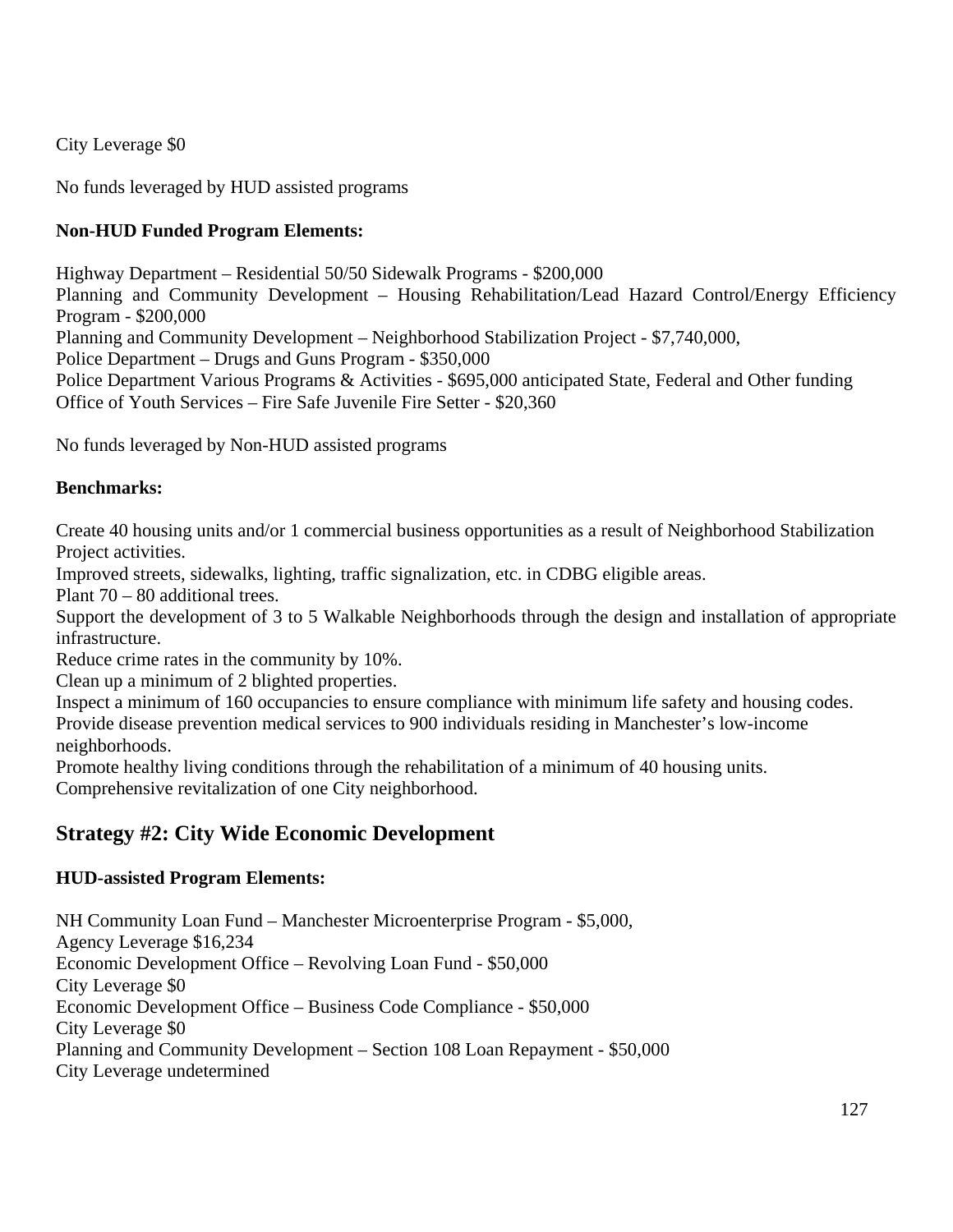Total funds leveraged by HUD assisted Programs \$16,234

## **Non-HUD Funded Program Elements:**

Intown Manchester – Veterans Park Tent Installation -\$3,000, Agency Leverage \$20,000 Intown Manchester Trash Containers - \$5,000 Palace Theatre Trust - \$34,627, Agency Leverage \$2,187,078

Total funds leveraged by Non-HUD assisted Programs - \$2,187,078

## **Benchmarks:**

Process 1 Section 108 loans Create 40 employment opportunities as a result of new business development generated by the MicroCredit Program Create a minimum of 5 jobs for low and moderate-income individuals as a result of processing 1 loan as a part of the revolving loan program. Assist a minimum of 20 small businesses with code compliance issues. .

# **Strategy #3: Homeownership and Affordable Housing Development**

# **HUD-assisted Program Elements:**

NGM Neighborworks Homeownership Counseling Program - \$50,000, Agency Leverage \$334,989 NGM Down Payment Assistance Program - \$150,000, Agency Leverage \$20,000 Manchester Housing and Redevelopment Authority - South Porter Street Housing - \$135,893, Agency Leverage \$4,707,500 Planning and Community Development – Housing Rehabilitation/Lead Hazard Control/Energy Efficiency Program - \$353,507, City Leverage \$255,000

Total funds leveraged by HUD assisted Programs - \$5,317489

# **Non-HUD Funded Programs:**

Planning and Community Development – Housing Rehabilitation/Lead Hazard Control/Energy Efficiency Program - \$200,000

No funds leveraged by Non-HUD assisted Programs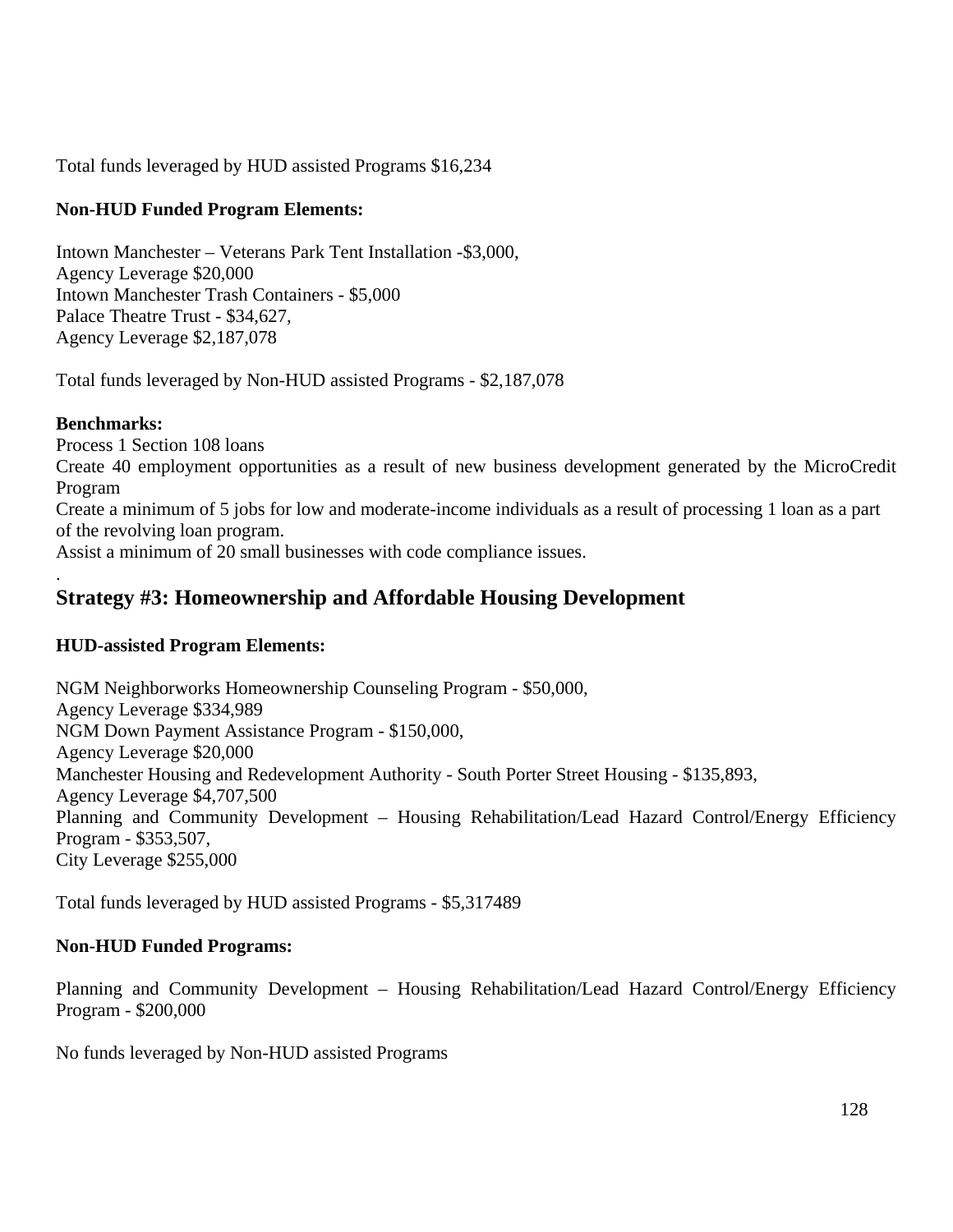#### **Benchmarks:**

Provide homeownership education to 500 families resulting in the purchase of 40 homes.

Perform energy efficiency improvements in 25 housing units. .

Develop 30 units of affordable assisted living elderly housing.

Rehabilitate and/or eliminate lead hazards in thirty-one units of housing occupied by income eligible families. Provide down payment assistance to 10 first time homebuyers.

# **Strategy #4: Health and Human Services**

#### **HUD-Assisted Programs**:

NH Minority Health Coalition Healthy Families Home Visiting Program - \$10,000, Agency Leverage \$121,927 Big Brothers and Big Sisters – One-to-One Mentoring - \$10,000\*, Agency Leverage \$235,000 City Year New Hampshire – Program Support - \$150,000\*, Agency Leverage \$200,000 Boys and Girls Club – Inner City After School Program - \$5,000\* Agency Leverage \$737,940 The Majestic Theatre – Summer Youth Program - \$3,000\* Agency Leverage \$15,020 Court Appointed Special Advocates of NH - \$10,000\* Agency Leverage \$538,900 Health Department Children's Oral Health Collaborative - \$20,000\*, City Leverage \$0 Health Department Children's Health & Nutrition Program - \$20,000\*, City Leverage \$0 Manchester Community Health Center Pharmaceutical Program (Pharmaceuticals)\* - \$35,000\* Agency Leverage \$17,189 Manchester Community Health Center Pharmaceutical Program Coordinator - \$13,800, Agency Leverage \$60,050 Salvation Army Kids Café - \$20,000\*, Agency Leverage \$543,200 Mental Health Center of Greater Manchester- Family Coach - \$7,500, Agency Leverage \$3,098 Mental Health Center of Greater Manchester – Merrimack Street Group Home Renovations - \$60,000, Agency Leverage \$0 Granite State Federation of Families – Family to Family Support - \$7,500, Agency Leverage \$77,620 Home Health and Hospice Care – Indigent Care - \$5,000\*, Agency Leverage \$0 YMCA Y.O.U. Program - \$15,000,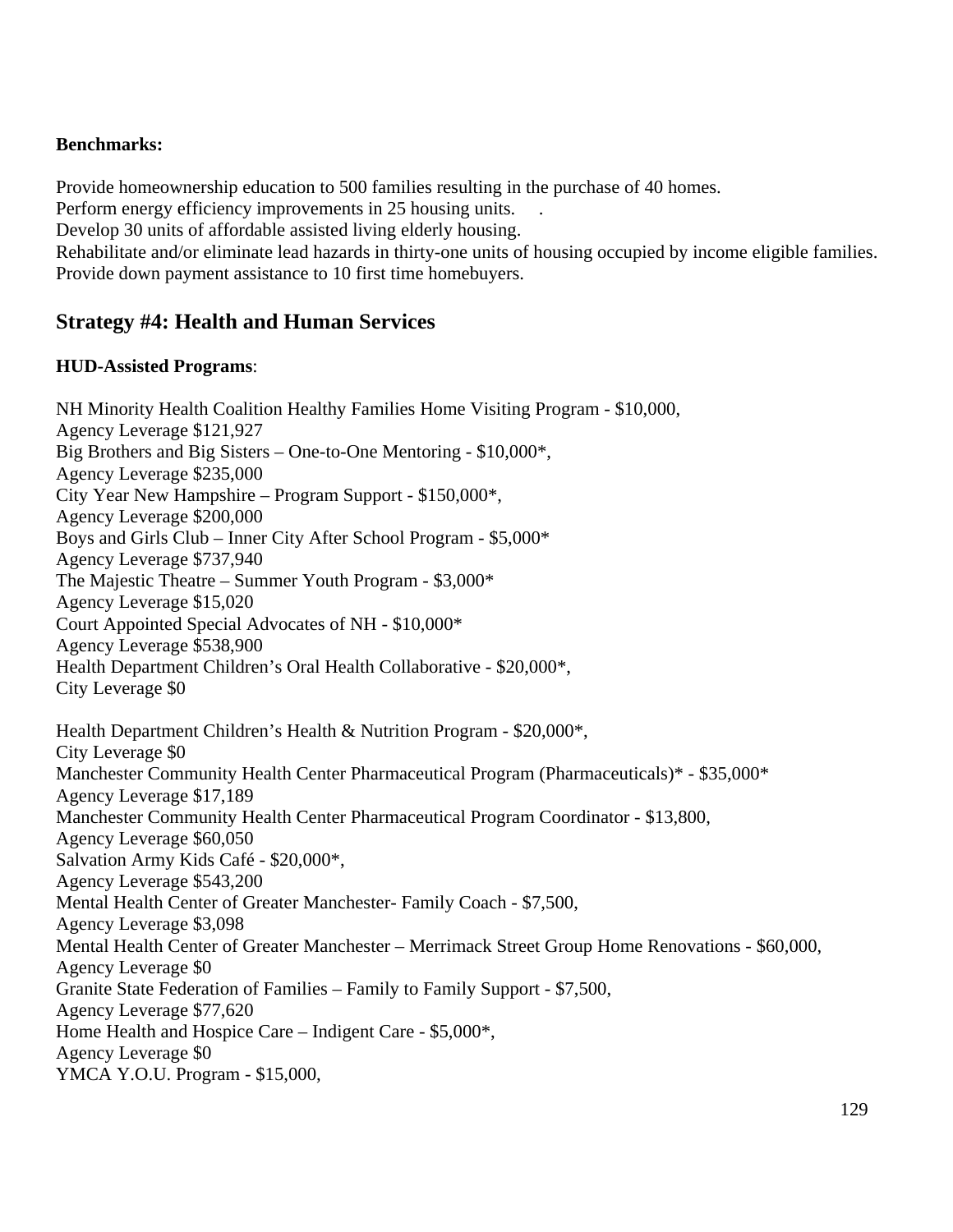Agency Leverage- \$203,629 MHRA Youth Recreation Program - \$30,000\*, Agency Leverage \$87,330 Girls Inc. - Girls Center Operations - \$10,000\*, Agency Leverage \$305,040 Girls Inc. – Café Lauren - \$10,000\*, Agency Leverage \$70,920 So. NH Area Health Education Center – Interpretation Training - \$10,000\*, Agency Leverage \$2,000 Southern NH Services Multi-Cultural Services - \$30,000, Agency Leverage \$62,844 St. Joseph Elderly Nutrition Program -\$30,700, Agency Leverage – \$745,550 Child and Family Services – Homemaker Program - \$15,000\*, Agency Leverage - \$1,417,323 Child Health Services – Clinic Services - \$75,000\*, Agency Leverage \$3,200,000 Visiting Nurse Association – VNA Child Care - \$30,000\*, Agency Leverage \$1,973,382

\*Public Service Project Total funds leveraged by HUD assisted Programs - \$10,617,962

#### **Non-HUD Funded Program Elements:**

Health Department Various Programs (10) - \$1,322,756 Mental Health Center of Greater Manchester – Merrimack Street Group Home Renovations - \$30,000, Agency Leverage \$0 Office of Youth Services – DHHS BDAS Alcohol Block Grant - \$45,000 Office of Youth Services – Juvenile Delinquency Prevention - \$8,000

No funds leveraged by Non-HUD assisted Programs

#### **Benchmarks:**

Provide childcare services to 200 unduplicated clients. Provide home visiting health education services to 20 linguistically isolated pregnant and parenting women from minority communities. Serve 700 individuals in a low cost pharmaceutical program Provide mentoring to 600 youth Provide outreach, job training and English education to 950 refugee/immigrants. Provide training and after school activities to 5,235 youth. Provide dental care to 335 children who cannot afford to access these services.

Provide social, educational and recreational programs for 210 public housing youth.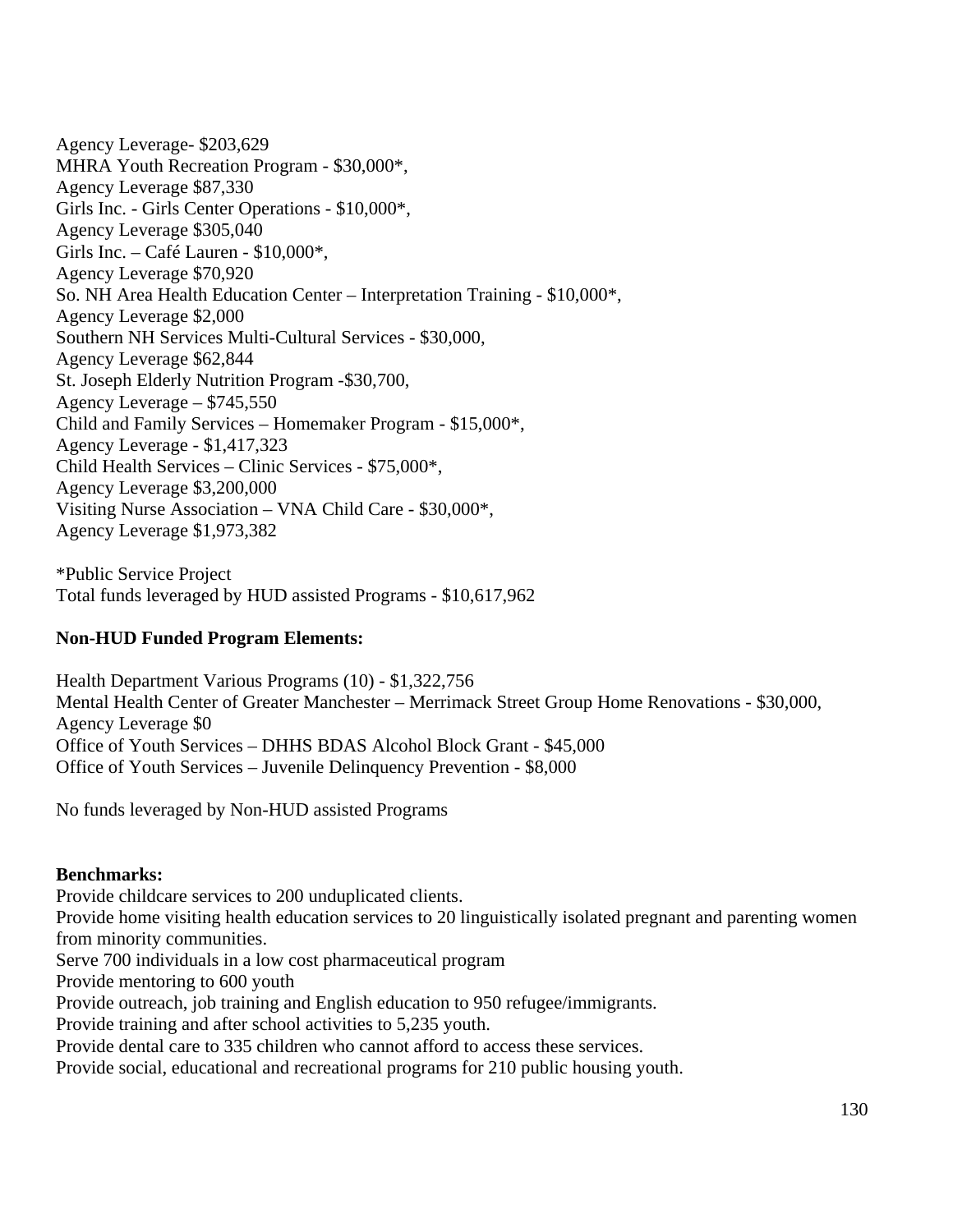Provide comprehensive health care to 2500 youth.

Reduce Manchester's childhood obesity rate as a result of providing nutrition programming to 3000 children in the school system.

Interpretation and translation services provided by 20 professionally trained interpreters. Provide home care services to 350 low-income seniors and/or individuals with disabilities.

Provide guardians ad litem (child advocates) for 200 children.

Provide 95,000 meals to homebound elderly and disabled individuals.

Provide services to 300 families with children that suffer from emotional/behavioral health disturbances or mental health and chronic health issues.

# **Strategy #5: Emergency Shelter, Transitional Housing & Strategies for the Homeless**

## **HUD-assisted Program Elements:**

Heritage United Way – Homeless Service Coordinator - \$5,000, Agency Leverage - \$41,137 Child and Family Services - Runaway Homeless Youth - \$10,000 Agency Leverage - \$65,590 Families in Transition – Lowell Street Housing Project - \$68,600, Agency Leverage - \$2,265,461 Harbor Homes – Somerville Street Veterans Housing Project - \$100,000, Agency Leverage - \$4,742,035 Emily's Place (YWCA) – \$17,000, Agency Leverage – \$133,898 Helping Hands Outreach Center – Transitional Shelter - \$10,000, Agency Leverage \$180,900 Helping Hands Outreach Center – Homeless Services Center Operations - \$10,000, Agency Leverage \$130,000 New Horizons - Operational & Program Services - \$18,646, Agency Leverage \$112,230 New Horizons – Shelter Staffing - \$8,160, Agency Leverage \$179,901 The Way Home Homeless Intervention/Tenant Assistance/Security Deposits - \$64,000, Agency Leverage \$504,038

Total funds leveraged by HUD assisted Programs - \$8,355,190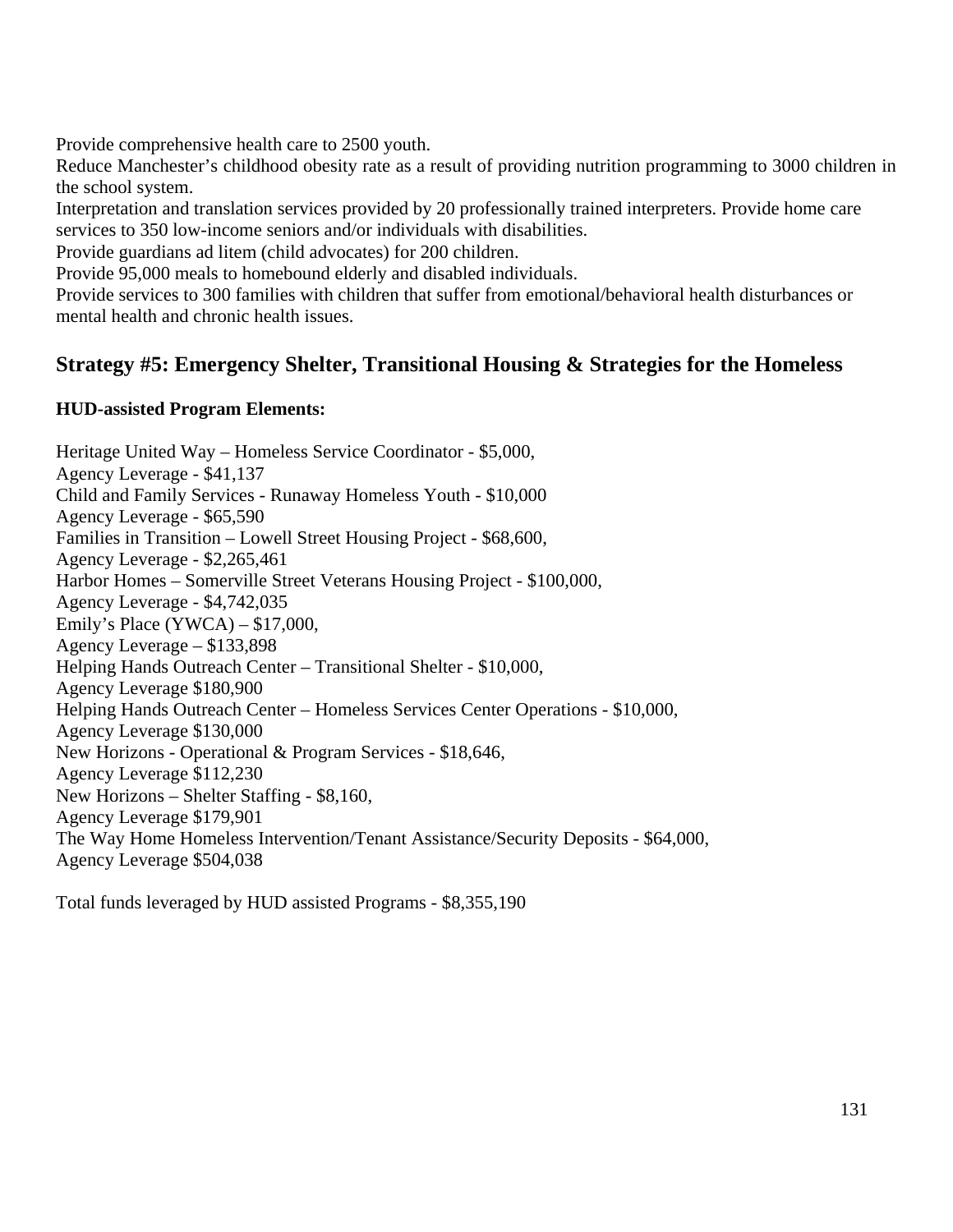#### **Non-HUD Funded Programs:**

Heritage United Way – Homeless Service Coordinator - \$24,000, Health Department Homeless Health Care - \$437,639, Families in Transition Operational (Spruce Street Facility) \$15,000, Agency Leverage \$107,695 Manchester Emergency housing – Operational Assistance - \$8,000, Agency Leverage \$168,000 New Horizons - Shelter Staffing - \$30,000,

Total funds leveraged by Non-HUD assisted Programs - \$275,695

## **Benchmarks:**

Develop thirteen units of housing for women who are homeless or at risk of becoming homeless.

Construct 26 units of transitional housing for homeless veterans.

Crisis intervention services to 175 youth at risk.

Provide daily comprehensive services to 75 homeless at the Homeless Services Center.

Provide transitional shelter to100 men in recovery from alcohol and drug abuse.

Implementation of the City's 2008 Ten Year Plan to End Homelessness resulting in the elimination of Homelessness in Manchester on or before 2018.

Provide secure housing to 100 women and children who are victims of domestic violence.

Provide emergency shelter, transitional housing and supportive services for 1115 men, women and children.

Provide 70,000 meals and distribute18,000 of bags of food to men, women and children.

Homeless prevention services will be provided to 225 households along with tenant assistance provided for 10 at risk families.

Security Deposits will be provided to 60 individuals.

# **Strategy #6: Recreational Opportunities**

#### **HUD-assisted Program Elements:**

Manchester Housing and Redevelopment Authority - Youth Recreation Program - \$30,000, Agency Leverage \$87,330 Parks, Recreation, & Cemetery - Youth Recreation Activity – \$94,500, City Leverage \$0 Parks, Recreation, & Cemetery - Fun the Sun - \$30,090, City Leverage \$0

Total funds leveraged by HUD assisted Programs - \$87,330. **Non-HUD Funded Program Elements:**

Parks, Recreation, & Cemetery - Fun the Sun/Special Sports - \$30,090,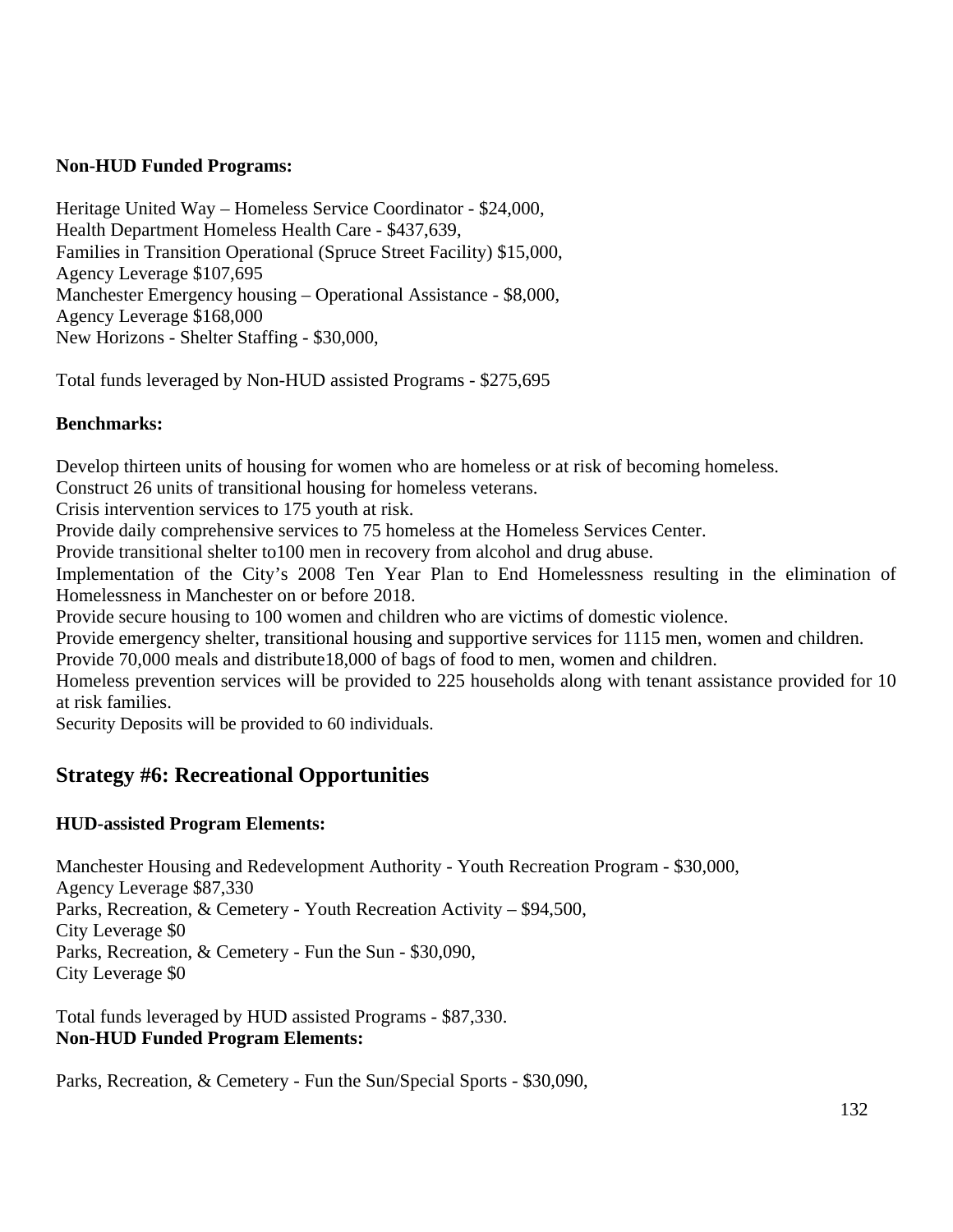Parks, Recreation, & Cemetery – Derryfield Country Club Improvements - \$3,010,000

No funds leveraged by Non-HUD assisted Programs - \$0

#### **Benchmarks:**

Provide youth recreation activities to 1050 children residing in the inner city and public housing.

## **Strategy #7: Infrastructure Improvements**

#### **HUD-assisted Program Elements:**

Highway Department – Annual CDBG Street Reconstruction - \$400,000 City Leverage \$0 Library – Bathroom Renovations Main Library - \$25,000, City Leverage \$0

No funds leveraged by HUD assisted Programs

#### **Non-HUD Program Elements:**

Airport – Roadway and Parking, Airside Improvements, Terminal & building Improvements, Equipment Replacements, Residential Sound Insulation Program - \$12,111,000 Highway Environmental Protection Division – Pump Station Upgrades, Phase II CSO Abatement, Sewer & Pump Station Infrastructure - \$7,000,000 Highway Department – Annual ROW Maintenance, Annual ROW Improvements Program, Residential 50/50 Sidewalk, Street Light Safety/Rehabilitation, Drainage Improvements - \$1,441,082 Highway Department Traffic – Elm Street Mast Arm Replacement, Beech & Bridge Intersection - \$110,400 Manchester Transit Authority – Vehicle Replacement - \$375,000 Parking Division Enterprise – Citation Equipment Replacement, Victory Garage Structural Repairs, Pine St. Lot Patching - \$210,000 Parks, Recreation, & Cemetery – Hazard Tree Removal - \$25,000 Water Works – Merrimack River Supply Project, Meter Exchange Program, Cleaning & Lining CIP, Relay Unlined CIP, Hydrant Program - \$2,554,200

No funds leveraged by Non-HUD assisted Programs - \$0

#### **Benchmarks:**

Infrastructure Improvements to include upgrades to selected inner city streets. Eliminate architectural barriers in one City building. Plant 70 – 80 additional trees.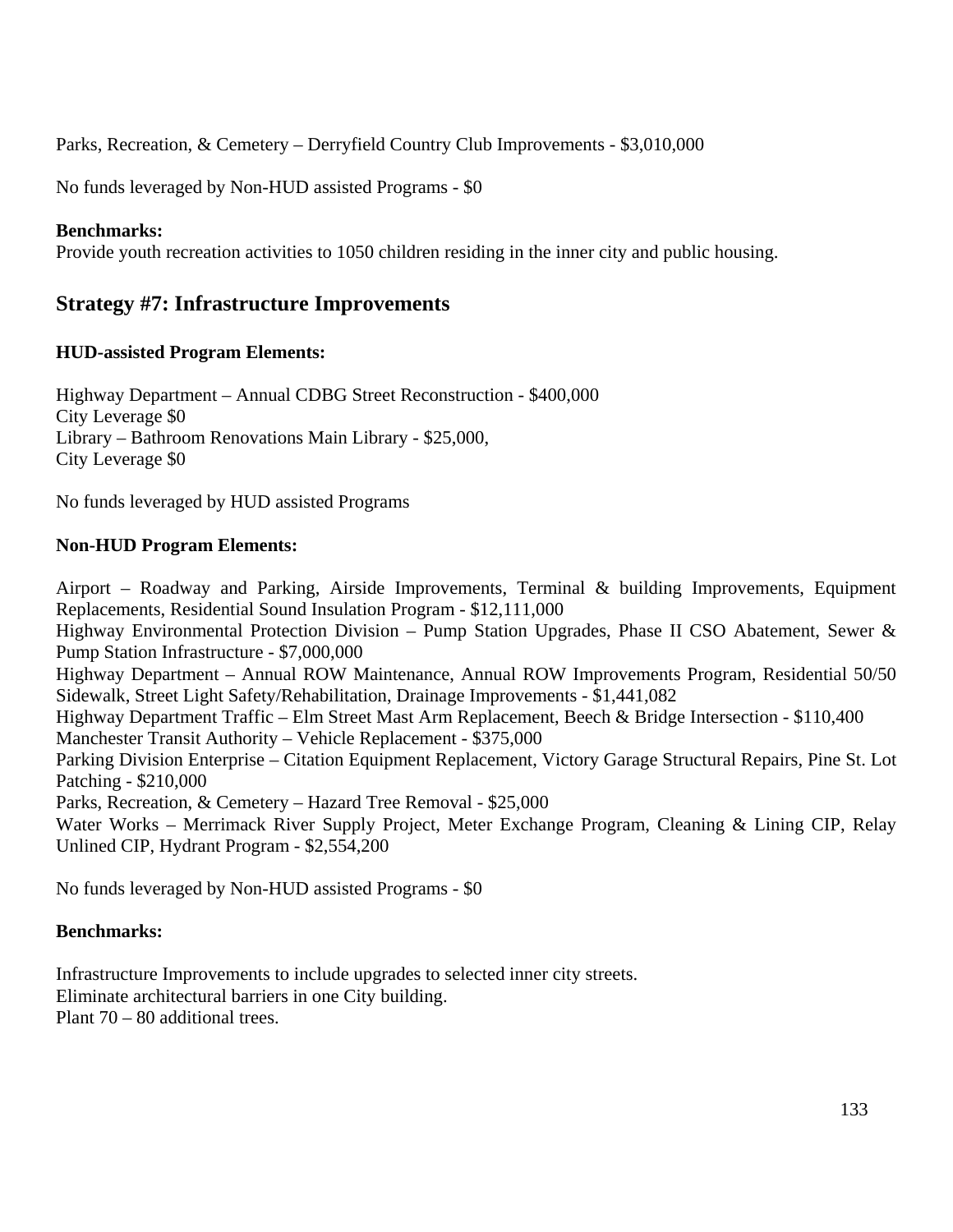# **Strategy #8: Planning and Public Management**

## **HUD-assisted Program Elements:**

Health Department – Environmental Health Tracking System - \$10,000, Agency Leverage \$0 Planning and Community Development – Community Development Initiatives - \$15,000, Agency Leverage \$0 Planning & Community Development - Administration - \$315,000 Agency Leverage \$0 Planning and Community Development – Neighborhood Planner - \$40,000 City Leverage \$0

No funds leveraged by HUD assisted Programs

#### **Non-HUD Funded Program Elements:**

Assessors – 2011 Citywide Reevaluation Project - \$500,000 Highway Facilities Division – City Hall, Internal/External Paint/Wood Replacement - \$100,000

No funds leveraged by Non HUD assisted Programs

#### **Benchmarks:**

Increase provision of professional/technical support necessary to develop and carry out citywide plans & strategies and comply with various governmental requirements. Upgrade one electronic data collection management system to improve the delivery of City services. Successfully administer and monitor entitlement funding in accordance with federal requirements.

Comprehensive revitalization of one City neighborhood.

# **Strategy #9: Education**

#### **HUD-assisted Program Elements:**

Highway Facilities Division – Municipal Facilities Improvements (School Boiler Replacement) - \$50,000, City Leverage \$0 Manchester Community Resource Center – Workforce Development -\$60,000, Agency Leverage \$208,191 NH Institute of Art – St. Anne's Church Life Safety Improvements - \$60,000, Agency Leverage \$577,592 NH Institute of Art – French Building Roof and Skylight Repair - \$175,000 Section 108 Loan, Agency Leverage \$125,000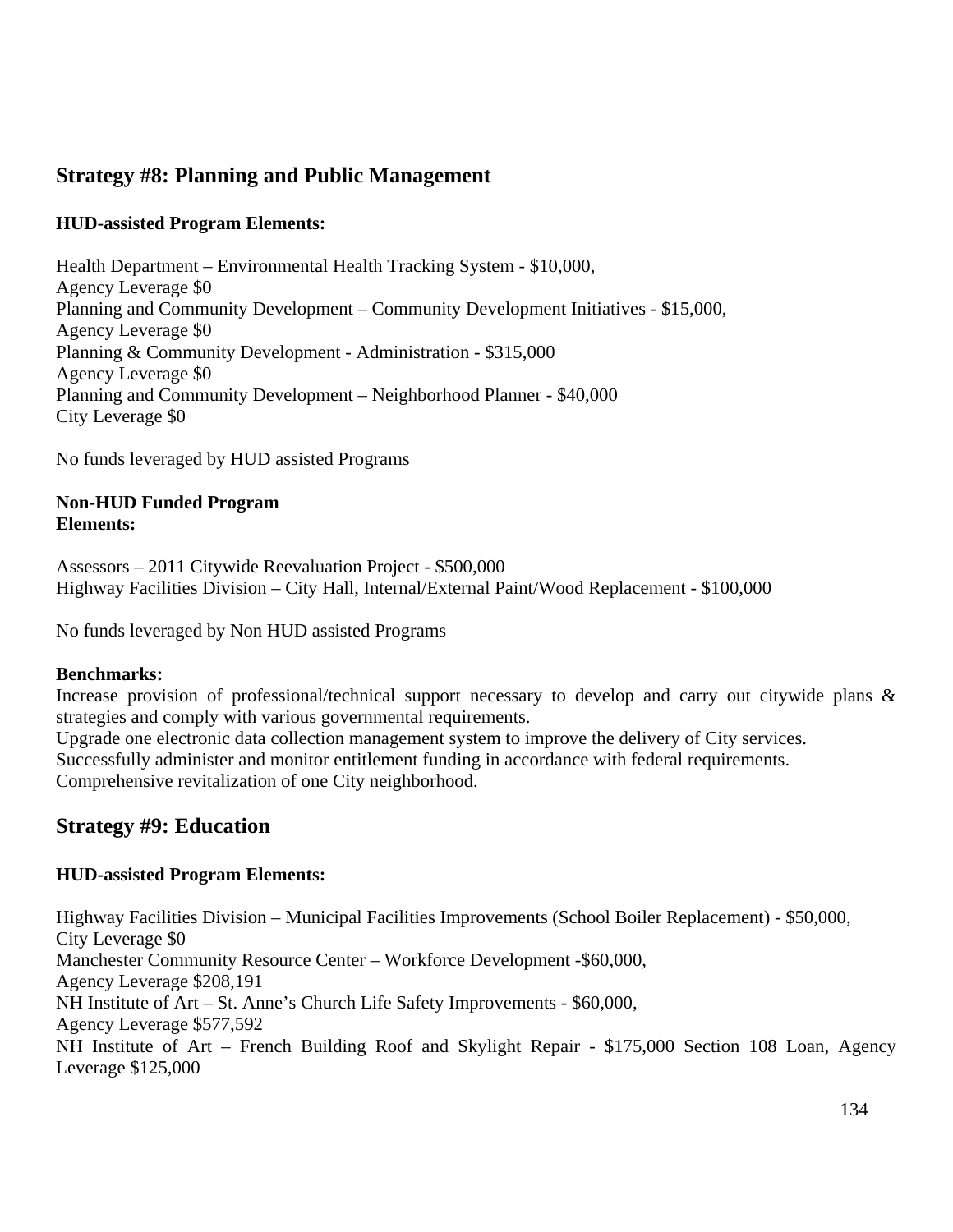Health Department Children's Health & Nutrition Program - \$20,000\*, City Leverage \$0 City Year New Hampshire – Program Support - \$150,000\*, Agency Leverage \$200,000

Total funds leveraged by HUD assisted Programs - \$1,110,783

#### **Non-HUD Assisted Program Elements:**

Highway Facilities Schools – West High Design/Replace Boilers - \$522,500 School Department School Improvements - \$801,255

No funds leveraged by Non-HUD Assisted Programs

#### **Benchmarks:**

Provide school based mentoring programs to 500 school children. Nutrition and obesity programming in the school system to benefit 3000 children. Renovation of one educational institution resulting in opportunities for art students. Provide employment-related services to 310 individuals from the inner City. Perform efficiency upgrades in 3 to 5 school facilities.